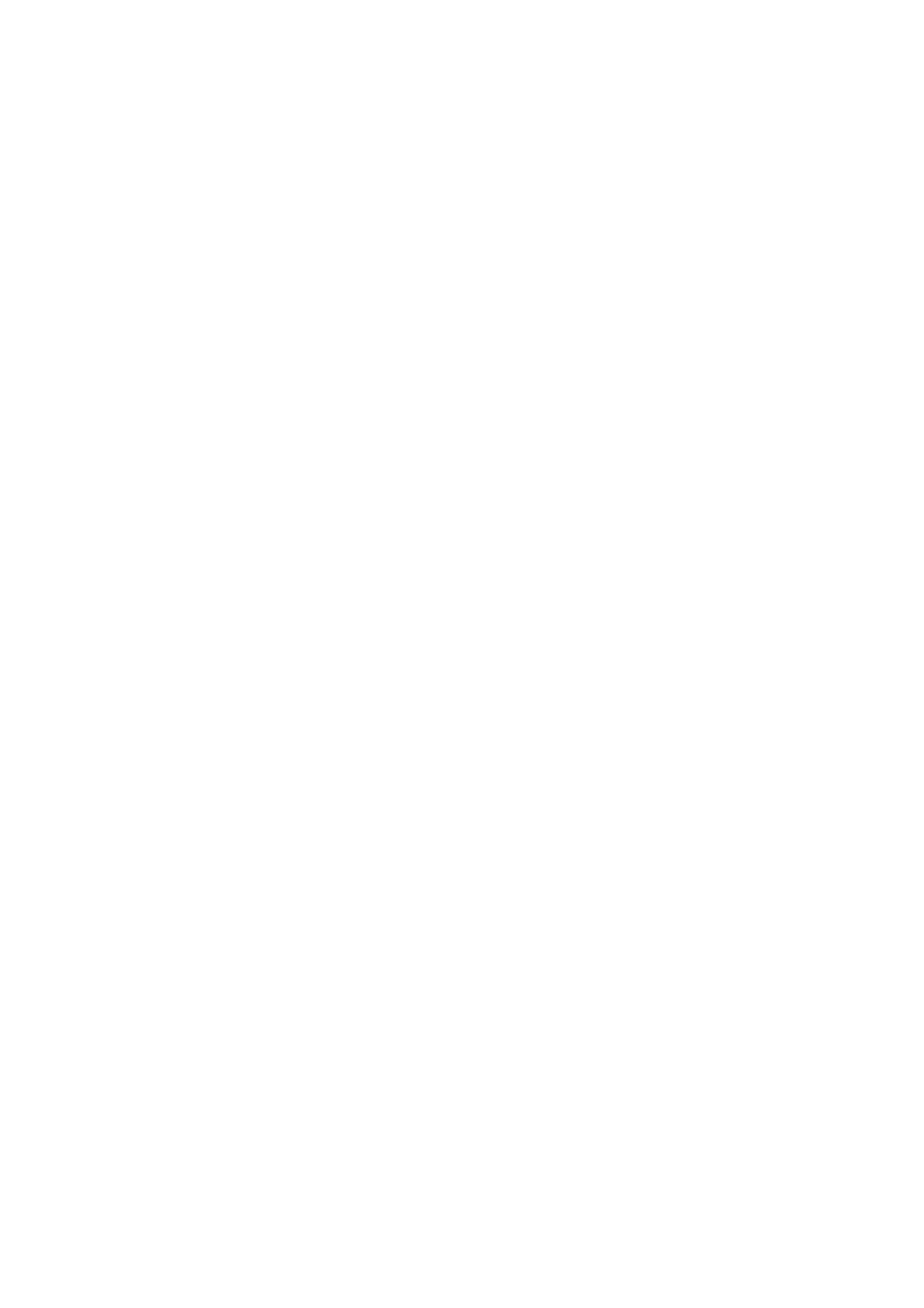Rit LbhÍ nr. ISSN 1670-5785 AUI Publication no. 9



Abstracts from the 11<sup>th</sup> Nordic Soil Zoology Symposium and PhD course

> Akureyri, Iceland 28 – 31 July 2006

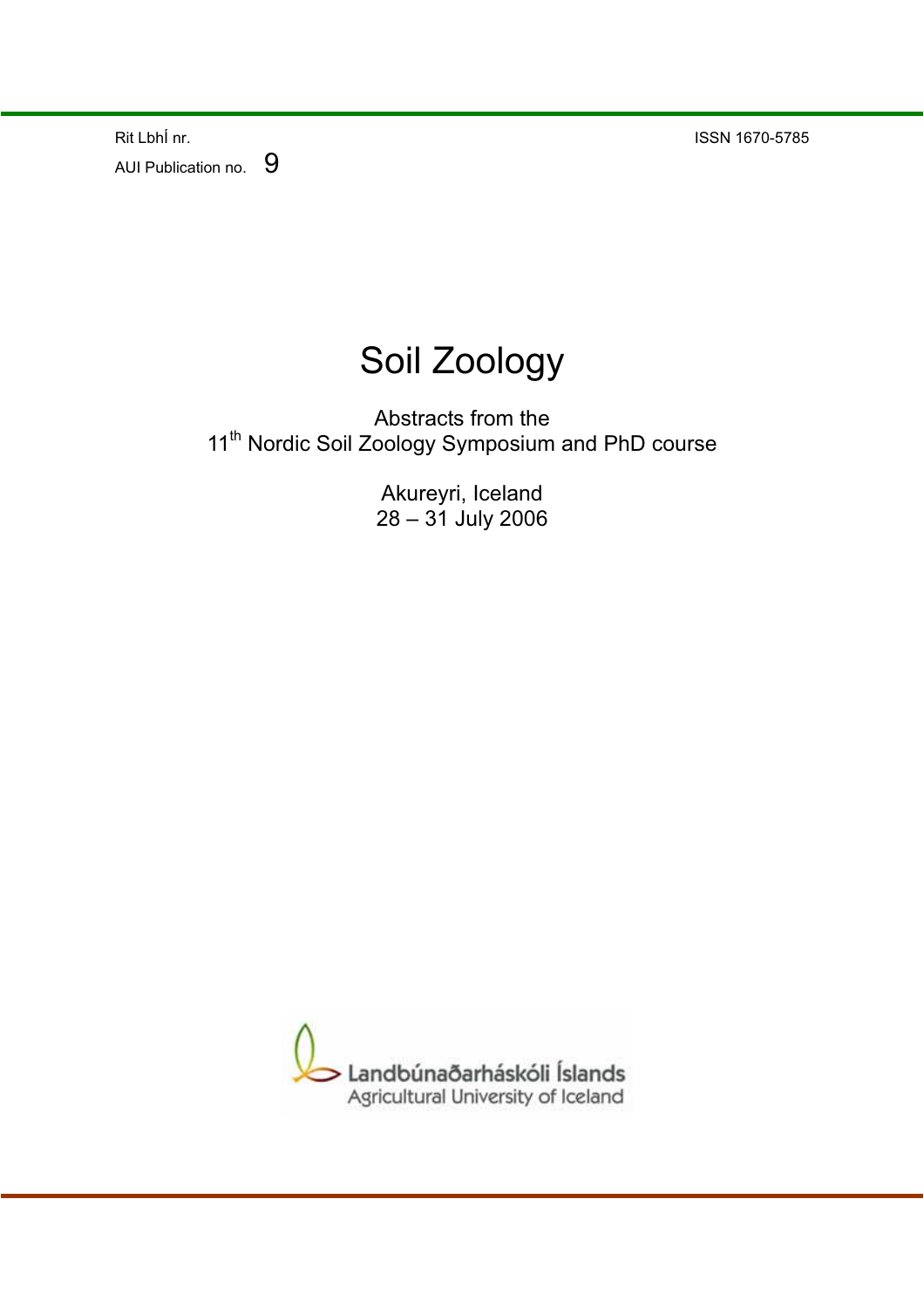#### **Organizing Committee:**

Bjarni E. Guðleifsson, *Agricultural University of Iceland* (chairman) Heikki Setälä, *Helsingfors University, Finland* Jan Lagerlöf, *Swedish University of Agricultural Sciences*  Niels Elmegaard, *National Environmental Research Institute, Denmark* Sigmund Hågvar, *University of Life Sciences, Norway* 

### **Managing editors:**

Bjarni E. Guðleifsson Rósa S. Jónsdóttir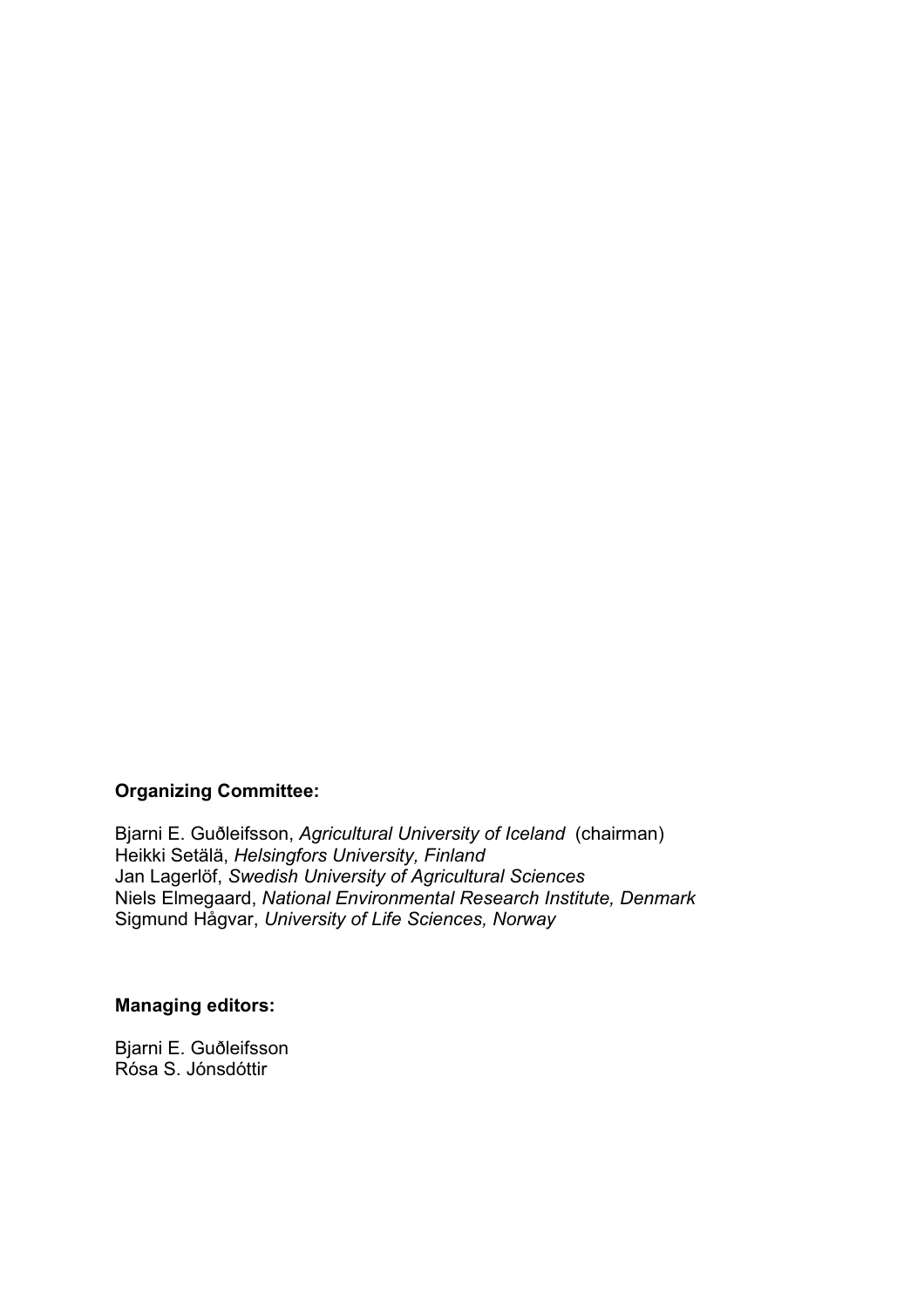### Preface

The soil is a world unto itself, the home of millions of species and thousands of millions of organisms. The soil is a resource which man has exploited and used for ages, though in the beginning and long afterwards the role of living soil organisms was unknown to humans. Someone has said that today we have explored the sky and the universe better than the world of the soil beneath our feet. But we are now starting to know some of the species living there and to understand the processes that take place in the soil system.

Life in the Arctic and Nordic soils is surely not as diverse or as complicated as in the tropics, but it is special and also very fragile and prone to disturbances. Scientists and PhD students from the Nordic countries have gathered regularly for meetings on soil zoology since 1979, where they have exchanged experiences and presented the results of their research. These meetings have resulted in co-operative projects and strengthened soil zoology research in the Nordic countries. At the last meetings participants from Western Russia and the Baltic countries have also participated.

Now the meeting is held for the first time in Iceland, **The 11th Nordic Soil Zoology Symposium and PhD course**. It is held under the auspices of The Agricultural University of Iceland with the support of Samnordisk Skogsforskning (SNS), the Icelandic Department of Agriculture, The Agricultural Productivity Fund (Framleiðnisjóður landbúnaðarins), the City of Akureyri and the Akureyri Municipal Water and Power Company (Norðurorka). All these organizations deserve thanks for their support.

This publication contains abstracts of the papers and posters presented at the symposium. Thanks are also extended to Terry G. Lacy, for proofreading the English.

Bjarni E. Guðleifsson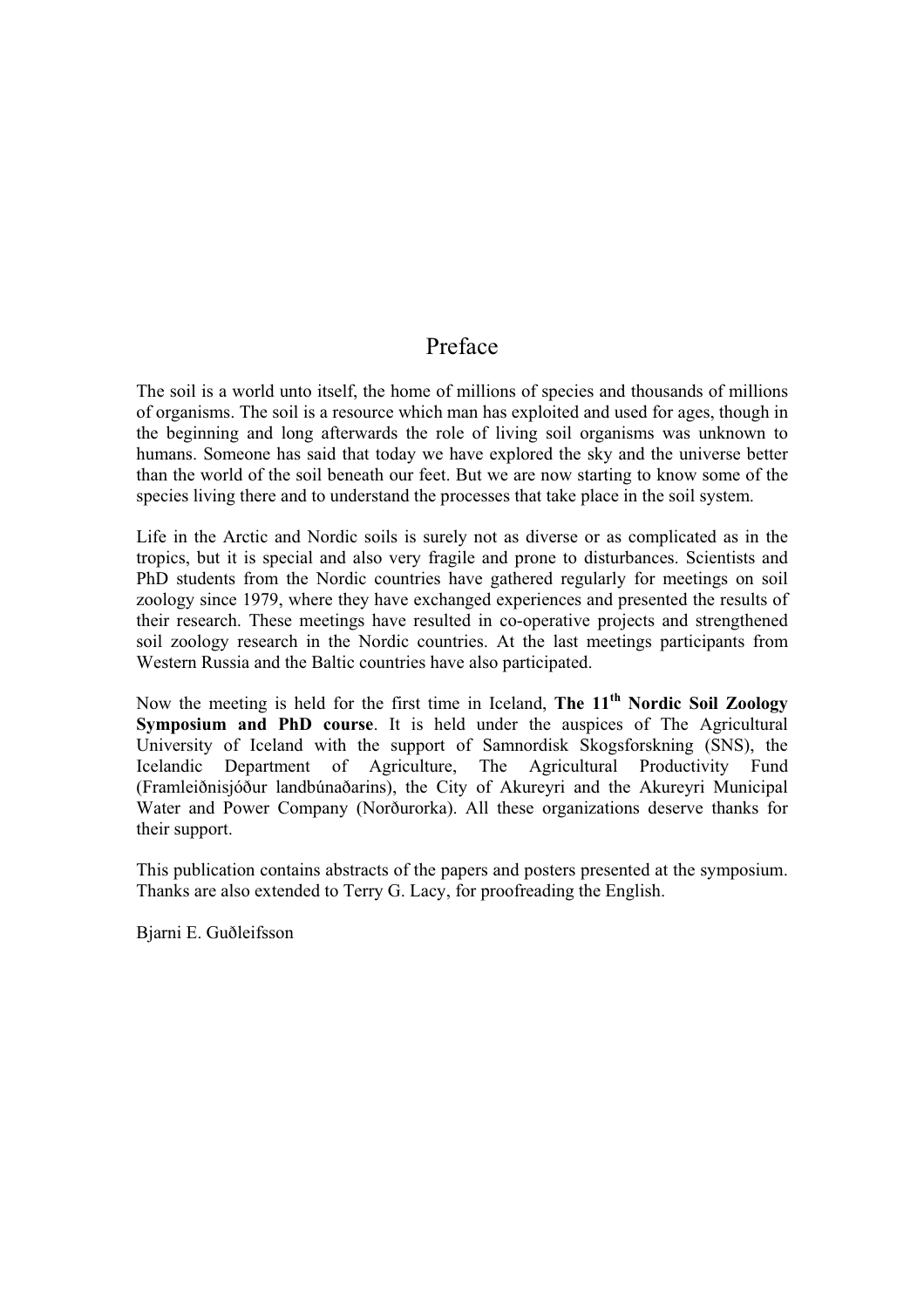### **PROGRAMME**

### **Friday July 28**

08,00-09,00 Registration and poster mounting 09,00-09,15 Welcoming address

## Theme I: **Soil fauna and biotic interactions, food webs, energy and nutrients**

### **Chairman: Arne Fjellberg**

| 09,15-09,55 Introductory lecture: Stable isotope techniques in soil animal ecology |
|------------------------------------------------------------------------------------|
|                                                                                    |
| 09,55-10,15 Biotic interactions in the rhizosphere: studies of soil food webs and  |
| their interactions with plants                                                     |
|                                                                                    |
| 10,15-10,45 Coffe break                                                            |
| 10,45-11,05 Microorganisms and Fauna in a Cultivation System with Leek and         |
| Green Manure - a Food Web Study with $^{13}C$                                      |
| S. Elfstrand, J. Lagerlöf, K. Hedlund and M. Mårtensson, Sweden  15                |
| 11,05-11,25 Stoichiometry for the collembologist, or time constraints, growth rate |
| and response on food nutrient elements in arctic Collembola                        |
|                                                                                    |
| 11,25-11,45 The significance of soil collembolans, protozoa and microorganisms     |
| and their interactions for soil fertility - A soil mesocosm approach               |
| Flemming Ekelund, Kaare Johnsen, Paul Henning Krogh,                               |
|                                                                                    |
| 11,45-12,05 Soil animals and plant-soil interactions                               |
|                                                                                    |
| 12,05-13,30 Lunch                                                                  |
| 13,30-15,30 City tour                                                              |
|                                                                                    |

### **Chairman: Jan Lagerlöf**

| 15,30-16,10 Introductory lecture: Effects of decomposer, fungivore and predatory soil |                                                                                        |
|---------------------------------------------------------------------------------------|----------------------------------------------------------------------------------------|
| fauna on microbial biomass and C/N mineralisation in forest soil microcosms           |                                                                                        |
|                                                                                       |                                                                                        |
|                                                                                       |                                                                                        |
|                                                                                       |                                                                                        |
| 16,30-16,50 Management of corky root disease of tomatoes using composts and           |                                                                                        |
| fungivorous nematodes                                                                 |                                                                                        |
|                                                                                       |                                                                                        |
| 16,50-17,10 Enhancing the capacity of nutrient and pollution retention in urban soils |                                                                                        |
| by manipulating above ground plant communities                                        |                                                                                        |
|                                                                                       |                                                                                        |
|                                                                                       | 16,10-16,30 Oribatid mite response to reduced mycorrhizal biomass - a field experiment |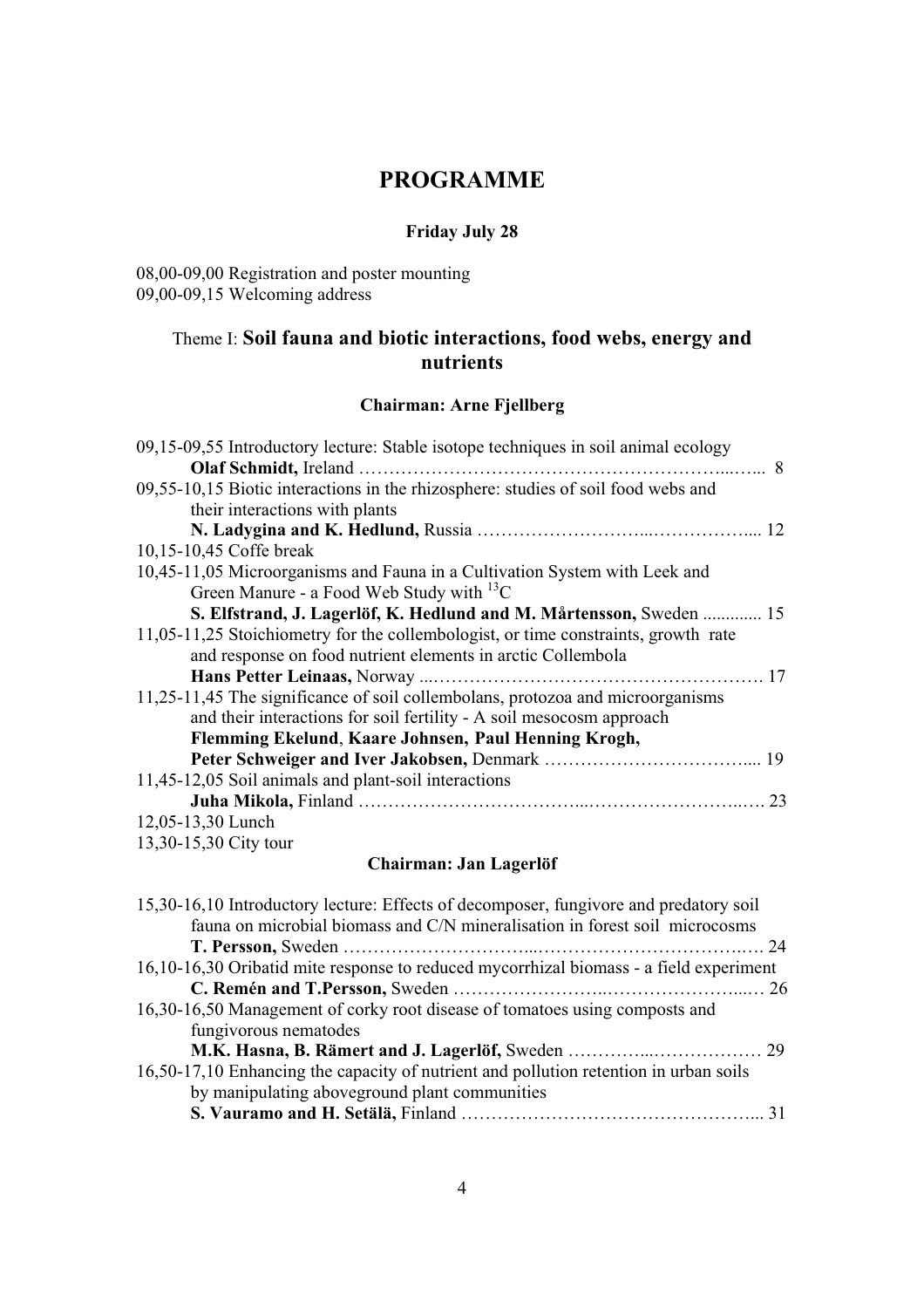| 17,10-17,40 Coffe break                                                          |  |
|----------------------------------------------------------------------------------|--|
| 17,40-18,00 Do different plant traits promote dissimilar decomposer communities? |  |
|                                                                                  |  |
| 18,00-18,20 The Influence of ecological conditions of alluvial soils genesis on  |  |
| dynamic of the soil invertebrate communities                                     |  |
|                                                                                  |  |
| 18,20-18,40 Lichen-oribatid mite associations in the high mountains of Himalaya  |  |
| and Norway                                                                       |  |
| Chitra Bahadur Baniya, Torstein Solhøy, Norway  42                               |  |
| 19,00 Dinner                                                                     |  |

# **Saturday July 29**

# Theme II: **Disturbance and resilience (e.g. agriculture, forestry, pollution, fire and flooding)**

#### **Chairman: Mari Ivask**

| soil fauna in Iceland<br>Gudmundur Halldórsson and Edda S. Oddsdóttir, Iceland  43<br>area contaminated by lead<br>10,30-10,50 Soil macrofauna recovery from wildfires in a Scots pine forest in<br><b>Central Sweden</b><br>10,50-11,10 Effects of fire severity on survival and recovery of soil fauna after a<br>clear-cut burning<br>land in Espenburg, Alaska<br>Marianne Presthus Heggen, Arguitxu de la Riva Caballero,<br>11,30-12,10 Introductory lecture: Recolonisation after disturbance, is this a key to<br>resilience of soil communities? | 09,00-09,40 Introductory lecture: The effects of land reclamation and afforestation on |
|-----------------------------------------------------------------------------------------------------------------------------------------------------------------------------------------------------------------------------------------------------------------------------------------------------------------------------------------------------------------------------------------------------------------------------------------------------------------------------------------------------------------------------------------------------------|----------------------------------------------------------------------------------------|
|                                                                                                                                                                                                                                                                                                                                                                                                                                                                                                                                                           |                                                                                        |
|                                                                                                                                                                                                                                                                                                                                                                                                                                                                                                                                                           |                                                                                        |
|                                                                                                                                                                                                                                                                                                                                                                                                                                                                                                                                                           | 09,40-10,00 Are soil animals killed by shooting? A case study at a shooting range      |
|                                                                                                                                                                                                                                                                                                                                                                                                                                                                                                                                                           |                                                                                        |
|                                                                                                                                                                                                                                                                                                                                                                                                                                                                                                                                                           |                                                                                        |
|                                                                                                                                                                                                                                                                                                                                                                                                                                                                                                                                                           | 10,00-10,30 Coffee break                                                               |
|                                                                                                                                                                                                                                                                                                                                                                                                                                                                                                                                                           |                                                                                        |
|                                                                                                                                                                                                                                                                                                                                                                                                                                                                                                                                                           |                                                                                        |
|                                                                                                                                                                                                                                                                                                                                                                                                                                                                                                                                                           |                                                                                        |
|                                                                                                                                                                                                                                                                                                                                                                                                                                                                                                                                                           |                                                                                        |
|                                                                                                                                                                                                                                                                                                                                                                                                                                                                                                                                                           |                                                                                        |
|                                                                                                                                                                                                                                                                                                                                                                                                                                                                                                                                                           |                                                                                        |
|                                                                                                                                                                                                                                                                                                                                                                                                                                                                                                                                                           | 11,10-11,30 Influence of volcanic ash on the community of oribatid mites in a peat     |
|                                                                                                                                                                                                                                                                                                                                                                                                                                                                                                                                                           |                                                                                        |
|                                                                                                                                                                                                                                                                                                                                                                                                                                                                                                                                                           |                                                                                        |
|                                                                                                                                                                                                                                                                                                                                                                                                                                                                                                                                                           |                                                                                        |
|                                                                                                                                                                                                                                                                                                                                                                                                                                                                                                                                                           |                                                                                        |
|                                                                                                                                                                                                                                                                                                                                                                                                                                                                                                                                                           |                                                                                        |
|                                                                                                                                                                                                                                                                                                                                                                                                                                                                                                                                                           |                                                                                        |
|                                                                                                                                                                                                                                                                                                                                                                                                                                                                                                                                                           | 12,10-13,30: Lunch                                                                     |

### **Chairman: Tryggve Persson**

| 13,30-13,50 Effects of moss cover removal on collembolan communities in a Scots |  |
|---------------------------------------------------------------------------------|--|
| pine forest based on a five years study                                         |  |
|                                                                                 |  |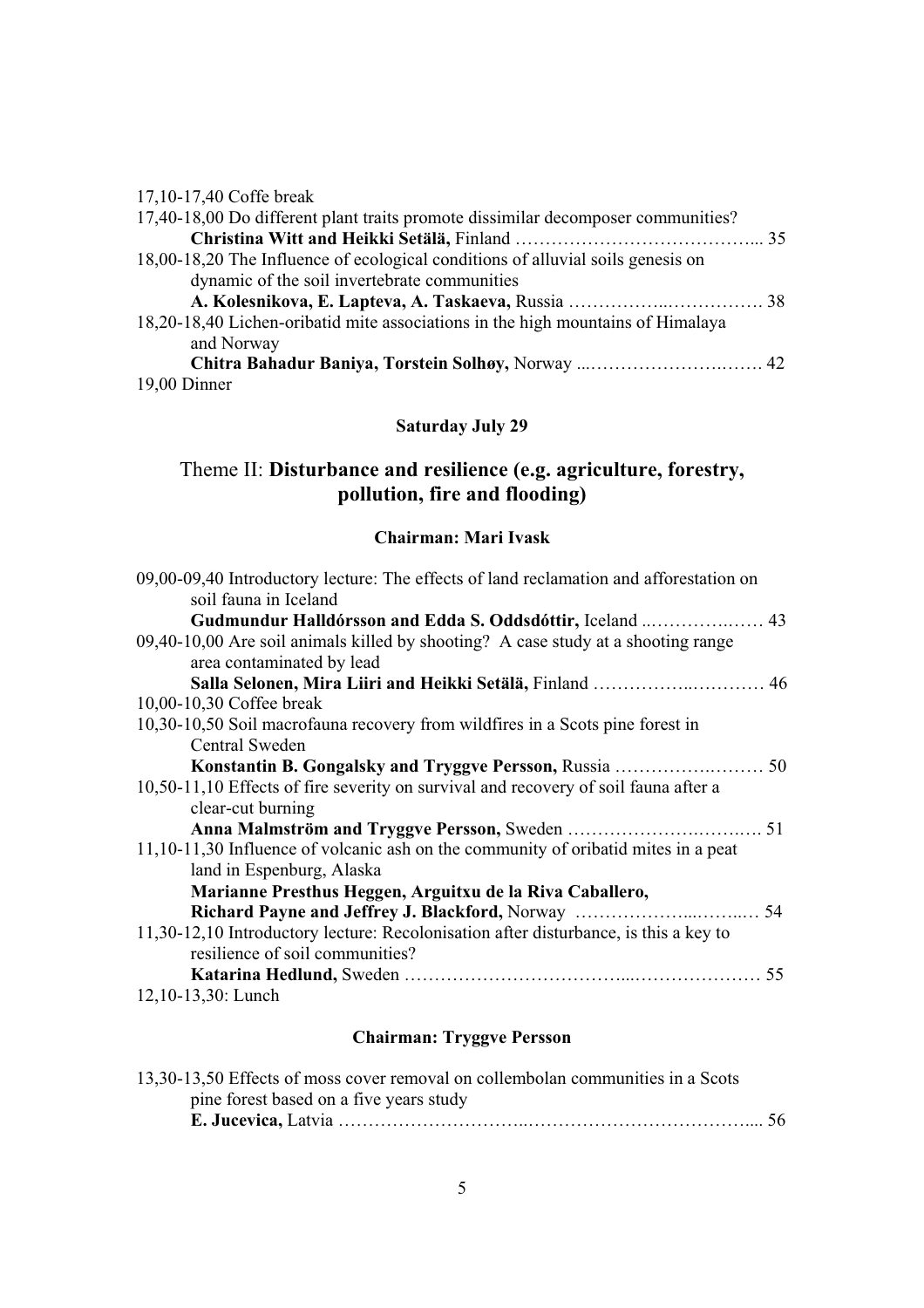| 13,50-14,10 Recovery of soil fauna after experimental summer droughts              |  |
|------------------------------------------------------------------------------------|--|
|                                                                                    |  |
| 14,10-14,30 Primary succession of Oribatid mites near a receding glacier           |  |
| (Hardangerjøkulen), South Norway                                                   |  |
| Sigmund Hågvar, Torstein Solhøy & Christian E. Mong, Norway  58                    |  |
| 14,30-14,50 Effects of climatic manipulations on soil fauna in European shrublands |  |
|                                                                                    |  |
| 14,50-15,20 Coffee break                                                           |  |
| 15,20-15,50 Poster session                                                         |  |
| 15,50-17,00 Discussions                                                            |  |
|                                                                                    |  |

#### 19,00 Symposium dinner

### **Sunday July 30**

09,00 Departure for a day tour heading east 20,00 Arrival to Akureyri

### **Monday July 31**

# Theme III: **Soil biodiversity and spatial ecology**

# Theme IIIA: Biodiversity

#### **Chairman: Heikki Setälä**

| 09,00-09,40 Introductory lecture: The huge biodiversity of soils: Can it be saved? |  |
|------------------------------------------------------------------------------------|--|
|                                                                                    |  |
| 09,40-10,00 Soil invertebrates of spruce geobiocoenosises in Belarus               |  |
|                                                                                    |  |
| 10,00-10,30 Coffee break                                                           |  |
| 10,30-10,50 Soil mezofauna in the different biogeocenoses in Belarus               |  |
|                                                                                    |  |
| 10,50-11,10 The Development of Lhalu Dhamra, a Marshland in Lhasa, Tibet           |  |
|                                                                                    |  |
| 11,10-11,30 Icelandic Oribatid mites revisited                                     |  |
|                                                                                    |  |
| 11,30-11,50 Some characteristics of the Icelandic Collembola fauna                 |  |
|                                                                                    |  |
| 11,50-12,10 Archaeological excavation at Kvitevoll, Halsnøy Island, Western        |  |
| Norway, 2004. Results from the mite analysis                                       |  |
| Arguitxu de la Riva-Caballero and Torstein Solhøy, Norway  78                      |  |
| 12,10-12,30 Long-term changes in species richness of oribatid mites in pine forest |  |
| ecosystems of Ziemelvidzeme biosphere reserve                                      |  |
| Aija Baranovska, Voldemārs Spuņģis, Viesturs Melecis, Latvia  81                   |  |
| 12,30-13,30 Lunch                                                                  |  |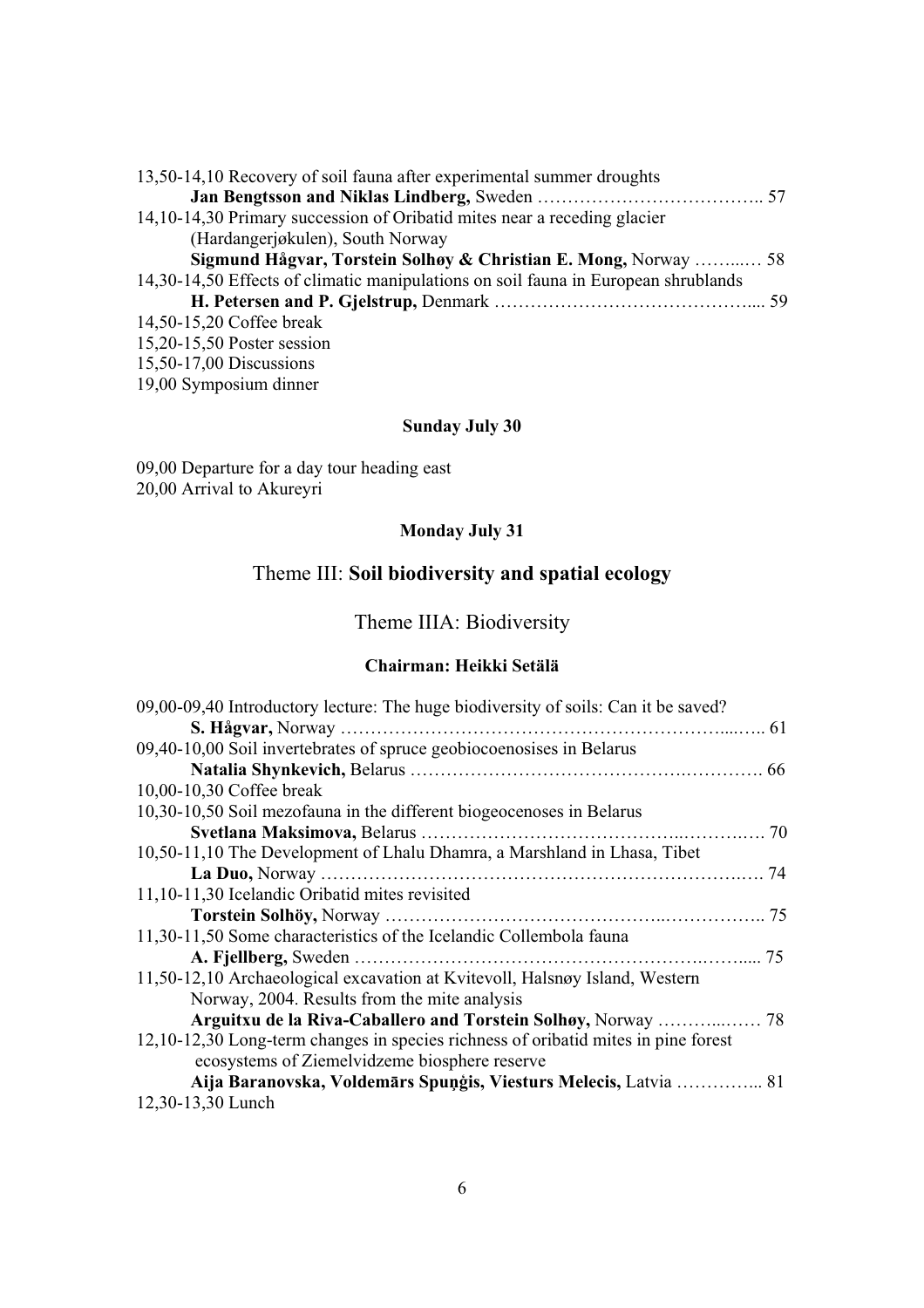# Theme III B: Spatial Ecology

#### **Chairman: Edite Jucevicia**

| 13,30-14,10 Introductory lecture: Spatial structure and soil ecology                    |
|-----------------------------------------------------------------------------------------|
|                                                                                         |
| 14,10-14,30 Habitat fragmentation, dispersal ability, community assembly and            |
| biodiversity patterns - Using Bryophyte associated soil fauna as a model system         |
|                                                                                         |
| 14,30-14,50 Geographic variation and adaptation to climatic stress in the springtail    |
| Orchesella cincta                                                                       |
| Bahrndorff, S., Holmstrup, M., Petersen, H. and Loeschcke, V., Denmark 86               |
| 14,50-15,20 Coffee break                                                                |
| 15,20-15,40 Species – area relations and island distribution of carabid beetles         |
| (Coleoptera, Carabidae) on small islands off the coast of western Norway                |
|                                                                                         |
| 15,40-16,00 The latest news from Norway on the invasive Iberian slug, Arion lusitanicus |
|                                                                                         |
|                                                                                         |

16,00-16,15 Next Nordic meeting and its organisation

### **POSTERS**

| Does defoliation alter N dynamics in the soil on a short time scale?                      |  |
|-------------------------------------------------------------------------------------------|--|
|                                                                                           |  |
| Abundance and diversity of earthworm communities in flooded semi-natural meadows          |  |
|                                                                                           |  |
| Pterostichus vulgaris (L.,1758)(=melanarius (Illiger, 1798)) and Harpalus pubescens       |  |
| (Müll., 1776) in agricultural fields                                                      |  |
|                                                                                           |  |
| <i>Beauveria bassiana</i> : an exciting soil dwelling fungus infecting insects            |  |
| A.J. Lauritzen N.W. Meyling, J. Eilenberg, M. Lübeck and                                  |  |
|                                                                                           |  |
| Soil fauna and soil properties after wildfires in Tyresta and Petrozavodsk – a comparison |  |
|                                                                                           |  |
| Spatial distribution of soil microfauna in peat soils at rocks at white sea coast         |  |
| F.A. Savin, A.D. Pokarzhevskii <sup>+</sup> , K.B. Gongalsky, Russia  99                  |  |

<sup>16,15-16,30</sup> Closing ceremony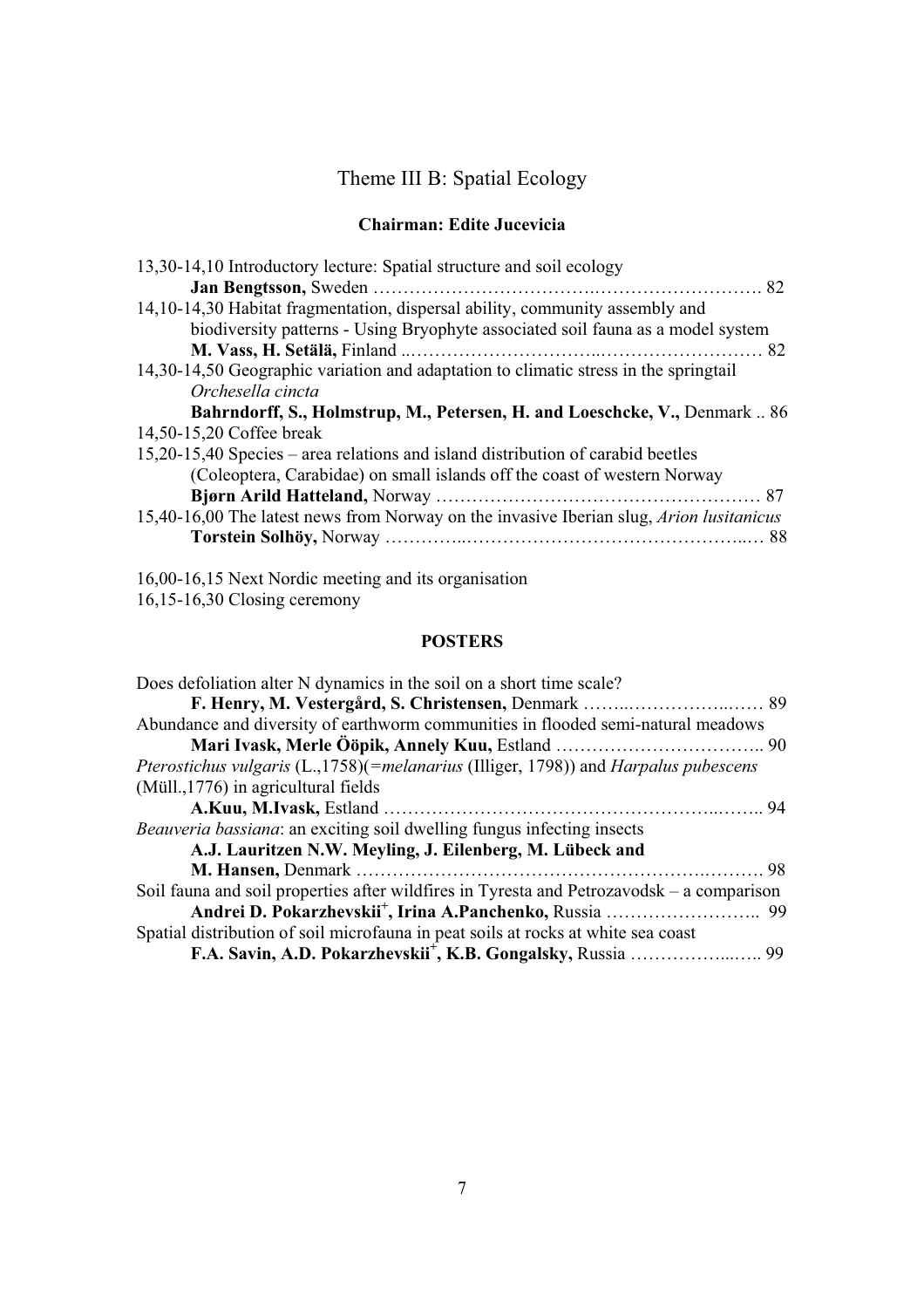### **Stable isotope techniques in soil animal ecology**

**Olaf Schmidt** 

UCD School of Biology and Environmental Science, University College Dublin, Belfield, Dublin 4, Ireland olaf.schmidt@ucd.ie

This paper comprises two parts. The first, introductory part outlines the principles of stable isotope techniques and sketches the approaches used in soil ecological research. The second part focuses on applications of isotope techniques in soil animal ecology and considers case studies as well as current and future developments.

#### **Part 1: Principles and overview**

Stable isotope techniques are now a standard tool in (soil) ecological research (Fry 2006; Staddon 2004; West et al. 2006). They are so useful because they make it possible to trace and quantify flows of biologically important chemical elements including C, N and S in organisms and their environment. Isotope techniques can thus be applied to investigate and quantify ecological processes involving these elements, at various organizational, spatial and temporal scales, from cellular-level metabolism, trophic relations of animals, to past and present global biogeochemical cycles. The main strengths of these techniques in soil animal ecology are that they reflect assimilated, rather than ingested, dietary components, that they can be applied to study real, undisturbed food webs in the field, and that they can be used to quantify matter fluxes controlled by soil animals as functional processes.

Isotopes are atoms with a common number of protons but different number of neutrons; the isotopes of an element are chemically very similar but can be separated analytically. Stable isotopes do not undergo radioactive decay. The biologically most abundant light elements (H, C, N, O and S) have at least two stable isotopes. Isotope abundances are usually measured as the ratio of the heavy to the light isotope (e.g.  $13\text{C}/12\text{C}$ ,  $15\text{N}/14\text{N}$ ,  $34\text{S}/32\text{S}$ ) and expressed in a unit appropriate for the prevailing abundance level ('atom percent' for enriched tracers, 'delta per mille' [G ‰] relative to a standard for natural abundances). Isotope ratios at or near natural abundance level in biological bulk materials are usually determined in automated systems coupling an elemental analyzer with a continuous-flow isotope ratio mass spectrometer (CF-IRMS) that provide sufficiently large sample throughput, high precision, at a reasonable cost (Scrimgeour and Robinson, 2004). Sample size requirements for IRMS are not an issue for soil macro-fauna, but they pose problems for some mesofauna (Neilson & Brown 1999) and prohibit the analysis of microfauna.

Broadly, there are two approaches in the use of isotopes in soil ecological research, namely tracer addition and natural abundance methods. Traditionally, the less abundant, heavy isotope had to be enriched and added to soil-plant-animal systems for tracer studies, for example as a mineral  $^{15}N$  source or as  $^{13}CO_2$  gas. Nutrient cycling being such an important process in soils, tracer techniques have mainly been used to quantify the role soil animals play in this process, e.g. how much C or N they assimilate and excrete or how nutrient flows are altered when soil communities are manipulated. Advances in measurement techniques have given rise to natural abundance approaches that measure the ratios of naturally occurring stable isotopes, chiefly to reveal and quantify trophic linkages in soil food webs*.* This approach relies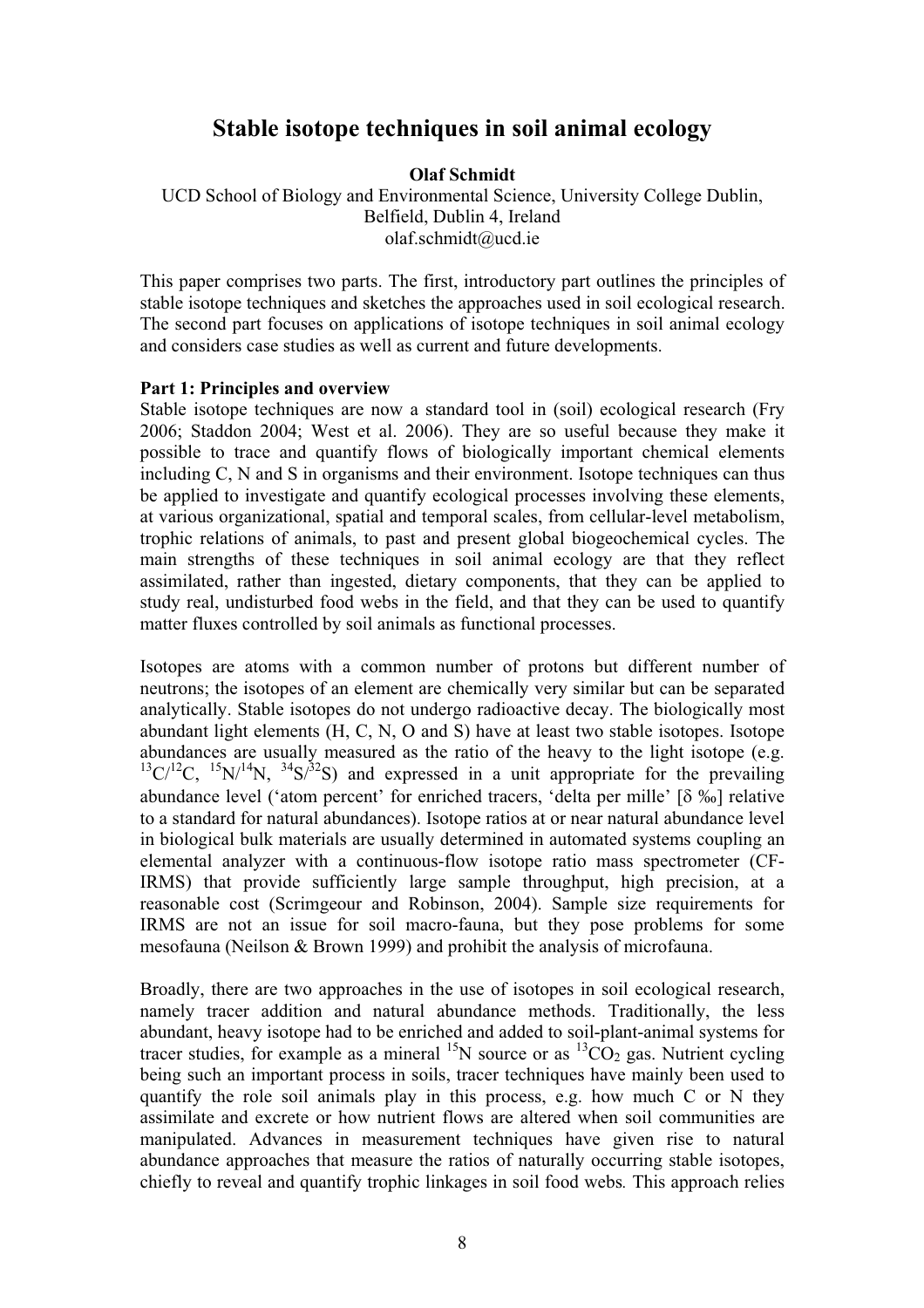on isotopic differences between potential food sources and known regularities in the changes (fractionation) in isotope ratios along food chains to infer food sources from C and S isotope ratios, which undergo little fractionation, and trophic positions of animals from their N isotope ratios, which increase along food chains in a step-wise fashion (Gannes et al., 1997; McCutchan et al. 2003).

#### **Part 2: Applications and future developments**

Early stable isotope tracer applications included studies to quantify N flows from and to soil animals (e.g. Bouché & Ferrière 1986) and the effects of soil animals on C and N flows from plant litter (e.g. Zhang & Hendrix 1995; Setälä et al. 1996). While such approaches can suffer from a number of drawbacks (e.g. small scale, invasiveness) and potential pitfalls (e.g. non-homogenous tracer distribution), they provide a useful tool for quantifying specific elemental flows under controlled conditions. For example, improved protocols for generating earthworms with known isotopic tracer distribution in different tissues may aid studies of the fate of worm-derived C and N in the drilosphere (Dyckmans et al. 2005). A major advance was the development of mobile delivery systems for exposing plant-soil systems in the field to  ${}^{13}CO_2$  (Ostle et al. 2000). This tracer approach, which has produced novel insights into rhizosphere and soil microbial C processes (e.g. Bruneau et al. 2002), also has great potential for investigating rhizosphere-animal relationships under undisturbed field conditions.

The natural spacing in C isotope compositions between C3 and C4 photosynthetic plants has been exploited extensively to trace C flow from plants (or plant litter) into soil and estimate soil C turnover (Staddon 2004). Using such a C3/C4 approach (temperate C3 grass or cereals versus C4 maize), Martin et al. (1992) conducted a number of elegant experiments to quantify C assimilation by earthworms from different organic food sources and soil particle size fractions, while Briones et al. (2001) estimated C source contributions of short-term maize crops to earthworms. C3/C4 systems could potentially also be used to investigate movement of soil animals, feeding specialization and assortative mating (Malausa et al. 2005).

A related technique, natural abundance measurements of  ${}^{14}C$  (radiocarbon) by accelerator mass spectrometry (AMS) has been used to determine the age of assimilated C in to soil invertebrates. This approach, which exploits the decline in atmospheric  $^{14}$ C from nuclear weapons testing since the mid 1960s, can estimate the time of origin of organismal C younger than 40 years with a precision of about 1 year (Briones & Ineson 2002; Hyodo et al. 2006).

Natural isotopic differences between potential food sources in soil systems other than C3/C4 exist, but they have hardly been utilized for research purposes. Schmidt  $\&$ Ostle (1999) traced animal slurry N, which was naturally elevated in  $\delta^{15}N$  after storage, into earthworms. Terrestrial and marine sources have different C and S isotope compositions which could be exploited for terrestrial-marine interface studies. For instance Maros et al. (2006) verified feeding by mole crickets on buried sea turtle eggs through C and N isotope measurements and Curry et al. (pers. comm.) have used seaweed fed to cattle as a natural source of <sup>34</sup>S tracer in dung. Plants grown under experimentally high  $CO<sub>2</sub>$  concentrations can also provide isotopically distinct biomass because industrial  $CO<sub>2</sub>$  used in such experiments has a different C isotope composition from atmospheric air (e.g. Cotrofu et al. 2005)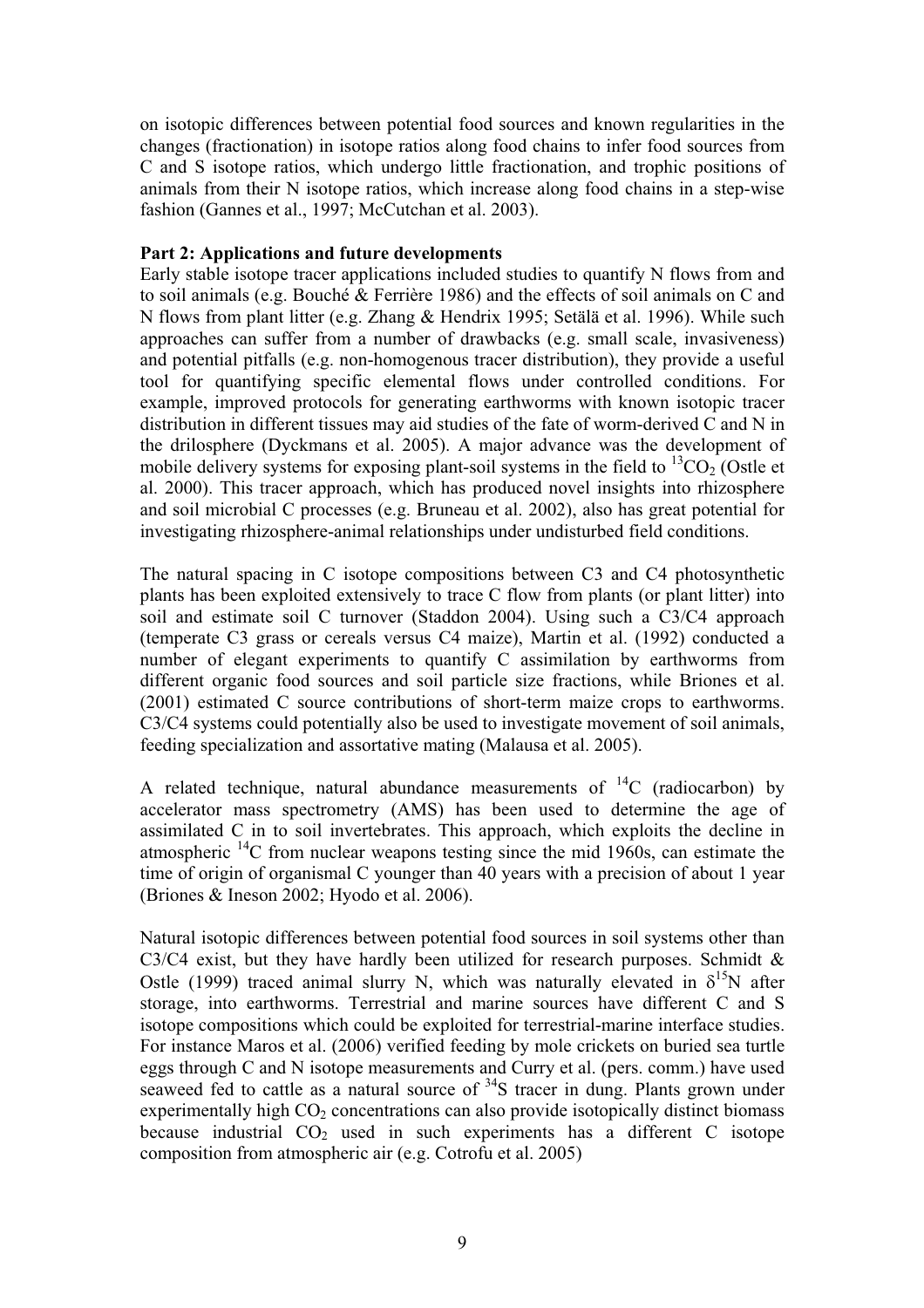Perhaps the most exciting development in the last 10 or so years has been the use of the isotopic measurements to identify the trophic position of soil invertebrates, independently of previous knowledge derived from conventional studies such as food choice tests, litter bags or gut analysis. Combined  $\delta^{15}N$  and  $\delta^{13}C$  analysis has proven useful to identify gradual soil and litter-feeding habits among sympatric species of earthworms (Schmidt et al. 1997, 2004) and termites (Tayasu 1998). A similar isotopic spacing between detritivorous or herbivorous invertebrates in field crops has recently been exploited by Wise *et al***.** (2006) to reveal switching between prey by generalist predators. Schneider et al. (2004) found strong  $\delta^{15}N$  evidence for niche differentiation among 36 oribatid mite taxa in a forest soil, a group previously assumed to be generalist feeders. Measurements of  $\delta^{15}N$  alone or in combination with  $\delta^{13}$ C data were also used to analyse the trophic structure of entire forest soil animal food webs (Ponsard & Arditi 2000; Scheu & Falca 2000). The power of combining measurements of  $\delta^{15}N$  (to assign trophic levels) and of  $\delta^{13}C$  (to quantify recent C4-C plant inputs in a previously C3 system) for the analysis of an entire arable soil food web has been demonstrated convincingly by Albers et al. (2006).

Undoubtedly, future research efforts in soil invertebrate ecology can benefit from the developments in isotope ecology research in vertebrates which is generally more advanced. For instance, universally valid mixing models to calculate food source contributions from isotope data are now available (Lubetkin & Simenstad 2004), concepts for assessing trophic niche width in animals from isotopic data exist (Bearhop et al. 2004) and the feasibility of reconstructing the dietary history of animals through analysis of different tissues has been demonstrated for vertebrates (Phillips & Eldridge 2006) as well as insects (Gratton & Forbes 2006). Two technique developments capable of refining bulk tissue isotopic analysis that have already been adopted for the analysis of dietary C sources and assimilation by soil animals are the analysis of fatty acid compositions (Ruess et al. 2004) and the compound-specific analysis of isotope ratios in individual fatty acids (Chamberlain et al. 2004). Ecological stoichiometry (Moe et al. 2005) is another tool that could be combined with isotopic analysis in the future.

#### **References**

**Albers, D., Schaefer, M. & Scheu, S., 2006.** Incorporation of plant carbon into the soil animal food web of an arable system. Ecology 87, 235–245.

**Bearhop, S., Adams, C.E., Waldron, S., Fuller, R.A. & Macleod, H., 2004.** Determining trophic niche width: A novel approach using stable isotope analysis. Journal of Animal Ecology 73, 1007– 1012.

**Bouché, M.B. & Ferrière G., 1986.** Cinétique de l'assimilation de l'azote d'origine lombricienne par une végétation prairialenon perturbée. Comptes Rendus de l'Academie des Sciences Paris (Série III) 302, 75–80.

**Briones, M.J.I. & Ineson, P., 2002.** Use of <sup>14</sup>C carbon dating to determine feeding behaviour of enchytraeids. Soil Biology and Biochemistry 34, 881–884.

**Briones, M.J.I., Bol, R., Sleep, D., Allen, D.A. & Sampedro, L., 2001.** Spatio-temporal variation of stable isotope ratios in earthworms under grassland and maize cropping systems. Soil Biology and Biochemistry, 33, 1673–1682.

**Bruneau, P.M.C., Ostle, N., Davidson, D.A., Grieve, I.C. & Fallick, A.E., 2002.** Determination of rhizosphere 13C pulse signals in soil thin sections by laser ablation isotope ratio mass spectrometry. Rapid Communications in Mass Spectrometry 16, 2190–2194.

**Chamberlain, P.M., Bull, I.D., Black, H.I.J., Ineson, P., Evershed, R.P., 2004.** Lipid content and carbon assimilation in Collembola: Implications for the use of compound-specific carbon isotope analysis. Oecologia 139, 325–335.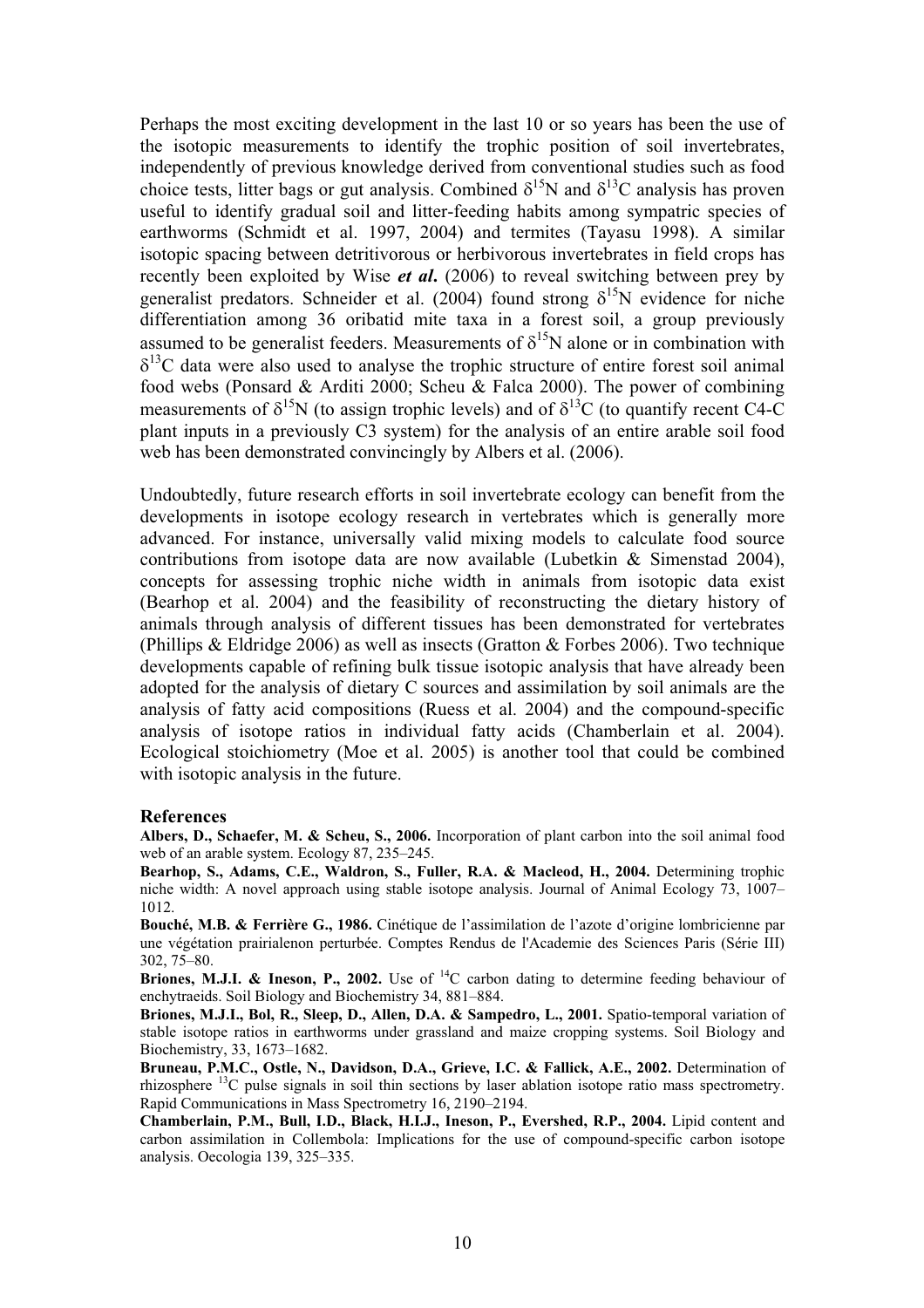**Cotrufo, M.F., Drake, B. & Ehleringer, J.R., 2005.** Palatability trials on hardwood leaf litter grown under elevated  $CO<sub>2</sub>$ : A stable carbon isotope study. Soil Biology and Biochemistry 37, 1105–1112.

**Dyckmans, J., Scrimgeour, C.M. & Schmidt, O., 2005.** A simple and rapid method for labelling earthworms with  $^{15}N$  and  $^{13}C$ . Soil Biology and Biochemistry 37, 989–993.

**Fry, B., 2006.** Stable Isotope Ecology. Springer Verlag, Berlin.

Gannes, L.Z., del Rio, C.M. & Koch, P., 1998. Natural abundance variations in stable isotopes and their potential uses in animal physiological ecology. Comparative Biochemistry and Physiology A 119, 725–737.

**Gratton, C. & Forbes, A.E., 2006.** Changes in  $\delta^{13}$ C stable isotopes in multiple tissues of insect predators fed isotopically distinct prey. Oecologia 147, 615–624.

**Hyodo, F., Tayasu, I. & Wada, E., 2006.** Estimation of the longevity of C in terrestrial detrital food webs using radiocarbon  $(^{14}C)$ : how old are diets in termites? Functional Ecology 20, 385–393.

**Lubetkin, S.C. & Simenstad, C.A., 2004.** Multi-source mixing models to quantify food web sources and pathways. Journal of Applied Ecology 41, 996–1008.

**Malausa, T., Bethenod, M.T., Bontemps, A., Bourguet, D., Cornuet, J.M. & Ponsard, S., 2005.** Assortative mating in sympatric host races of the European corn borer. Science 308, 258–260.

**Maros, A., Louveaux, A,. Lelarge, C. & Girondot, M., 2006.** Evidence of the exploitation of marine resources by the terrestrial insect *Scapteriscus didactylus* through stable isotope analysis of its cuticle. BMC Ecology 6:6. Open access online article at http://www.biomedcentral.com/1472-6785/6/6

**Martin, A., Balesdent, J. & Mariotti, A., 1992.** Earthworm diet related to soil organic matter dynamics through 13C measurements. Oecologia 91, 23–29.

**McCutchan, J.H., Lewis, W.M., Kendall, C. & McGrath, C.C., 2003.** Variation in trophic shift for stable isotope ratios of carbon, nitrogen, and sulfur. Oikos 102,378–390.

**Moe, S.J., Stelzer, R.S., Forman, M.R., Harpole, W.S., Daufresne, T. & Yoshida, T., 2005.** Recent advances in ecological stoichiometry: Insights for population and community ecology. Oikos 109, 29– 39.

**Neilson, R. & Brown, D.J.F., 1999.** Feeding on different host plants alters the natural abundances of  $\delta^{13}$ C and  $\delta^{15}$ N in Longidoridae (Nemata). Journal of Nematology 31, 20–26.

**Ostle, N., Ineson, P., Benham, D. & Sleep, D., 2000.** Carbon assimilation and turnover in grassland vegetation using an *in situ* <sup>13</sup>CO<sub>2</sub> pulse labelling system. Rapid Communications in Mass Spectrometry 14, 1345–1350.

**Phillips, D.L. & Eldridge, P.M., 2006.** Estimating the timing of diet shifts using stable isotopes. Oecologia 147, 195–203.

**Ponsard, S. & Arditi, R., 2000.** What can stable isotopes ( $\delta^{15}N$  and  $\delta^{13}C$ ) tell about the food web of soil macro invertebrates? Ecology 81, 852–864.

**Ruess, L., Häggblom, M.M., Langel, R. & Scheu, S. 2004.** Nitrogen isotope ratios and fatty acid composition as indicators of animal diets in belowground systems. Oecologia 139, 336–346.

**Scheu, S. & Falca, M., 2000.** The soil food web of two beech forests (*Fagus sylvatica*) of contrasting humus type: Stable isotope analysis of a macro- and mesofauna-dominated community. Oecologia 123, 285–296.

**Schmidt, O. & Ostle, N.J., 1999.** Tracing nitrogen derived from slurry in earthworms using <sup>15</sup>N/<sup>14</sup>N stable isotope ratios at natural abundances. Applied Soil Ecology 12, 7–13.

**Schmidt, O., Scrimgeour, C.M.**  $\&$  **Handley, L.L., 1997.** Natural abundance of <sup>15</sup>N and <sup>13</sup>C in earthworms from a wheat and a wheat–clover field. Soil Biology and Biochemistry 29, 1301–1308.

Schmidt, O., Curry, J.P., Dyckmans, J., Rota, E. & Scrimgeour, C.M., 2004. Dual stable isotope analysis ( $\delta^{13}$ C and  $\delta^{15}$ N) of soil invertebrates and their food sources. Pedobiologia 48, 171–180.

**Schneider, K., Migge, S., Norton, R.A., Scheu, S., Langel, R., Reineking, A. & Maraun, M., 2004.** Trophic niche differentiation in soil microarthropods (Oribatida, Acari): Evidence from stable isotope ratios ( $15N/14N$ ). Soil Biology and Biochemistry 36, 1769–1774.

**Scrimgeour, C.M. & Robinson, D., 2004.** Stable isotope analysis and applications. In: Soil and Environmental Analysis: Modern Instrumental Techniques, 3rd ed., K.A. Smith & M.S. Cresser (Eds). Marcel Dekker, New York, pp. 381–431.

**Setälä, H., Marshall, V.G. & Trofymow, J.A., 1996.** Influence of body size of soil fauna on litter decomposition and N-15 uptake by poplar in a pot trial. Soil Biology and Biochemistry 28, 1661–1675. **Staddon, P.L., 2004.** Carbon isotopes in functional soil ecology. Trends in Ecology and Evolution 19, 148–154.

**Tayasu, I., 1998.** Use of carbon and nitrogen isotope ratios in termite research. Ecological Research 13, 377–387.

**West, J.B., Bowen, G.J., Cerling, T.E. & Ehleringer, J.R., 2006.** Stable isotopes as one of nature's ecological recorders. Trends in Ecology and Evolution 21, 408–414.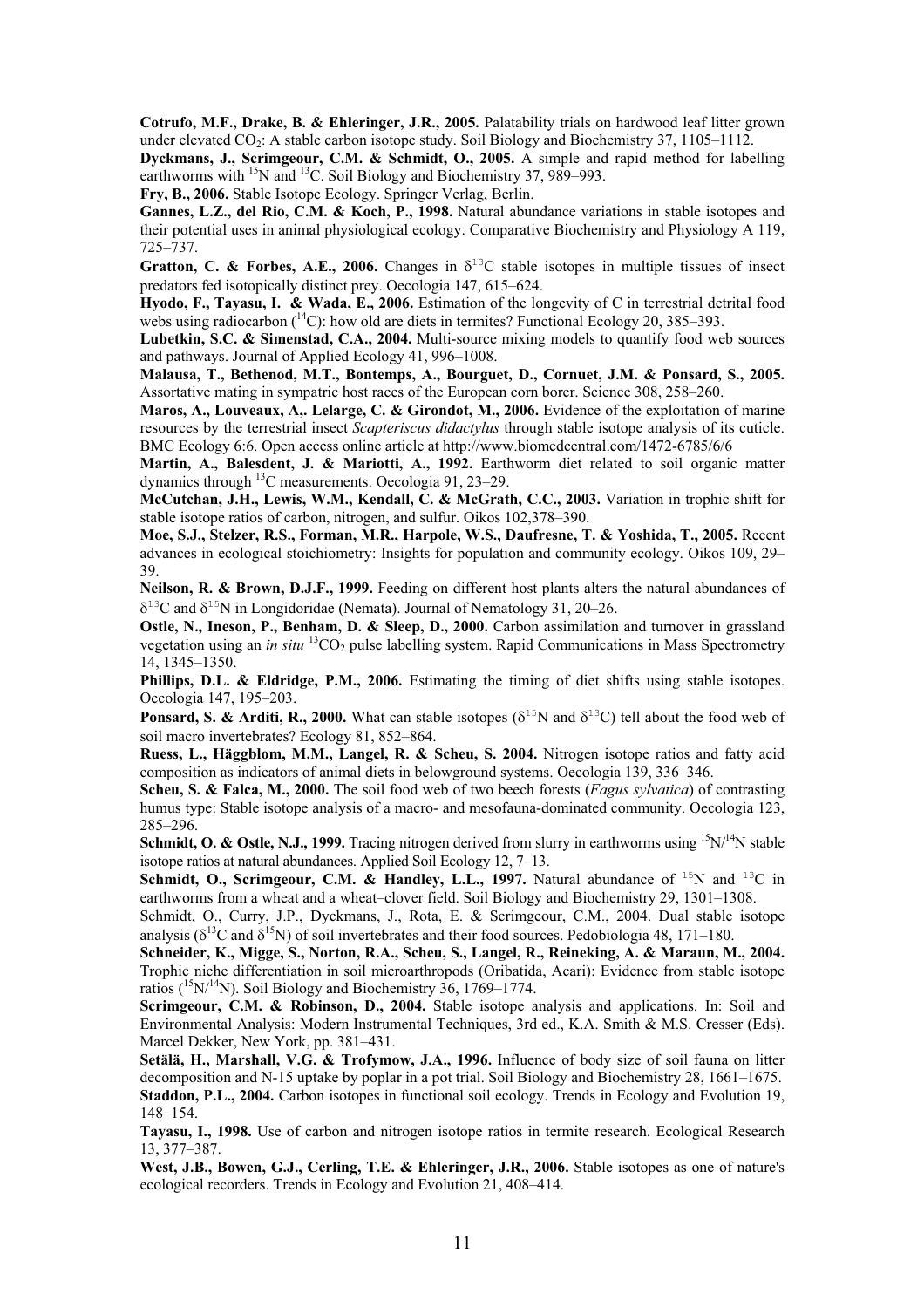**Wise, D.H., Moldenhauer, D.M. & Halaj, J., 2006.** Using stable isotopes to reveal shifts in prey consumption by generalist predators. Ecological Applications 16, 865–876. **Zhang, Q.L. & Hendrix, P.F., 1995.** Earthworm (*Lumbricus rubellus* and *Aporrectodea caliginosa*) effects on carbon flux in soil. Soil Science Society of America Journal 59, 816–823.

# **Biotic interactions in the rhizosphere: Studies of soil food webs and their interactions with plants**

#### **N. Ladygina and K. Hedlund**

#### Department of Chemical Ecology/Ecotoxicology, Lund University, Sweden, natalia.ladygina@ekol.lu.se

The biotic interactions in the rhizosphere are very complex and variable. The principal effects resulting from carbon fluxes in multi-dimensional relationships between microbial populations (M), plants (P), soil fauna (F), organic matter (O) and exudates (E) may be summarized as follows:

- $F \rightarrow M$  Soil fauna are known to be the important grazer of the microflora in terrestrial ecosystems, feeding selectively on certain soil microorganisms. This may stimulate growth of the less preferred species due to a reduced competition between species (Hedlund 1993).
- $M \rightarrow F$  Microbes can play important roles in faunal-plant interactions, mediated by biologically active substances (Lynch 1990).
- $E \rightarrow M$ , Exudates provide carbon to soil microorganisms, which in turn provide nitrogen and phosphorus to the plant by mineralization and immobilization of organic matter. Exudates have been shown to increase the mass and activity of soil microbes and fauna (Butler 2003).
- $O \rightarrow M, F, P$  Soil organic matter is formed by microbial action on plant litters and dead animals (Barea et al. 2004).
- $M \rightarrow P$  A high diversity of microorganisms has been identified to have deleterious, beneficial or neutral effects on plants. Microbial populations can produce biologically active substances which affect plants either positively – growth promoting or negatively – growth inhibiting (Butler 2003).
- $F \rightarrow P$  Soil biota directly influence plants by feeding on roots and forming different relationships with their host plants or indirectly (Wardle et al. 2004).
- $P \rightarrow M.F$  The soil food web can control the successional development of plant communities both directly and indirectly, and these plant community changes can in turn influence soil biota (Bever 2003; Wardle et al 2004). Plants affect microbial populations both positive (Grayston et al 2001) and negative (Nehl et al 1996).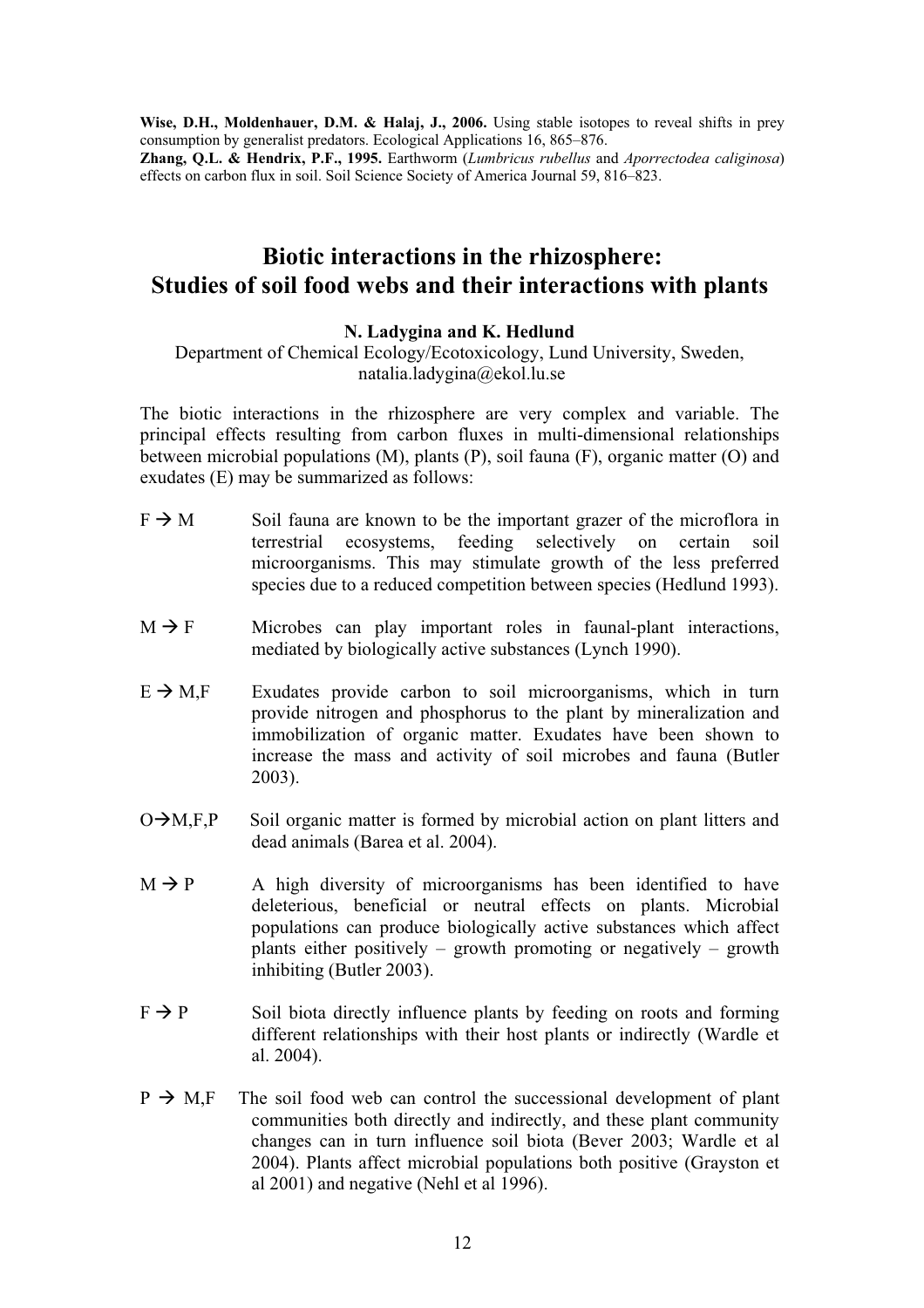The study of trophic relationships is fundamental if we wish to understand the structure and function of floral and faunal communities. In terrestrial ecosystems many investigations have dealt with aboveground food webs because they are relatively accessible to different approaches. In contrast, soil food webs have received little attention, although soil invertebrates can have a great impact on the composition and structure of plant communities and directly or indirectly influence rhizosphere microbial communities.

Microorganisms play a very important role as food chain links between primary producers and animals. About 80-90% of the decomposition processes in soil are mediated by microorganisms (Brady 1990). This almost constitutes a blood system for the rhizosphere. Therefore the study of changes of the rhizosphere microbial communities helps the understanding of links between soil organisms and specific rhizosphere processes.

To determine these complex interactions in the rhizosphere we studied plants belonging to different functional groups: *Plantago lanceolata* (forbs*), Lotus corniculatus* (legume) and *Holcus lanatus* (grass). We used a combination of phospholipid fatty acid (PLFA) signatures of microorganisms, soil animals and plants, as well as detection of the 13C/12C isotope ratio of the PLFAs signatures of these microorganisms and soil animals as an indicator of trophic levels. We used press perturbation experiments with increasing numbers of fungal and bacterial feeding soil animals to see how microorganisms will be affected (including bacteria, fungi and arbuscular-mycorrhiza fungi [AM]), as well as increasing the amount of root exudates in the soil as a potential carbon source for rhizosphere microorganisms.

The neutral fatty acid (NLFA) 16:1w5 is a signature for AM fungi (Olsson 1999). Degradation of neutral lipids in soil has not been studied, but it is likely that they are more persistent than the phospholipids (White et al. 1979). A recent study indicates that total 13C incorporation in AM fungal hyphae is correlated to that in 16:1w5 fatty acid (Olsson et al. 2005).Other PLFAs are signatures for rhizosphere bacteria (Frostegård & Bååth, 1996). Phospholipids are easily decomposed through enzymatic actions in soil and thus can be assumed to reflect the occurrence of living organisms (White et al. 1979). Consequently, 13C labeled signature fatty acids can be used to effectively track C flux from plants to the rhizosphere microorganisms (Olsson et al. 2002; Gavito & Olsson, 2003).

Soil microorganisms consume significant amounts of plant assimilated carbon, but this C flow has been difficult to quantify. The 13C pulse labelling of fatty acids that we used not only allows us to define C allocation but to quantify the flow of plant assimilated carbon to microorganisms. We measured the dynamics of the flow of newly assimilated C into AM fungi and rhizosphere bacteria and examined whether this differs between microbial communities from the rhizospheres of plants from different functional groups. Despite this, understanding of the role of rhizosphere microbial communities in C flow is still limited and little is known of roles of different members of the community in assimilating root exudates.

In soil a high number of species co-exist without extensive niche differentiation so that trophic relationships are unspecific with a broad overlap in resources and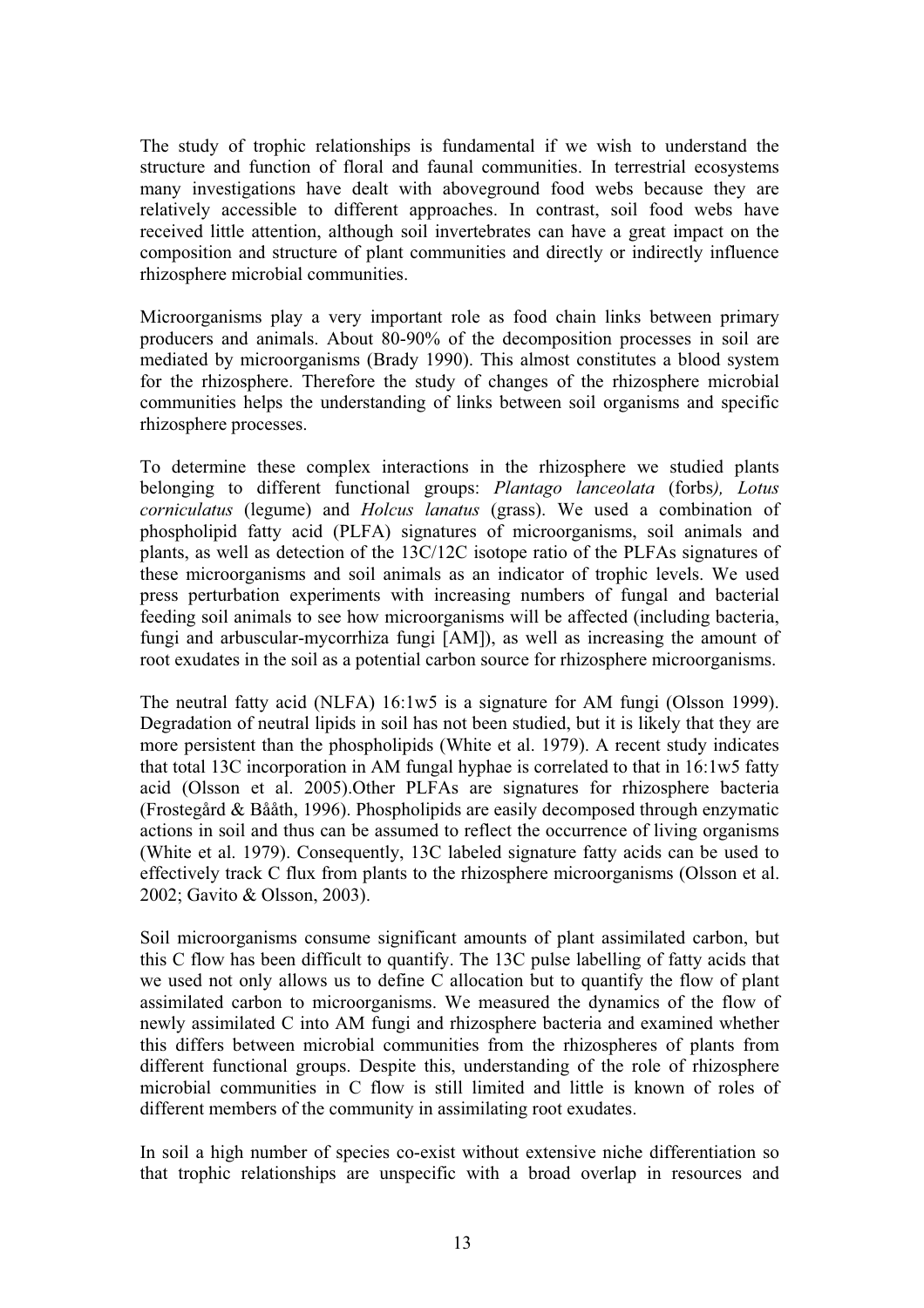ascribing soil animal species to trophic levels or feeding guilds is difficult. Soil animal diets are usually verified by analysis of gut contents (Jorgensen et al. 2005) or by observations of feeding behavior in laboratory experiments or with the help of C/N stable isotopes analyses (Ponsard & Arditi, 2000). We are interested to know the diversity of microorganisms in the guts of soil animals such as nematodes. To examine this, we will use a molecular technique based on the analysis of 16S ribosomal DNA sequences that is founded on the assumption that DNA from consumed organisms is not completely degraded during digestion and therefore could be amplified via PCR and analysed. We are going to detect DNA from bacteria and fungi in soil and gut contents of nematodes from the grassland site where faunal species diversity and other soil factors are very well known (Hedlund et al. 2003).

#### **References**

**Barea, J.M., Azco´n, R. & Azco´n-Aguilar, C., 2004.** Mycorrhizal fungi and plant growth promoting rhizobacteria. In: Varma A, Abbott L, Werner D, Hampp R, eds. Plant surface microbiology. Heidelberg, Germany: Springer-Verlag pp. 351–371

**Bever, J.D., 2003.** Soil community feedback and the coexistence of competitors: conceptual framework and empirical tests. New Phytol. 157, 465–473

**Brady, N. C., 1990.** The nature and properties of soils. 10th ed. MacMillan Publishing

**Butler, J.L., et al., 2003.** Microbial community dynamics associated with rhizosphere carbon flow. Appl. Environ. Microbial. 69, 6793–6800

**Frostegård, Å & Bååth, E., 1996.** The use of phospholipid fatty acid analysis to estimate bacterial and fungal biomass in soil. Biol. Fertil. Soils, 22, 59–65

**Gavito, M.E. & Olsson, P.A., 2003.** Allocation of plant carbon to foraging and storage in arbuscular mycorrhizal fungi. FEMS Microbiol. Ecol. 45, 181–187

**Grayston, S.J., et al., 2001.** Accounting for variability in soil microbial communities of temperate upland grassland ecosystem. Soil Biol. Biochem 33, 533–551

**Hedlund, K., 1993.** Animal-microbial interactions: The fungivorous Collembola. Doctoral thesis at the Department of Ecology, Lund University, Lund

**Hedlund, K., Regina, I.S., Van der Putten, W.H., Leps, J., Diaz, T., Korthals, G., Lavorel, S, Brown, V.K., Gormsen, D., Mortimer, S.R., Barrueco, C.R., Roy, J., Smilauer, P., Smilauerova, M., & Van Dijk, C., 2003.** Plant species diversity, plant biomass and responses of the soil community on abandoned land across Europe: Idiosyncracy or above-belowground time lags. Oikos 103, 45-58

**Jorgensen, H.B., Johansson, T., Canbäck, B., Hedlund, K., Tunlid, A., 2005.** Selective foraging of fungi by collembolans in soil. Biology letters 1, 243-246

**Lynch, J.M., 1990.** Microbial metabolites In: J.M Lynch, Editor. The rhizosphere (Wiley series in ecological and applied microbiology), A Wiley-Interscience publication, 177–207

**Nehl, D.B., Allen, S.J., & Brown, L.F., 1996.** Deleterious rhizosphere bacteria: An integrating perspective. Applied Soil Ecology 5, 1–20

**Olsson, P.A., 1999.** Signature fatty acids provide tools for determination of distribution and interactions of mycorrhizal fungi in soil. FEMS Microbiol. Ecol. 29, 303–310

**Olsson, P.A., Van Aarle, I.M., Allaway, W.G., Ashford, A.E. & Rouhier, H., 2002.** Phosphorus effects on metabolic processes in monoxenic arbuscular mycorrhiza cultures. Plant Physiol. 130, 1162– 1171

**Olsson, P.A., Gavito, M.E., Van Aarle, I.M., Bengtson, P. & Bengtsson, G., 2005.** Incorporation into signature fatty acids as an assay for carbon allocation in arbuscular mycorrhiza. Appl. Environ. Microbiol. 71, 2592–2599

**Ponsard, S., & Arditi, R., 2000.** What can stable isotopes tell about the food web of soil macroinvertebrates? Ecology 81(3), 852-864

**Wardle, D.A., Bardgett, R.D., Kliromonas, J.N., Setala, H., Wim, H., van der Putten., & Wall, D.H., 2004.** Ecological linkages between aboveground and belowground biota. Science 304, 1629- 1633

**White, D.C., Davis, W.M., Nickels, J.S., King, J.D. & Bobbie, R.J., 1979.** Determination of the sedimentary microbial biomass by extractible lipid phosphate. Oecologia 40, 51–62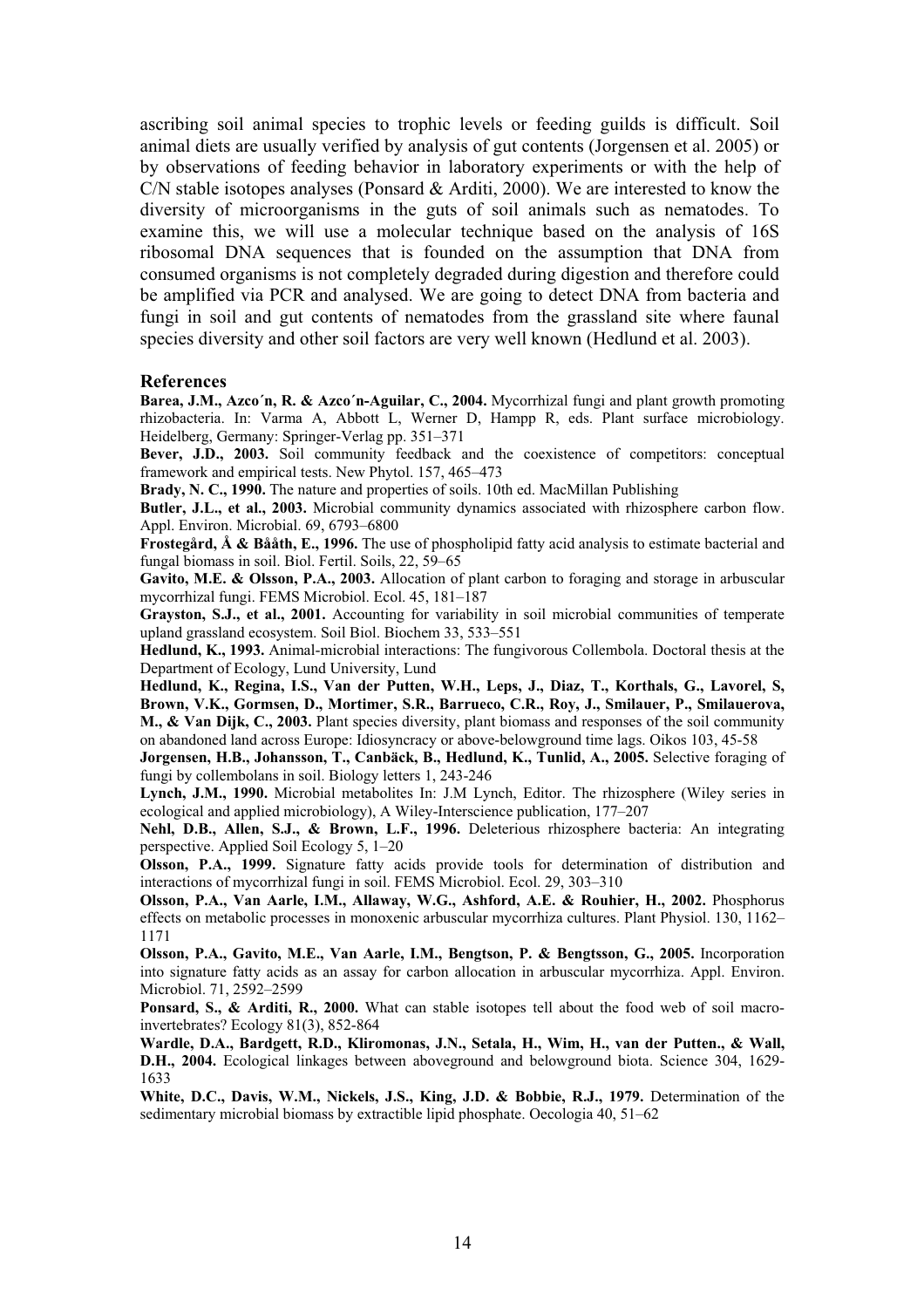# **Microorganisms and fauna in a cultivation system with leek and green manure - A food web study with 13C**

 ${\bf S.}$  Elfstrand $^1$ , J. Lagerlöf $^2$ , K. Hedlund $^3$  and M. Mårtensson $^1$ <sup>1</sup> Department of Soil Sciences, SLU, Sweden

<sup>2</sup>Department of Entomology, SLU, Sweden <sup>3</sup>Department of Ecology, Lund University, Sweden sara.elfstrand@mv.slu.se

The development of molecular methods and biomarkers for identification of soil microorganisms and sensitive analytical tools that can analyze the isotopic composition of a single soil animal has enabled detailed studies of the function of specific organisms in soil ecosystems. In this study, the stable isotope  ${}^{13}C$  was used as a tracer to link soil organisms in an agricultural field to different C sources; green manure amendments and the growing crop. Green manure is commonly used as a nitrogen source in organic crop production, especially on farms without livestock, and functions as a food base for soil organisms. The aim of this study was to increase the understanding of which organisms are active in and influence the rhizosphere, where they may have an important influence on plant health, and which organisms use dead organic matter as their primary food source and thus are responsible for decomposition and nutrient cycling. We hypothesized that green manure and growing crop support different microbial and faunal communities, i.e. that different microorganisms and soil fauna can be linked either to the green manure material or the growing crop through stable isotope probing (SIP).

#### **Field trial with 13C-labelled green manure and leek**

The field trial included three treatments replicated in four blocks; (A) labelled green manure (mean  $\delta^{13}C$  430 ‰) and unlabelled leek (mean  $\delta^{13}C$  -28 ‰), (B) unlabelled green manure (mean  $\delta^{13}C$  -26 ‰) and pulse-labelled leek (mean  $\delta^{13}C$  140 ‰ at end of experiment), and (C) unlabelled green manure and leek (control).

The green manure crop, red clover (*Trifolium pratense* L. cv. Vivi*),* was grown in a greenhouse and enriched with <sup>13</sup>C through repeated pulse-labelling with <sup>13</sup>CO<sub>2</sub> (99%) prior to incorporation in the field. The fresh red clover was incorporated two weeks prior to planting of the leek (*Allium porrum* L. cv. Hilari). Pulse labelling of the leek was performed on three occasions during the growing season 4, 7 and 10 weeks after planting. On each occasion, the leek was subjected to pulses of  ${}^{13}CO_2$  for five days.

Soil samples for microbial analysis were taken after each labelling period, approximately 48 h after the last pulse, and at harvest of the leek. In these samples, phospholipid (PLFA) and neutral lipid (NLFA) fatty acids were extracted according to Frostegård & Bååth (1996) and the <sup>13</sup>C isotopic ratios of the PLFAs were analysed by GC-c-IRMS. In total, 13 PLFAs were detected and identified.

Soil meso- and macrofauna were collected on two occasions during the growing season, in August and at harvest in October. Mesofauna (microarthropods and enchytraeids) were extracted from soil samples by standard Tullgren funnels or wet funnels. Macrofauna were sampled by hand sorting of soil. Arthropods were identified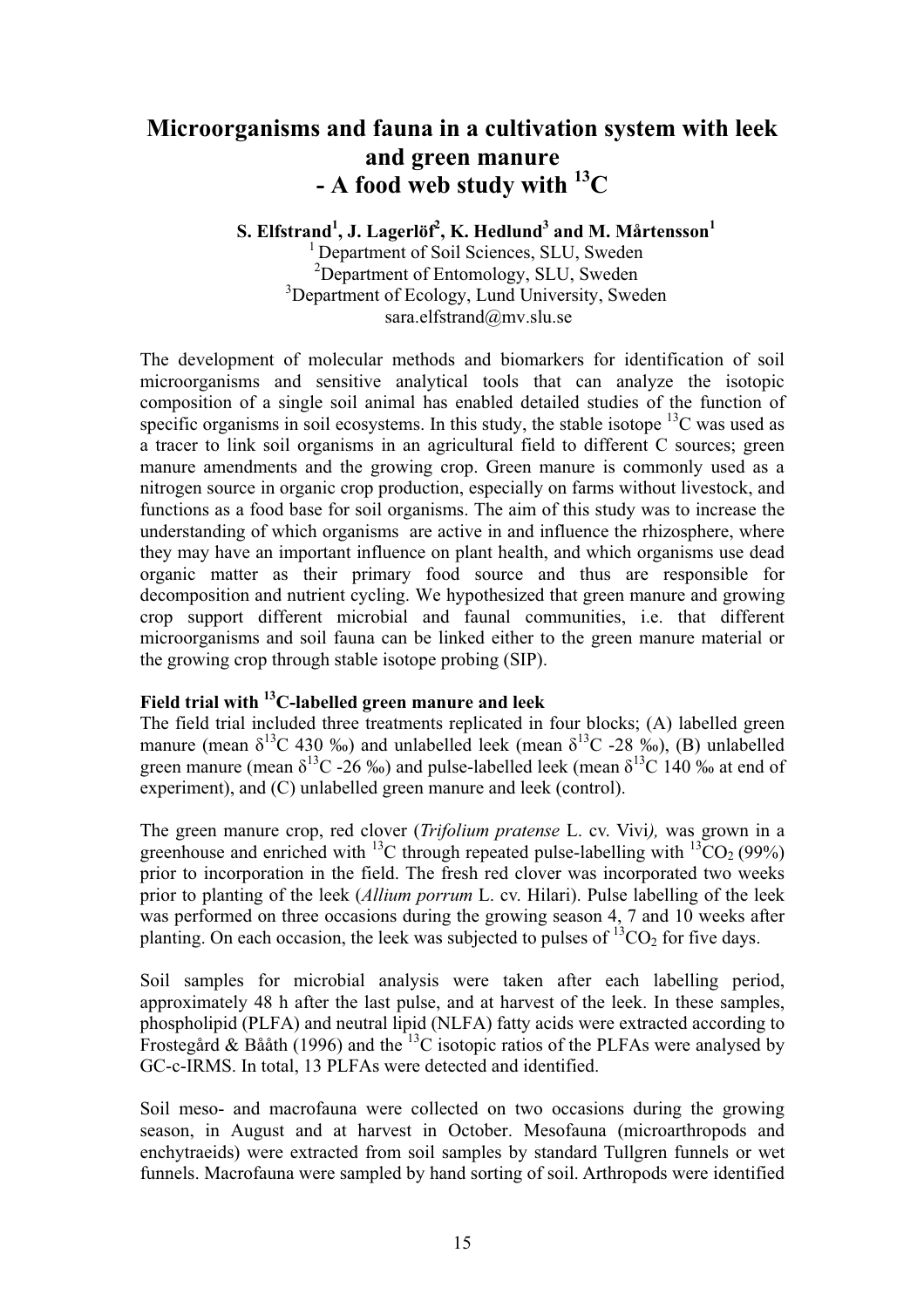mainly to family or genera level, enchytraeids were divided into size classes and earthworms were identified to species level and divided into age classes (adult or juvenile). The  $^{13}$ C isotopic ratio in the collected fauna was determined by IRMS.

### **Incorporation of green manure- or root-derived 13C into microorganisms and fauna**

All PLFAs in the treatment with labelled green manure (A), except the bacterial marker cy17:0, were significantly enriched in <sup>13</sup>C relative to the control ( $p$ <0.05). In the treatment with  ${}^{13}C$ -labelled leek (B), several PLFAs (various bacterial markers, the fungal markers  $18:1\omega$ 9/18:2 $\omega$ 6.9 and the actinomycete marker 10Me18:0) were not enriched in <sup>13</sup>C relative to the control on one or several sampling occasions ( $p>0.05$ ). The fact that more lipids were enriched with  $^{13}$ C from the green manure than the leek could possibly be explained by a higher degree of enrichment in the green manure compared to the leek, or to specialization of the microorganisms producing the lipids. The AM fungal marker NLFA 16:1 $\omega$ 5 was strongly enriched in <sup>13</sup>C from the leek on all sampling occasions, but to some extent also with  $^{13}$ C from the green manure. Different markers for gram-negative bacteria were both among the most enriched lipids  $(18:1\omega^7, 16:1\omega^7, \text{ and } 16:1\omega^5)$  and those not enriched  $(10\text{Me}16:0, \text{ cyl}7:0, \text{ and } 16:1\omega^5)$ cy19:0), irrespective of treatment. In contrast, the actinomycete marker 10Me18:0 showed a different response in the two labelled treatments. This lipid was one of the most enriched in the labelled green manure treatment, whereas it was not enriched in the labelled leek treatment. This suggests that actinomycetes are more strongly linked to decomposing green manure material than leek rhizodeposits.

In the treatment with labelled green manure, *Gamasina paragamasus*, *Gamasina spp.*, *Pseudosinella spp.* and *Rhodacharidae spp.* were significantly enriched in <sup>13</sup>C relative to the control treatment (p<0.05). In the labelled leek treatment, only *G. paragamasus* was significantly enriched relative to the control ( $p$ <0.001). Enchytraeids, mainly of the genera *Henlea, Friedericia* and *Enchytraeus*, were enriched with 13C in the labelled green manure treatment, but statistically significant only in the smallest size class ( $\leq$ 2 mm) ( $p\leq$ 0.05). Although enchytraeids in the labelled leek treatment were slightly enriched in  $^{13}$ C, this trend was not significant compared to the control. Earthworms of the species *Aporrectodea caligonosa, A. longa, A. rosea* and *Alollobophora chlorotica* were analysed for their isotopic ratio. Due to large variations, no significant differences between the labelled treatments and the control could be found.

So far, we can conclude that  ${}^{13}C$  from both C sources, green manure and leek, is present in most microbial lipids and fauna. Some indications of specialization were found such as a stronger link to decomposing green manure by actinomycetes and, not surprisingly, a stronger link to the growing crop by AM fungi. Due to large variations in isotopic ratios for soil fauna, any observed trends were seldom statistically significant. This could possibly be due to heterogeneous tracer distributions.

Dual analysis of  ${}^{13}C$  and  ${}^{15}N$  in soil fauna give information on trophic shifts and whether direct or indirect (predation) feeding caused <sup>13</sup>C enrichment. This could not be achieved in this study, but has proven successful in other studies (Albers et al. 2006). By combining SIP and molecular techniques, the function of microorganisms can be studied at higher resolution of taxonomy than is possible with the PLFA analysis. However, one advantage with the PLFA analysis is that it is quantitative and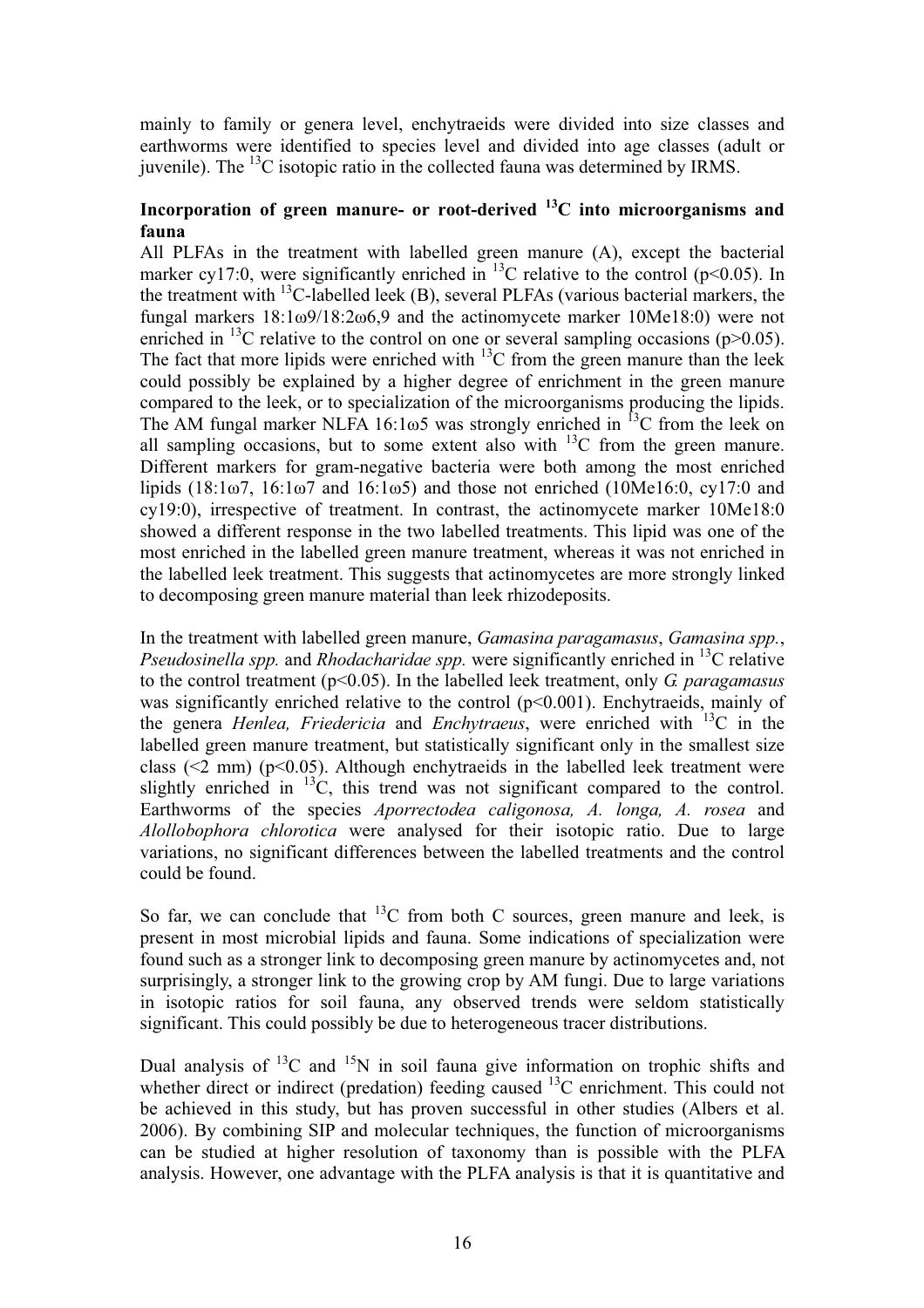we are currently investigating the extent of  ${}^{13}$ C incorporated into the biomass of different microbial groups (bacteria, fungi, actinomycetes and AM fungi). In contrast to previous studies on rhizosphere C flow involving SIP and PLFA analysis that have been biased towards recently fixed C (Butler et al. 2003; Treonis et al. 2004), the present study also includes the utilization of older fixed C.

#### **References**

**Albers, D., Schaefer, M. & Scheu, S. 2006.** Incorporation of plant carbon into the soil animal food web of an arable system. Ecology 87, 235-245.

Butler**, J.L., Williams, M.A., Bottomley, P.J. & Myrold, D.D. 2003.** Microbial Community Dynamics Associated with Rhizosphere Carbon Flow. Applied and Environmental Microbiology 69, 6793-6800.

**Frostegård, A. & Bååth, E. 1996.** The use of phospholipid fatty acid analysis to estimate bacterial and fungal biomass in soil. Biology and Fertility of Soils 22, 59-65.

**Treonis, A.M., Ostle, N.J., Stott, A.W., Primrose, R., Grayston, S.J. & Ineson, P. 2004.** Identification of groups of metabolically-active rhizosphere microorganisms by stable isotope probing of PLFAs. Soil Biology & Biochemistry 36, 533-537.

# **Stoichiometry for the collembologist, or time constraints, growth rate and response on food nutrient elements in arctic Collembola**

#### **Hans Petter Leinaas**

Department of Biology, University of Oslo, Norway h.p.leinaas@bio.uio.no

I will here focus on the possible effect of food nutrient element on growth rate in arctic Collembola and its implication for thermal adaptation.

#### **Time constraints**

A major direct effect of climate change in ectotherm organisms is the effect of temperature on growth rate. As time and size of first reproduction (development rate) are closely linked to fitness, one might expect a selection for increased efficiency of development rates within the thermal range usually prevailing during the growth season. The selective advantage of such an adaptation would depend on the rigidity of the species life cycle and phenology. In cold areas such as the High Arctic, a major challenge is to adjust growth and development rates to the decreased heat sum available for development.

#### **Thermal reaction norms for growth**

Thermal adaptation in developmental processes (micro- and macro-evolution) may be tested from descriptions of how rates of different life history parameters vary across temperatures. Changes in such reaction norms may be obtained by qualitative or quantitative enzymatic changes. A structural change increasing enzyme efficiency at low temperatures (cold adaptation) is expected to occur at the expense of performance at higher temperatures, e.g. reduced efficiency or increased risk of heat stress at higher temperatures. Increased concentrations of enzymes, on the other hand, would increase reaction rates at all temperatures. In arctic Collembola, differences in microevolutionary patterns between species appears to be related to specific life cycle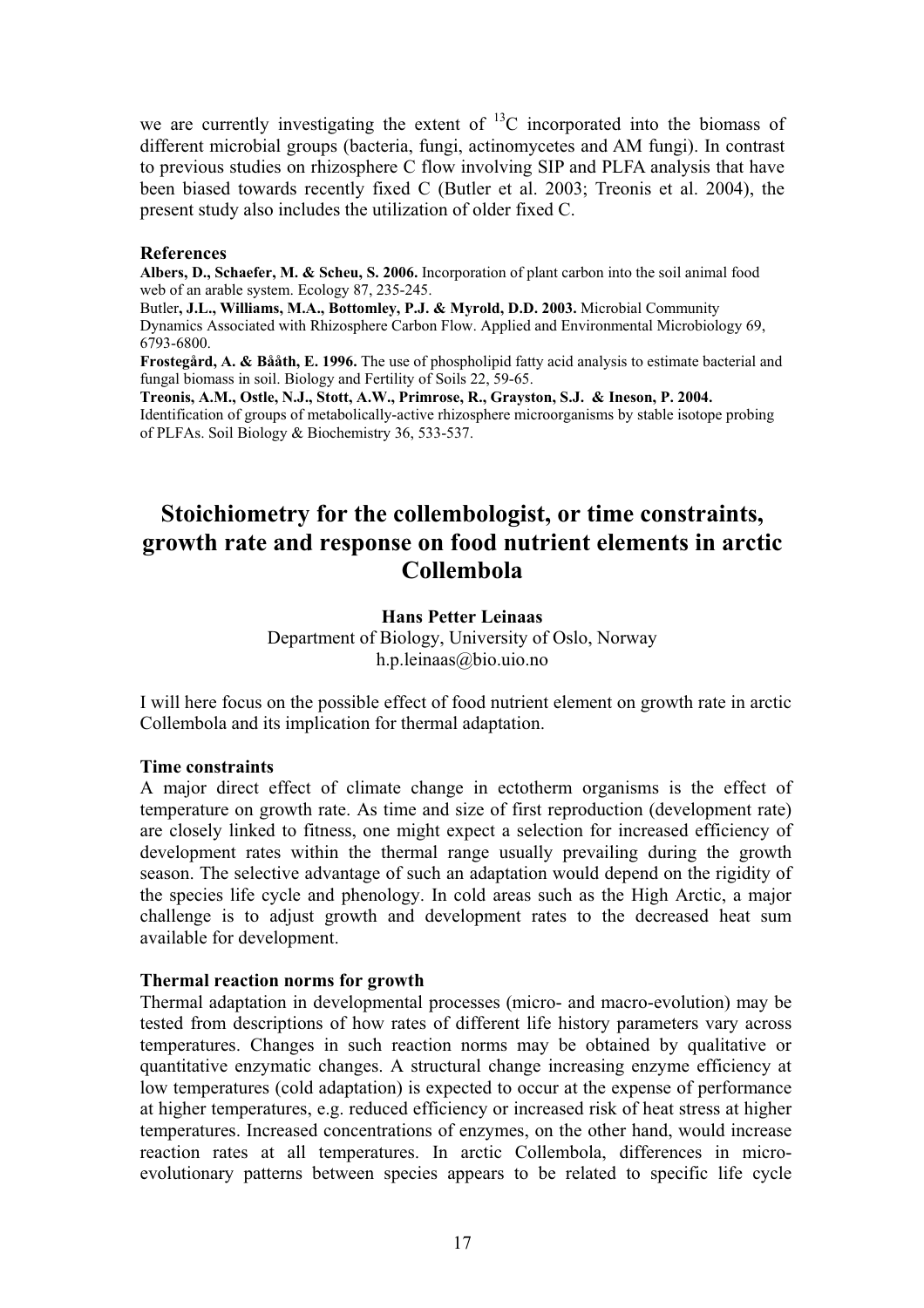patterns, which in turn affect the cost/benefit ratio for investing in increased growth rates. Inter-specific differences appear to be related to geographic range (phenotypic plasticity) and possibly also micro habitat occupation (nutrient availability).

#### **Biological stoichiometry**

Biological stoichiometry is the study of the balance of multiple chemical elements in biological systems, in particular the C:N:P ratio. A central hypothesis in stoichiometry is the "Growth Rate Hypothesis", arguing that high P-content in biomass is caused by increased allocation to P-rich ribosomal RNA necessary to achieve rapid rates of protein synthesis (which in turn puts demands on N availability). Accordingly, the balance between ribosomal synthesis and protein synthesis is a major determinant of growth rate, and may lead to shifts between N and P limitation. This increased demand for nutrient elements represents a cost in increased growth rate. Also, species having evolved high growth rate lifestyles with high P (and N) demands are more likely to face ecological constraints (and possibly death) due to insufficient supplies of P (or N) from the environment, emphasizing another trade-off in the evolution of growth rate strategies. Similarly, species adapted to an environment with low availability of (one of) these nutrient elements is likely to possess mechanisms for efficient retention of the elements, which however may lead to incomplete physiological adaptations for excreting the same elements when offered nutrient-rich food, and thus run the risk of harmful accumulation of metabolic wastes (i.e. too much of a good thing may be harmful). Most of the basic studies in ecological stoichiometry have been done on fast growing invertebrates with a relatively well-defined life cycle, such as limnetic Cladocera (*Daphnia*) and rotifers and herbivore insects. An interesting question is whether this principle also is important for the relatively much more slow-growing Collembola with flexible life cycles.

In a series of studies on a set of closely related species (*Hypogastrura* spp.) that partly coexist on Svalbard, thermal adaptations in growth rates are linked to their life cycle strategies and its implication for time constraints, and the varying degree to which they differ in habitat occupancy and geographic range. Subsequently, these life history and habitat variables are considered when explaining these species' differential responses, both behaviourally (food preference) and growth rate, on variation in food element content.

Finally, contrasting patterns in micro-evolution in thermal adaptation along climate gradients from mild temperate to cold High Arctic are illustrated by *H. viatica, Xenylla humicola* and *Folsomia quadrioculata*. Although the link between growth rate patterns and stoichiometry is still far from evident in these organisms, our studies so far have revealed some interesting patterns.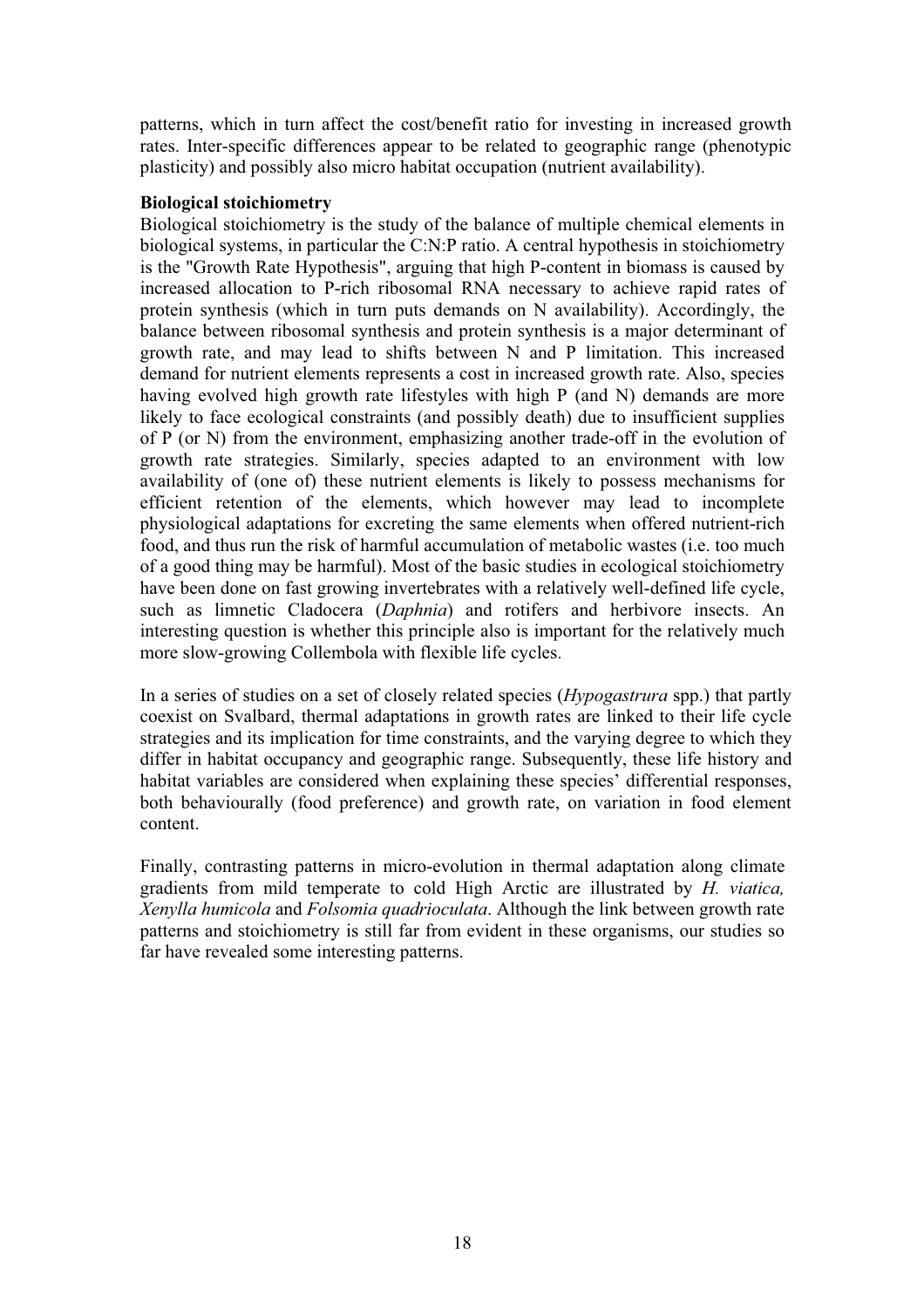# **The significance of soil collembolans, protozoa and microorganisms and their interactions for soil fertility - A soil mesocosm approach**

### **Flemming Ekelund1** , **Kaare Johnsen2 , Paul Henning Krogh<sup>3</sup> , Peter Schweiger4 and Iver Jakobsen4**

<sup>1</sup>Biological Institute, University of Copenhagen, Øster Farimagsgade 2D, DK-1353 Copenhagen K, Denmark

<sup>2</sup>Department of Geochemistry, Geological Survey of Denmark and Greenland, Øster Voldgade 10, DK-1350 Copenhagen K, Denmark

**<sup>3</sup>** Department of Terrestrial Ecology, National Environmental Research Institute, Vejlsøvej 25, DK-8600 Silkeborg, Denmark

4 Plant Biology and Biochemistry Department, Risø National Laboratory,

Frederiksborgvej 399, DK-4000 Roskilde, Denmark

fekelund@bi.ku.dk

#### **Introduction**

For sustainable land use there is an urgent need for a better understanding of the interactions between the different groups of organisms inhabiting the soil. Human effects on particular soil organisms may lead to changed conditions for other organisms below- and aboveground, which can then cause changes in both soil community composition and soil functioning. Soil fertility, which is a key concept in this discussion, is often defined vaguely or even ambiguously. Here, we refer to the view presented by Mäder et al. (2002), who suggested that fertile soils provide essential nutrients for crop plant growth, support a diverse and active biotic community, exhibit a typical soil structure and allow for an undisturbed decomposition.

The decomposition of organic matter and subsequent uptake of phosphorus by plants is an important soil function. Plants in phosphorus-deficient soils depend on arbuscular mycorrhiza (AM) fungi to supply them with phosphorus. External hyphae of AM fungi spread away from the colonized plant roots and take up phosphorus from outside the phosphorus depletion zone around the roots. AM fungal hyphae have no direct access to soil organic phosphorus, hence the phosphorus source for plants and AM fungi is mineral phosphate in soil solution or absorbed to soil particles. Thus, mineralization processes will govern AM uptake from organic phosphorus. Soil microorganisms and their predators facilitate this mineralization.

Collembola are a group of microarthropods that participate in the disintegration of particulate organic material, but also feed on various soil organisms depending on the morphology of the collembolan. The collembolan *Folsomia fimetaria* ingests a wide selection of fungi (Jørgensen et al., 2003), but the exact food specificity of this collembolan in soil is unknown. Protozoa feed mainly on bacteria though some also feed on fungal spores, other protozoa, algae or detritus. Predation on fungi has been sparsely investigated, but seems only to be essential for a small fraction of the protozoa (Ekelund, 1998). Saprotrophic bacteria and fungi also participate in the degradation of organic matter.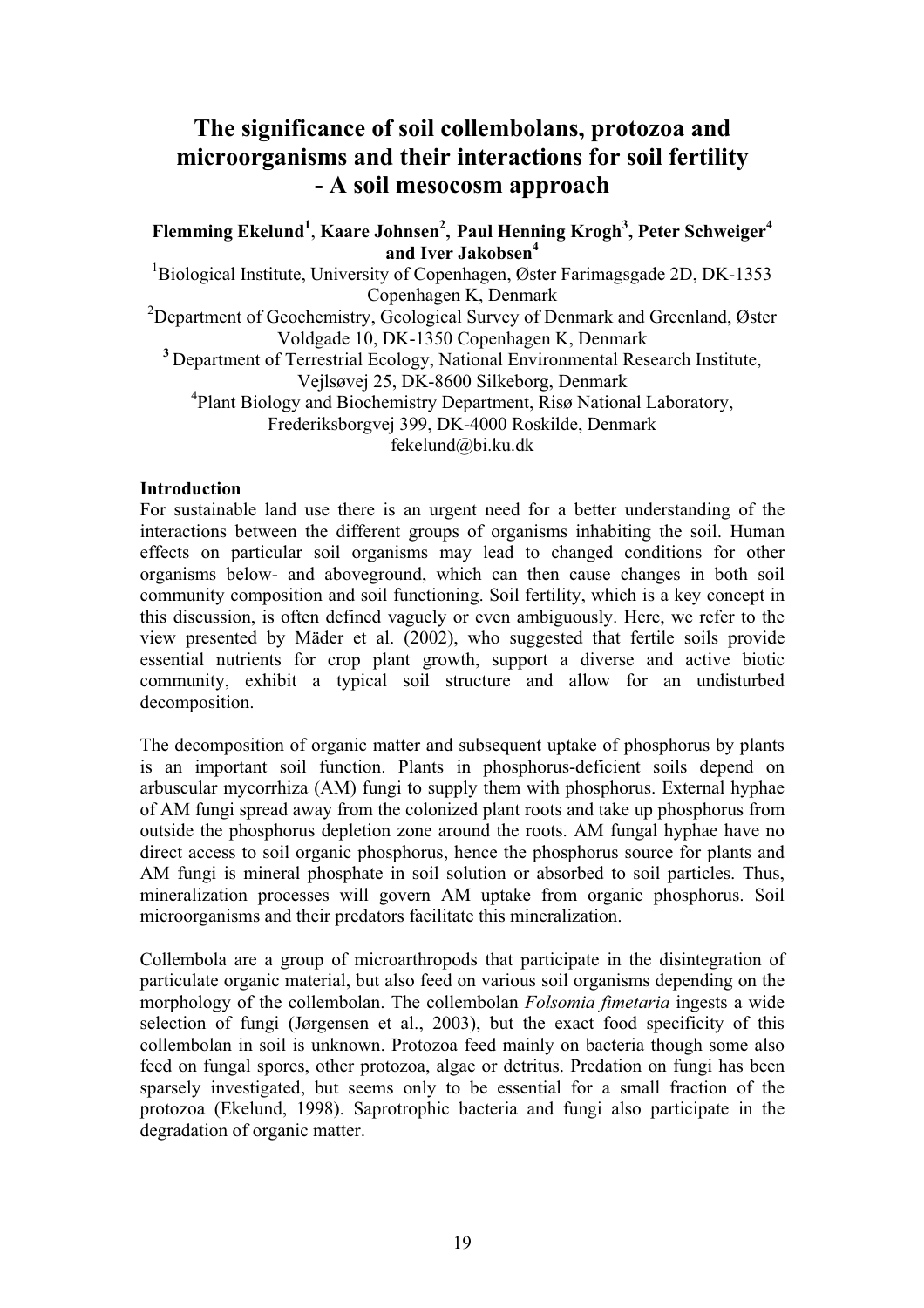Fenpropimorph is a widely used sterol synthesis-inhibiting leaf fungicide used for the control of *Erysiphe graminis* (powdery mildew) and *Puccinia recondita* (cereal rust). Some soil protozoa are also sensitive to fenpropimorph at the recommended field dose (Ekelund, 1999), and this effect on protozoan numbers reduced the predation on bacteria at  $10\times$  the recommended dose (Thirup et al., 2000). Thus, we expect that the addition of fenpropimorph  $10\times$  the recommended dose can be used as a tool to change the soil community responsible for the decomposition of organic matter.

Here, we hypothesize 1) that moderate community composition changes induced by fenpropimorph will result in effects on soil fertility as measured by cycling of phosphorus from mesh bag soil only accessible to AM fungal hyphae and containing  $33P$ -labelled organic matter to phosphorus used for plant growth, and 2) that the presence of the collembola (*Folsomia fimetaria*) will stimulate organic matter mineralization and thus increase plant uptake of phosphorus via AM fungal hyphae from within the mesh bags. We monitored these changes by examining the effects on selected groups of soil organisms and plant growth in soil mesocosms.

#### **Experimental procedures**

We grew barley (*Hordeum vulgare*) in pots in a P-deficient, defaunated soil that was divided into a rooting and a root-free compartment, with or without addition of the fungicide fenpropimorph and the collembolan *Folsomia fimetaria*. We harvested eight times. Each treatment was replicated four times. Soil inoculum of the AM fungus *Glomus claroideum* was mixed thoroughly into the soil.

The pots contained mesh bags  $(25 \mu m)$ , which exclude roots but allows for passage of AM hyphae. The mesh bags contained soil mixed with 1% dried and ground subclover shoots labeled with  $33P$ . The soil in half of the mesh bags had been amended with the fungicide fenpropimorph. The resulting fenpropimorph concentration in the amended mesh bags was  $12.5$  mg fenpropimorph  $kg^{-1}$  soil, which corresponded approximately to  $10\times$  the amount expected in the soil after application at the recommended field application dose (Thirup et al., 2000). We added 100 *Folsomia fimetaria* to half of the amended and unamended mesh bags. We sampled on days 1, 3, 7, 10, 16, 36, 70 and 99. Not all parameters were measured on all sampling days. We extracted *Folsomia fimetaria* from the mesh bags in a high gradient heat extractor of the MacFadyen type, collected them on plaster, and counted and measured them using an image analysis system (Krogh et al., 1998). The total number of **culturable bacteria** was obtained on 1/300 tryptic soy agar. **Protozoa** were enumerated using a "most probable number" (MPN) method (Rønn et al., 1995). We used tryptic soy broth (TSB powder 0.1 g  $1^{-1}$ ) as the growth medium. Arbuscules and other AM **structures** in the roots and **external hyphal** were assessed employing a line intersect method.

#### **Results**

All parameters measured changed significantly with time. Surprisingly, addition of *Folsomia* had virtually no effect. Except for the effects discussed in more detail below (and a weak effect on juvenile *Folsomia*), fenpropimorph had no clear effects on the systems. During the first ten days, numbers of **protozoa** increased (Figure 1). Numbers of protozoa in amended pots were significantly different from (p=0.0315, log-transformed data), and almost consistently lower than those in unamended pots. Numbers in unamended pots stabilized at a level of about  $2\times10^5$  cells g<sup>-1</sup> soil. The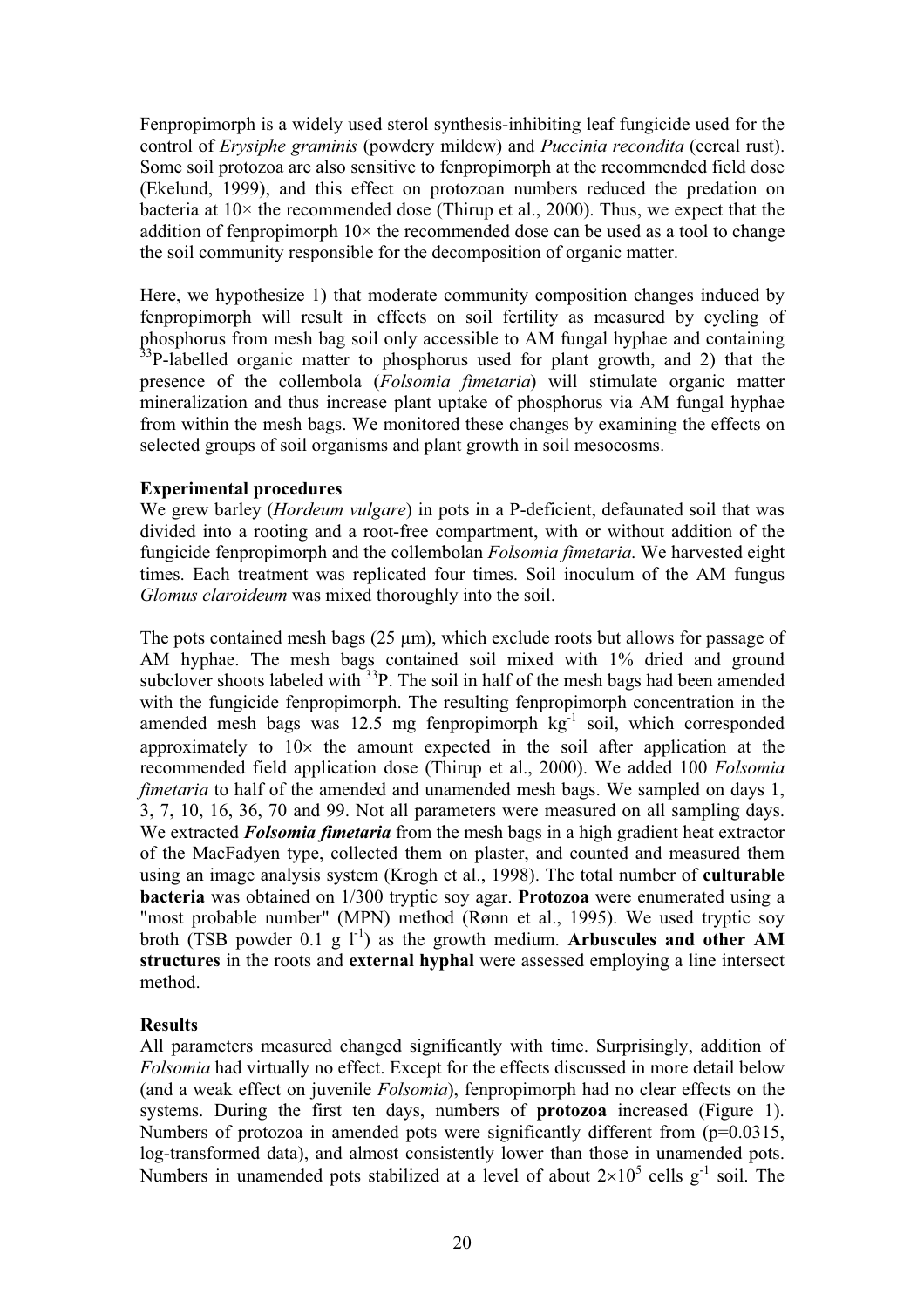percentage of barley root length colonized by AM fungi (Figure 2) increased during the experiment, but we saw no treatment effects. Roots in pots without mesh bags were close to significantly less colonized by hyphae than roots in pots with mesh (one-way ANOVA, p=0.098). The results of percent root length colonized by AM fungi with arbuscules were in accordance with the results presented in Figure 2 (data not shown).

#### **Discussion**

Our data suggest that the mesh bags acted as sources of phosphorus in a phosphoruspoor environment. We used a phosphorus-deficient soil. All nutrients except for phosphorus were added to this mixture to give a non-limiting supply. During the experiment plants exhibited signs of phosphorus deficiency, and measured shoot P concentrations were well below reported values for severe phosphorus deficiency in barley (Jakobsen et al., 2005). Therefore, we find it justified to consider phosphorus to be the major limiting factor for plant growth in the experiment. A significantly lower shoot biomass production and higher root/shoot ratio in pots without mesh bags (Figure 3) further demonstrate the importance of the mesh bag soil as a phosphorus source. The root/shoot ratio increases when a certain nutrient is deficient.



**Figure 1.** Numbers of protozoa feeding on indigenous soil bacteria in microcosms with defaunated soil during a 99 day period. Microcosms were with or without fenpropimorph treatment (Fen) and addition of *Folsomia fimetaria* (Fol). Points are mean values from four microcosms. Error bars represent 1 SEM.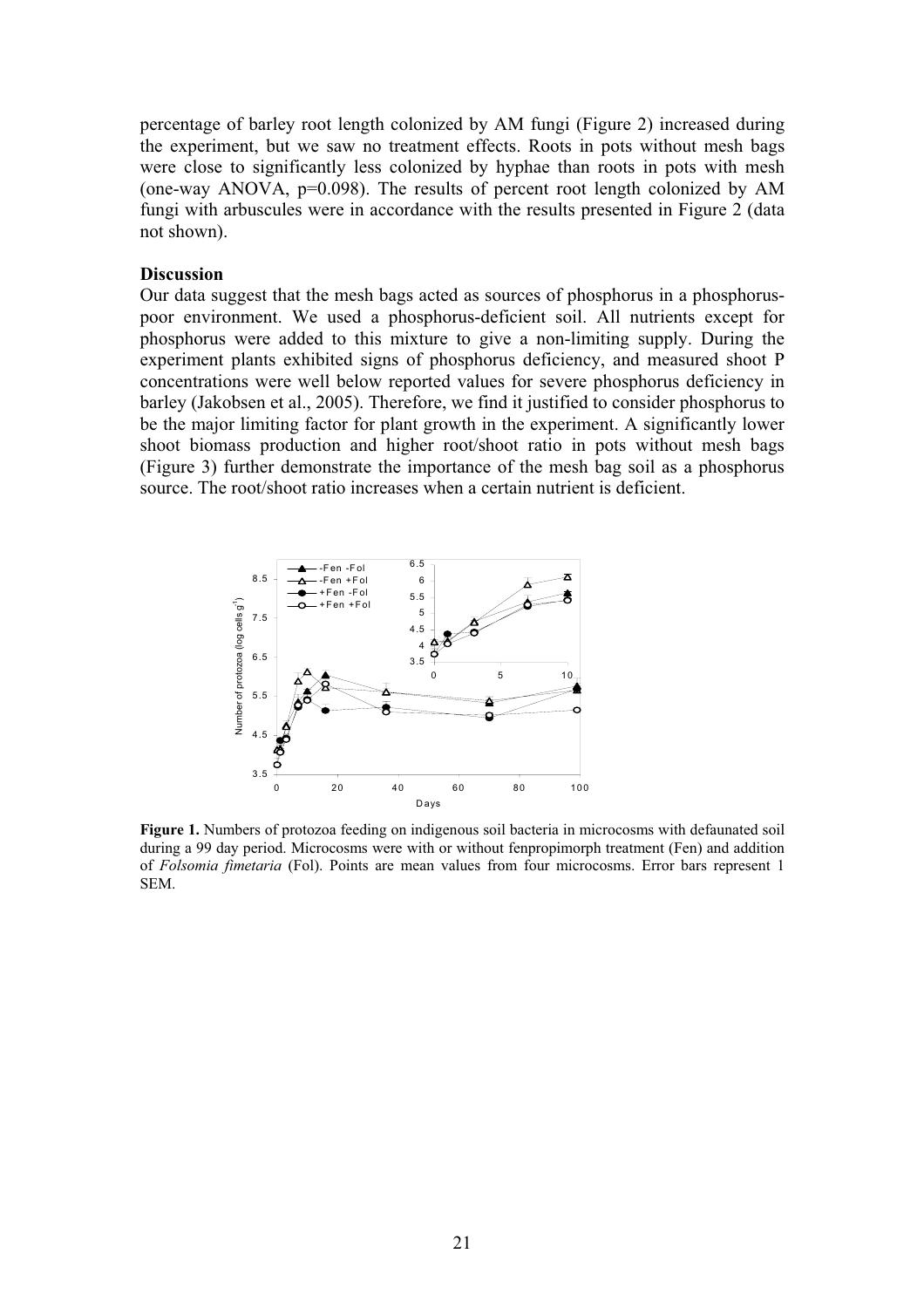

**Figure 2.** Percent barley root length colonized by AM fungi in microcosms with defaunated soil during a 99 day period. Microcosms were with or without fenpropimorph treatment (Fen) and addition of *Folsomia fimetaria* (Fol). Three microcosms without mesh bags with organic matter were sampled on day 70 (no bag). Points are mean values from four microcosms. Error bars represent 1 SEM.

As expected, fenpropimorph altered the soil community composition. We observed effects on protozoa (Fig 1). Still, the effects of fenpropimorph were moderate, and it did not significantly affect the numbers of adult *Folsomia*, bacteria or FDA-active hyphal length. This moderate effect only on some key organisms in the system allows us to draw some general conclusions about undisturbed soil systems from the experiment.



**Figure. 3.** Root/shoot ratio of barley plants (dw) in microcosms with defaunated soil during a 99 day period. Microcosms were with or without fenpropimorph treatment (Fen) and addition of *Folsomia fimetaria* (Fol). Three microcosms without mesh bags with organic matter were sampled on day 70 (no bag). Points are mean values from four microcosms. Error bars represent 1 SEM.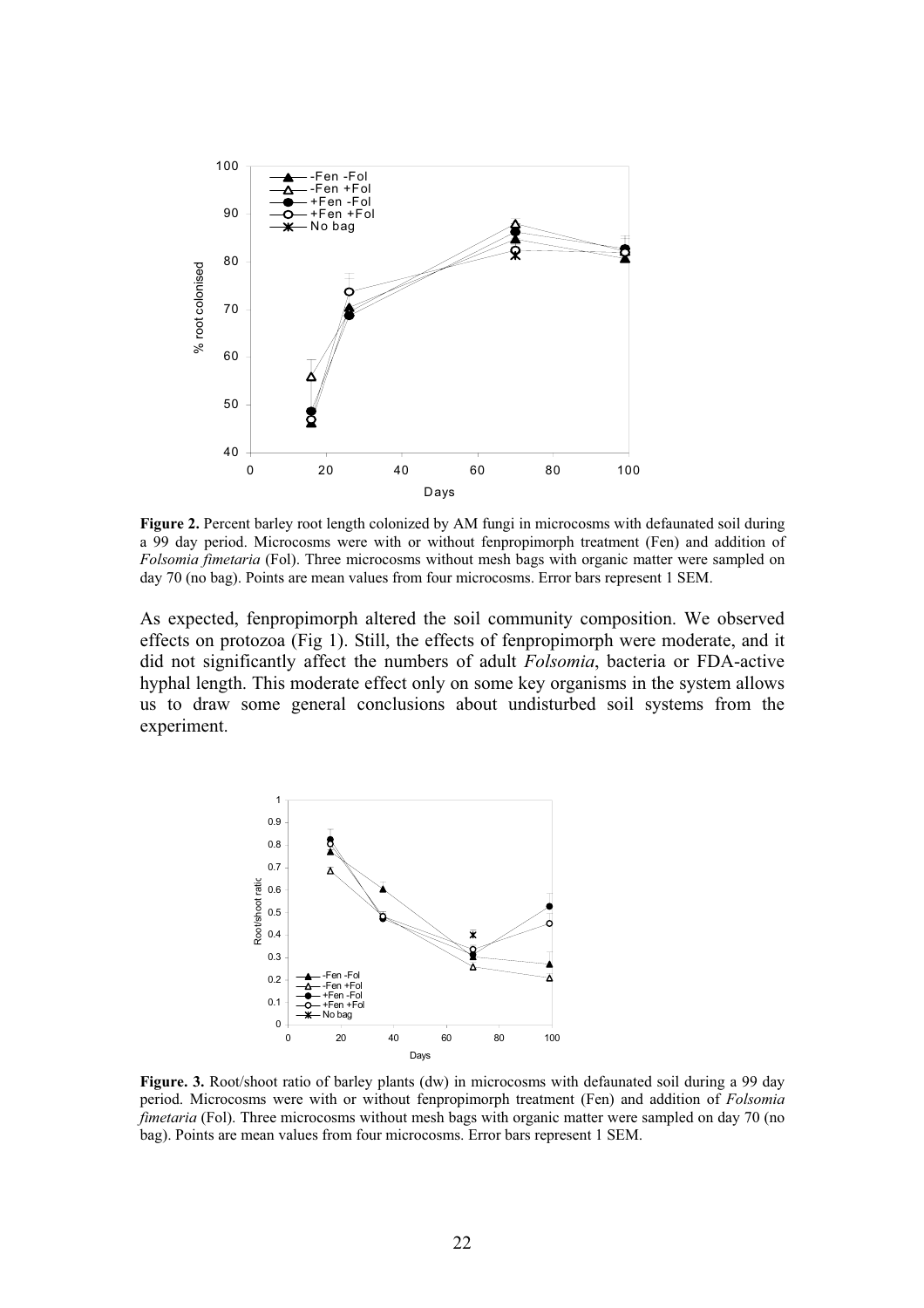There was a striking effect of fenpropimorph on the root/shoot ratio. Root/shoot ratio of herbaceous plants generally decreases with age/size, which we observed for all treatments until day 70. However, after 99 days fenpropimorph-amended pots showed a marked increase to values below 0.4 characteristic of nutrient limitation, most likely of phosphorus. Probably due to some nutrient limitation in these pots, the root/shoot ratio in pots without fenpropimorph continued to decrease after day 70, albeit at a lower rate than previously. This confirms our hypothesis that moderate community composition changes induced by fenpropimorph would result in effects on soil fertility as indicated by transport of phosphorus from organic matter to plant growth.

Protozoa were the biotic component in the system that fenpropimorph affected most severely, in accordance with Ekelund (1999), who found that fenpropimorph had detrimental effects on the soil protozoan community even in very small concentrations. Protozoa generally stimulate plant uptake of mineral nutrients from soil organic matter (Bonkowski, 2004), including phosphorus (Cole et al., 1978). Hence, we suggest that reduced protozoan activity was a key factor responsible for the increased root/shoot ratio in the pots with fenpropimorph.

#### **References**

**Bonkowski, M., 2004.** Protozoa and plant growth: The microbial loop in soil revisited. New Phytologist 162, 617–631.

**Cole, C.V., Elliott, E.T., Hunt, H.W., Coleman, D.C., 1978.** Trophic interactions in soils as they affect energy and nutrient dynamics. V. Phosphorus transformations. Microbial Ecology 4, 381-387.

**Ekelund, F., 1998.** Enumeration and abundance of mycophagous protozoa in soil, with special emphasis to heterotrophic flagellates. Soil Biology and Biochemistry 30, 1343-1347.

**Ekelund, F., 1999.** The impact of the fungicide fenpropimorph (Corbel®) on bacterivorous and fungivorous protozoa in soil. Journal of Applied Ecology 3, 233-243.

**Jakobsen, I., Chen, B., Munkvold, L., Lundsgaard, T., Zhu, Y.-G., 2005.** Contrasting phosphate acquisition of mycorrhizal fungi with that of root hairs using the root hairless barley mutant. Plant, Cell and Environment 28, 928-938.

**Jørgensen, H.B., Elmholt, S., Petersen, H., 2003.** Collembolan dietary specialisation on soil grown fungi. Biology and Fertility of Soils 39, 9-15.

**Krogh, P.H., Johansen, K., Holmstrup, M., 1998.** Automatic counting of Collembolans for laboratory experiments*.* Applied Soil Ecology 7, 201-205.

**Mäder, P., Fließbach, A., Dubois, D., Gunst, L., Fried, P., Niggli, U., 2002.** Soil fertility and biodiversity in organic farming. Science 296, 1694-1697.

**Rønn, R., Ekelund, F., Christensen, S., 1995.** Optimizing soil extract and broth media for MPNenumeration of naked amoebae and heterotrophic flagellates in soil. Pedobiologia 39, 10-19.

**Thirup, L., Ekelund, F., Johnsen, K., Jacobsen, C.S., 2000.** Effects of fenpropimorph on interactions between protozoan and bacterial populations in a hotspot in soil. Soil Biology and Biochemistry 32, 1615- 1623.

### **Soil animals and plant-soil interactions**

#### **Juha Mikola**

Department of Biological and Environmental Science, P.O. Box 35 (YAC), FIN-40014 University of Jyväskylä, Finland jmikola@bytl.jyu.fi

Nitrogen availability limits primary production in most terrestrial ecosystems and plants are under strong selection for developing features that enhance their nitrogen acquisition ability. Among these features, one conceivable option for plants is to try to manipulate soil decomposers in a way that leads to higher net nitrogen mineralization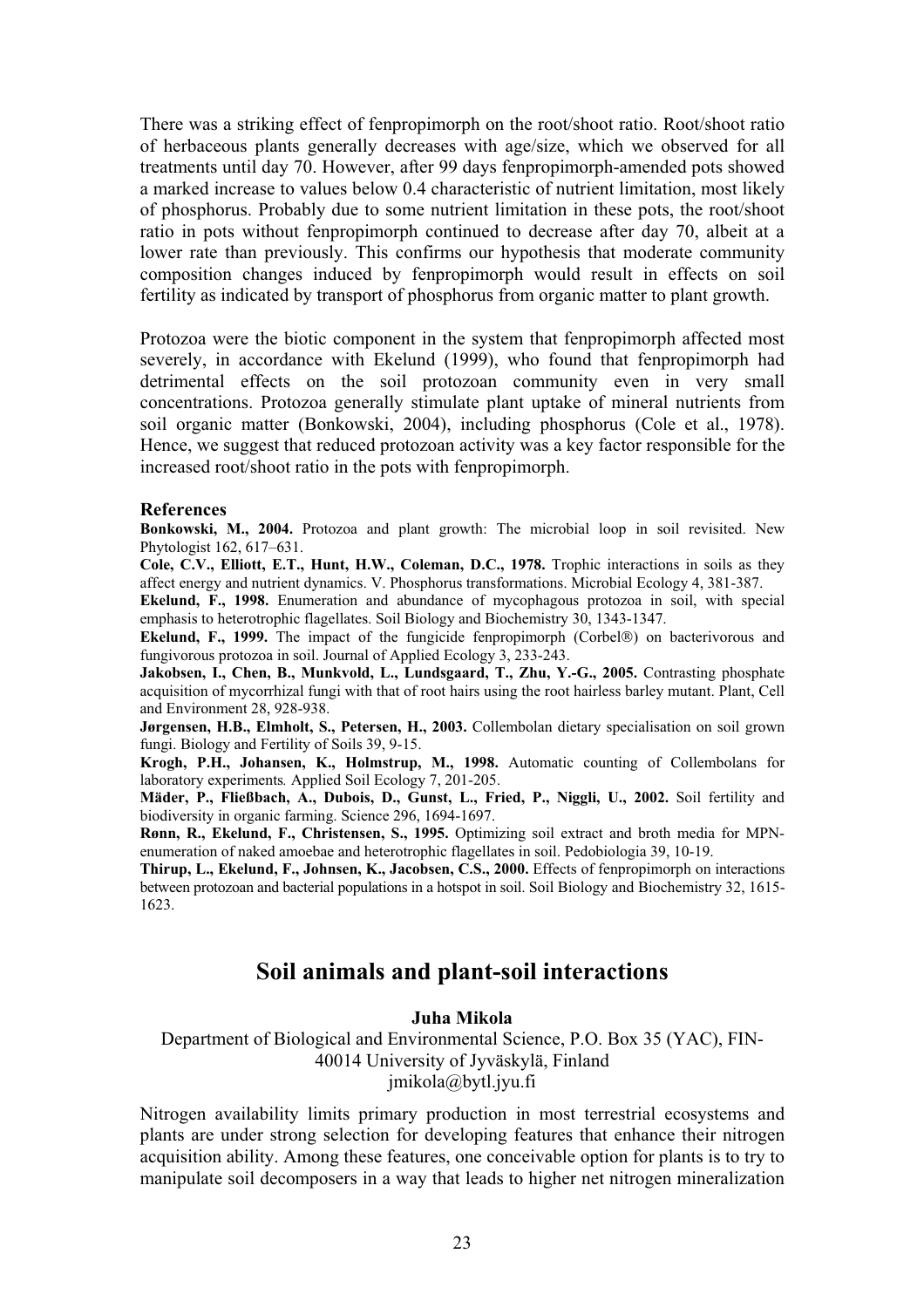in soil. It has also been postulated that when attacked by aboveground herbivores and in need of resources for compensatory shoot growth, plants could improve their nitrogen uptake by stimulating soil decomposers. Since soil animals, such as microbial and detritus feeders, have a major role in soil nutrient mineralization, it is reasonable to hypothesize that if plants are able to improve their nitrogen uptake by manipulating soil decomposers, soil animals are likely to have a significant role in this process. In our research group, we have recently tested whether the amount of nitrogen taken up from dead organic matter by plants is related to the way different plant species affect soil decomposers. We have also examined how removal of plant shoot tissue affects soil food webs, both in the short and long term, and whether changes taking place in the soil can further influence plant nitrogen uptake. In my presentation I will summarize results from these experiments with especially focusing on the role of soil animals in plant-soil interactions.

# **Effects of decomposer, fungivore and predatory soil fauna on microbial biomass and C/N mineralisation in forest soil microcosms**

#### **T. Persson**

Department of Ecology and Environmental Research, Swedish University of Agricultural Sciences, Box 7072, SE-750 07 Uppsala, Sweden. Tryggve.Persson@eom.slu.se

Decomposition and mineralization processes are controlled by environmental factors like temperature and substrate quality and by the structure of the decomposer community. Decomposer soil animals can speed up decomposition of organic matter by comminution of litter, providing favourable conditions for enzyme and microbial activities inside the gut, and intermixing topsoil and subsoil materials. Microbivorous soil animals can affect decomposition rates by regulating the microbial community and mobilizing nutrients from soil organic matter. Even predators have the potential to indirectly affect microbes by controlling the microbivore community.

The prime aim of this presentation is to evaluate to what extent functional and taxonomic groups of soil animals in the forest soil food web will contribute to carbon and (net) nitrogen mineralization and relate these effects to changes in organic matter, microbial biomass and prey animals. We hypothesized that different functional groups of soil fauna contribute differently to C and N mineralization. Presence of decomposer soil fauna feeding on high C/N substrates should result in low net N mineralization, microbivorous soil fauna feeding on moderately low C/N substrates should result in high net N mineralization, and predatory soil fauna feeding on low C/N preys should result in extremely high net N mineralization per unit of animal biomass.

The present compilation is a summary of a number of microcosm studies performed in the laboratory under controlled temperature  $(15 \text{ °C})$  and soil moisture  $(60\% \text{ WHC})$ with addition or removal of soil animal groups at the start of the experiments, and with heterotrophic respiration  $(CO_2)$  evolution rate, C mineralization rate),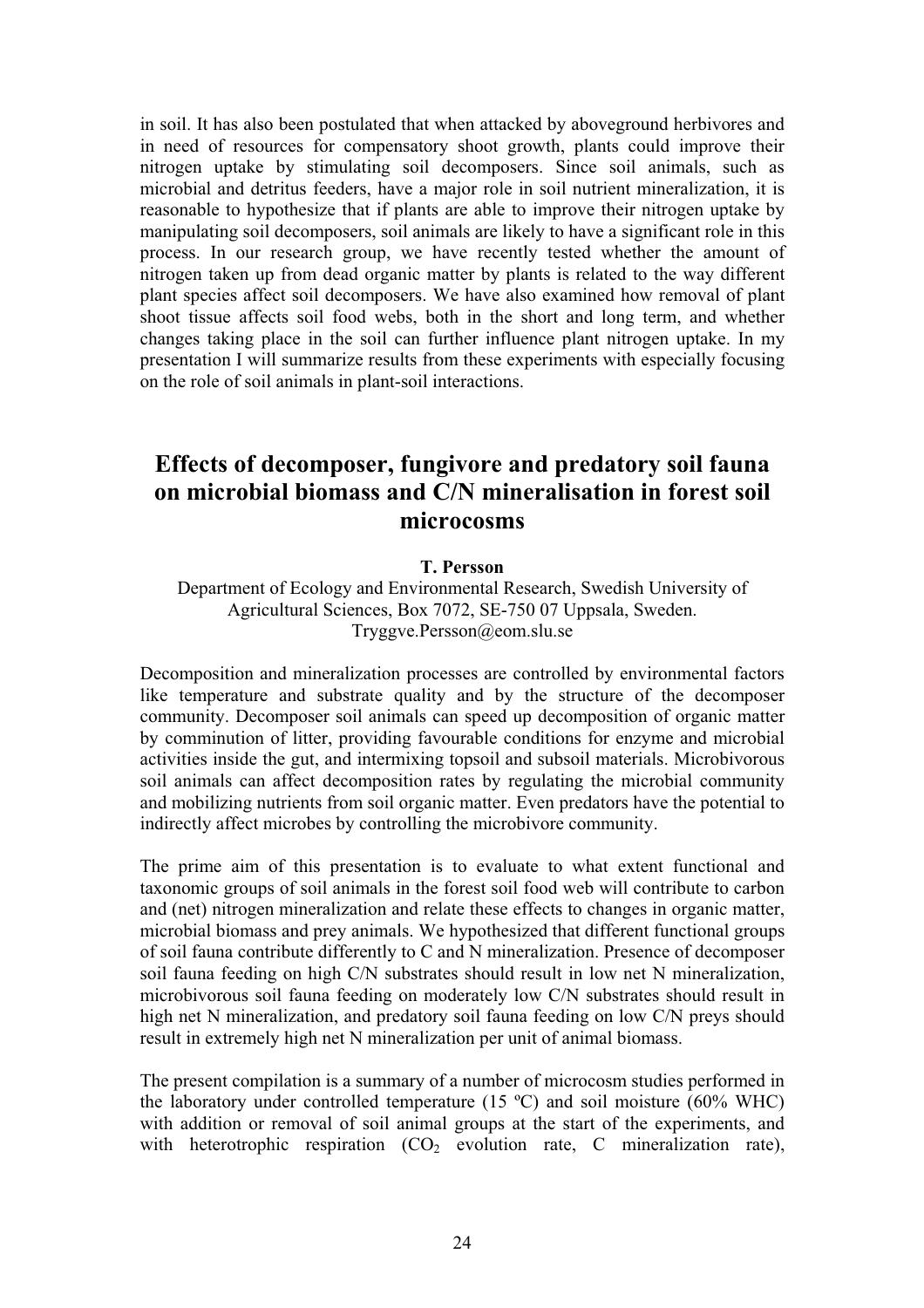accumulation of inorganic N (NH<sub>4</sub><sup>+</sup> and NO<sub>3</sub><sup>-</sup>) and microbial estimates as dependent variables.

The first study (Persson 1989), performed at two temperatures and three moisture levels, indicated that presence of microarthropods (mixed community of collembolans and mites) did not affect C mineralization but stimulated net N mineralization. At a soil moisture of 60% WHC, total net N mineralization was about three times higher at 15 ºC as at 5 ºC in the arthropod-free microcosms, and the extra stimulation by soil arthropods was about 10% at both temperatures. Net N mineralization was clearly lower at lower soil moisture levels, but the arthropod effect on mineralization seemed to be independent of soil moisture. Consequently, the arthropod contributed relatively more (45-100%) to net N mineralization in dry soil (15% WHC) than in mesic (30% WHC) or moist (60% WHC) soil indicating that soil fauna might be the dominant producer of inorganic N during dry soil conditions, whereas the faunal role for net N mineralization is less pronounced during mesic/moist conditions that are favourable for microbial activity.

The second study (Lenoir et al. 2006) tested the hypothesis that meso- and macrofaunal soil predators can regulate fungivore populations and, thereby, cause a top-down cascade effect on fungal biomass and decomposition/mineralization processes in boreal forest soils. The study was performed as a microcosm experiment in the laboratory with two contrasting soils (humus layers), one poor and one rich in N, and with different combinations of fungivore and predator soil fauna added to "defaunated" soil. In comparison with control microcosms lacking mesofauna (but with nematodes and protozoans), presence of a diverse (20 species of Collembola and 30 of Oribatida) fungivore community significantly reduced (FDA method) or tended to reduce fungal biomass (ergosterol method) in the N-poor humus, but no clear effect could be detected in the N-rich humus. Fungivores as well as fungivores plus predators (gamasids, spiders, beetles or a complete predator community) reduced C mineralization and increased net N mineralization in both soils. Presence of predators (particularly gamasid mites) reduced collembolan numbers, and alleviated the negative effect of fungivores on fungal biomass in the N-poor soil. In the N-rich soil, presence of predators increased fungal biomass (ergosterol) in relation to the "defaunated" soil. To understand this, we assumed that fungivore grazing resulted in compensatory growth and that this compensation was larger in the N-rich than in the N-poor soil.

In the third study, enchytraeids (*Cognettia sphagnetorum*) were added to defaunated microcosms containing the same humus materials as in the former study. Presence of enchytraeids with the same density as in the field reduced FDA-active fungi in N-poor humus had no effect on C mineralization and increased net N mineralization. After 100 days, presence of enchytraeids had increased net N mineralization by 75-80% in relation to defaunated microcosms, which can be compared with an increase of 15- 35% when microarthropods were added. Consequently, the microbi-detritivore *C. sphagnetorum* had a similar effect on fungal estimates, a smaller effect on C mineralization and a stronger effect on net N mineralization than the fungivorous microarthropods.

In the fourth study, the earthworm *Dendrobaena octaedra* and the enchytraeid *Cognettia sphagnetorum* were added to defaunated microcosms, either alone or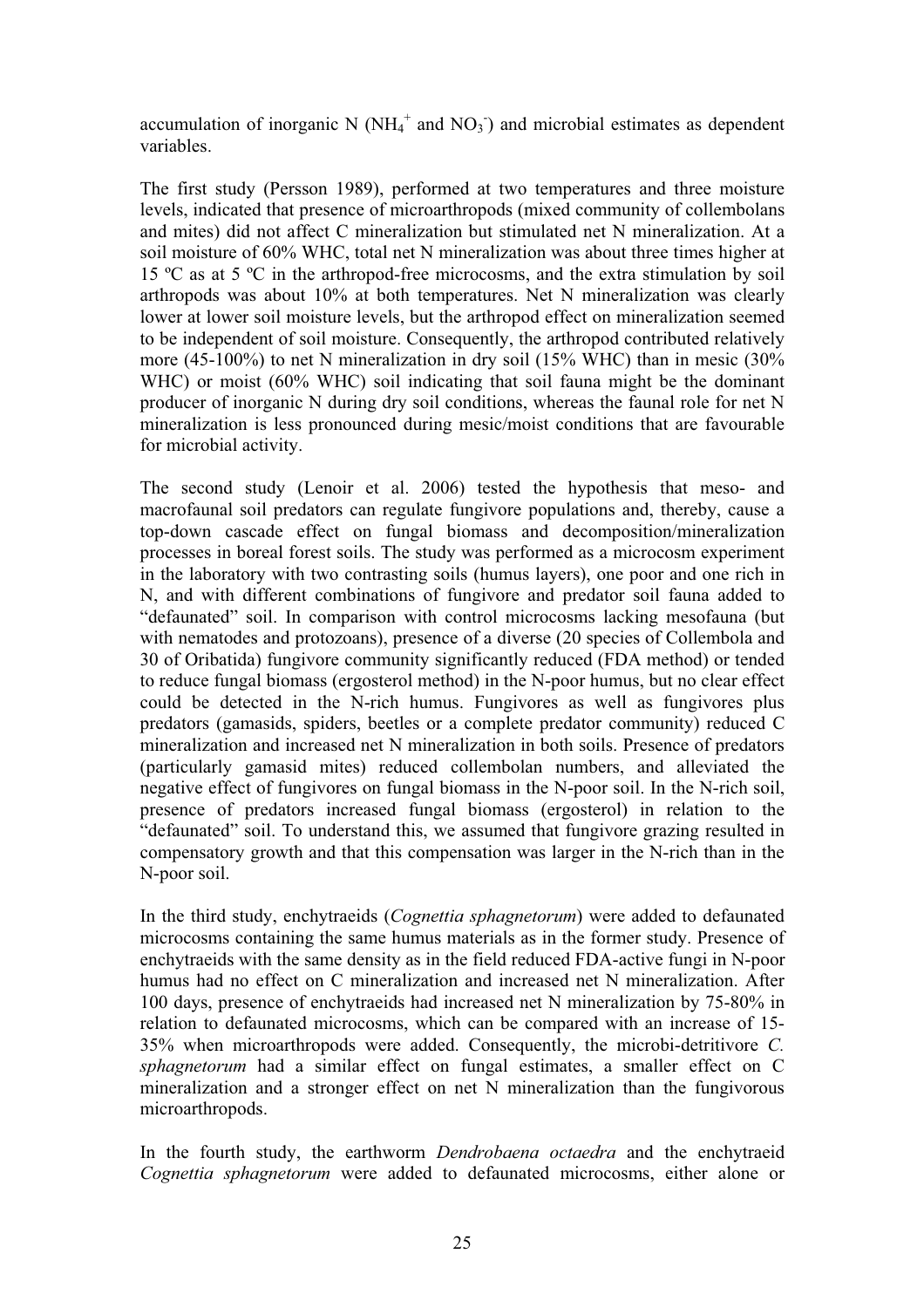together with each other. To obtain a similar biomass, two juvenile earthworms and 100 enchytraeids were added to jars containing 16 g (dry wt) sieved humus layer. Presence of *D. octaedra* or *C. sphagnetorum* or both together increased bacterial biomass and reduced fungal biomass, and the presence of *D. octaedra* also had a tendency to reduce the number of amoebae. C mineralization increased by 10 (*C. sph*), 13 (*D. oct*) and 24% (*C. sph* + *D. oct*) in relation to microcosms without animal addition, and net N mineralization became 2, 2.5 and 3 times than in the animal-free microcosms, respectively.

The studies indicate that animals feeding predominantly on dead organic matter under decomposition (microbi-detritivores) have a tendency to increase C mineralization and a pronounced capacity to increase net N mineralization. Fungal-feeding soil fauna (collembolans and oribatid mites) seem to decrease C mineralization and increase net N mineralization. Predatory soil fauna had no clear effect on C mineralization but had a slight stimulating effect on net N mineralization. Possible explanations will be discussed during the presentation.

#### **References**

**Lenoir, L., Persson, T., Bengtsson, J., Wallander, H., Wirén, A. 2006.** Bottom-up or top-down control in forest soil microcosms? Effects of soil fauna on fungal biomass and C/N mineralisation. Biology and Fertility of Soils (in press).

**Persson, T. 1989.** Role of soil animals in C and N mineralisation. Plant and Soil 115, 241-245.

# **Oribatid mite response to reduced mycorrhizal biomass - A field experiment**

#### **C. Remén & T.Persson**

Department of Ecology and Environmental Sciences, Swedish University of Agricultural Sciences, P.O. Box 7072, SE-750 07, Sweden, Cecilia.Remen@eom.slu.se

Populations of oribatid mites (Oribatida, Acarina,) are decreased by forest management practices like clear felling (Huhta,1976), liming (Hågvar and Amundsen, 1981), and nitrogen fertilisation (Axelsson et al., 1973). Changes can also be observed among mycorrhizal-forming fungi (Bakker et al., 2000; Fransson, 2000; Jones et al., 2003) which constitute a large proportion of the fungal biomass of boreal forests. Oribatid mites are commonly regarded to be detritus or fungal feeders, and since both the mycorrhizal fungi and the oribatid mite community change due to forest management practices, there might be a connection between the two organism groups; the mites could for example feed on the fungi.

In order to investigate the relationship between the mites and the mycorrhizal-forming fungi, sites with reduced mycorrhizal biomass were studied, in this case plots within a large-scale tree-girdling experiment. On a girdled tree a broad band of the bark is stripped off the stem to the depth of the xylem, which prevents photosynthates from reaching the roots and the mycorrhizal fungi. The girdling treatment reduces the biomass of ectomycorrhizal (EM) fungi (Högberg and Högberg, 2002), which is the most common mycorrhizal symbiosis in coniferous forests. The fungi are strongly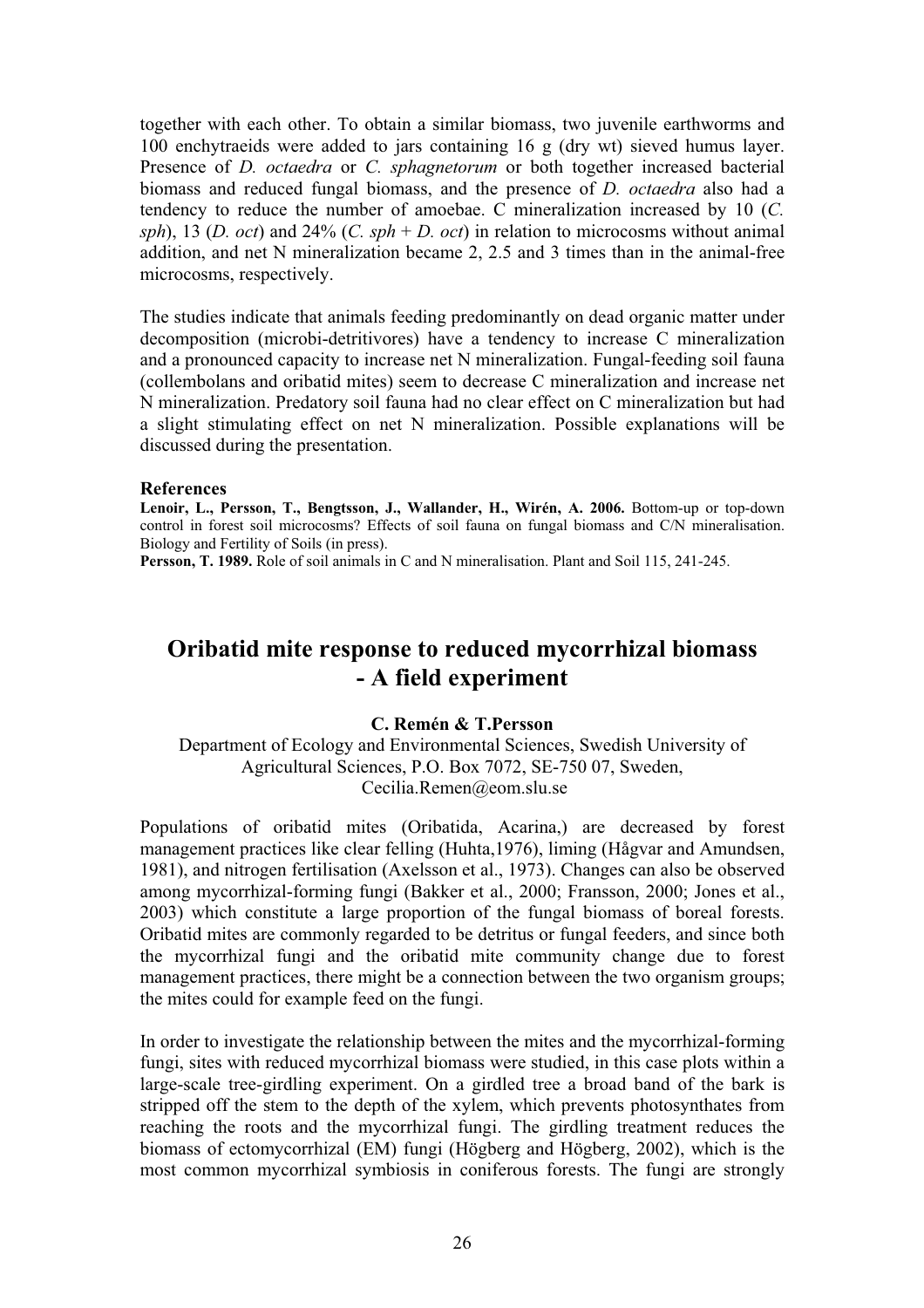dependent on assimilates from the tree, and Högberg et al. (2001) found that tree girdling eliminated EM-fruiting bodies and reduced soil respiration by 54%. The study site is also part of a long-term fertilisation study, and therefore the additional effects of fertilisation on the mites were also studied.

The aim of this study was to determine the effects of a reduced EM community on soil-living oribatid mites in order to detect species that interact with EM fungi. The hypothesis was that oribatid mite species that are decreased after the girdling treatment are specialists feeding on EM fungi.

The sample site was a 40-year old Norway spruce *Picea abies* (L.) forest at Flakaliden N. Sweden (64º 07´ N, 19º 27´ E). Girdling took place in 2002 and sampling was carried out in October 2003 and 2004. The experiment had a randomised block design with three blocks, each containing four treatments: girdling, fertilisation, girdling plus fertilisation, and control. The fertilised plots had been treated with solid NPK fertilisers during the period 1987-2001 with a mean N dose of 75 kg ha $^{-1}$ .



**Figure 1.** Sketch of the plot design at Flakaliden seen from above. NG=no girdling and G=girdling.

Soil samples of the organic layer were collected using a 100 cm<sup>2</sup> metal frame that was pressed into the forest floor down to the mineral soil.

Altogether at least 55 species of oribatid mites were found at the study site. The total number of individuals of oribatid mites was higher in the non-girdled than in the girdled plots  $(P=0.0053)$ .



Figure 2. Overall effects of girding on total number of individuals, including fertilisation/no fertilisation and year. LN mean abundance (S.E.)  $m^{-2}$  in Flakaliden 2003-2004 (n=6).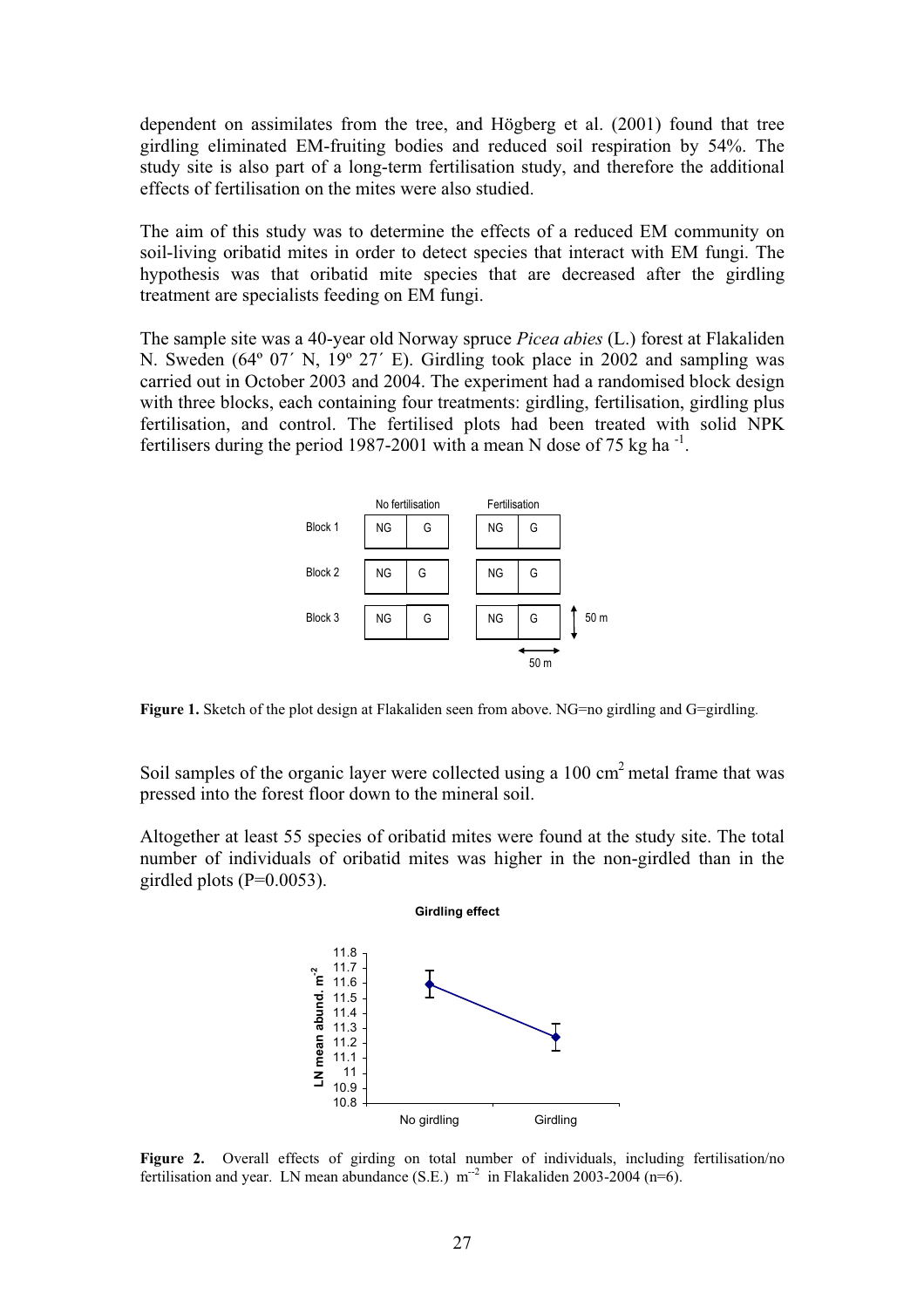There were also a higher number of individuals in the non-fertilised plots than in the fertilised plots  $(P=0.049)$ .

#### **Fertilisation effect**



**Figure 3.** Overall effects of fertilisation on total number of individuals including girdling/no girdling and year. LN mean abundance (S.E.)  $m^2$  in Flakaliden 2003-2004 (n=6).

The mean number of species was lower in the girdled plots than in the non-girdled plots. There were also a significant difference between the years, with a higher abundance of mites in 2004 than in 2003 ( $P = 0.0109$ ).

Only two species had a significantly lower abundance in the girdled than in the nongirdled plots: *Oppiella nova* and *Lauroppia maritima*. There were no oribatid mite species that showed a significant increase after the girdling treatment.

Both *O. nova* and *L. maritima* belong to the genera of Oppiidae which commonly are regarded to feed on fungi. The decrease of two fungivorous species in plots with reduced ectomycorrhizal biomass could indicate feeding preferences for EM fungi. However, *O. nova* occur in high numbers in agricultural fields where EM fungi are lacking. This contradicts the hypothesis that *O. nova* is a feeding specialist on EM fungi. *O. nova* is also found at heavily disturbed sites, e.g. post-industrial dumps, where the abundance of EM fungi is presumably low. The girdling experiment did not answer the question as to whether oribatid mites are feeding specialists on ectomycorrhizal fungi, but the treatment did have a significant decreasing effect on two species and several more were affected, indicating an interesting interaction between oribatid mites and EM fungi.

#### **References**

**Axelsson, B., Lohm, U., Lundqvist, H., Persson, T., Skoglund, J., Wirén, A., 1973.** Effects of nitrogen fertilisation on the abundance of soil fauna populations in a Scots pine stand. Research notes 14, Department of forest ecology and forest soils, Stockholm.

**Bakker, M. R., Garbaye, J., Nys, C., 2000.** Effect of liming on the ectomycorrhizal status of oak. Forest Ecology and Management. 126, 121-131.

**Fransson, P. M. A., Taylor, A. F.S., Finlay, R. D., 2000.** Effects of continuous optimal fertilisation on belowground ectomycorrhizal community structure in a Norway spruce forest. Tree Physiology. 20, 599-606.

**Huhta, V., 1976.** Effects of clear-cutting on numbers, biomass and community respiration of soil invertebrates. Ann. Zool. Fennici. 13, 63-80.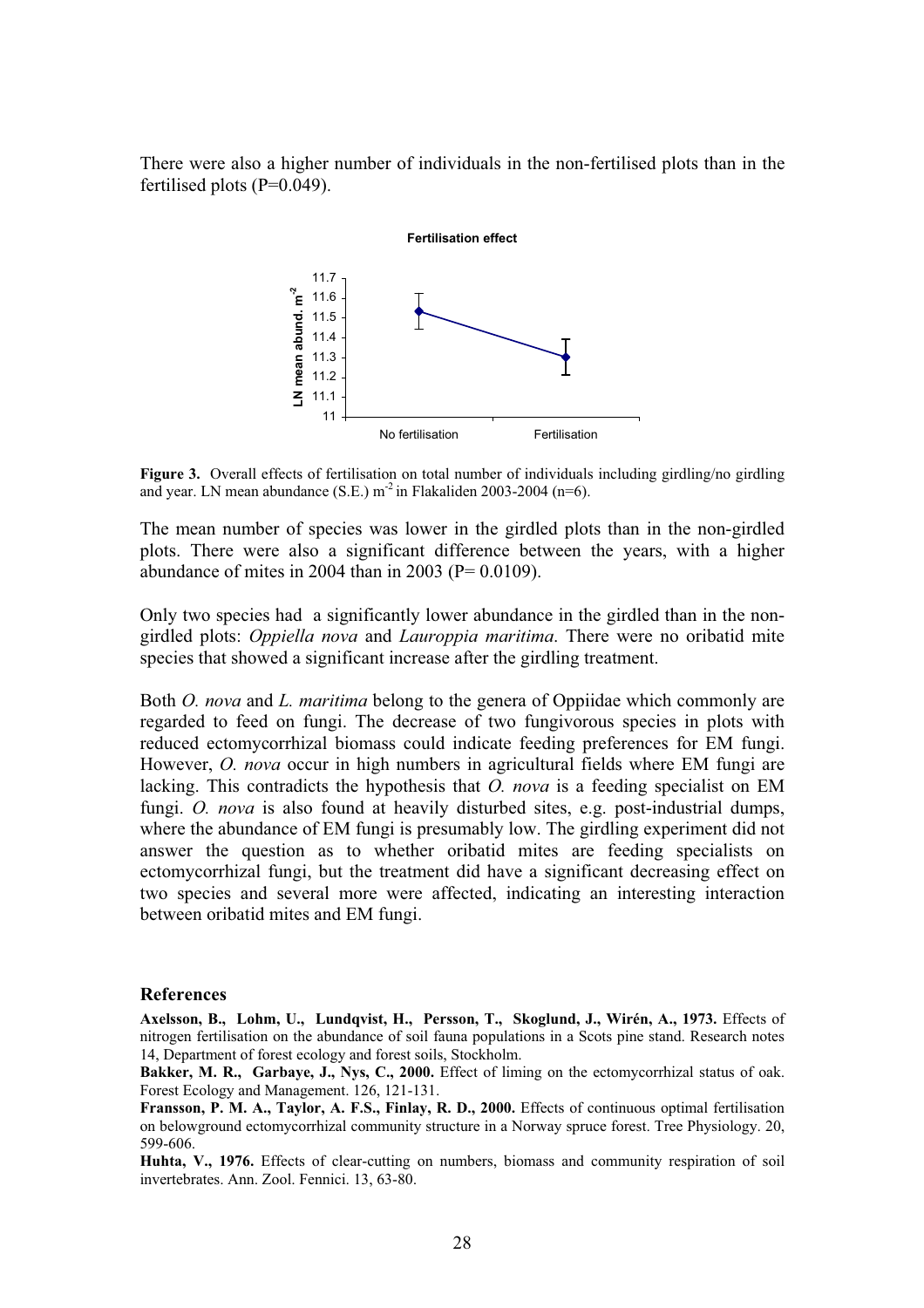**Hågvar, S., Amundsen, T., 1981.** Effects of liming and artificial acid rain on the mite (Acari) fauna in coniferous forest. Oikos. 37, 7-20.

**Högberg, M. N., Högberg, P., 2002.** Extramatrical ectomycorrhizal mycelium contributes one-third of microbial biomass and produces, together with associated roots, half the dissolved organic carbon in a forest soil. New Phytologist. 154, 791-795.

**Högberg, P., Nordgren, A., Buchmann, N., Taylor, A. F. S., Ekblad, A., Högberg, M. N., Nyberg, G., Ottosson-Löfvenius, M., Read, D. J., 2001.** Large-scale forest girdling shows that current photosynthesis drives soil respiration. Nature. 411, 789-792.

Jones, M. D., Durall, D. M., Cairney, J. W. G., 2003. Ectomycorrhizal fungal communities in young forest stands regenerating after clearcut logging. New Phytologist. 157**,** 399-422.

# **Management of corky root disease of tomatoes using composts and fungivorous nematodes**

**M.K. Hasna<sup>1</sup> , B. Rämert <sup>2</sup> and J. Lagerlöf 3**

<sup>1</sup>Department of Crop Production Ecology, Swedish University of Agricultural Sciences, Uppsala, Sweden <sup>2</sup>Department of Crop Science, Swedish University of Agricultural Sciences, Alnarp,

Sweden

<sup>3</sup> Department of Entomology, Swedish University of Agricultural Sciences, Uppsala,

Sweden

Hasna.M-Kaniz@vpe.slu.se

Tomato is the dominant single crop of Swedish organic greenhouse production. The soil-borne disease corky root (causal agent *Pyrenochaeta lycopersici* Schneider and Gerlach) causes the most serious problem of organic tomato production. In this project, we have focused on biological control of corky root disease by using fungivorous nematodes and composts. Fungivorous nematodes puncture fungal cell wall with their mouth stylet, withdraw the cell contents, kill the fungus and thus fungivorous nematodes may have a biological control potential for certain plant parasitic soil fungi (Ishibashi & Choi, 1991). Compost has also been reported to protect plants from soil-borne root pathogens when used as a soil amendment (Noble & Conventry, 2005). Microbial communities in the compost can suppress the pathogen by competition, antibiosis, parasitism/predation and systemic induced resistance of the host plant (Hoitink & Boehm, 1999). Pathogen-specific antagonists cannot always be expected to be present in the early stage of composting. Therefore, it is recommended that specific antagonists be added to the compost to increase the disease suppression activity (Segall, 1995). In the present study, we conducted three different greenhouse trials in which soil naturally infested with *P. lycopersici* was used to grow tomato plants and the separate and combined effects of compost amendment and fungivorous nematodes on corky root disease were evaluated. Our hypotheses were: 1) Compost amendment and fungivorous nematodes would decrease corky root disease infection; 2) The disease suppressive effect of the compost would increase with fungivorous nematode enrichment.

Four different types of compost: Green manure compost, Horse manure compost, Garden waste compost 1 and Garden waste compost 2, and two fungivorous nematodes: *Aphelenchus avenae* Bastian and *Aphelenchoides* spp. were used. Three different greenhouse trials were conducted with soil naturally infested by *P.*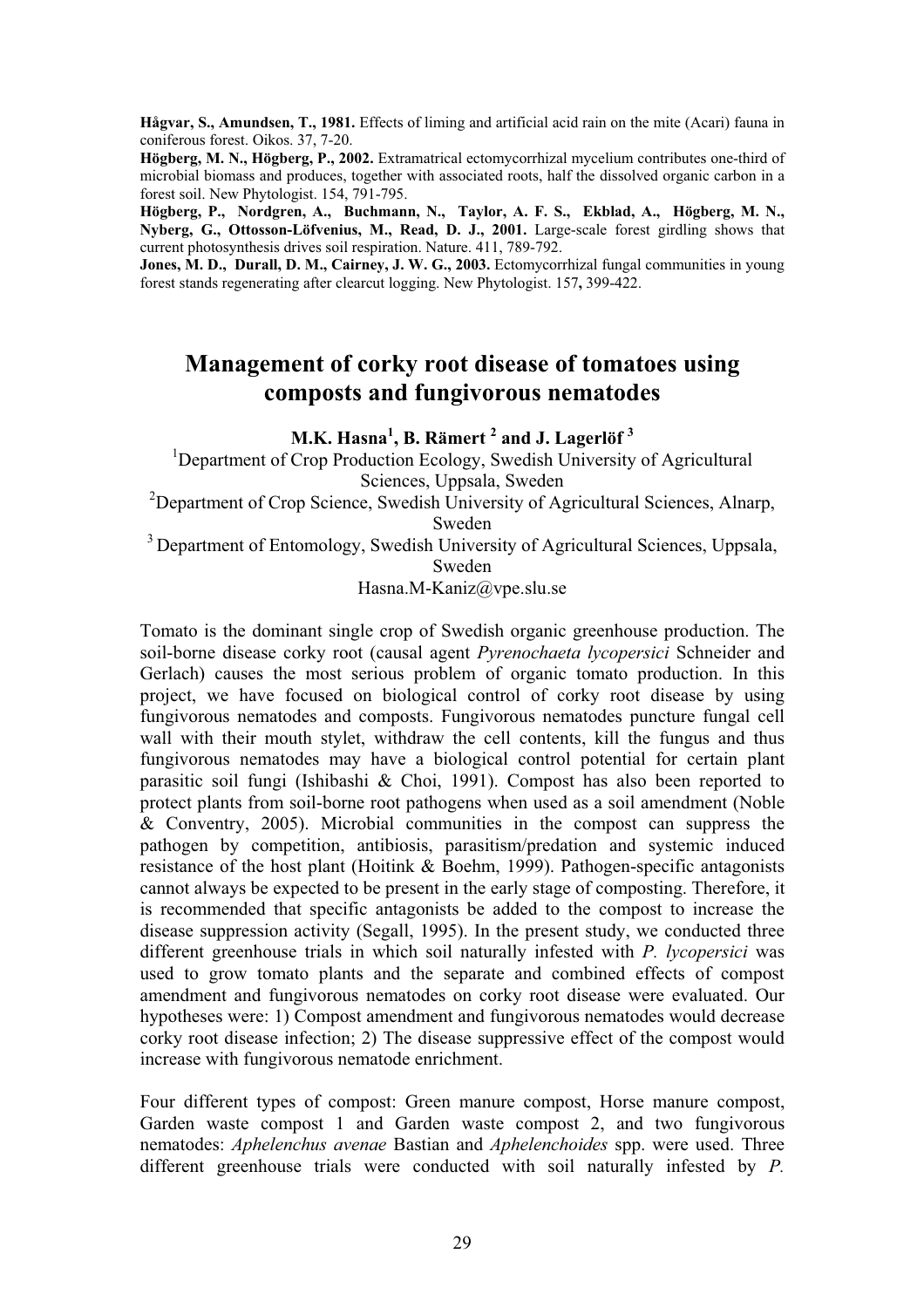*lycopersici*. Composts were mixed (20% compost by volume) with the infested soil. Fungivorous nematodes were propagated on a fungus (*Pochonia bulbillosa* W. Gams and Malla) culture grown in agar plate for four weeks and thereafter extracted by the Baermann Funnel method. Three-week old tomato seedlings were transferred to plastic pots (5 l volume) in the greenhouse. Each pot contained a single seedling. Fungivorous nematodes were inoculated in the soil and soil-compost mixture one day after the transplanting of tomato seedlings. The nematode inoculation rate was 23 and 33 nematodes/ml substrate for *A. avenae* and *Aphelenchoides* spp., respectively. A low inoculation rate (3 nematodes/ml substrate) of both nematodes was also included to compare the effects of low and high inoculation rates of *A. avenae* and *Aphelenchoides* spp. on the infested soil. The greenhouse experiments were terminated after ten weeks and disease was measured from infected roots after harvesting. Total fruit weight and both fresh and dry weights of roots and shoots were measured. The nematodes were extracted and counted to ascertain the final population.

*Aphelenchus avenae* significantly reduced the disease in the infested soil in the absence of the composts at two different inoculation rates (3 and 23 nematodes/ml substrate). *Aphelenchoides* spp. did not suppress the disease at any inoculation rate (3 or 33 nematodes/ml substrate), either in the presence or the absence of the compost. It is possible that *P. lycopersici* was not as palatable to *Aphelenchoides* spp. nematodes fulfilling their nutrient requirements, while *A. avenae* could use this fungus successfully as food. A study by Ikonen (2001) indicated that *A. avenae* and *Aphelenchoides bicaudatus* Filipjev and Schuurman Stekhoven have different nutritional requirements. Another possibility is that the tested *Aphelenchoides* spp. perhaps changed their food preferences temporarily in the soil and selected other soil fungi as their food source. The results from an *in vitro* study by Ruess et al. (2000) support this idea, as they observed a change in food source of an *Aphelenchoides* sp. when an alternative was available. According to them, the possible reason for this change in eating behaviour was to avoid undesirable toxic compounds in the food source. The only compost that had a suppressive effect on *Pyrenochaeta* was Garden waste compost 1. This effect was lost when it was combined with fungivorous nematodes. It may be that fungivorous nematodes used the beneficial fungi as a food source that was present in Garden waste compost 1 and was responsible for disease suppression. Further research is needed to establish whether beneficial fungi were involved in disease suppression and whether fungivorous nematodes preferred these fungi. In all experiments, both *A. avenae* and *Aphelenchoides* spp. failed to maintain their initial population level. One factor that causes reductions in nematode populations is food scarcity. Our greenhouse experiment continued for ten weeks and the amount of substrate available was perhaps not sufficient to supply food for fungivorous nematodes for this long a period. In our study, disease suppression by Garden waste compost 1 was not positively correlated with root and shoot dry weight and total fruit weight. Disease suppression by *A. avenae* was not always positively correlated with root and shoot dry weight and total fruit weight. This could be because of the short experimental period and early harvesting.

#### **References**

**Hoitink, H.A.J. and Boehm, M.J., 1999.** Biocontrol within the context of soil microbial communities: A substrate dependent phenomenon. Annual Review of Phytopathology 37, 427-446.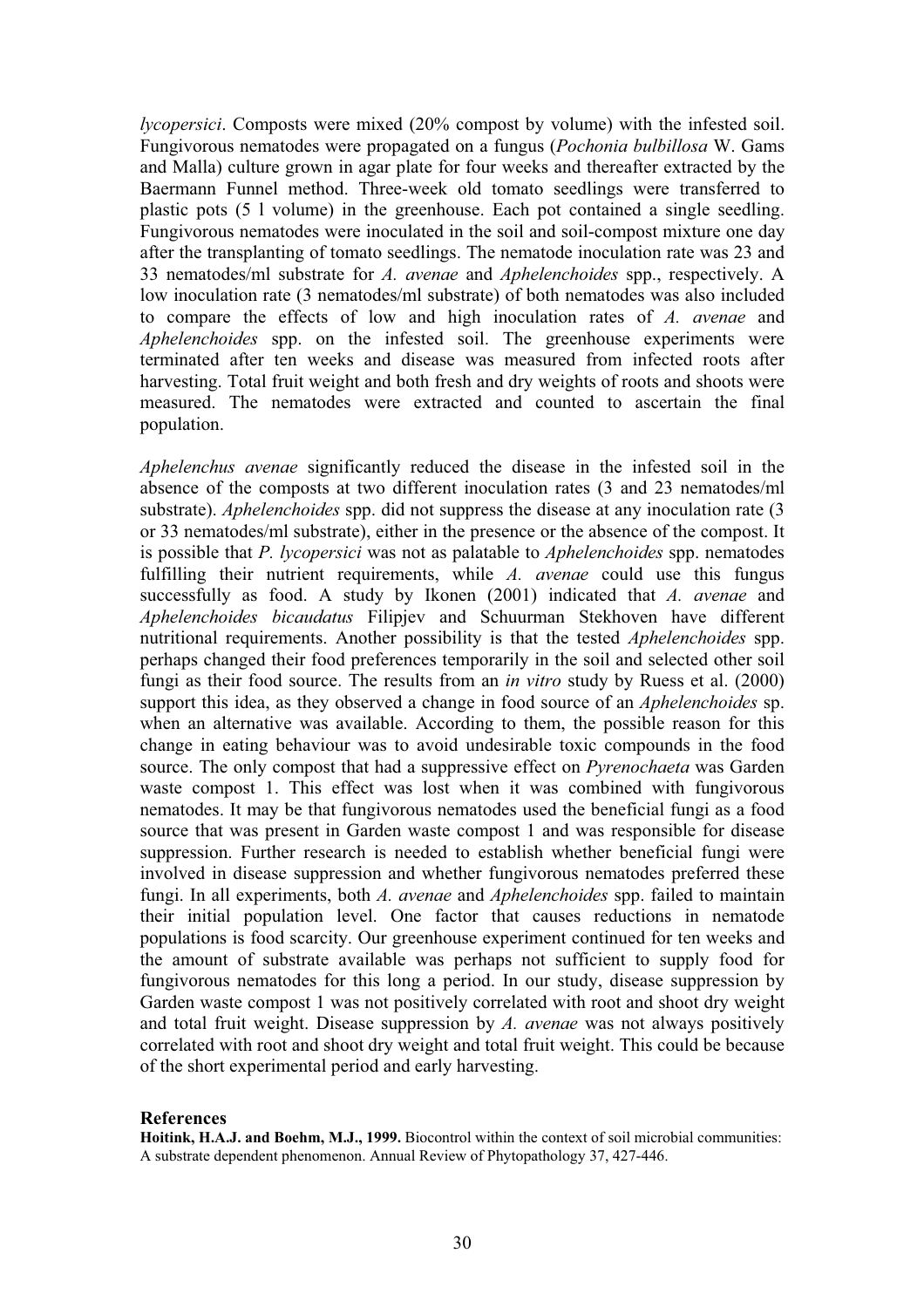**Ikonen, E.K., 2001.** Population growth of two aphelenchid nematodes with six different fungi as a food source. Nematology 3(1), 9-15.

**Ishibashi, N. and Choi, D.R., 1991.** Biological control of soil pests by mixed application of entomopathogenic and fungivorous nematodes. Journal of Nematology 23, 175-181.

**Noble, R. and Conventry, E., 2005.** Suppression of soil-borne plant diseases with composts: A review. Biocontrol Science and Technology 15, 3-20.

**Ruess, L., Zapata, J.E.G. and Dighton, J., 2000.** Food preference of a fungal-feeding *Aphelenchoides* species. Nematology 2(2), 223-230.

**Segall, I., 1995.** Marketing compost as a pest control product. Biocycle 36 (5), 65-67.

# **Enhancing the capacity of nutrient and pollution retention in urban soils by manipulating aboveground plant communities**

**S. Vauramo & H. Setälä**

University of Helsinki, Department of Ecological and Encironmental Sciences, Finland saara.vauramo@helsinki.fi

#### **Introduction**

Urbanization has led to remarkable changes in land use causing drastic alterations in plant communities, biogeochemical cycles, biological diversity, and losses of soil organic matter and nutrients (e.g. Shochat et al., 2006; Pickett et al., 2001). The ability of disturbed soils to retain nutrients, organic matter and harmful chemicals can be, at least in theory, improved by manipulating the plant-soil system to absorb and conserve the substances more efficiently. The aim of this study is to find out how manipulation of aboveground plant communities affects functions of the closely associated soil food webs in the plant rhizosphere. To study the mechanisms of aboveground plant-community manipulation, plants with different functional characteristics (based on for example litter type quality, mycorrhizal symbionts and growth strategies) were included in the experiments. The plant species (representing different functional plant traits) studied in the experiments were: *Holcus lanatus* (grass), *Lotus corniculatus* (legume, herb), *Calluna Vulgaris* and *Picea abies* (shrub and tree).

#### **Experimental set up**

The study consisted of two separate field experiments (named as KP and UPM), both located near the city centre of Lahti (in Southern Finland) (Figure 1.A). Field trials were established in 2004. Both sites have 5 experimental plots of each functional plant trait (each 1  $m^2$  in area), 5 plots with mixed culture of all the traits and 5 plots lacking the vegetation cover (bare ground controls) (Figure 2.). To collect water (including nutrients and harmful chemicals) leached through the different rhizospheres, lysimeters were constructed underneath each plant community (Figure 1.B).

The questions of interest were: I) Does manipulation of the aboveground communities cause changes in the belowground decomposer community? II) Do different functional plant traits promote the growth of different saprophytic microorganisms and establishment of either a bacterial- or fungal-based energy-channel in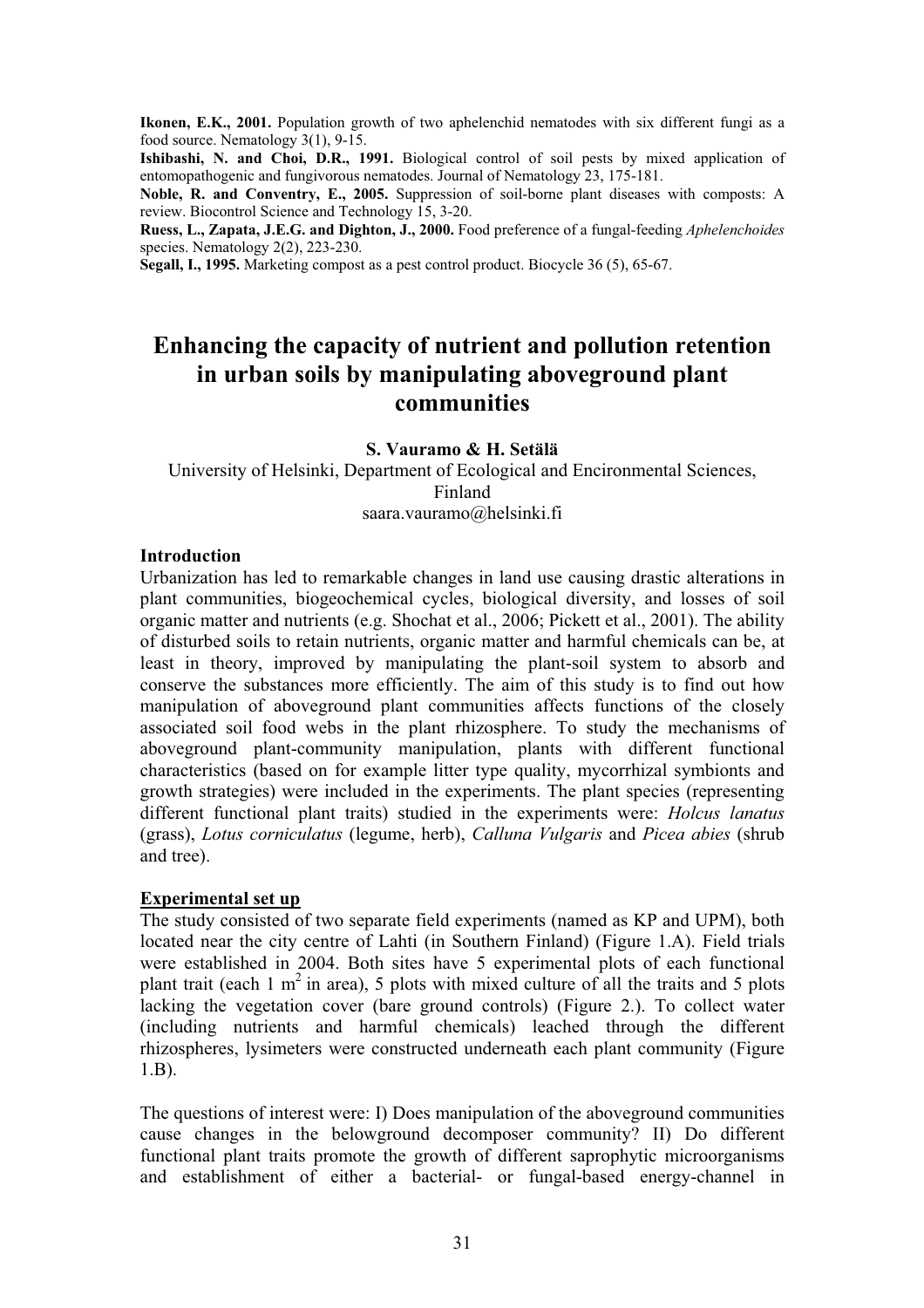rhizosphere? III) How is the retention of nutrient, organic matter and pollutants affected by changes in the decomposer community?



**Figure 1.** (A.) The field experiments (KP and UPM) were located near the city centre of Lahti. (B) The lysimeter system collected the water leaching through each plant community.



**Figure 2.** The field experiments consisted of  $1m^2$  plots of different functional traits of plants: A) grass *Holcus lanatus*, B) herb, legume *Lotus corniculatus*, C) coniferous tree *Picea abies* and shrub *Calluna vulgaris* and D) bare ground (plant free control). In both field trials there were also mixed cultures of all the plant traits.

In previous studies a fungal-based energy-channel has been shown to be more effective in conserving nutrients in the soil (e.g. Moore & Hunt, 1988, Williamson et al., 2005) compared to a 'leaky' bacterial-based energy channel. Conifer trees and shrubs create a fungal-based decomposer food web in nature, while the energy channel of herbs and grasses should be bacteria-dominated. We hypothesize that the plant traits creating fungal-based energy channels in urban soils are also more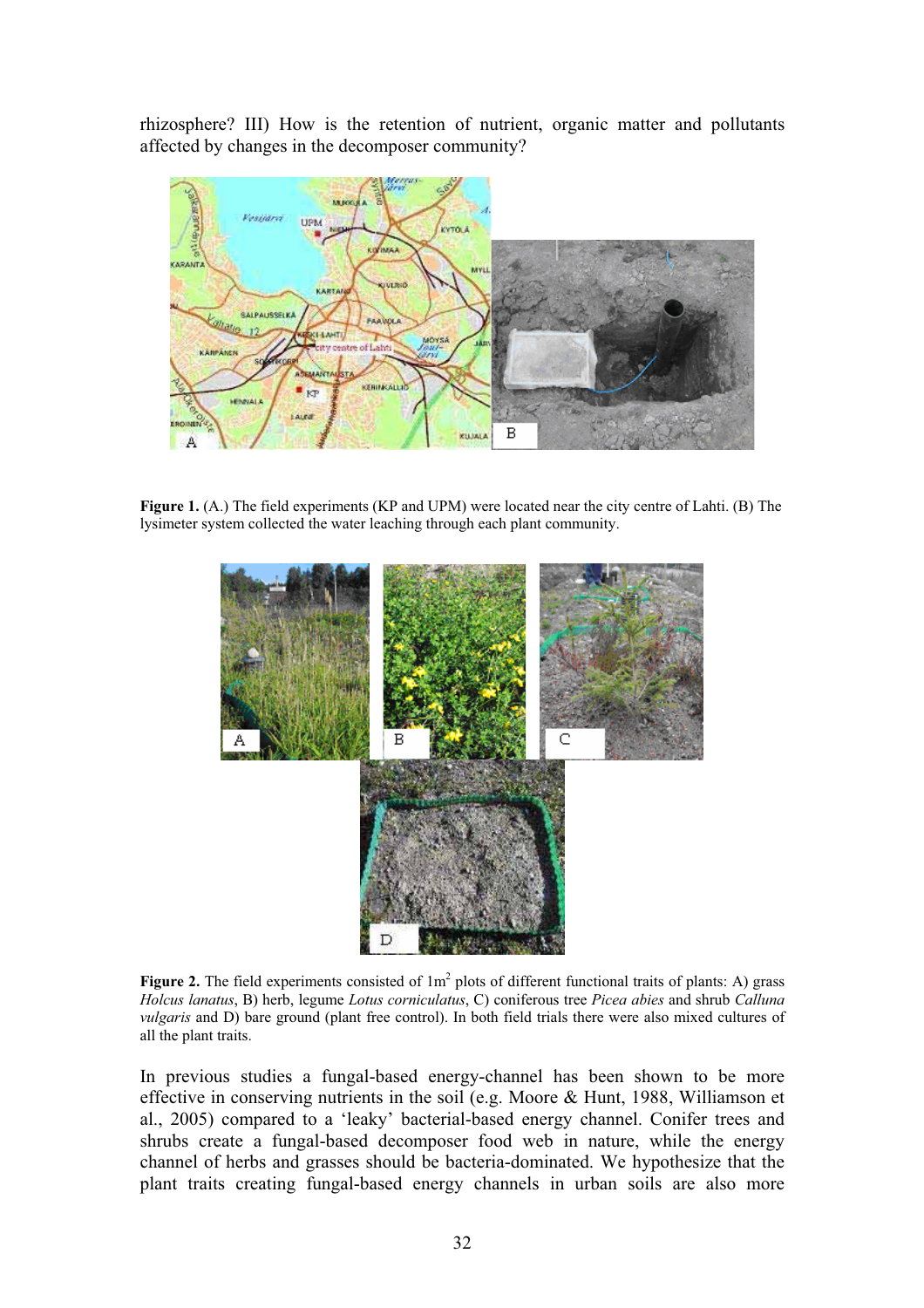efficient in conserving the extra nutrient load from atmospheric deposition when compared to plant traits having a bacteria-based belowground energy channel.

To study the effects of different plant traits on soil biota the following parameters were analyzed from soil samples: number/biomass of soil animals (nematodes, enchytraeids, microarthropodes), microbial community composition (PLFA analysis), microbial activity (soil respiration) and amount of nutrients (inorganic nitrogen and phosphorus). From lysimeter water samples we measured the amount of inorganic nitrogen and phosphorus and total organic carbon (TOC). Decomposition of the litter of different plant traits was studied in a reciprocal litter placement experiment.

#### **Preliminary results (in 2005)**

Here I present results from 2005. Soil samples were collected in June, August and November. Lysimeter samplings in KP were done in August and November and in UPM in August and October. Data were analysed with ANOVA of repeated measurements and a pair-wise comparison with the Tukey test. The biomass of Enchytraeidae worms was calculated from all soil samplings in 2005. The biomass of enchytraeids increased in the *Picea* and *Calluna* treatments from June to November, but there was no significant effect of plant treatment (UPM  $p=0.074$ , KP  $p=0.431$ ) (Figure 3).



Figure 3. The biomass of Enchytraeidae worms ( $\mu$ g/g dry soil  $\pm$  St. Dev) in June, August and November samplings in 2005 in (A) KP and (B) UPM field experiments. Different line colors indicate different plat treatments (the box above).

The number of nematodes was counted in the same soil samples as Enchytraeidae worms (Figure 4.). The plant traits had a significant effect on the number of nematodes in UPM ( $p=0.0001$ ) and in KP ( $p=0.004$ ). The number of nematodes in *Lotus corniculatus* treatments in UPM was significantly higher than in *Holcus lanatus* treatment (p=0.01), in *Picea abies* and *Calluna vulgaris* treatment (p=0.01) and in bare ground treatment (p=0.001). In KP *Lotus corniculatus* treatment differed significantly from the *Picea abies* and *Calluna vulgaris* treatment (p=0.014) and bare ground treatment (p=0.007).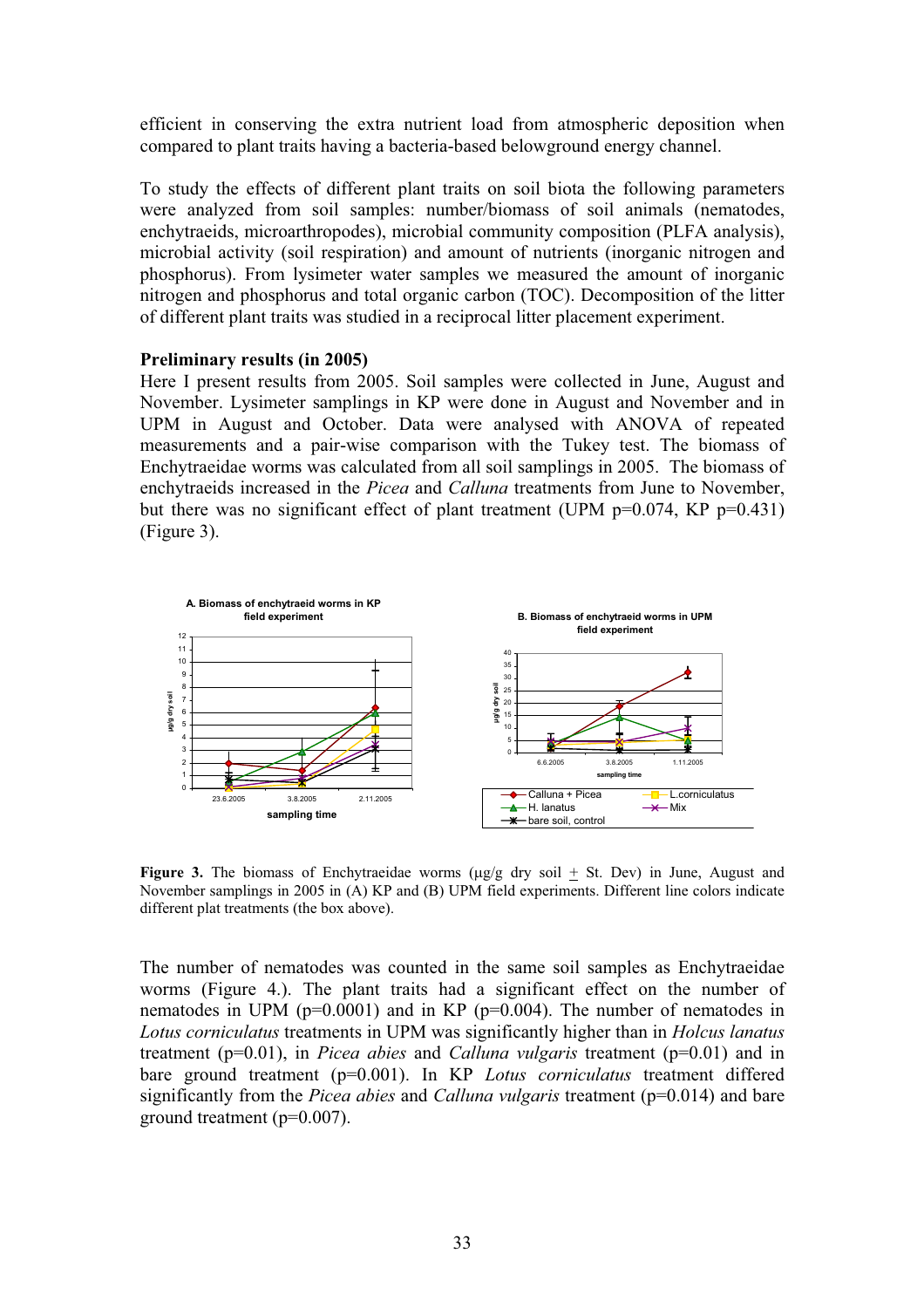Plant treatment did not have a significant effect on inorganic nitrogen (nitrate and ammonium) nor on phosphate concentrations of lysimeter waters leached through different plant treatments in UPM or KP field experiments in 2005 (Figure 5.).



**Figure 4.** The number of nematodes (nr. of individuals/g dry soil  $\pm$  St. Dev.) in June, August and November samplings in 2005 in (A) KP and (B) UPM field experiments. Different line colors indicate different plant treatments (the box above)



**Figure 5.** Inorganic nitrogen concentrations of lysimeter waters leached through different plant treatments (*Calluna* + *Picea*, *L. corniculatus*, *H. lanatus*, mix and plant free) in the UPM field experiment in 2005.

#### **Conclusions**

The preliminary results of two field experiments indicate that different plant traits may rapidly influence the composition of belowground food webs. The majority of free-living nematodes are bacterial feeding (Yeates, 2003), which indirectly indicates the greater role of a bacterial-based energy channel in the rhizosphere of an herb (*Lotus corniculatus*) compared to other plant traits included in the study. Plant traits did not have significant effect on the biomass of enchytraeidae worms, but in the November sampling of the UPM experiment the biomass was seemingly higher in *Calluna* and *Picea* plots. This could suggest a growing importance of fungal-based energy channel as the system matures.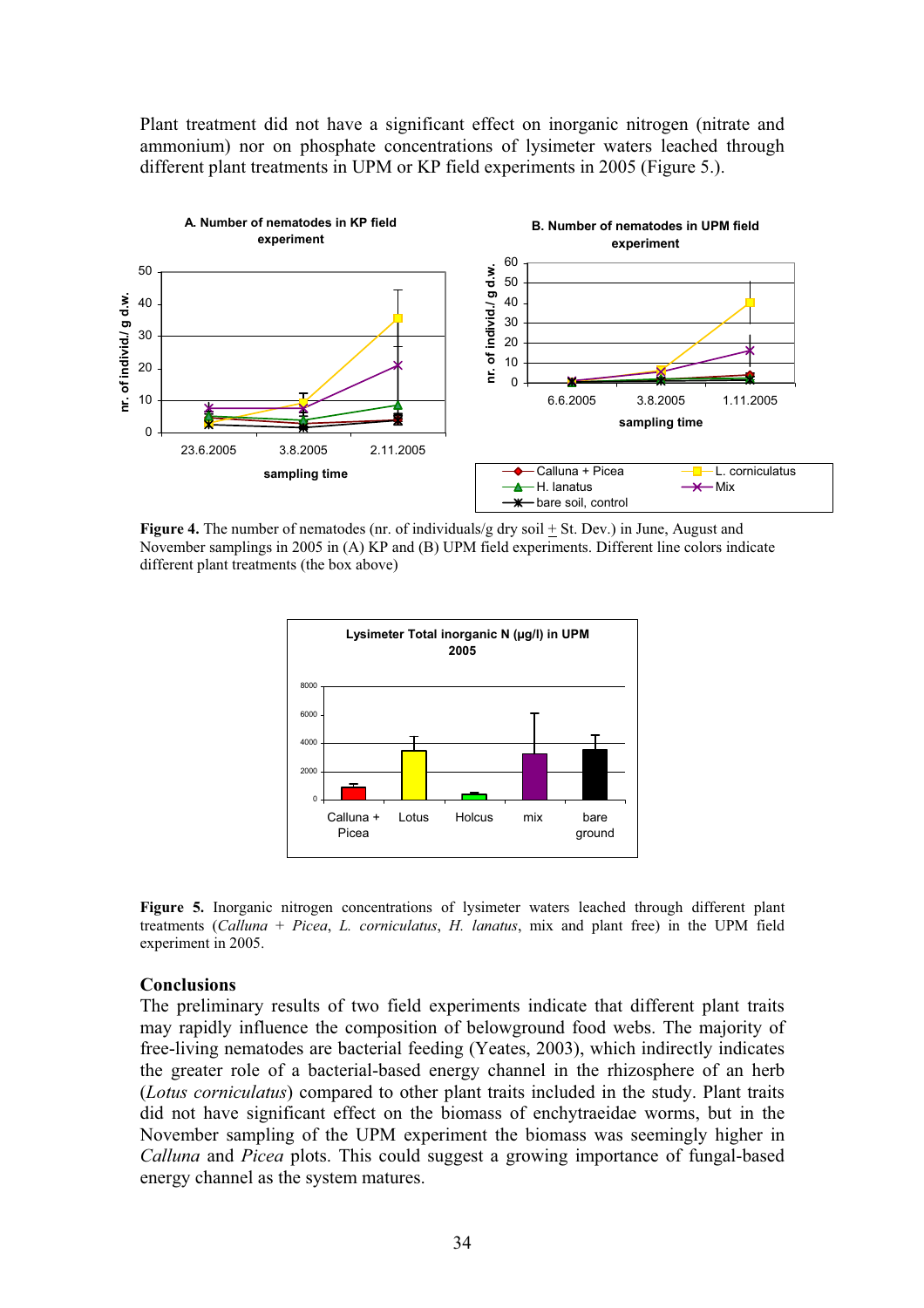At the early stage of the experiment, the function of different plant-soil systems to retain the nutrients in the soil did not differ significantly. However, the trend of increasing leaching of inorganic nitrogen compounds (ammonium and nitrate) through *Lotus*, mixed and no plant treatments was clearly visible in both field trials. At the same time we also established a laboratory experiment with the same plant traits to further look at the nutrient dynamics of the systems.

#### **References**

**Coleman, D.C. & Whitman, W.B. 2005.** Linking species richness, biodiversity and ecosystem function in soil systems. Pedobiologia 49, 479-497

**Moore, J.C., Hunt, H.W., 1988.** Resource compartmentation and the stability of real ecosystems. Nature 33, 261–263.

**Pickett, S.T.A., Cadenasso, M.L., Grove, J.M., Nilon, C.H., Poyat, R.V., Zipperer, W.C. & Costanza R. 2001.** Urban Ecological Systems: Linking terrestrial, ecological, physiological and socioeconomic components of metropolitan areas. Annual Review of Ecology and Systematics 32, 127- 157.

**Shochat, E., Warren, P.S., Faeth, S.H., McIntyre, N.E. & Hope, D. 2006.** From patterns to emerging processes in mechanistic urban ecology. Trends in Ecology and Evolution 21, 186-191.

**Williamson, W.M., Wardle, D.A. & Yeates, G.W. 2005** Changes in soil microbial and nematode communities during ecosystem decline across a long-term chronosequence. Soil Biology and Biochemistry 37, 1289-1301.

**Yeates, G.W. 2003.** Nematodes as soil indicators: functional and biodiversity aspects. Biology and Fertility of Soils 37, 199–210.

# **Do different plant traits promote dissimilar decomposer communities?**

#### **Christina Witt & Heikki Setälä**

### Department of Ecological and Environmental Sciences, University of Helsinki, Finland christina.witt@helsinki.fi

The planet we are living on consists of numerous types of terrestrial ecosystems, such as forests, grasslands, heath lands, fens, and deserts. As a matter of fact these ecosystems not only vary in their composition of plants, but also in the biota they harbor belowground. In an established and well functioning ecosystem, the nutrient cycling processes between the aboveground vegetation and the belowground decomposer community are usually in balance. Plants are producing organic matter, which is returned as litter to the soil, where it is degraded by the decomposer food web. According to Wardle (2002) this is how most soil biologists tend to see the aboveground vegetation, as a source of carbon, without considering the interactions between these two compartments. Similarly plant ecologists usually do not pay much attention to the belowground biota.

In our investigations we included the aboveground biota in our soil studies to address the main question whether different functional traits of plants promote dissimilar types of decomposer communities. Different plant traits are herein defined by the variation in the given resources (litter) and the differences in the root symbionts.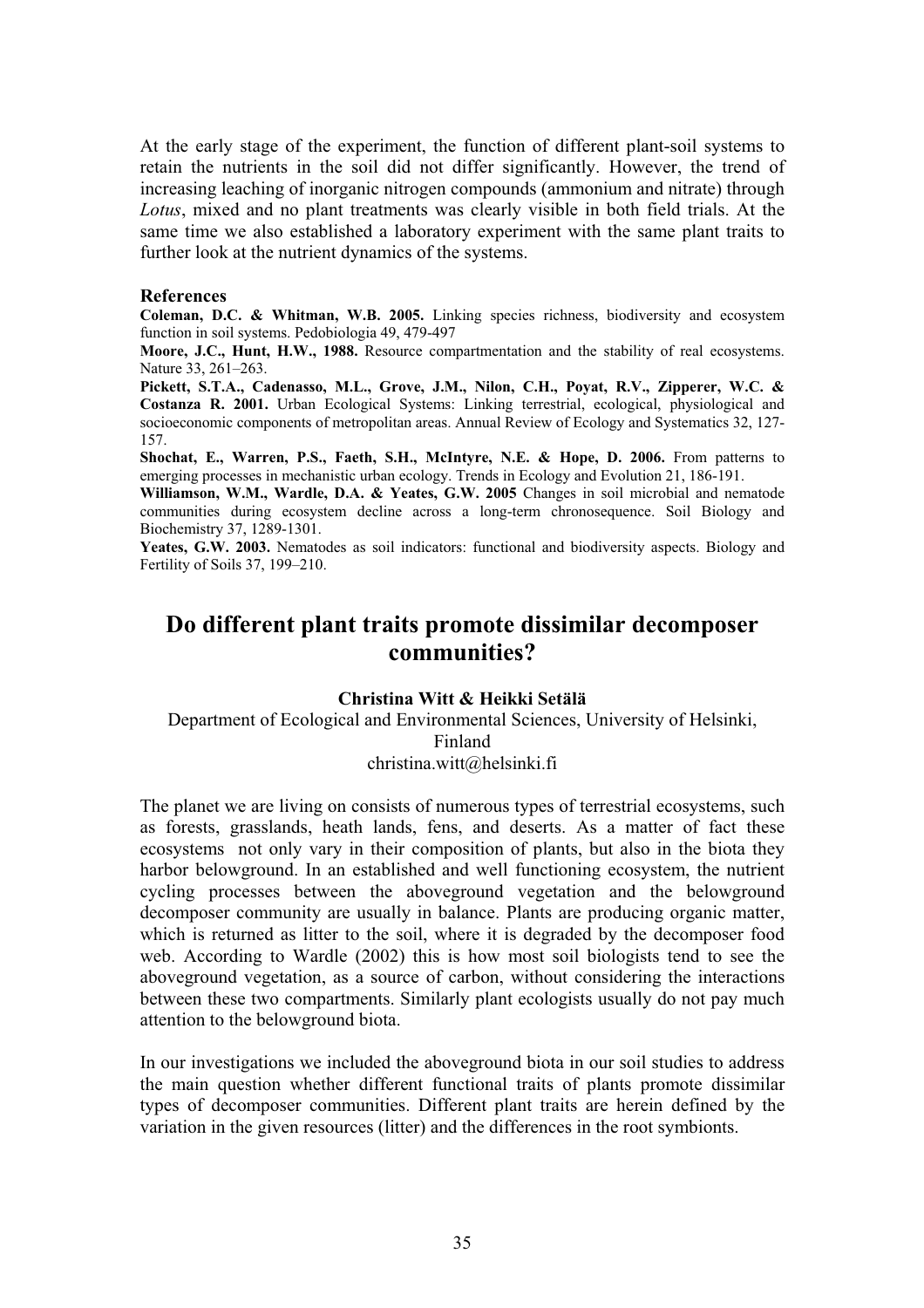The abovementioned difference in litter quality is mainly due to its chemical properties. While leaves of fast growing, perennial grasses and herbs contain cellulose or hemicellulose as the dominating structural polysaccharide, the leaves and stems of trees and shrubs contain lignin and in addition often phenolic compounds. Both bacteria and fungi produce cellulose systems to degrade the more labile cellulose, but only some fungi are able to break down recalcitrant lignin (de Boer et al., 2005).

Not only litter has a strong influence on the belowground community, but also the root symbionts. According to Timonen et al. (2004) ectomycorrhizae have negative effects on the number of culturable Protozoa in the rhizosphere because the hyphal mantle reduces root exudation and consequently the growth of bacteria, which results in a decreased number of bacterial feeding Protozoa. In addition the external mycelium of this type of root symbiont has been shown to reduce the number and activity of bacteria in pine litter (Olsson et al., 1996 in Timonen et al., 2004). This leads to the assumption that plants without the ectomycorrhizal hyphal mantle exude more and hence the rhizosphere is more suitable for Protozoa.

As a consequence we assume different plant traits to be the main driving force for the establishment of a specialized belowground decomposer community, with a fungaldominating energy channel below recalcitrant plants and a bacterial-dominating under the labile plant traits. The fungal dominated energy channel consists mostly of fungi such as dominating microorganisms, fungal feeding microarthropods (Collembola, oribatid mites) and their antagonists (predatory mites). In contrast, we assume bacteria as the predominating microorganism, more bacterial feeding Protozoa and nematodes, as well as their antagonists (predatory nematodes) under the labile plant traits. Furthermore the nutrient composition of leachates is expected to vary considerably due to the fact that the decomposer communities differ in their ability to retain the nutrients in the soil and their dependence on doing so.

To explore whether the theory is confirmed we established a novel experimental approach differing from the traditional "flowerpot" ones. The main disadvantage of small pots is the limited ability for soil biota to select their desired "niche". Our ecosystems were large buckets with a diameter of 50 cm, where 5 cm high plastic walls were glued on the bottom to separate different "plant regions" from each other, yet allowing soil biota to choose the desired plant rhizosphere (see Figs. 1 and 2). These walls should prevent the plant roots spreading around in the unwanted sectors. Before adding the soil (30 kg in total, depth 12 cm, sorted to remove stones, earthworms, caterpillar larvae and plant parts) with its initial soil biota, a lysimeter system was adjusted to collect water leachates at the bottom of each section (Fig. 1). The plants *Picea abies* (seedlings) and *Calluna vulgaris* (seedlings) as recalcitrant, and *Holcus lanatus* (seeds) and *Lotus corniculatus* (seeds) as labile functional traits, were placed each in one of the outer sections, while the inner compartment remained as unplanted controls. With these plants we aimed to cover the most common root symbionts, with ecto-, ericoid- and arbuscular mycorrhiza as well as nitrogen fixing bacteria.

The experiment was placed in a cool water bath to prevent the soil from overheating. In addition we create artificial growing seasons with appropriate illumination and temperature. After each "summer" the experiment will be sampled by taking soil cores from the rhizosphere of each plant and the plant free section. The soil will be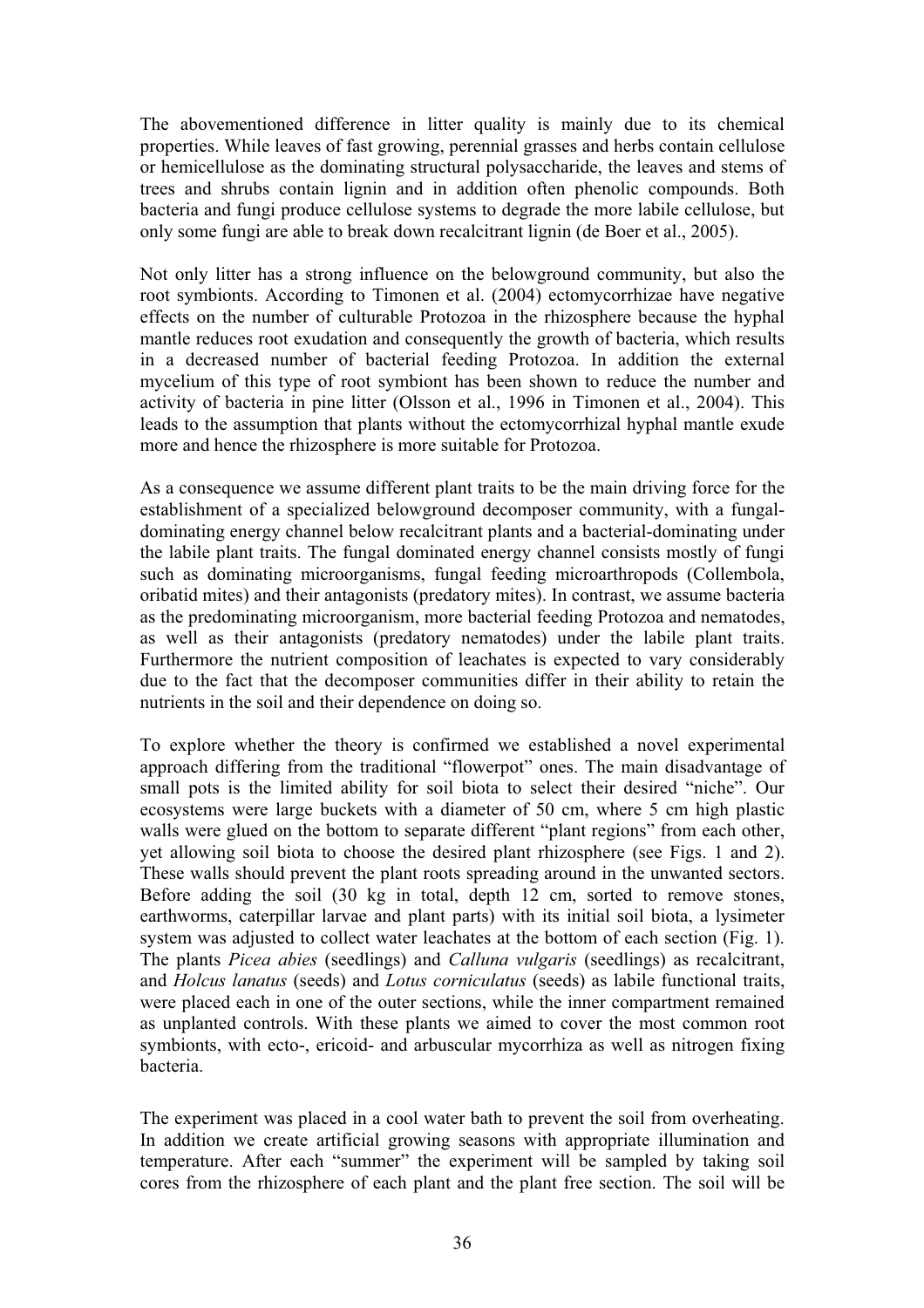analysed for the composition of phospholipid fatty acid (PLFA), relative microbial activity (basal- and substrate induced respiration SIR), number of culturable Protozoa, number and composition of nematodes, number of enchytraeids, and number and composition of soil microarthropods. To screen the possible physico-chemical differences in the rhizospheres due to the different plant groups, we analyse the leachates taken from under each section for phosphate, nitrate and ammonium concentration.

Again, the aim of this macrocosm set-up is to give the soil fauna the possibility to move freely to find the most suitable environment for their requirements. There is evidence that soil animals, such as nematodes (Griffith & Caul, 1993) and Collembola (Bengtsson et al., 1994), migrate actively in search of the preferred habitat. Is this seeking activity and establishment controlled by specific properties in the plant rhizosphere?



**Figure 1.** Experimental setup (side view) with lysimeter system.



**Figure 2.** Experimental setup (top view), dashed line = 5 cm barriers, pink = *Calluna vulgaris*, dark green = *Picea abies*, light green = *Holcus lanatus*, yellow = *Lotus corniculatus*, middle section = unplanted,  $N = 8$ .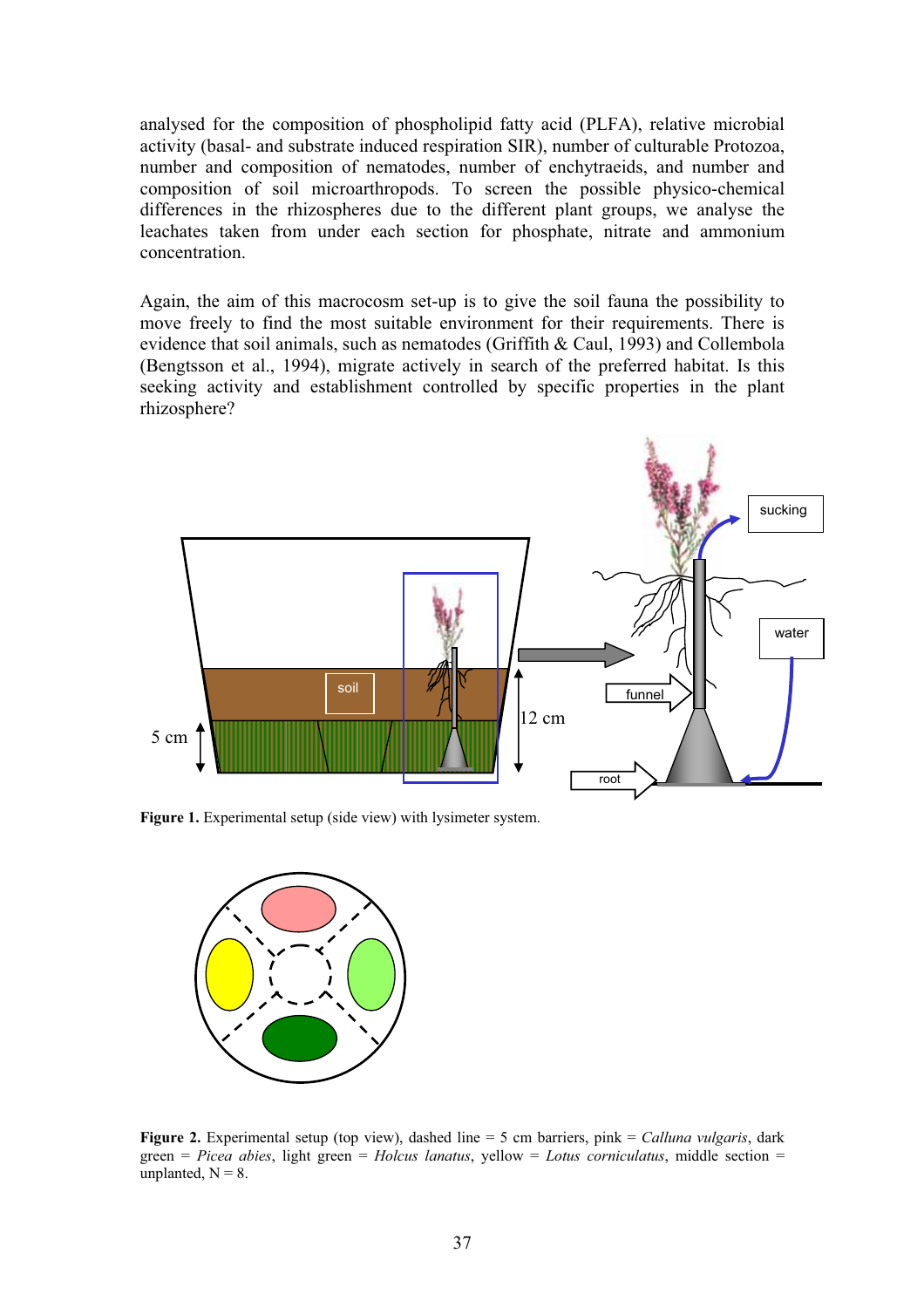So far two samplings have been done and the first results show a significant difference in the relative microbial activity between the different functional traits after the first growing period (basal respiration:  $p = 0.02$ ; SIR:  $p = 0.03$ ). This is not surprising, for microorganisms are the fastest to react to changing conditions. Also we found a higher leaching of nitrate and after the second growing season significantly more nematodes in sections where *Lotus corniculatus* was growing. From the first impression of the results the legume seemed to be the most "active" plant in changing the rhizosphere.

In this presentation I will give a detailed description of the set up and first results after two samplings.

#### **References**

**Bengtsson, G., Hedlund, K. & Rundgren, S., 1994.** Food- and density-dependent dispersal: Evidence from a soil collembolan. Journal of Animal Ecology 63, 513 – 520.

**De Boer, W., Folman, L.B., Summerbell, R.C. & Boddy, L., 2005.** Living in a fungal world: Impact of fungi on soil bacterial niche development. FEMS Microbiology Reviews 29, 795 – 811.

**Griffiths, B.S. & Caul, S., 1993.** Migration of bacterial-feeding nematodes, but not protozoa, to decomposing grass residues. Biology and Fertility of Soils 15 (3), 201 – 207.

**Timonen, S., Christensen, S. & Ekelund, F., 2004.** Distribution of protozoa in scots pine mycorrhizospheres. Soil Biology & Biochemistry 36, 1087 - 1093

**Wardle, D.A., 2002.** Communities and Ecosystems: Linking the aboveground and belowground components. Princeton University in Press, New Jersey.

# **The influence of ecological conditions of alluvial soils genesis on the dynamics of soil invertebrate communities**

### **A. Kolesnikova, E. Lapteva, A. Taskaeva**

Institute of Biology, Komi Science Centre, URD RAS, Syktyvkar, Russia, kolesnikova@ib.komisc.ru

Soil biota are the basic component of the functioning and evolution of terrestrial ecosystems. The processes of litter transformation, synthesis and mineralization of humus in soils, accumulations and migrations of substances in landscapes are closely connected to soil biota activity. Questions about the specific diversity and dynamics of soil invertebrate communities and also features of alluvial soil genesis are rather poorly investigated in floodplain forests of the European North-East, although floodplain ecosystems represent unique habitats that can be studied to further understand the youth, dynamism and high density of a biota.

The aspen-birch forest generated on the floodplain terrace of the Sysola River (Komi Republic, middle taiga) has served as the site and object of our research. Plots that differ sharply as to the ecological conditions of soils genesis were chosen: ridge summit (S1), leveled site of floodplain terrace (S2), and inter-ridge depression (S3). Standard methods of soil-zoological research were used for studying specific composition, structure of the population and the dynamics of a number of soil invertebrates. Soil of 0.0025  $m^2$  and 0.0625  $m^2$  were sampled in 10-fold frequency monthly during the summer-autumn of 2003-2004.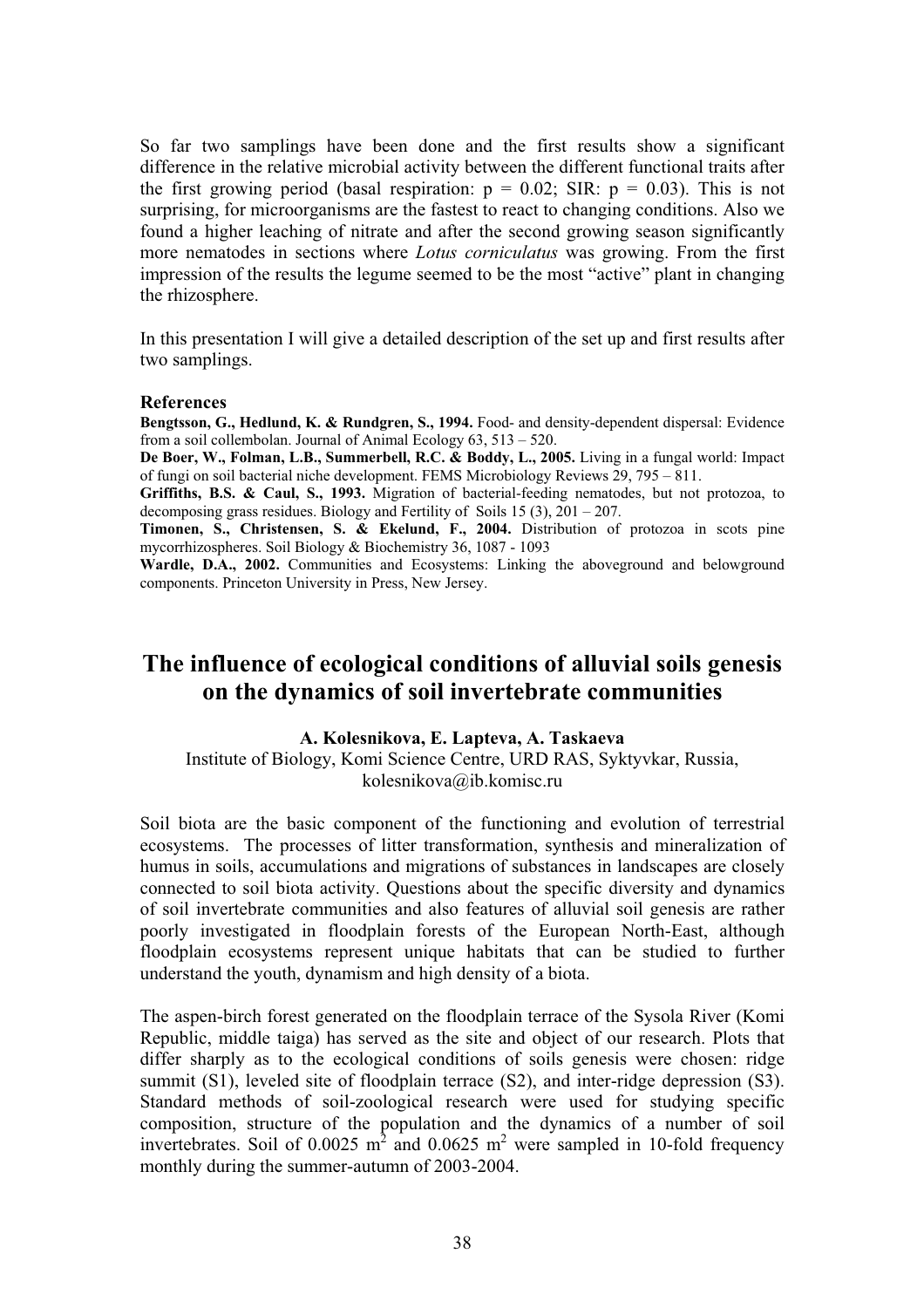As a result of the research it was established that in floodplain forests, in contrast to meadows, the horizon of well expressed litter-enriched humus had been formed in the soil profiles. The capacity of the litter, without dependence on an element of the floodplain relief and soil type, on the average was about 3-5 cm. Significant stocks of energy (328.1-383.5 million in kcal/ga), nitrogen (1.64-1.74 t/ga), carbon (36.8-43.0 t/ga) and other elements were accumulated in the forest litter. The horizons of litter (A0) in alluvial soils were most dynamic in relation to humidity parameters. The litter on the ridge summit was characterized by the least humidity (20-40% of total moisture capacity). The litter in the inter-ridge depression was characterized by the greatest humidity. However on such plots, depending on a freshet mode and weather conditions for the year, a decrease in litter humidity to optimum parameters (40-60% of total moisture capacity) in the middle or the end of summer was marked. Mineral horizons (A1) of this alluvial soil remained up to the end of the vegetation period with the greatest humidity (80-90% of total moisture capacity).

The alluvial soils were sour and nonsaturated by bases, with a sharply decreasing profile distribution of organic carbon (at a depth of 20-30 cm the maintenance of organic carbon is 0.5-0.9%, whilst in organic horizons its size varied from 4.5-4.8% (S1, S2) up to 3.0 (S3)). Running from the ridge summit to the inter-ridge depression an essential increase in acidity in the organic horizons was observed, the level of subsoil waters raised and depth and a degree of warming were reduced. During the autumn period, due to receipt fresh leaves, the decrease in acidity in the organic horizons of the alluvial soils at the research plots was observed, that is accompanied by splash in number of microorganisms. Thus, ecological conditions of soil biota habitats changed from ridge summit to inter-ridge depression.

As a result, in alluvial soils 53 species of Collembola from 36 genera and 11 families were registered. Isotomidae (18), Neanuridae (10), Onychiuridae (6), Hypogastrurirdae (5) and Entomobryidae (4) prevailed in species amount. Other families were represented by one or two species. A total of 43 species were found at the ridge summit, seven species were found only here (*Shoettella ununguiculata, Xenylla mucronata, Agrenia riparia, Anurophorus laricis, Desoria blekeni, Vertagopus sp., Entomobrya nivalis*); 35 species were found on a leveled site of floodplain terrace, *Arrhopalites secundarius* and *Sminthurinus igniceps* were met only here. A total of 38 species were found in the inter-ridge depression, and seven species were registered only here (*Mesaphorura krausbaueri, Stenaphorura quadrispina, Brachystomella parvula, Friesea claviseta, Folsomia sp n. aff. bisetosa, Isotomurus fucicolus, Marisotoma teunicornis*). The prevalence of the family Isotomidae is the characteristic feature of Collembola fauna in taiga forests. Collembola groups of alluvial soils are polydominant: mass species consisted of 88.6 - 93.4% of the total species amount. On each plot an abundance of forest species *Folsomia quadrioculata* and *Isotomiella minor* was high, and the share of *I. minor* increases with the increase in humidifying. On the ridge summit and in the inter-ridge depression the greatest number of species, characteristic only for these habitats, was marked. The similarity of specific composition of Collembola in alluvial soils was 0.73-0.82 (index of Chekanovskii-Sierensen). The taxonomic structure of Collembola in alluvial soils was stable on 2003-2004.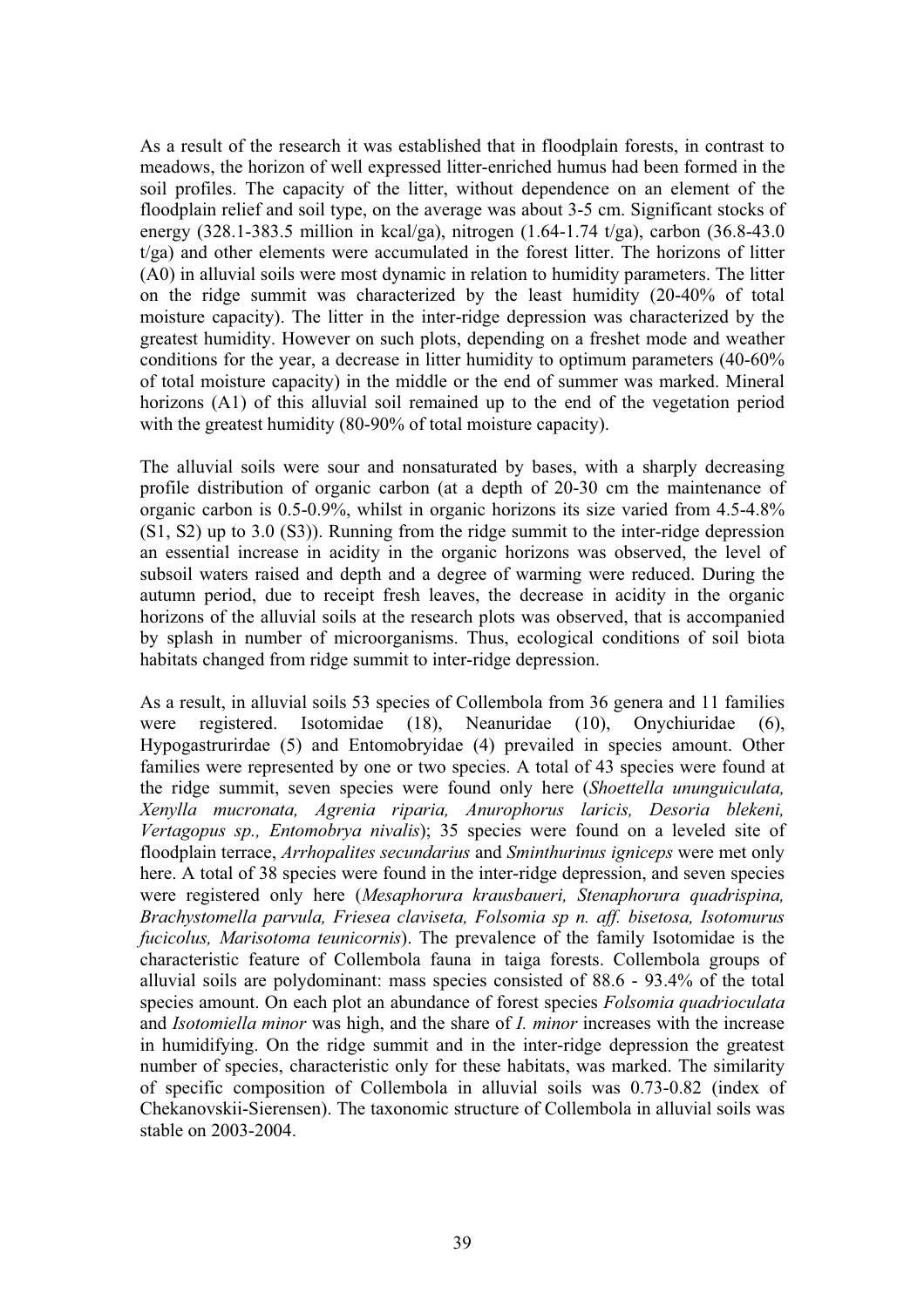In alluvial soils 44 species of large invertebrates (Lumbricidae, Lithobiidae, Geophylidae, Carabidae, Staphylinidae, Elateridae, Diptera larvae) were registered. The maximal specific diversity of large invertebrates was revealed on a high (S1) and on an average (S2) level of floodplain terrace. The diversity of large invertebrates decreased in the inter-ridge depression (S3). Constant dominant species were absent in communities of large invertebrates, as against Collembola groups. During the different periods *Lumbricus rubellus, Monotarsobius curtipes, Geostiba circellaris, Selatosomus impressus, Athous niger, S. aeneus* carried out the role of dominant species on the ridge summit, *Monotarsobius curtipes* and *S. impressus* – on the leveled site of the floodplain terrace, *Octolasium lacteum, G. circellaris* in the interridge depression*.* Despite of distinctions in specific structure, the set of the basic groups of macrofauna varied nonsignificantly for the summer-autumnal period, and for the two years of 2003-2004. Changes are shown in a numerical ratio of groups. Mesogygrophil species mainly occupied the leveled site of the floodplain terrace (S2). Mesophil species were better represented on the ridge summit (S1), where mesogygrophil and even gygrophil species were met. Gygrophil species preferred the alluvial soils in the inter-ridge depression (S3).

It has been shown that the number of invertebrates varies with the season and the year. A greater degree of Collembola is determined by weather conditions of the vegetative period (Kaczmarek, 1975; Кузнецова, 1984), genesis of soils and character of a freshet mode. In 2003 with cold and humid early summer, the late high water number of Collembola was low. There were corresponding changes in different alluvial soils. The reduction in the number of Collembola number was observed in July – August on the ridge summit. The peak number of Collembola number was marked in August (with a nonsignificant decrease in July and September) at the leveled site on the floodplain terrace and in the inter-ridge depression. In 2004, in contrast, year with warm weather and moderate humidity during the first half of summer, an early high water number of Collembola increased on practically all plots in all terms of selection with a peak in July. The soil in the inter-ridge depression at the end of summer and in the first half of September was sharply humidified, a condition that caused a decrease in the number of Collembola (Figure 1).



**Figure 1.** Number  $(N, ind/m^2)$  of Collembola in alluvial soils in 2003-2004.

All Collembola were concentrated in the litter (A0) and in the humus horizon (A1) of the alluvial soils. The number of Collembola in the horizons changed during the vegetative period. In 2004 the great amount of Collembola on the leveled site of the floodplain terrace was been concentrated in the litter during all vegetative periods.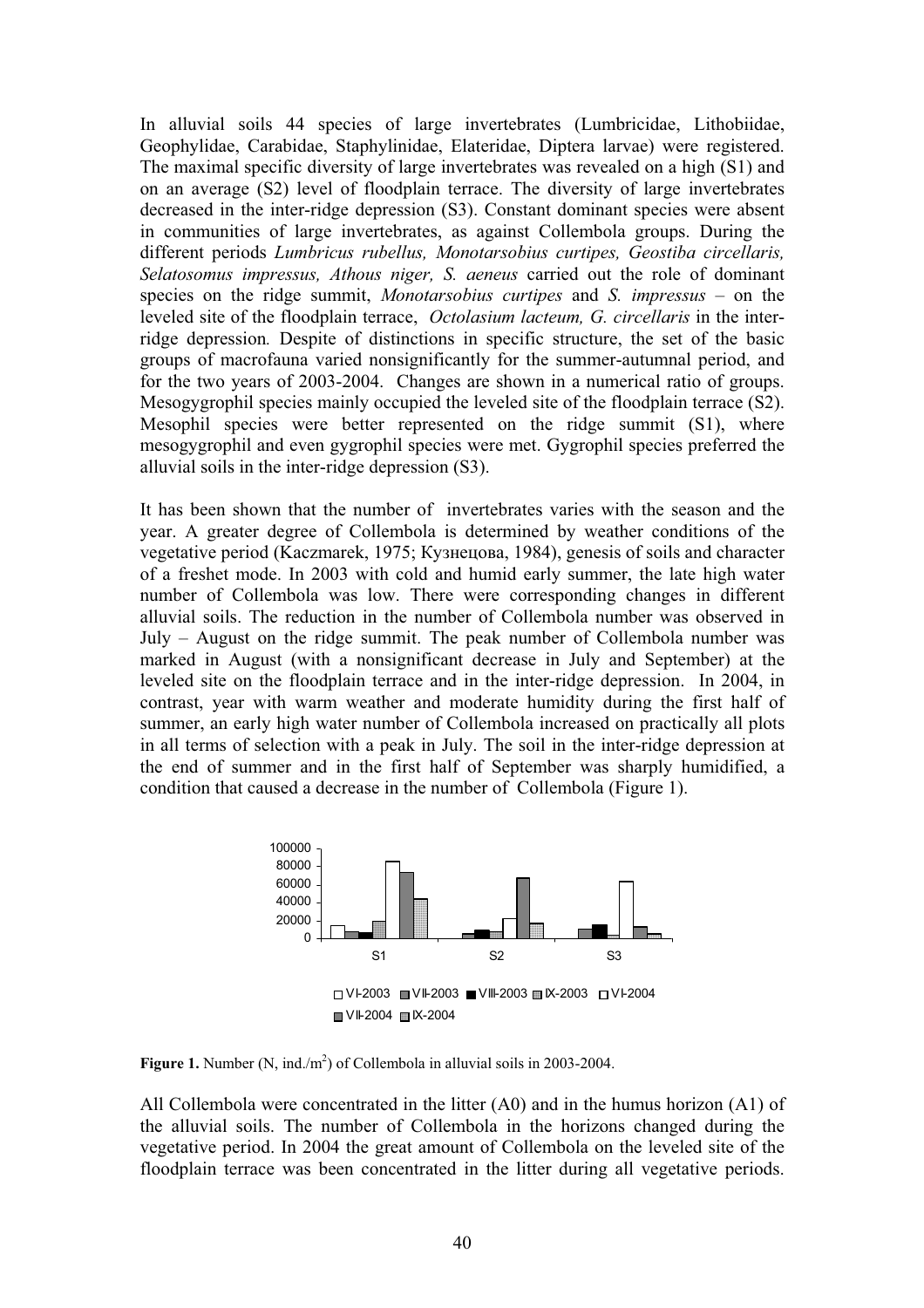Continuing until September the increase in the number of Collembola in the litter (in comparison with horizon A1) was marked and reflected the index of vertical distribution ( $K = N_{A0}/N_{A1}$ ,  $N_{A0}$  and  $N_{A1}$  – number in litter (A0) and humus horizon (A1) respectively). In alluvial soils on the ridge summit and in the inter-ridge depression a small "deepening" of Collembola groups was marked. The number of Collembola was high, not only in the litter, but also in horizon A1 (table 1).

|           | S1       |          |     | S <sub>2</sub>         |            |      | S3       |          |     |
|-----------|----------|----------|-----|------------------------|------------|------|----------|----------|-----|
|           | $N_{A0}$ | $N_{A1}$ | К   | $N_{A0}$               | $N_{A1}$   | К    | $N_{A0}$ | $N_{A1}$ | К   |
|           |          |          |     | Mesofauna (Collembola) |            |      |          |          |     |
| June      | 36060    | 50220    | 0.7 | 18260                  | 3220       | 5.7  | 30000    | 33540    | 0.9 |
| July      | 45400    | 29260    | 1.5 | 55440                  | 12120      | 4.6  | 6380     | 6140     | 1.0 |
| September | 31920    | 12720    | 2.5 | 16860                  | 640        | 26.3 | 2000     | 2900     | 0.7 |
|           |          |          |     |                        | Macrofauna |      |          |          |     |
| June      | 24.0     | 20.8     | 1.2 | 46.4                   | 12.8       | 3.6  | 11.2     | 3.2      | 3.5 |
| July      | 11.2     | 19.2     | 0.6 | 16.0                   | 17.6       | 0.9  | 25.6     | 4.8      | 5.3 |
| September | 51.2     | 1.6      | 32  | 43.2                   | 3.2        | 13.5 | 11.2     | 16.0     | 0.7 |

**Table 1.** Number (N, ind./m<sup>2</sup>) and index of vertical distribution (K) of meso- and macrofauna in alluvial soils in 2004.

In alluvial soils the number of Collembola depended on ecological conditions of soil formation as determined by various factors. At the ridge summit the number of Collembola was connected to the activity of bacterial flora (factor of correlation  $r=0.52$ ), temperature capacity of the litter ( $r=0.58$ ), amount of acting deposits ( $r=0.52$ ) 0.53). On the leveled sites of the floodplain terrace the number of Collembola correlated with soil temperature ( $r=0.89$ ), number of macrofauna ( $r = -0.50$ ) and soil humidity  $(r = 0.42)$ . In the inter-ridge depression the number of Collembola correlated with the number of macrofauna ( $r = 0.42$ ) and the amount of acting deposits ( $r = 0.49$ ).

A greater number of large invertebrates is determined by the temperature. A rise in temperature causes a real decrease in the number of macrofauna in the middle of summer due to their migration from the litter in the mineral horizons of alluvial soils (factor of correlation  $r = -0.77$ ,  $r = -0.76$ ,  $r = -0.51$  for plots S1, S2, S3 respectively). The second important factor, influencing number of macrofauna, is total number of microorganisms ( $r=0.64$ ,  $r=0.77$ ,  $r=0.69$  for plots S1, S2, S3 respectively). The soil humidity plays a smaller role in the number of Collembola. There was no linear connection between the number of meso- and macrofauna number at the ridge summit (S1). There was no linear connection between the number of large invertebrates number and soil humidity in the inter-ridge depression. It is caused by specific taxonomic structure of macrofauna on these plots.

In 2003 the number of macrofauna in soils of various elements on the floodplain relief increased from June to September. Thus in the inter-ridge depression there was a sharp decrease in the number of macrofauna in August whereas the number of Collembola was high. In 2004 a similar increase in the number of macrofauna by September on all plots was observed. Thus optimization of the water-air and thermal modes of alluvial soils in the inter-ridge depression, connected with a decrease in the subsoil water level to the end of the summer, caused an improvement of conditions for the existence of large invertebrates that lead to an increase of their number (Figure 2).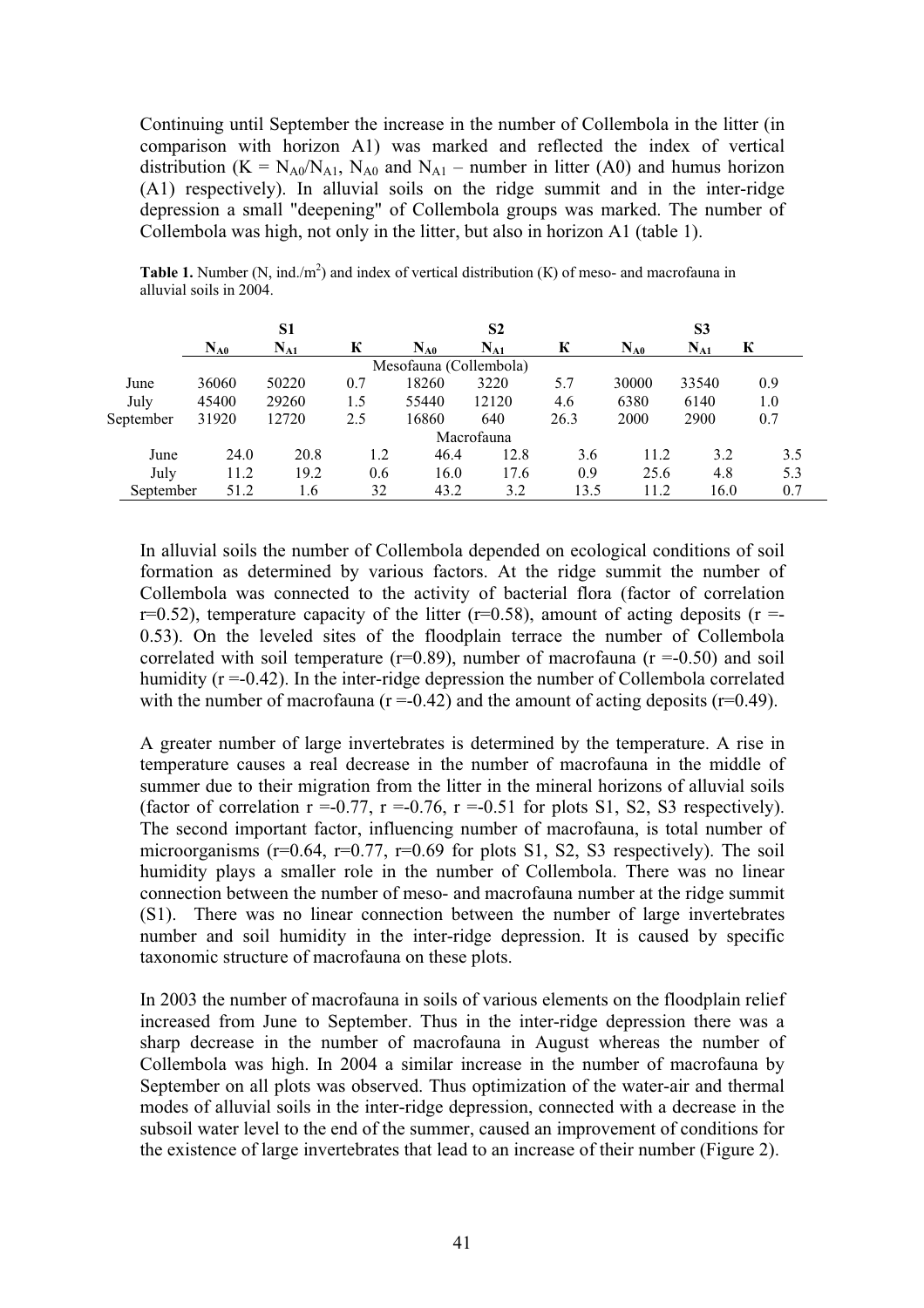

VI-2003 VII-2003 VIII-2003 IX-2003 VI-2004 VII-2004 IX-2004

**Figure 2.** Number  $(N, ind./m^2)$  of macrofauna in alluvial soils in 2003-2004 years.

Large invertebrates, as well as Collembola, were not met deeper than 20 cm from the surface of the ground. The majority of representatives of this functional group were concentrated in the litter on all plots. However the index of vertical distribution of large invertebrates was higher at the ridge summit and on the leveled sites of the floodplain terrace in September, and in the inter-ridge depression in July. Basically it is possible to speak about the tendency to "deepening" of macrofauna groups in alluvial soils on the ridge summit and in the inter-ridge depression. However, large invertebrates were more active than Collembola, and their number on the soil horizons varied more considerably (Table 1). By the end of the vegetative period, in connection with some optimization of humidity conditions in soils in the inter-ridge depression, an increase in the number of macrofauna in the organic horizons and expansion of their specific structure were observed.

#### **References**

**Kuznetsova N.A., 1984.** Distribution of Collembola in pine forests with a different mode of humidifying in national park Darvinskij. Fauna and ecology of invertebrates: 19-28. **Kaszmarek M., 1975.** An analysis of Collembola communities in different pine forest environments. Ecol. Pol. 23: 2, 265-293.

# **Lichen-oribatid mite associations in the high mountains of Himalaya and Norway**

### **Chitra Bahadur Baniya & Torstein Solhøy**

Institutt for biologi, University of Bergen, Allègaten 41, 5007 Bergen, Norway Chitra.Baniya@bio.uib.no

We will present the results of oribatid mites research extracted from samples of lichen species collected from the Gyama valley and Nyenchentanglha glacier foreland of Tibet (4000 m to 5500 m a s l) in 2004. We also present results of gradient samples of *Xanthoria elegans* collected from Nyenchentanglha glacier foreland (4900 m to 5600 m a s l). Oribatid mites were also extracted and have been studied from different lichen samples collected from the Gangapurna glacier foreland, Nepal (3500 m to 4000 m a s l) in 2004. In addition, we will discuss some preliminary results of lichenmite associations of the glacial foreland of Midtdalsbreen (1300 m to 1400 m a. s. l.) in Finse, Norway, deglaciated since the "Little Ice Age".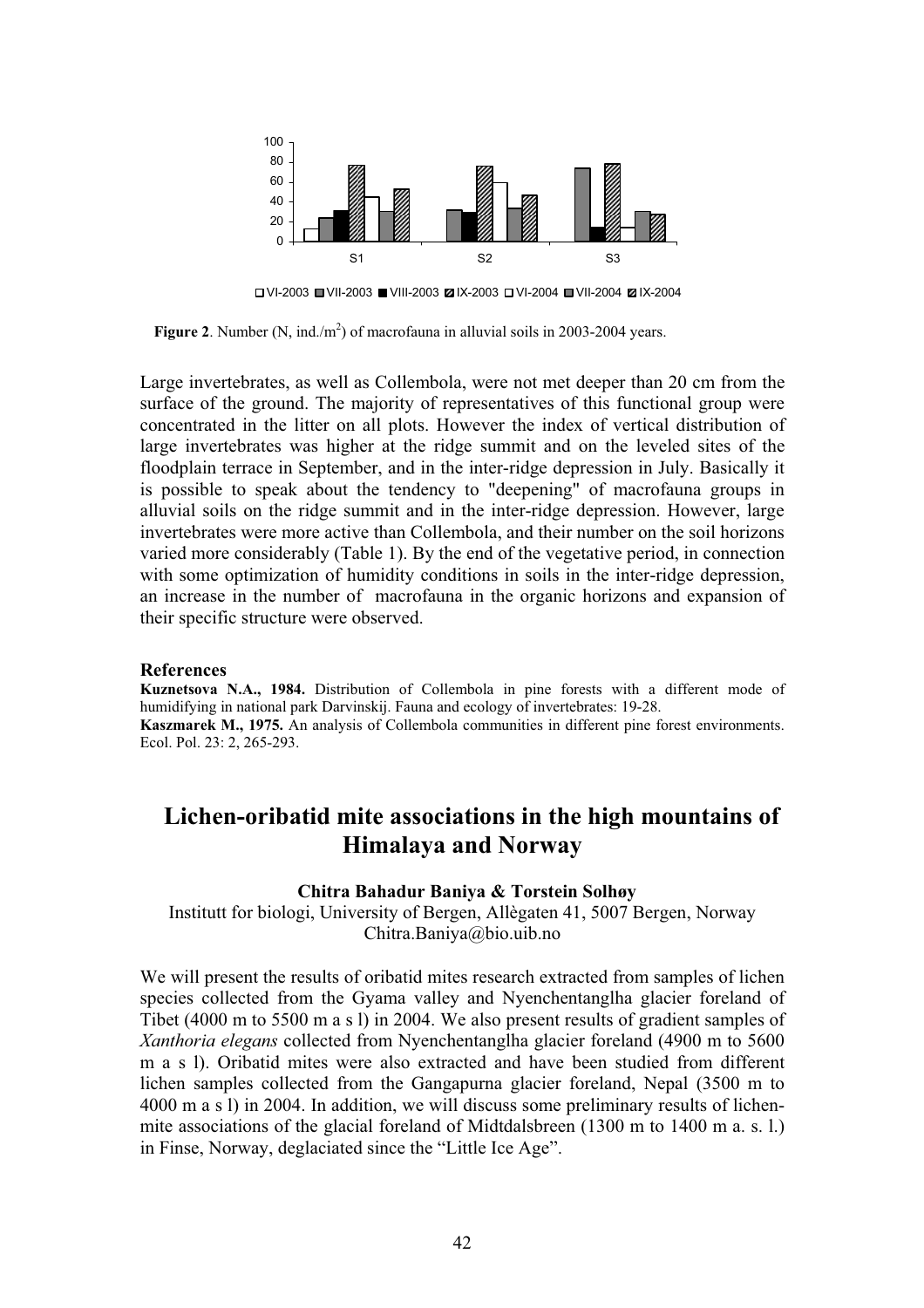# **The effects of land reclamation and afforestation on soil fauna in Iceland**

**Gudmundur Halldórsson & Edda S. Oddsdóttir**  Icelandic Forest Research, Mógilsá IS-116 Reykjavík, Iceland gudmundur@skogur.is edda@skogur.is

## **Abstract**

The abundance of mites and collembola was studied in a chronosequence study of larch and birch in East Iceland and sitka spruce, lodgepole pine and birch in West Iceland. In both areas, grazing seemed to have negative effect on soil fauna abundance. In East Iceland there was a negative correlation between age of larch stands and density of soil fauna, but similar tendencies were not found for different age classes of sitka spruce and lodgepole pine in West Iceland. Mites were dominating in all birch habitats, in lodgepole pine and young larch and young spruce. As the spruce and larch forests grew older collembola density increased.

**Keywords:** Afforestation, land reclamation, chronosequence, collembola, mites

### **Introduction**

It has been estimated that at the time of settlement, around 870 AD, 65% of Iceland was vegetated and that woodland, primarily downy birch (*Betula pubescens)*, covered 25% - 40% of the total land area. Presently ca. 25% of the country is vegetated and birch woodlands cover only ca. 1% of the total land area (Arnalds 1987). Significant efforts have been made in Iceland in recent decades to revegetate eroded areas and to increase forests in the country. The species used are both indigenous - such as downy birch, tea-leaved willow *Salix phylicifolia* and lyme grass *Leymus arenarius*, and exotic - such as siberian larch *Larix sibiricia*, sitka spruce *Picea sitchensis*, lodgepole pine *Pinus contorta* and alaskan lupin *Lupinus nootkatensis*. The effects of revegetation and afforestation on soil biology have been studied by Óskarsson (1984) and Oddsdóttir (2002). Other studies on soil fauna in Iceland concern different habitats (Sigvaldason 1973, Hallgrímsson and Sigvaldsson 1974, Hallgrímsson 1975, 1976, Sigurdardóttir 1991, Gudleifsson 1998). In the present paper we will present studies from the "ICEWOODS" project.

## **Experimental set-up**

The study sites were in East and West Iceland. In East Iceland soil samples were taken from 5 age classes of larch (16, 22, 23, 40 and 54 years old) and 2 different stands of birch. One of the birch stands grew up after the land was protected from grazing in 1979. The other stand has been protected from grazing since 1905. In West Iceland samples were taken from 16 and 47 year old lodgepole pine; 3 different stands of sitka spruce; one 11 year old stand and two 45 year old stands, one thinned and the other unthinned; and 2 different stands of birch, one grazed and the other protected from grazing since 1964. The control was grazed heathland.

Within each study area, five 50 m long study transects were randomly selected. In East Iceland soil samples were taken on June  $3<sup>rd</sup>$ , July  $13<sup>th</sup>$  and September  $14<sup>th</sup>$ , 2004.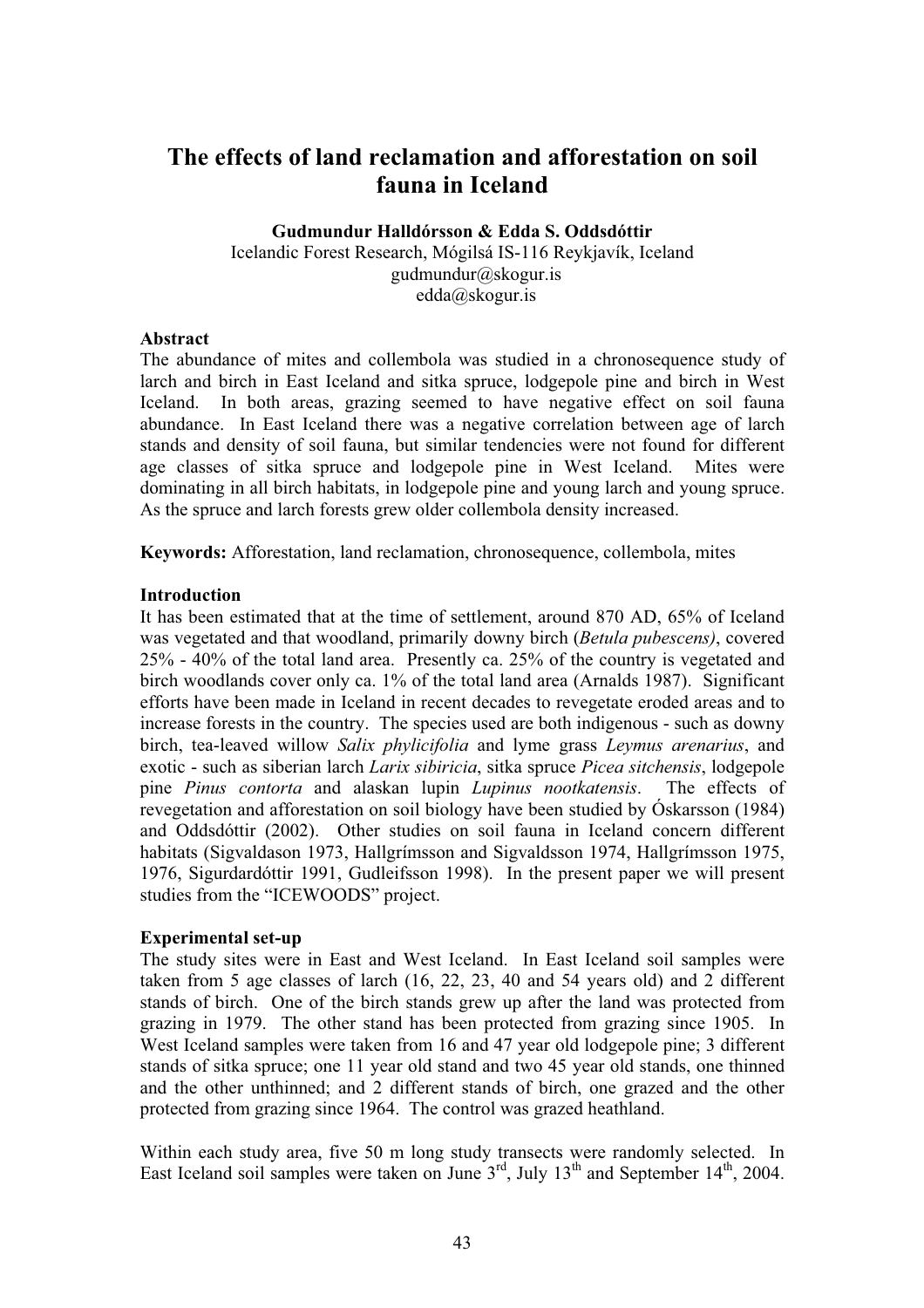Samples were taken at two randomly selected sites on each transect with a core sampler 5 cm in diameter and at three depths: 0-5 cm, 5-10 cm and 10-15 cm. As very few individuals were found in the lower depths the 10-15 cm sample was omitted on September  $14<sup>th</sup>$  and 4 samples per transect were taken at a depth of 0-5 cm. In West Iceland soil samples were taken on June  $9<sup>th</sup>$ , July  $27<sup>th</sup>$  and September  $8<sup>th</sup>$ , 2005. At each sampling time samples were taken at three depths: 0-5 cm, 5-10 cm and 10-15 cm. Soil fauna were extracted from the samples with a MacFayden high-gradient extractor, using standard methods described by Petersen (1978) and identified to families and subclasses as in Oddsdottir (2002). Collembola will be further identified to species, but no further identification of mites is planned.

### **Results and discussion**

Abundance of soil fauna was highest in the topmost soil (0-5 cm) and few individuals were found in samples from below 5 cm at both study sites. In the topmost soil, the abundance of soil animals increased during the summer in all habitats. During the first two samplings at both study sites, numbers of individuals were similar but increased dramatically during the latest sampling.

In East Iceland the abundance of mites in the topmost soil (0-5 cm) was highest in the youngest larch (planted 1990) but reduced steadily as the larch grew older, and the lowest abundance was found in the oldest larch (planted 1952). A significant difference in number of mites was detected between habitats ( $F = 5.99$ ,  $p \le 0.001$ ). A similar, but not significant, tendency was seen for the collembola ( $F=1.67$ ,  $p=0.15$ ).

The abundance of both mites and collembola in young birch (B1) was very similar to that of old birch (B2). In the birch forests the abundance of mites was similar to that of larch planted in 1983 and 1984, but the abundance of collembola was similar to that of the oldest larch (Figure 1).



Figure 1. East Iceland. Average number of mites and collembola/m<sup>2</sup> in the topmost soil of different habitats at all sampling dates. B1 and B2 are different age classes of birch, 27 and 101 years old, respectively. L1, L2, L3, L4 and L5 are different age classes of larch, 16, 22, 23, 40 and 54 years old, respectively. H1 is grazed heathland. Vertical bars show StE. Columns marked with same letter are not significantly different.

In East Iceland there was a significant negative correlation between average number of mites and leaf area index (LAI).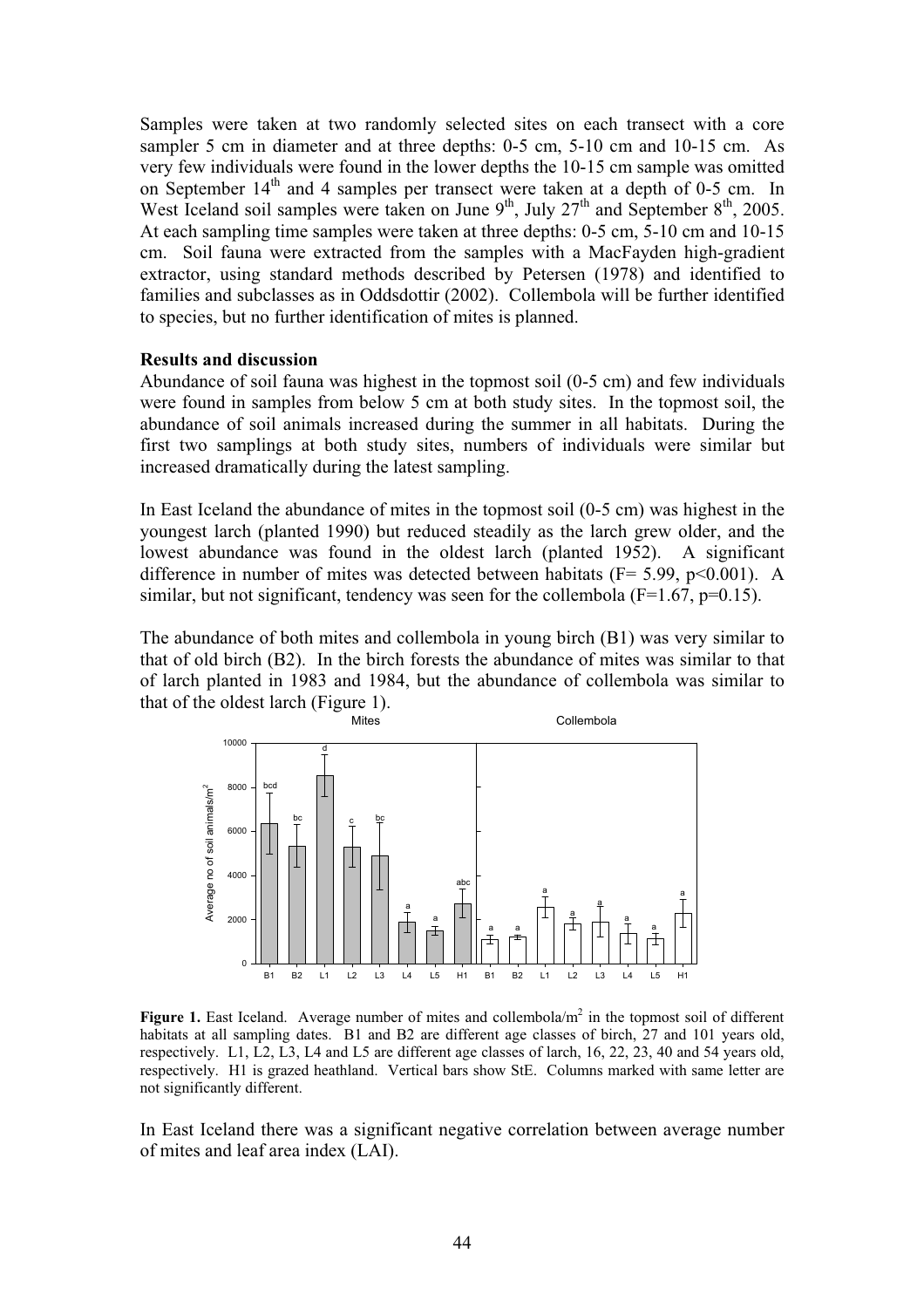In West Iceland the abundance of mites in the topmost soil (0-5 cm) was highest in the ungrazed birch (B3), but lowest in the grazed heathland (H1). The abundance of collembola was highest in G3 but lowest in the grazed heathland (Figure 2).



Figure 2. West Iceland. Average number of mites and collembola/ $m<sup>2</sup>$  in the topmost soil of different habitats at all sampling dates.  $B1 =$  grazed birch,  $B2 =$  ungrazed birch.  $F1 = 16$  years old lodgepole pine, F3 = 47 years old lodgepole pine.  $GI = 11$  years old sitka spruce,  $G3 = 45$  years old unthinned sitka spruce.  $G4 = 45$  years old sitka spruce, thinned in 1995. H<sub>1</sub> is grazed heathland. Vertical bars show StE.



**Figure 3.** Average number of mites and collembola/ $m<sup>2</sup>$  in the topmost soil of areas revegetated with birch, Alaskan lupine and grass. Control is disturbed adjacent areas. Vertical bars show StE. Based on Oddsdóttir 2002.

In East Iceland numbers of soil animals were reduced as the larch forest grew older and denser. This was not observed in West Iceland. The reasons for these differences are unknown, but other studies under the ICEWOOD project show great differences in forest ecosystems between East and West Iceland (Elmarsdóttir & Magnússon 2006, Ólafsson  $\&$  Ingimarsdóttir 2006). On both study sites the total number of soil animals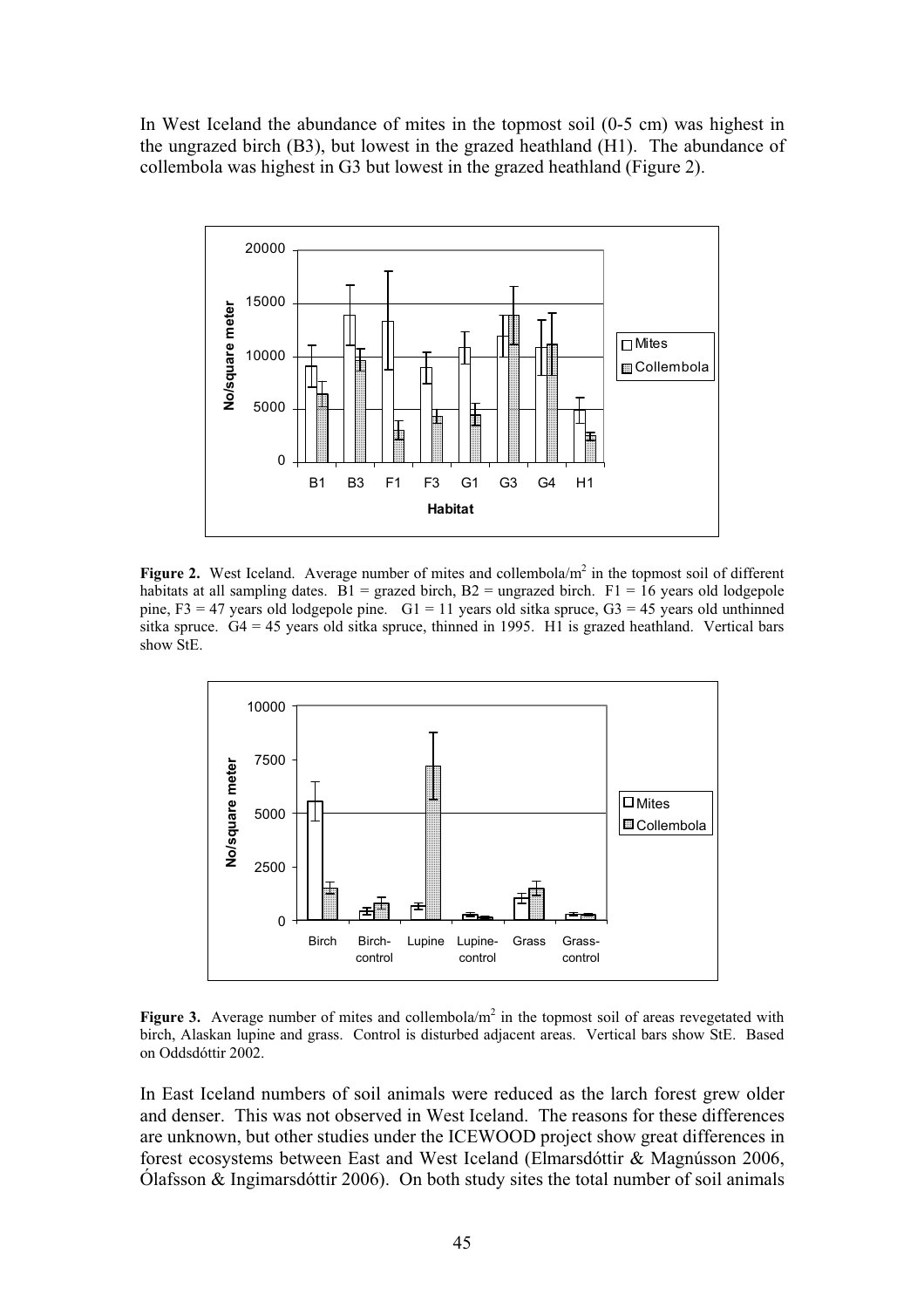increased after afforestation. This can most likely be attributed to the increased plant biomass available for degradation after the areas were protected from grazing. This may also be the reason for the lower abundance of soil animals in the grazed birch forest in West Iceland (B1) than in the ungrazed forest (B3). Studies in South Iceland on the effect of revegetation on soil fauna have also shown that the density of soil animals was highest on the most productive areas that were revegetated with birch and lupine, but lowest on areas revegetated with grass (Oddsdóttir 2002) (Figure 3). In general, afforestation and revegetation seems to have positive influence on soil animal abundance in Iceland. There are clear differences in the response of soil animals to revegetation with different species. Mites dominated in all birch habitats, in lodgepole pine and young larch and young spruce. As the spruce and larch forests grew older collembola density increase. In the Alaskan lupin collembola was clearly dominating.

#### **References**

**Arnalds, A. 1987.** Ecosystem disturbance in Iceland. Arctic and Alpine Research **19**:508-525.

**Guðleifsson, B. E. 1998.** Lífverur í mold og túnsverði. Pp. 181-189 *in* Ráðunautafundur 1998 [in Icelandic].

**Elmarsdóttir, A. & Magnússon, B. 2006.** ICEWOODS. Changes in ground vegetation following afforestation. In: Halldórsson, G., Eggertsson, Ó. & Oddsdóttir, E.S. (Eds.). Proceedings of the AFFORNORD conference on the effects of afforestation on ecosystems, landscape & rural development. June  $18<sup>th</sup> - 22<sup>nd</sup>$ , 2005. Reykholt, Iceland. In print.

**Hallgrímsson, H. 1975.** Um lífið í jarðveginum IV. Smádýralíf jarðvegsins í ýmsum gróðurlendum. Ársrit Ræktunarfélags Norðurlands **72**:28-44 [in Icelandic].

**Hallgrímsson, H. & Sigvaldsson, J. 1974.** Um lífið í jarðveginum III. Athuganir á rannsóknarreitum á Víkurbakka við Eyjafjörð, sumarið 1969. Ársrit Ræktunarfélags Norðurlands **71**:36-55 [in Icelandic].

**Oddsdottir, E. 2002.** Áhrif skógræktar og landgræðslu á jarðvegslíf. MSc. Háskóli Íslands [University of Iceland, in Icelandic].

**Ólafsson, E. & Ingimarsdóttir, M. 2006.** ICEWOODS. Changes in communities of ground living invertebrates following afforestation. In: Halldórsson, G., Eggertsson, Ó. & Oddsdóttir, E.S. (Eds.). Proceedings of the AFFORNORD conference on the effects of afforestation on ecosystems, landscape & rural development. June  $18^{th} - 22^{nd}$ , 2005. Reykholt, Iceland. In print.

**Óskarsson, Ú. 1984.** Framvinda gróðurs, jarðvegs og jarðvegsdýra í ungum lerkiskógi í nágrenni Hallormsstaðar. Ársrit Skógræktarfélags Íslands 1984:32-44 [in Icelandic].

**Petersen, H. 1978.** Some properties of two high-gradient extractors for soil microarthropods, and an attemp to evaluate their extraction efficiency. Natura Jutlandica **20**:95-121

**Sigurðardóttir, H. 1991.** Athuganir á stökkmor (Collembola) í uppgræðslusvæðum á virkjunarsvæði Blöndu á Auðkúluheiði. Pages 77-87 *in* I. Þorsteinsson, editor. Uppgræðsla á Auðkúluheiði og Eyvindarstaðaheiði 1981-1989 [in Icelandic]. Rannsóknastofnun landbúnaðarins, Reykjavík.

**Sigvaldason, J. 1973.** Um lífið í jarðveginum. Ársrit Ræktunarfélags Norðurlands 70 [in Icelandic].

# **Are soil animals killed by shooting? A case study at a shooting range area contaminated by lead**

#### **Salla Selonen, Mira Liiri & Heikki Setälä**

University of Helsinki, Department of Ecological and Environmental Sciences, Niemenkatu 73, 15140 Lahti, Finland. salla.selonen@helsinki.fi

#### **Introduction**

Heavy metals, such as lead, may affect the species composition in an ecosystem, either due to direct toxic effects or by altering food availability and interactions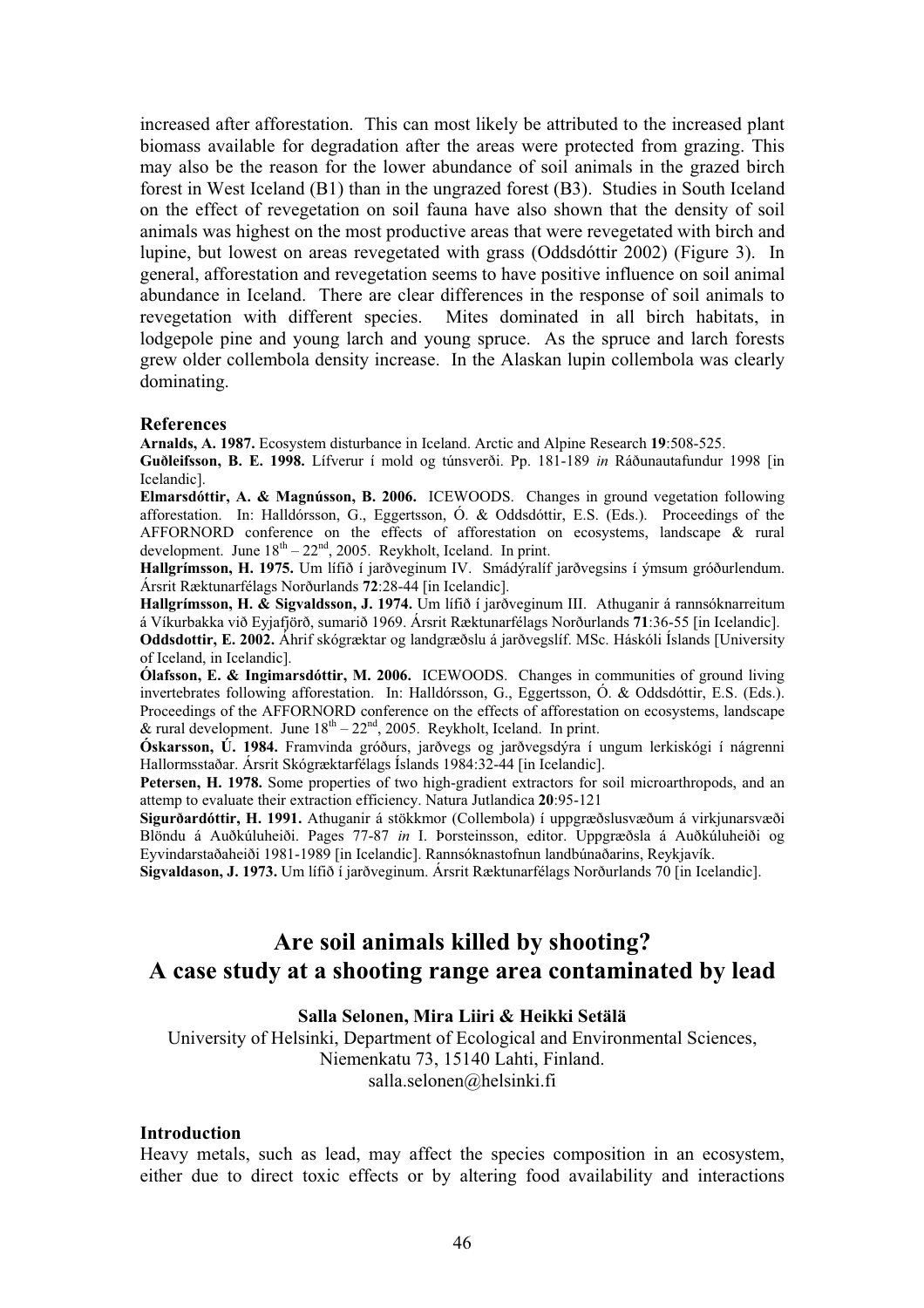between the species. In soils, such changes in the food web may lead to reduced decomposition rate and nutrient cycling. This may, in turn, affect the aboveground ecosystem, e.g. by reducing plant biomass production.

The Hälvälä shooting range area in Hollola, Finland, has been in active use for decades. However, despite the excessive contamination of the soil by lead pellets, there are no obvious signs of stress in the aboveground pine forest ecosystem. Therefore, we asked whether the structure and function of the soil food web is altered after all due to excessive lead contamination. Here, a part of our ecosystem scale analyses is presented.

## **Materials and methods**

Three study sites in the same pine forest in the shooting range area were studied:

- 1) New (in active use since 1985) contaminated site where the lead pellets are evenly distributed in the organic horizon of the soil.
- 2) Old (shooting terminated in 1987) site where the lead pellets are generally deeper in the organic horizon of the soil because of the accumulation of new litter.
- 3) Control site, an uncontaminated site near the contaminated sites.

Nematodes, enchytraeid worms, microarthropods and soil microbes were sampled at twenty locations at each site along a lead concentration gradient in October 2005. In addition, soil lead concentrations and general soil characteristics were analysed, and the study sites were found to be similar as regards moisture and organic matter content.

**Table 1.** The relationships between analysed variables (biomass of the enchytraeid worm *Cognettia sphagnetorum*, soil nitrate and ammonium concentrations, number of nematode individuals and number of nematode individuals in different feeding guilds) and soil characteristics (soil Pb concentration, pH, moisture and soil organic matter (SOM)) analysed by stepwise multiple regression.

| <b><i>Variable</i></b>       | Multiple linear regression equation              | $R^2$ |                   |
|------------------------------|--------------------------------------------------|-------|-------------------|
| lg(Cognettia sphagnetorum)   | $-4.352 - 0.520(\lg(Pb)) + 4.66(\lg(moisture)))$ | 0.275 | ${}_{0.001}$      |
| $lg(NO_3^-)$                 | $-2.910 + 0.554(1g(Pb)) + 0.352(pH)$             | 0.727 | ${}_{0.001}$      |
| $lg(NH_4^+)$                 | $-1.364 + 1.899$ (lg(moisture))                  | 0.353 | ${}_{0.001}$      |
| lg(nematodes)                | $2.367 - 0.171$ (lg(Pb))                         | 0.285 | ${}_{0.001}$      |
| lg(bacterivorous nematodes)  | $5.250 - 0.881(pH)$                              | 0.335 | ${}_{0.001}$      |
| lg(herbivorous nematodes)    | $1.312 - 0.254$ (lg(Pb))                         | 0.209 | ${}_{\leq 0.001}$ |
| lg(omnivorous nematodes)     | $-0.208 - 0.385(\lg(Pb)) + 1.375(\lg(SOM))$      | 0.515 | ${}_{0.001}$      |
| lg(predatory nematodes)      | $0.407 - 0.088$ (lg(Pb))                         | 0.088 | 0.021             |
| lg(Shannon-Wiener diversity) | $0.838 - 0.099(pH)$                              | 0.093 | 0.018             |

#### **Results**

At our study sites, lead affected the nematode community and trophic structure by reducing the total number of individuals, especially omnivores, but also herbivores and bacterivores (Figures 1b  $& 2$ , Table 1). In addition, enchytraeid worm biomass decreased with increasing lead concentration (Figure 1a, Table 1). The microarthropod data is still to be analysed. Of the soil characteristics measured, soil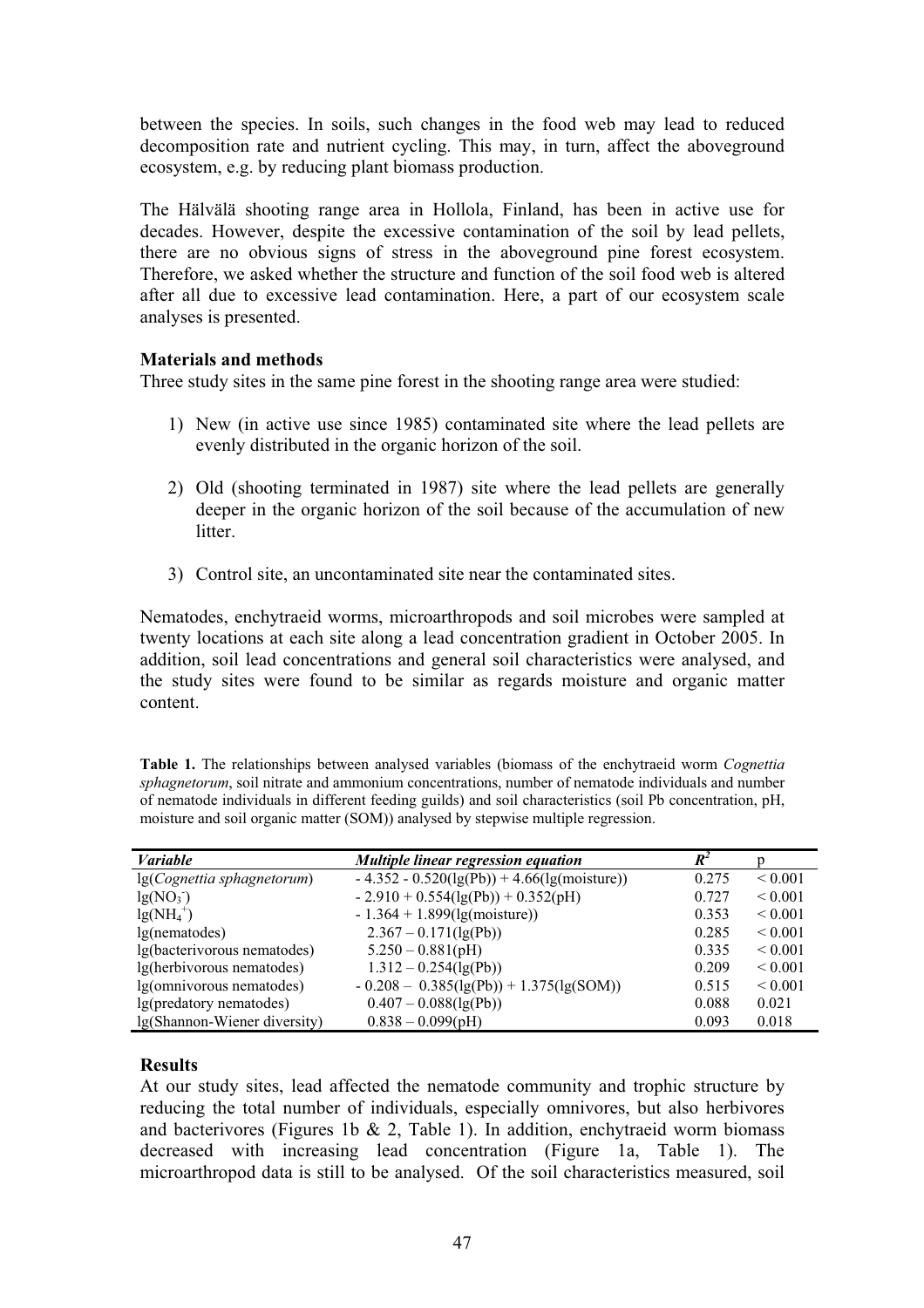pH ( $\mathbb{R}^2 = 0.181$ ,  $\mathbb{p} = 0.001$ ) and nitrate concentration (Table 1.) increased with increasing lead concentration in the soil.



**Figure 1.** Relationships between total Pb concentration in the humus (mg/kg [soil dry mass]) and a) the biomass of the enchytraeid worm *Cognettia sphagnetorum* (µg/g [soil dry mass]) and b) the number of nematodes (individuals/g [soil dry mass]).

### **Discussion**

Our results agree with observations of other studies (Korthals et al. 1996; Shukurov et al. 2006) that omnivorous nematodes are sensitive to heavy metal exposure (Figure. 2d, Table 1.). This sensitivity may result from the long generation time and more permeable cuticle of this group as compared to bacterivores, fungivores or herbivores (Korthals et al. 1996).

Contrary to other studies (Korthals et al. 1996; Shukurov et al. 2006), we found a negative relationship between the number of bacterivorous nematodes and soil pH (Table 1). However, since pH and lead concentration are positively correlated in this study, the effects of lead and pH cannot be entirely distinguished. Negative effect of lead on bacterivores, but not on fungivores (Figures 2a & 2b) may indicate either differences in sensitivity of these groups or indirect effects of lead. It is possible that lead affects the microbial community structure by decreasing bacterial biomass, but not the biomass of fungi. Thus, lead would indirectly affect the bacterivores, but not the fungivores. However, we did not find any effects of lead on microbial activity measured as basal respiration and SIR.

With respect to enchytraeid worms, the results of this study support the findings of previous investigations at this shooting range area that soil contamination by lead pellets has negative effects on enchytraeid worms (Salminen *et al.* 2002). Since enchytraeids are considered as keystone species in coniferous forest soils, the decline in their population densities may disturb nutrient cycling and decomposition of organic matter.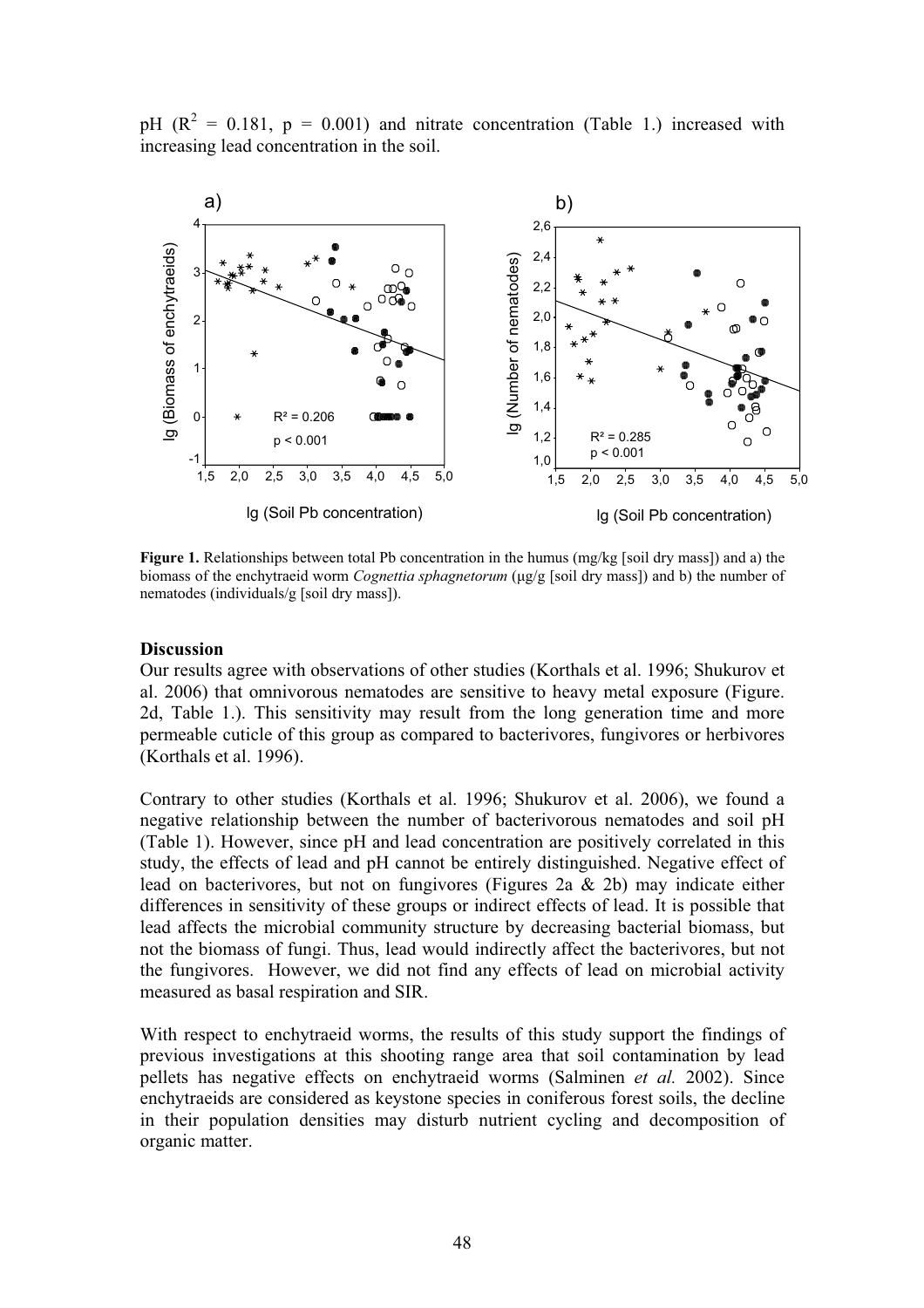The effects of lead on enchytraeids and nematodes could have been more dramatic, if there had not been a positive relationship between lead concentration and pH. Increasing pH has been found to reduce the bioavailability and toxicity of lead e.g. to earthworms (Bradham et al. 2006) and humans (Navarro et al. 2006). Although the bioavailable lead concentrations have not yet been analysed in this study, Turpeinen et al. (2000) found a water soluble form of the lead to be less than 0.3 % of total Pb concentration in soil from the Hälvälä shooting range area.



Figure 2. Relationships between Pb concentration in the humus (mg/kg [soil dry mass] and number of nematodes individuals/g [soil dry mass]) in the different (a-e) feeding guilds.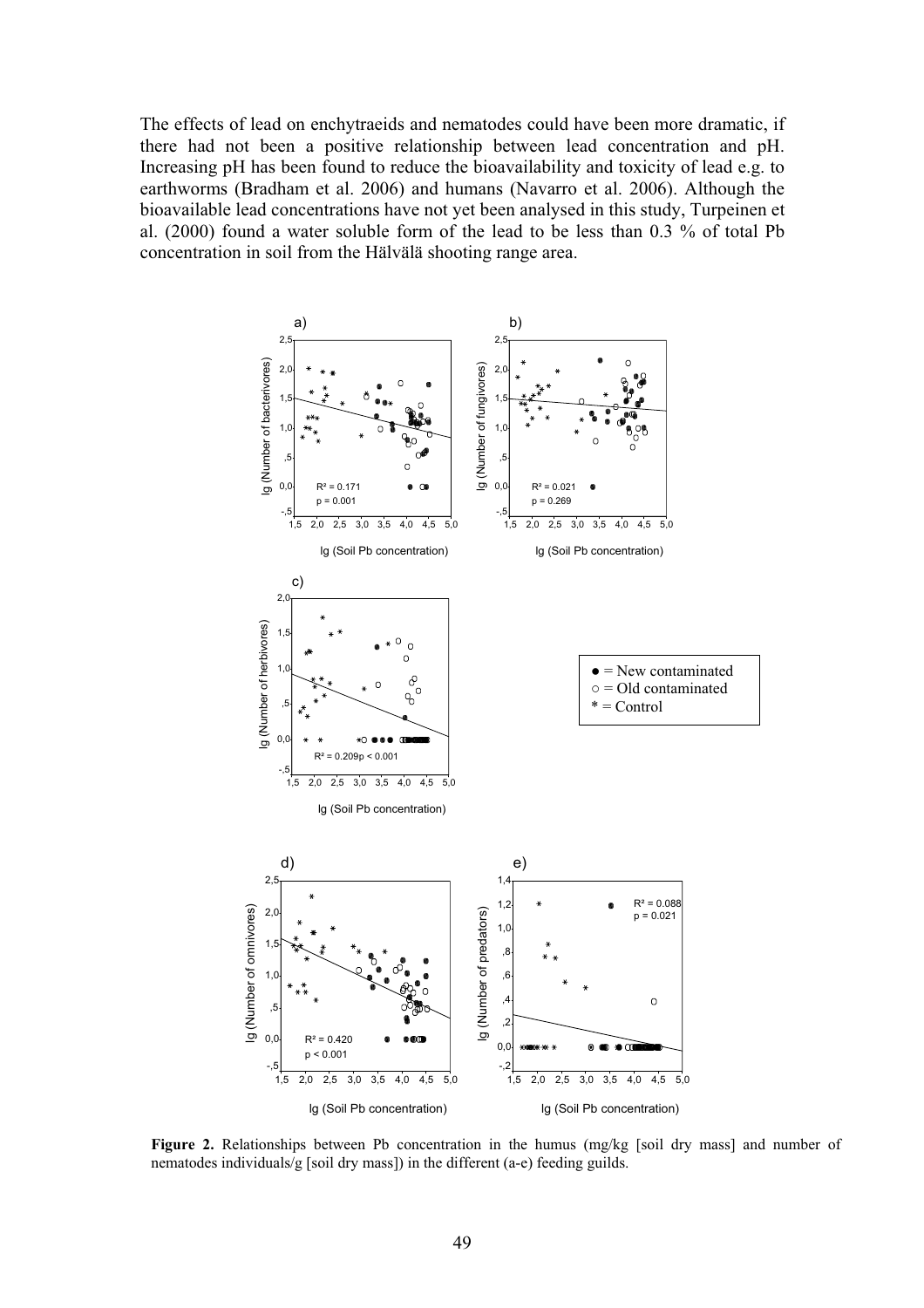Increased soil pH may also explain the increase in soil nitrate concentration (Table 1.), since increasing pH may stimulate the nitrification potential in soils (Sauve et al. 1999; Stuzynski et al. 2003). Sauve et al. (1999) found that nitrification in soils contaminated with lead and copper was even more sensitive to soil pH than to metal contamination. Thus, it is possible that nitrification is stimulated more by increased pH than inhibited by lead exposure.

#### **Conclusions**

Nematode community and trophic structures were affected, enchytraeid worm biomass reduced and pH and nitrate concentration increased by raised lead concentration in the soil. Some of these changes may have resulted from indirect effects of lead, e.g. decrease in bacterivorous nematodes by a possible decline in the bacterial biomass in the soil, and increased nitrate concentration by increased soil pH. Thus, lead contamination affected the food web structure and nutrient dynamics of the soil in the shooting range area. However, the functioning of the aboveground system is apparently highly resistant to changes in the below ground system, as the forest in our study site did not show any apparent signs of stress.

#### **References**

**Bradham, K.D., Dayton, E.A., Basta, N.T., Schroder, J., Payton, M. 2006.** Effect of soil properties on lead bioavailability and toxicity to earthworms. Environmental Toxicology and Chemistry 25(3), 769-775.

**Korthals, G.W., Alexiev, A.D, Lexmond, T.M, Kammenga, J.E., Bongers, T. 1996.** Long-term effects of copper and pH on the nematode community in an agroecosystem. Environmental toxicology and chemistry 16(6), 979-985.

**Navarro, M.C, Perez-Sirvent, C., Martinez-Sanchez, M.J., Vidal, J. & Marimon, J., 2006.** Lead, cadmium and arsenic bioavailability in abandoned mine site of Cabezo Rajao (Murcia, SE Spain). Chemosphere 63, 484-489.

**Salminen, J., Korkama, T. & Strömmer, R., 2002.** Interaction modification among decomposers impairs ecosystem processes in lead polluted soil. Environmental Toxicology and Chemistry 21 (11), 2301-2309.

**Sauve, S., Dumestre, A., McBride, M., Gillet, J.W., Berthelin, J. & Hendershot, W. 1999.** Nitrification potential in field soils contaminated with Pb or Cu. Applied Soil Ecology 12, 29-39.

**Shukurov, N., Pen-Mouratov, S. & Steinberger, Y. 2006.** The influence of soil pollution on soil microbial biomass and nematode community structure in Navoiy Industrial Park, Uzbekistan. Environment International 32, 1-11.

**Stuczynski, T.I, McCarty, G.W & Siebielec, G. 2003.** Response of soil microbiological activities to cadmium, lead, and zinc salt amedments. Journal of Environmental Quality 32, 1346-1355.

**Turpeinen, R., Salminen, J. & Kairesalo, T. 2000:** Mobility and bioavailability of lead in contaminated boreal forest soil. Environmental Science and Technology 34, 5152-5156.

# **Soil macrofauna recovery from wildfires in a Scots pine forest in Central Sweden**

# **Konstantin B. Gongalsky<sup>1</sup> & Tryggve Persson<sup>2</sup>**

<sup>1</sup> Severtsov Institute of Ecology and Evolution, Russian Academy of Sciences, 33, Leninsky pr., Moscow, 119071, Russian Federation

<sup>2</sup> Swedish University of Agricultural Sciences, P.O. Box 7072, Uppsala, SE-750 07,

Sweden

kocio@mail.ru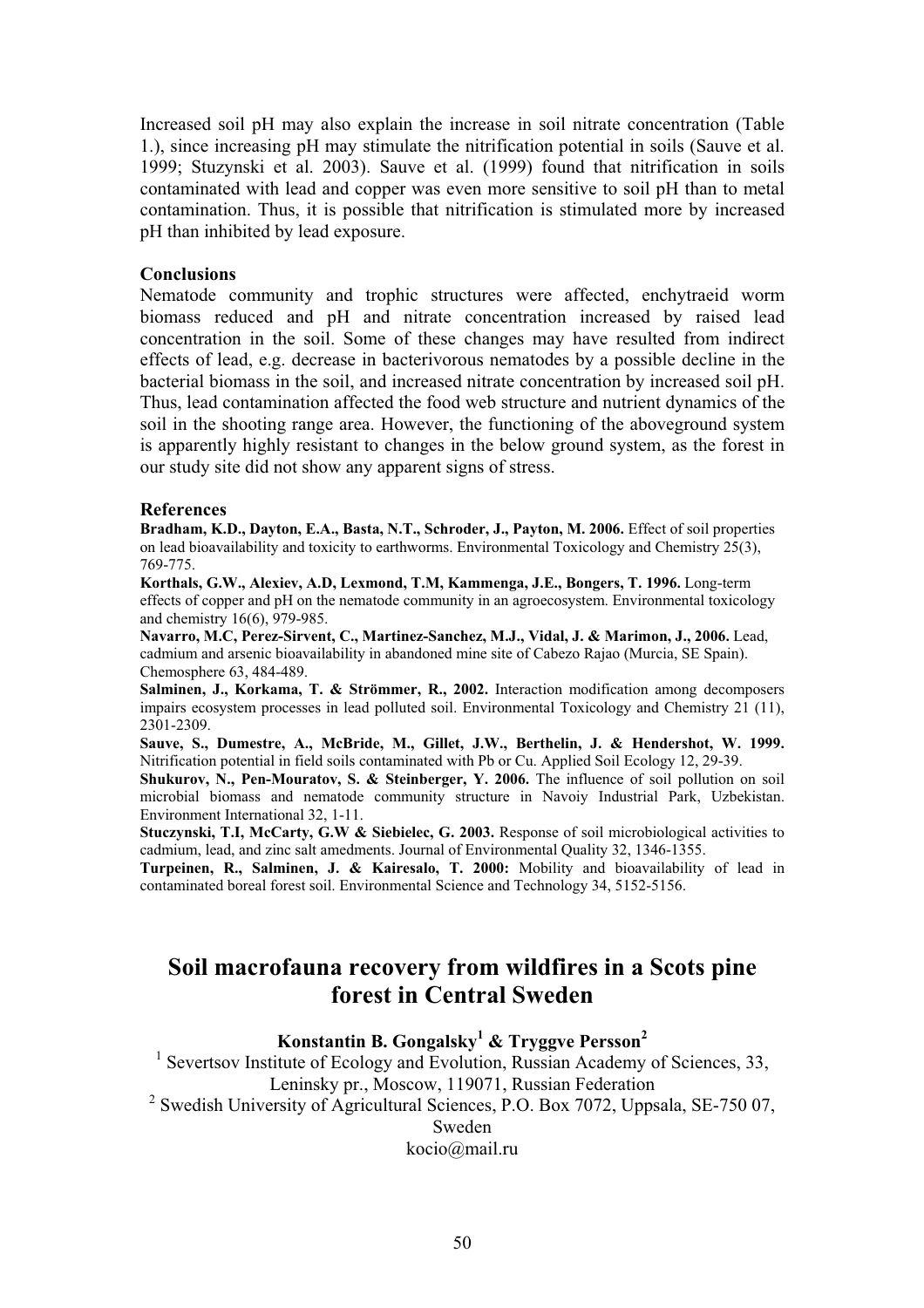Soil macrofauna recovery was studied in 2001-2005 after wildfires in Tyresta National Park (Sweden). A large fire happened in 1999, a small one in 2001. Soil samples were collected with a  $100 \text{ cm}^2$  soil corer along the transects crossing the burned areas. Diversity and abundance of soil macrofauna was the highest in the unburned forests (up to  $3820$  indiv. m<sup>-2</sup>.). In the burned areas, abundance varied from 140 to 1360 indiv.  $m<sup>2</sup>$ . Fire severity influenced recovery the most. Deep soil layer inhabitants were found first in the burned areas. Neither pronounced edge effect nor effect of the size of burned areas on soil macroinvertebrates was observed during the colonization process. Fast colonization was supplied with mobile taxa, mostly flies (Chironomidae, Cecidomyiidae), which possibly experienced a lack of predation during the first stages of colonization. With the development of mosses and post-fire vegetation, the assemblages of soil macrofauna became dominated by plant feeding groups like aphids, cicadellids and thripses. Even two years after the fire, almost no soil-living predators developed in the burned area, which demonstrates the lack of resources for them. A 5-year period was insufficient for macroinvertebrates to recover to the pre-fire level.

# **Effects of fire severity on survival and recovery of soil fauna after a clear-cut burning**

## **Anna Malmström, Tryggve Persson**

Institution of Ecology and Environmental research, Swedish University of Agricultural Sciences Anna.Carlsson@eom.slu.se

The number of microarthropods is known to decrease after fire (Heyward & Tissot 1936; Pearse 1943; Huhta et al. 1967; McCullogh et al. 1998; Tamm 1986; Karpinnen 1957). The time it takes for them to recover differs from only a few weeks to several years. These differences could probably be explained by variations in fire severity, but very few studies take this factor into account. Also, very little is known about the first phase after a fire, since almost all studies have been made at least a few months after the burn.

We investigated the direct effects of fire and the effect of different fire severity on both the total amount of microarthropods and species composition. To do this we investigated the soil fauna at a clear-cut that was burnt in May 2002. To manipulate fire severity, harvest residues were added as fuel or were entirely removed from the experimental plots. Samples were taken one week before and one week after the fire as well as the autumn of the same year. Samples were also taken the following two springs (2003 and 2004). Collembolans and oribatid mites were counted and determined to species level, while mesostigmatid mites were only determined to family. Proturans were counted as a group. Simpson's diversity index and Simpson's evenness measure were calculated, as well as the mean number of species. Rarefaction was used to adjust for differences in sample size between the treatments.

All animal groups responded to fire with a direct decrease in abundance (Figure. 1). The abundances of Collembolans were lower in the hard burnt plots (7% of the control) than in the lightly burnt plots (23%). The same was true for oribatid mites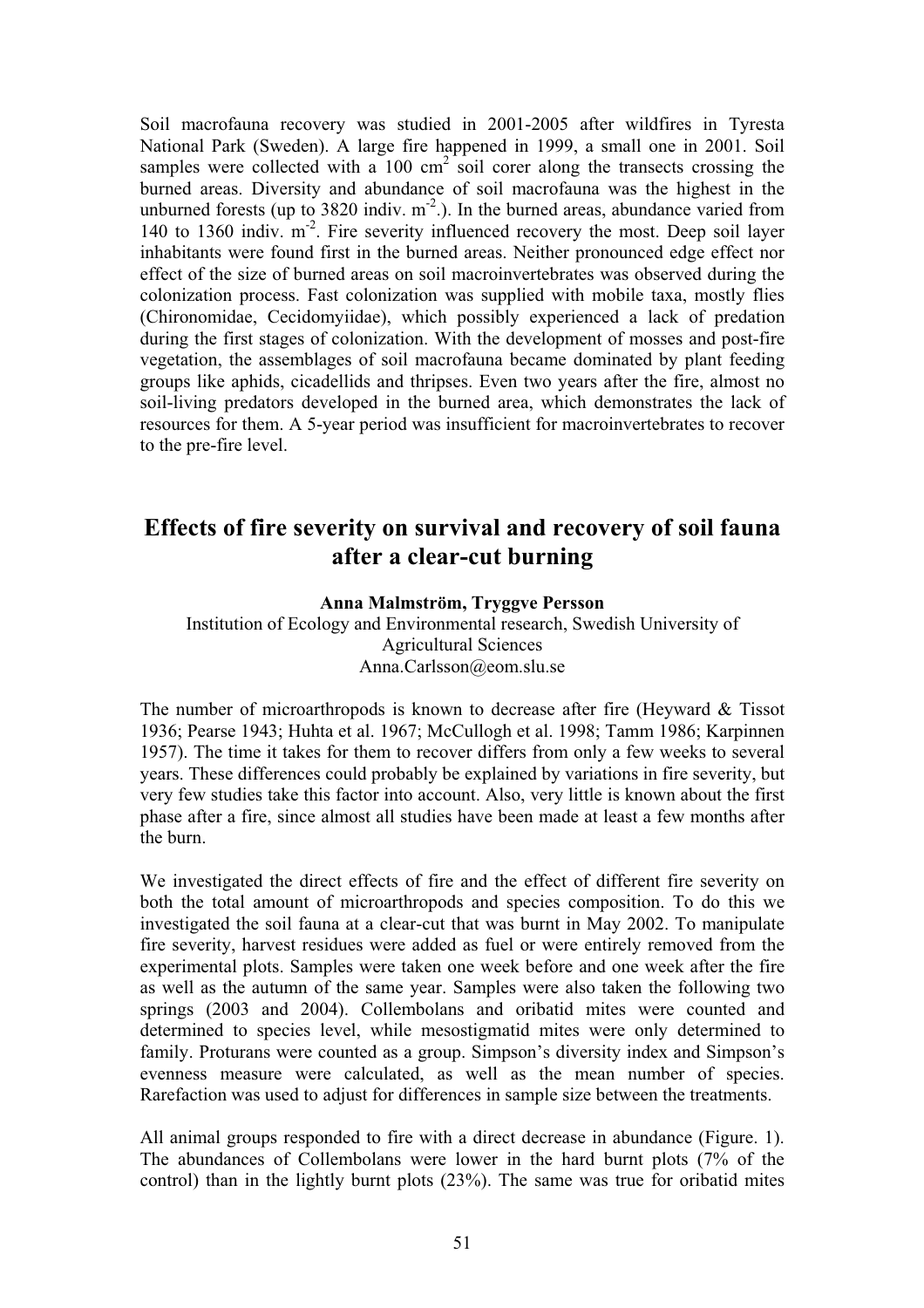(3% in hard burnt and 13% in light burnt) and mesostigmatid mites (13% vs. 53%). There were less proturans in the hard burnt plots than on both the unburnt clear-cut and the light burnt plots, but no difference could be detected between the light burnt treatment and the control.



Figure 1. Effects of different fire severity on survival and recovery of Collembolans, Proturans, Oribatid mites and Mesostigmatid mites. The figure shows the total abundances of animals (+-SE) one week before the fire one week, 5 months, 1 and 2 years after the fire.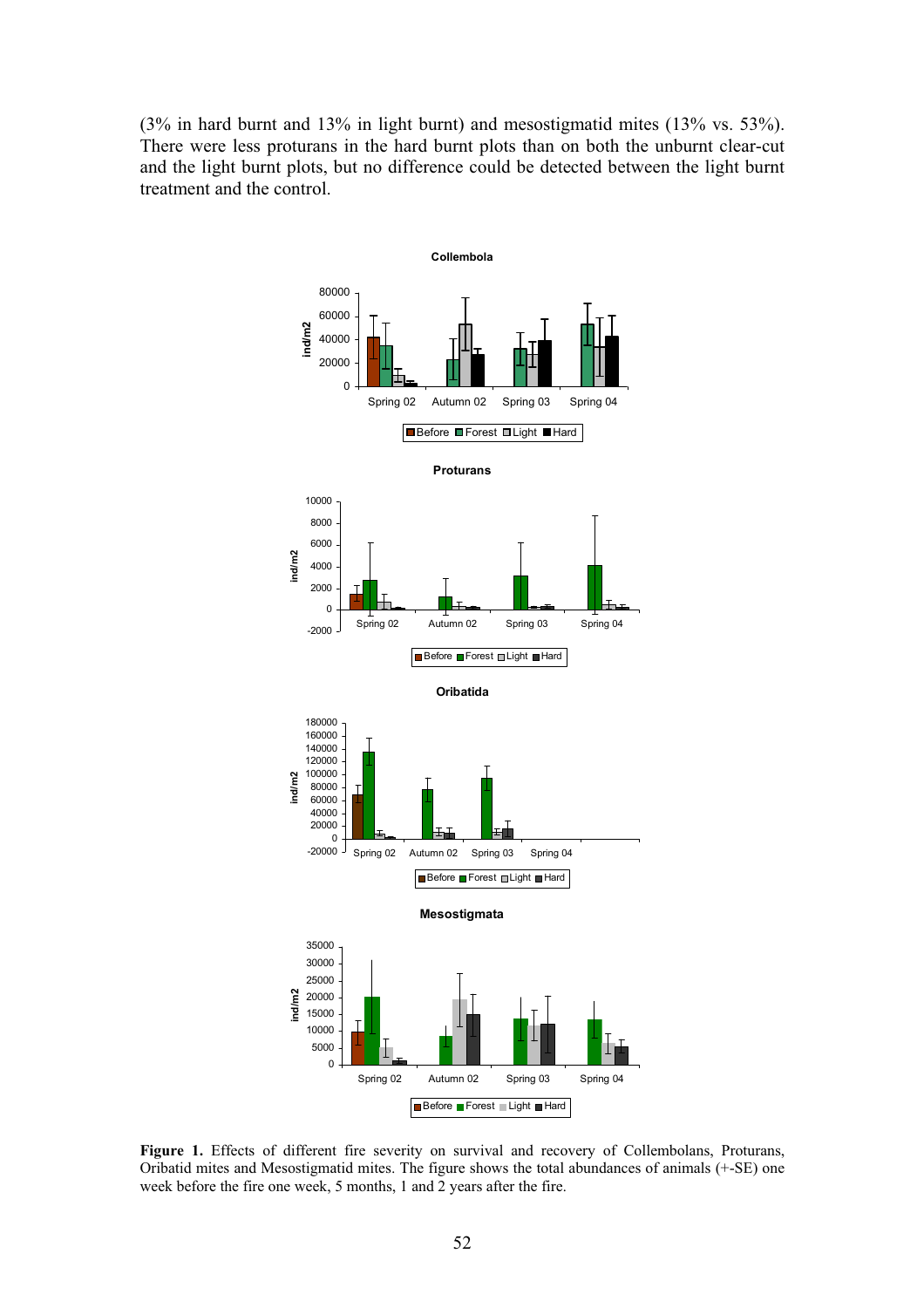The number of species decreased in the burnt treatments, with fewer species found in the more severe treatment. Rarefaction analysis showed that this was not only due to smaller sample size. The diversity of collembolans decreased in the burnt plots compared with the unburnt compared to the unburnt clear-cut and the forest.

Several species of both Collembola and oribatid mites responded to burning. Most of the species that decreased an equal amount in both burnt treatments were surface living species, while the species that were found in low abundances in the hard burnt treatments were soil living species to a greater extent. Many mesostigmatid mites responded to fire, but the majority of species only responded to the hard-burnt treatment. Only *Pergamasus* sp. decreased in both fire treatments.

After the first decrease in animals no difference could be seen between the hard burnt and the light burnt plots. The only Collembola species that showed any differences between the different fire treatments was *Bourletiella hortensis,* which occurred in higher numbers in the hard burnt plots in 2004.

This study shows that the effects of fire on soil microarthropods are immediate. One week after the fire the number of animals was severely reduced, and the effect was more pronounced in the hard-burnt treatment than in the light-burnt treatment. Wikars and Schimmel (2001) report a similar result after studying immediate effects of fire severity on soil invertebrates.

Surface living species did not react to fire severity, whereas soil dwelling species did to a higher extent. This is probably because species living in the vegetation and in the upper soil layer will suffer from the fire regardless of fire intensity. The risk of being consumed by the fire is great, and the heat at the surface is several hundred degrees (DeBano et al. 1998). For animals living in the soil and that are able to migrate downwards during fire the fire intensity becomes of increasing importance. A more intense fire will release more heat into the soil (Steward et al. 1990). Humus-living microarthropods are killed at around 40 ºC (Malmström et al. in manuscript) and temperatures of that magnitude are often reached in the soil during a fire (Steward et al. 1990, Busse et al. 2005, Schimmel and Granström 1996). That soil animals are killed by temperature are supported by Wikars and Schimmel (2001) who found that taxa living in the mosses and the litter layer were more affected by fire than those living deeper down in the soil. Vlug and Borden (1973) also found that the influence of both logging and slash burning was greater at the surface and decreased deeper down in the soil.

No effect of fire severity could be seen over time in this study. Wet and cool weather conditions resulted in a light intensity fire where the humus layer stayed intact. No measurable differences could be seen on humus consumption between the different treatments. We strongly believe that the initial differences in animal abundances are due to increased heat transfer into the soil in the hard burnt plots. Microarthropods are able to come back fast after a disturbance (Lindberg & Bengtsson 2006) provided that the habitat is suitable. Since the humus layer was left intact after the fire the microarthropods were probably able to recover.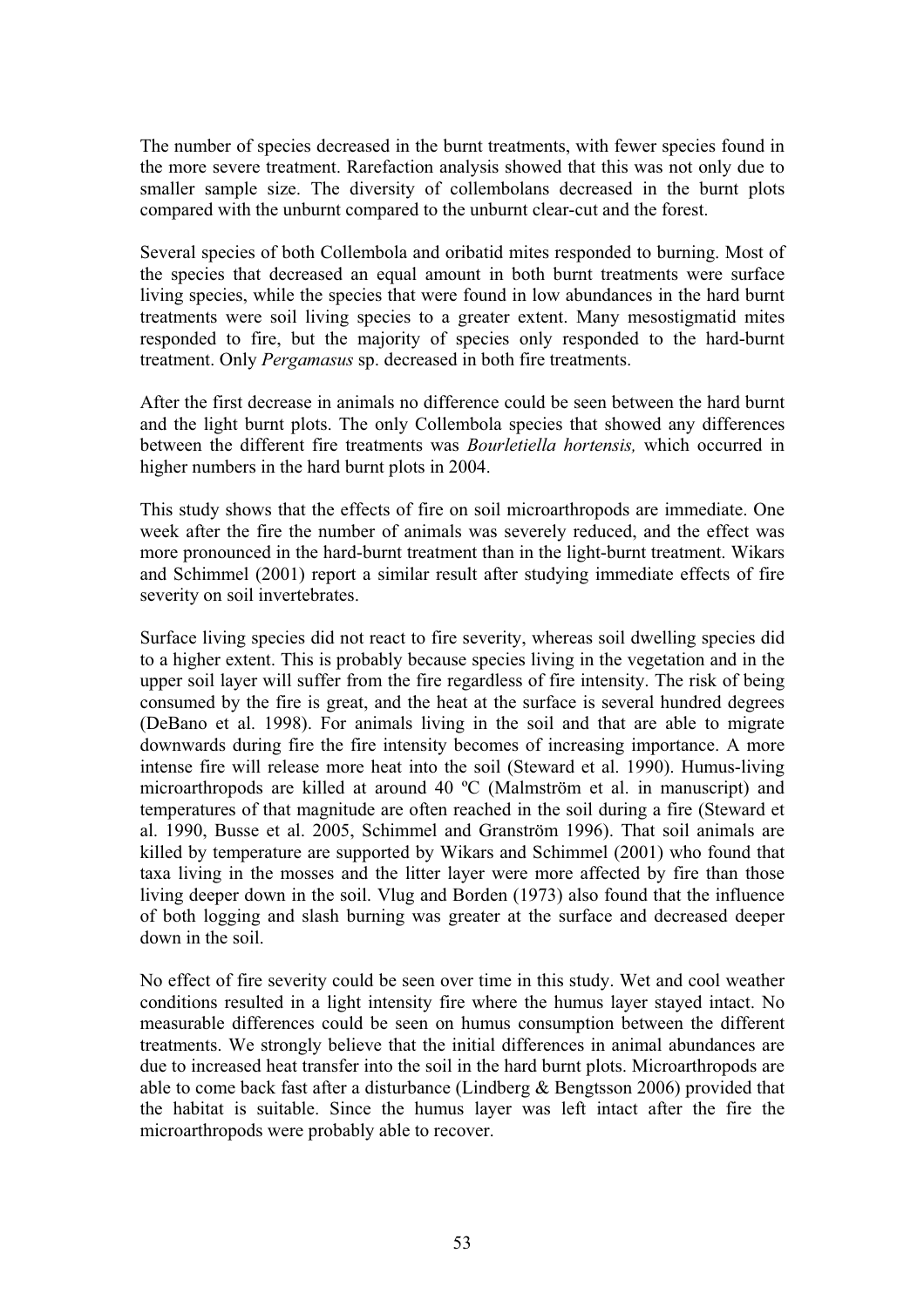#### **References**

**Busse, M.D., Hubbert, K.R., Fiddler, G.O., Shestak, C.J. & Powers, R.F., 2005.** Lethal soil temperatures during burning of masticated forest residues. International Journal of Wildland Fire 14, 267-276.

**DeBano, L.F., Neary, D.G. & Ffolliott, P.F., 1998.** Fire's effects on ecosystems. John Wiley & Sons, Inc. USA.

**Heyward F. & Tissot A.N., 1936.** Some changes in the soil fauna associated with forest fires in the longleaf pine region. Ecology 17, 659-666.

**Hutha V., Karppinen, E., Nurminen, M. & Valpas, A., 1967.** Effect of silvicultural practices upon arthropod, annelid and nematode populations in coniferous forest soil. Annales zoologici fennici 2, 87- 145.

**Karppinen E., 1957.** Die Oribatiden-Fauna einiger Schlag- und Brandflächen. Annales entomologica fennica 23, 181-203. (In German).

**Lindberg, N. & Bengtsson, J., 2006.** Recovery of forest soil fauna diversity and composition after repeated summer droughts. Oikos 00, 1-13.

**McCullough, D.G., Werner, R.A. & Neumann, D., 1998.** Fire and insects in northern and boreal forest

ecosystems of North America. Annual Review of Entomology 43, 107-127.

**Pearse, A.S., 1943.** Effects of Burning-over and Raking-off Litter on Certain Soil Animals in the Duke Forest. American Midland Naturalist 29, 406-429.

**Schimmel, J., Granström, A., 1996.** Fire severity and vegetation response in the boreal Swedish forest. Ecology 77(5), 1436-1450.

**Steward, F.R., Peter, S., Richon, J.B., 1990.** A method for predicting the depth of lethal heat penetration into mineral soils exposed to fires of various intensities. Canadian Journal of Forest Research 20 (7), 919-926.

**Tamm, J.C., 1986.** Fünfjährige Collembolensukzession auf einem verbrannten Kiefernwaldboden in Niedersachsen (BRD). Pedobiologia 29, 113-127. (In German).

Wikars, L-O. & Schimmel, J., 2001. Immediate effects of fire-severity on soil invertebrates in cut and uncut pine forests. Forest Ecology and Management 141, 189-200.

**Vlug, H. & Borden, J.H., 1973.** Soil Acari and Collembola populations affected by logging and slash burning in a coastal British Columbia coniferous forest. Environmental Entomology 2, 1016-1023.

# **Influence of volcanic ash on the community of oribatid mites in a peat land in Espenburg, Alaska**

# **Marianne Presthus Heggen1 , Arguitxu de la Riva Caballero<sup>1</sup> , Richard Payne<sup>2</sup> &**  Jeffrey J. Blackford<sup>2</sup>

<sup>1</sup>Department of Biology, University of Bergen <sup>2</sup>Department of Geography, Queen Mary, University of London marianne.heggen@bio.uib.no

There is a current discussion considering the climatic impact of large volcanic eruptions and the sedimentation of volcanic ash. Analyses of climatic parameters in sediments formed prior to and after earlier eruptions are essential in the study of these dynamics.

About 3400 years BP, a large volcanic eruption formed the Aniakchak Caldera on the Alaska Peninsula. In large areas of Western Alaska, the tephra from this eruption forms a distinct layer in the sediments. It has been suggested that this eruption was large enough to impact the climate (Begét et al. 1992).

The material for this study was collected at Cape Espenberg, 1500 km north of Aniakchak. The identification of this tephra has been confirmed by radiocarbon dates.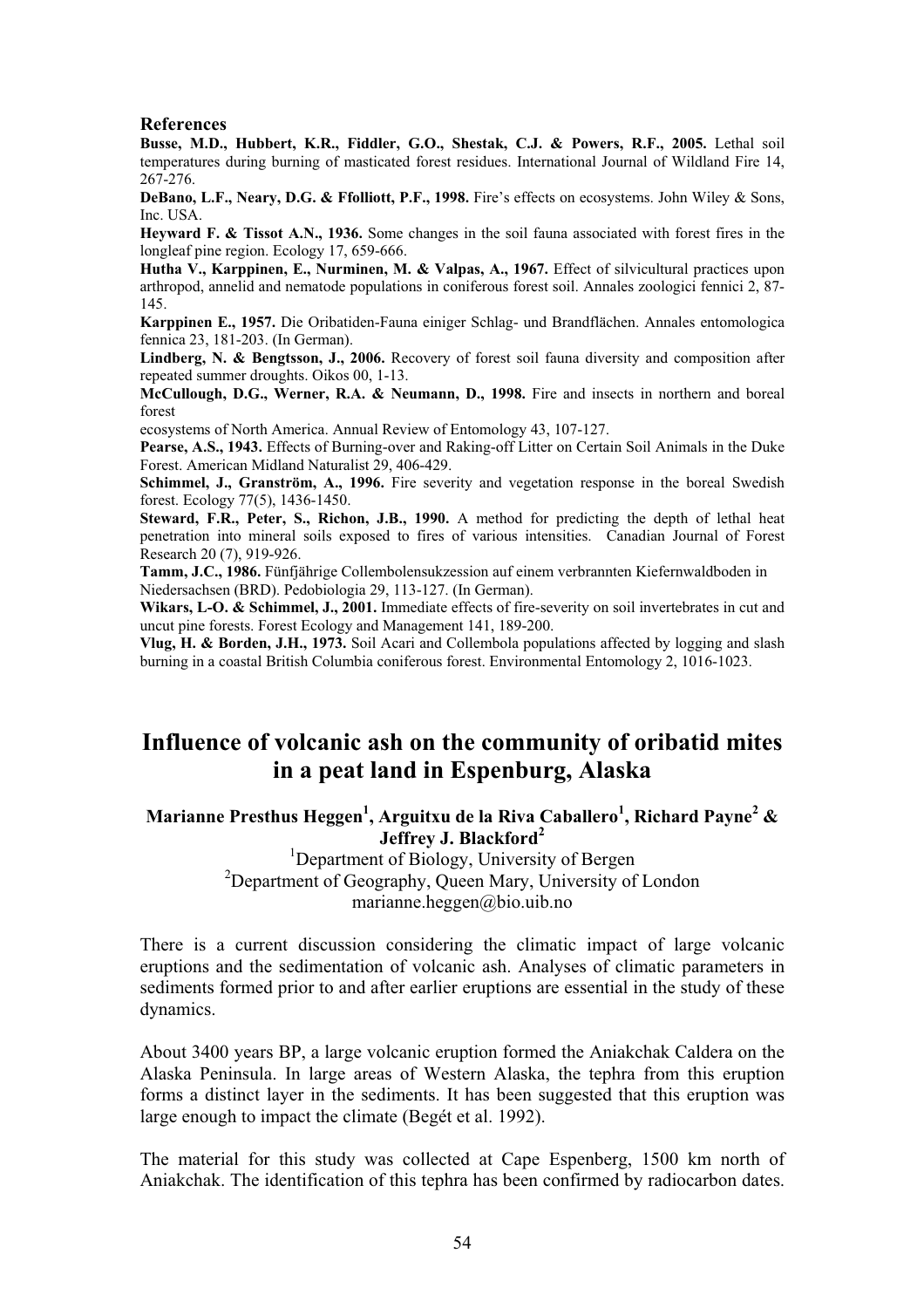A core of sediments was taken from peat land, and 7 cm of the core, 3.5 cm above and below the tephra layer was investigated. This material has been sedimented over approximately 700 years. All remains of oribatid mites were hand picked out of the samples. Approximately 3000 adults and 1750 juveniles were picked out. All adults were identified to 14 species. The juveniles were not identified due to difficulties with identifications and their different taphonomy, as the difference between how well the species are preserved is much larger in juveniles than adults. The multivariate analyses DCA, PCA and RDA were used to statistically investigate the results.

As expected of an oribatid community in peatland, hydrophilous species were plentiful. Among the species found, *Malaconothrus*, *Trimalaconothrus*, *Hydrozetes*, *Limnozetes* and *Ceratozetes* were common. There was a clear development in the community as time progressed.

In general, there is an increase in the number of oribatids we found. The most striking feature is, however, the rise and fall of *Ceratozetes parvulus* prior to and after the tephra layer. Popp (1962) classifies this as a true bog species, it is however linked to the tussocks. This is supported by the environments where Behan-Pelletier (1985) found this species in North America, including Alaska. At the decline of *C. parvulus*, the abundance of *Trimalaconothrus maior* and *Hydrozetes* sp. peaks. As these species are known to inhabit wet habitats, we believe that this is due to a humification of the peat land. This is further supported by the *Limnozetes palmerae* appearance in the upper part of the core. This species is known to be linked to wet, well developed *Sphagnum* bogs (Behan-Pelletier 1989).

In conclusion, this community develops over time, but there does not seem to be any large influence by the tephra. The statistical tests also support this hypothesis.

### **References**

**Begét, James, Owen Mason, and Patricia Anderson, 1992.** Age, extent and climatic significance of the c. 3400 BP Aniakchak tephra, western Alaska, USA. *The Holocene* 2 (1):51-56.

**Behan-Pelletier, Valerie M., 1985.** Ceratozetidae of the western North American Arctic. *Canadian entomology* 117:1287-1366.

**Behan-Pelletier, Valerie M., 1989.** *Limnozetes* (Acari: Limnozetidae) of northeastern North America. *Canadian entomology* 121:453-506.

**Popp, Egon, 1962**. Semi-aquatic biotopes (hummocks) in raised bogs and fens. II. The mite fauna. *Int.revue ges hydrobiol.* 47 (4):533-579.

# **Recolonization after disturbance - Is this a key to the resilience of soil communities?**

## **Katarina Hedlund**

Department of Ecology, Lund University, S 223 62 Lund, Sweden katarina.hedlund@ekol.lu.se

Soil communities are generally regarded as resilient to changes, as seen by the existence of stable communities following disturbance and in a number of experiments where the functioning of communities seems to have been restored even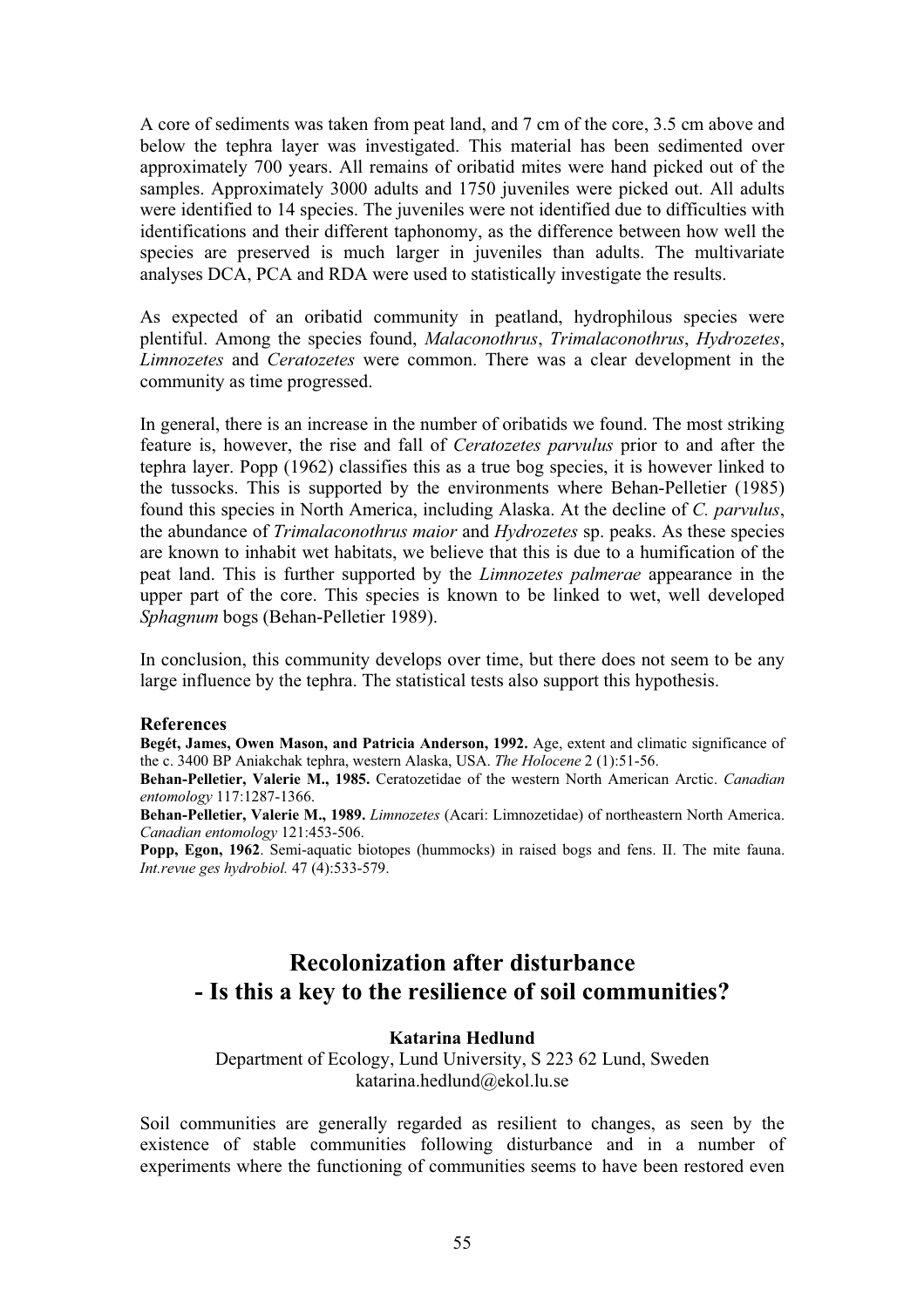at low levels of community diversity. Disturbances to the soil system can arise as a direct action on the soil, or indirectly from effects on the aboveground plant community. The temporal scale of disturbance might be a very short time (minutes), such as carbon turnover in the rhizosphere, or large, as when dealing with changes in the climate.

How then do disturbed communities recover so quickly from the disturbance?

First, the functions that we measure as processes in the soil community are usually resistant as the several different species have the ability to cover the functions/resources that were used by a different species before the disturbance.

Secondly, soil communities are generally heterogeneously distributed, which allows the coexistence of otherwise potentially competing species and also allows a high species diversity to coexist in the soil.

Thirdly, soil communities under change can be regarded as transient systems which do not rely on equilibrium interactions between competing species or trophic levels. In disturbed communities (non-equilibrium states) the importance of dispersal in space and time should be higher than in more stable communities that are more dependent on competition between species. The high redundancy which is usually seen in soil community functioning is thus probably dependent on a very high ability of dispersal of soil organisms, especially in time but probably also in space.

There is currently very little knowledge of how the dynamics of soil organisms in space and time can recolonize a habitat after disturbance. Clearly, many soil organisms can disperse in time, resulting from their ability to form resistant, resting structures as a response to the highly dynamic nature of substrate availability in soil. This means that with a dynamic spatial and temporal response to disturbance soil organisms are more resilient to disturbance on a larger scale. However, this will increase a stochastic development of the interacting organisms on a local scale.

The means by which soil organisms are dispersed are not really known today. In considering passive dispersal mechanisms the high frequencies of passively dispersed soil organisms, e.g. in Arctic communities, have been noted and we can at least conclude that dispersal is a plausible factor making soil organisms resilient.

Studies of recolonization and dispersal will be discussed in the presentation.

# **Effects of moss cover removal on collembolan communities in a Scots pine forest based on a five year study**

## **E. Jucevica**

Institute of Biology, University of Latvia, Miera iela 3, Salaspils, LV-2169, Latvia ejucevica@email.lubi.edu.lv

The feather mosses *Hylocomium splendens* and *Pleurozium schreberi* are the most common and widespread moss species in pine forests in Latvia. They form a distinct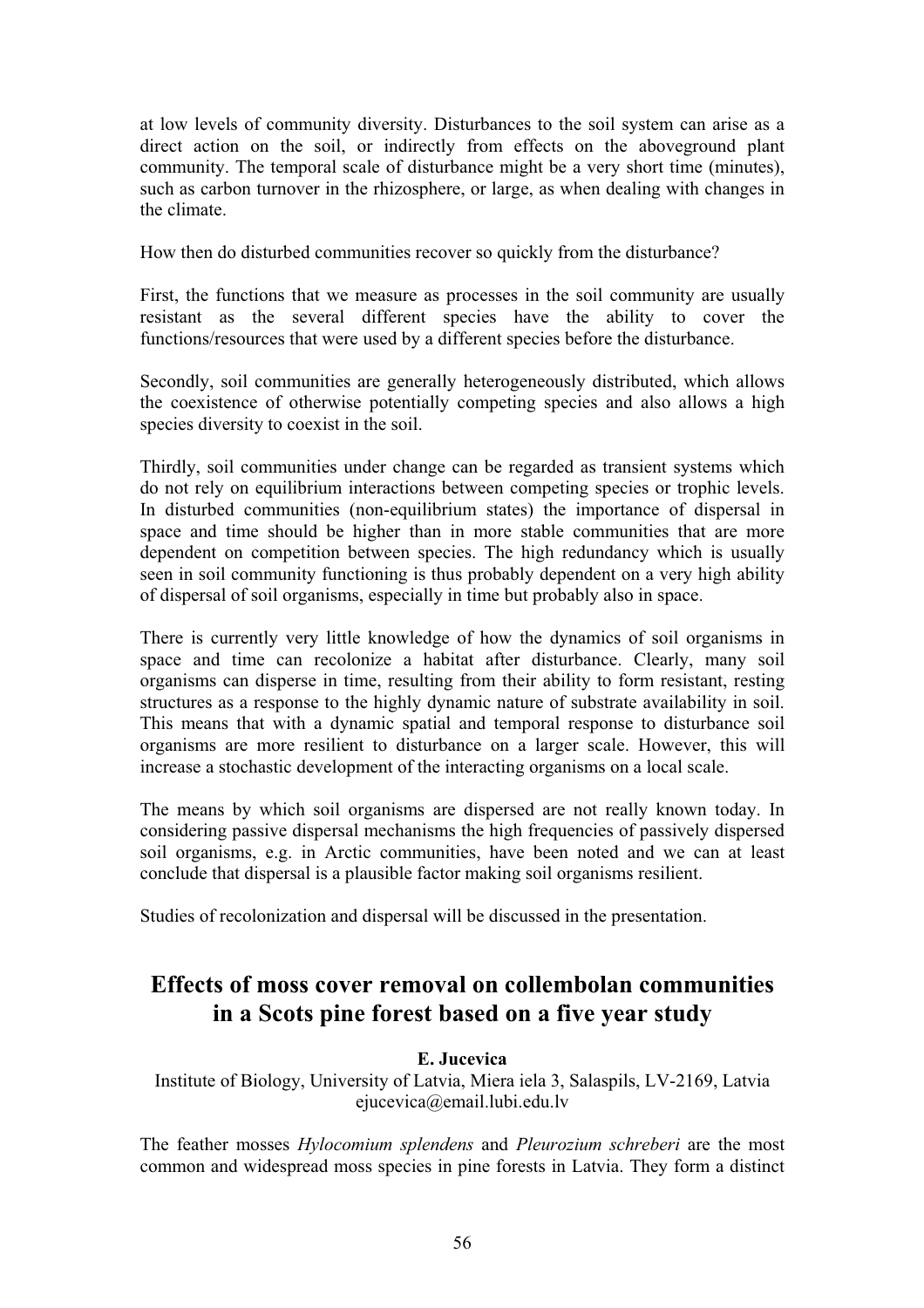spatial structure on the forest floor. Many studies have shown that soil Collembola also have a distinct pattern of aggregated distribution. The aim of this study was to investigate the relationship between vegetation and a soil Collembola community structure in a Scots pine forest in northern Latvia.

An experiment was set up in order to study the role of feather mosses as a contributor to soil biodiversity. The study was carried out in nine experimental plots  $(100m<sup>2</sup>)$  with three treatments – damaged (upside-down), removed and undamaged moss cover of forest floor – located in a Scots pine forest that was about 80 years old. Soil and moss samples were randomly collected from each sampling plot twice a year in June and October between 2001 and 2005. Manipulations with moss cover were made after the first sampling in June 2001. Structure and spatial distribution of Collembola communities have been studied. Fifty-two species of Collembola were recorded during the study period. The highest number of species (42 species) was observed in control plots, whereas the lowest (33 species) was in the plots with the moss cover removed. Species richness tended to decrease gradually in the plots with the moss cover removed throughout the study period. The effect of several ecological factors such as soil moisture, thickness of humus layer, and treatment type on the distribution of soil Collembola are discussed.

# **Recovery of soil fauna after experimental summer droughts**

## **Jan Bengtsson & Niklas Lindberg**

Department of Entomology, Box 7044, SLU, Uppsala, Sweden. Jan.Bengtsson@EVP.SLU:SE

Disturbances like fire and droughts are common in most ecosystems. The persistence of species and maintenance of diversity depends on species being able to survive disturbances or to recolonize disturbed patches from surrounding habitats (Bengtsson 2002). There are many studies that have examined the effects of various disturbances on soil fauna, but much fewer that have subsequently studied the recovery of the communities. We examined the recovery of Collembola, Oribatid mites and Mesostigmatid mites after experimentally imposed summer droughts for 6 years. This was done in a pre-established experiment in a Norway spruce *Picea abies* stand at Skogaby in southern Sweden in which roofs had excluded the main part of the precipitation during summer from 1990 to 1996. The recovery plots were compared to adjacent plots in which the roofs were still in place during 1997-99. We included both predators (Mesostigmata) and fungivores/detritivores (Collembola, Oribatida) to examine whether recovery ability differed because of differences in trophic position, dispersal ability and reproductive strategies. Within the two latter groups, we also examined if species with different habitat preferences or life history traits differed in the rate of recovery.

All three groups had been negatively affected by the drought treatment in 1991-96. Total abundances of all three groups were similar in recovery and control plots after 3 years, but species richness, the Shannon-Wiener diversity index H', and community composition recovered more slowly, particularly among the Oribatid mites. There was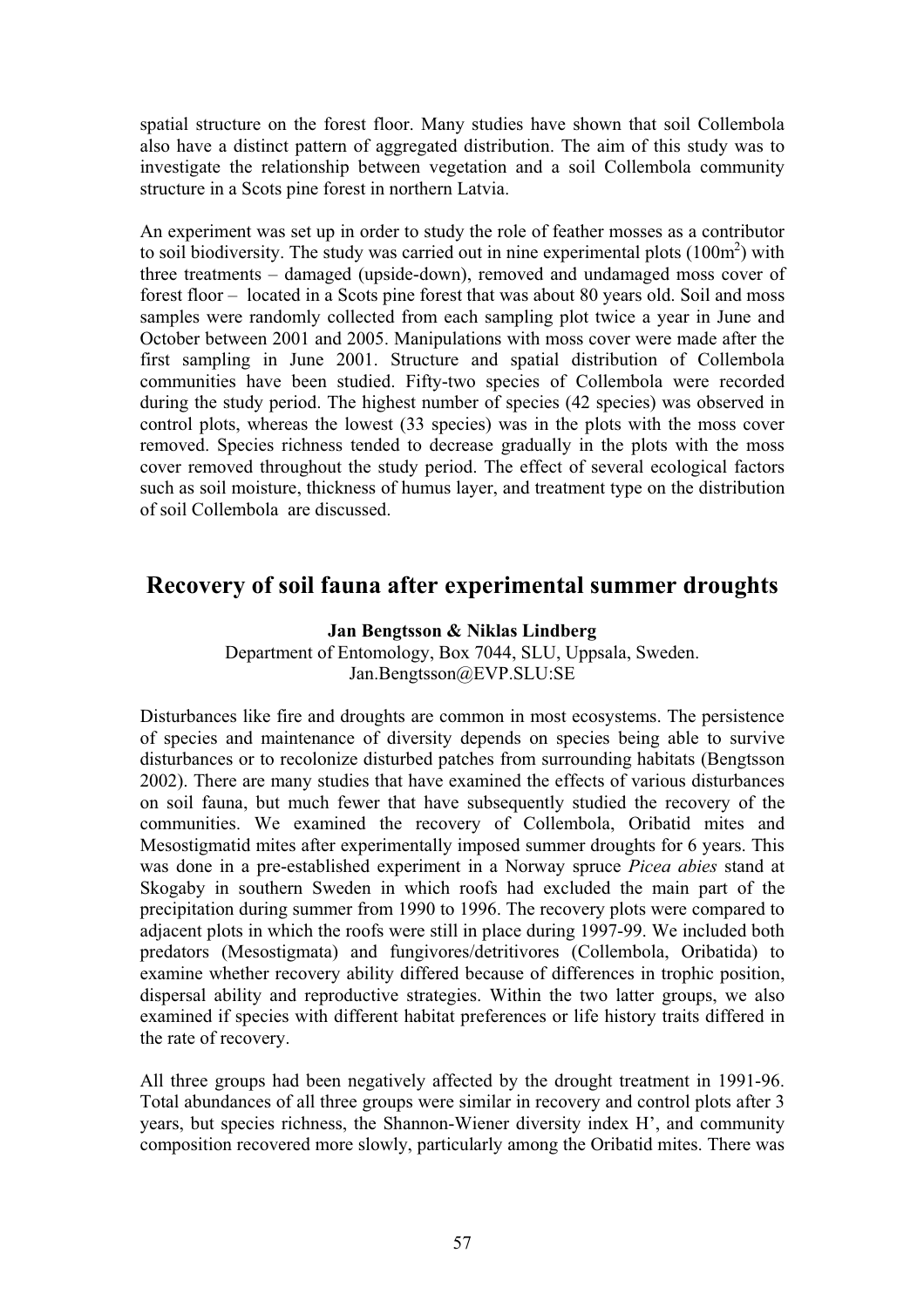a tendency for the two more mobile groups to recover faster than the slow-moving oribatids.

Surface-living species tended to have a narrow habitat width and were less negatively affected by the drought. However, among species negatively affected by the drought, species with larger habitat widths tended to recover faster after the drought. Parthenogenesis was more common among the oribatid species that recovered after the drought than among those that did not. Collembola species generally recovered faster than Oribatida, and several Oribatid species had not recovered 3 years after the drought treatment had been terminated.

Our results suggest it is not useful to examine total abundance of higher taxonomic groups when measuring community recovery, and that community composition is more relevant than species richness when discussing recovery of communities. The results also show that differences in life history traits like habitat preferences and reproductive mode are related to the rate of recovery of populations of different species. Finally, our results indicate the importance of dispersal ability for the resilience of soil communities. However, the small scale of the plots  $(500 \text{ m}^2)$  makes it difficult to extrapolate our results to the large-scale disturbances that will be imposed by the predicted increased drought with climate warming. However, it is likely that the results of large-scale disturbances will be larger (rather than smaller) than those observed in this study.

#### **References**

**Bengtsson, J. 2002.** Disturbance and resilience in soil organism communities. European Journal of Soil Biology 38: 119-125

**Lindberg, N. & Bengtsson, J. 2005.** Population responses of oribatid mites and collembolans after a drought disturbance. Applied Soil Ecology 28: 163-174.

**Lindberg, N. & Bengtsson, J. 2006.** Recovery of forest soil fauna diversity and composition after repeated summer droughts. Oikos (in press)

# **Primary succession of Oribatid mites near a receding glacier (Hardangerjøkulen), South Norway**

**Sigmund Hågvar1 , Torstein Solhøy<sup>2</sup> & Christian E. Mong<sup>2</sup>**

<sup>1</sup>Department. of Ecology and Natural Resource Management, University of Life Sciences, 1432 Ås, Norway.

<sup>2</sup>Institute of Zoology, University of Bergen, Allégaten 41, 5007 Bergen, Norway. sigmund.hagvar@umb.no

The Hardangerjøkulen glacier in central South Norway has been shrinking during the last 250 years. In the study area at Finse, it has been retracting about 600 m only during the last 70 years. The Oribatid fauna were studied in 25 plots along a gradient from newly exposed soil to 8000 year old soil. All soil samples were taken in *Salix herbacea* vegetation (at 0-3 cm depth) to standardize the habitat. The gradient was divided into four zones. Zone A: Close to the glacier, age of soil 30-45 year; only scattered, small plots of vegetation, and 0-1 mm organic layer. Zone B: Age of soil 50-70 years; vegetation patchy, but some mats of *S. herbacea* and mosses, organic layer usually only 1-2 mm. Zone C: Age of soil 70-250 years; vegetation still not continuous, but *S. herbacea-*mats with up to 1-2 cm thick organic layer. Zone D: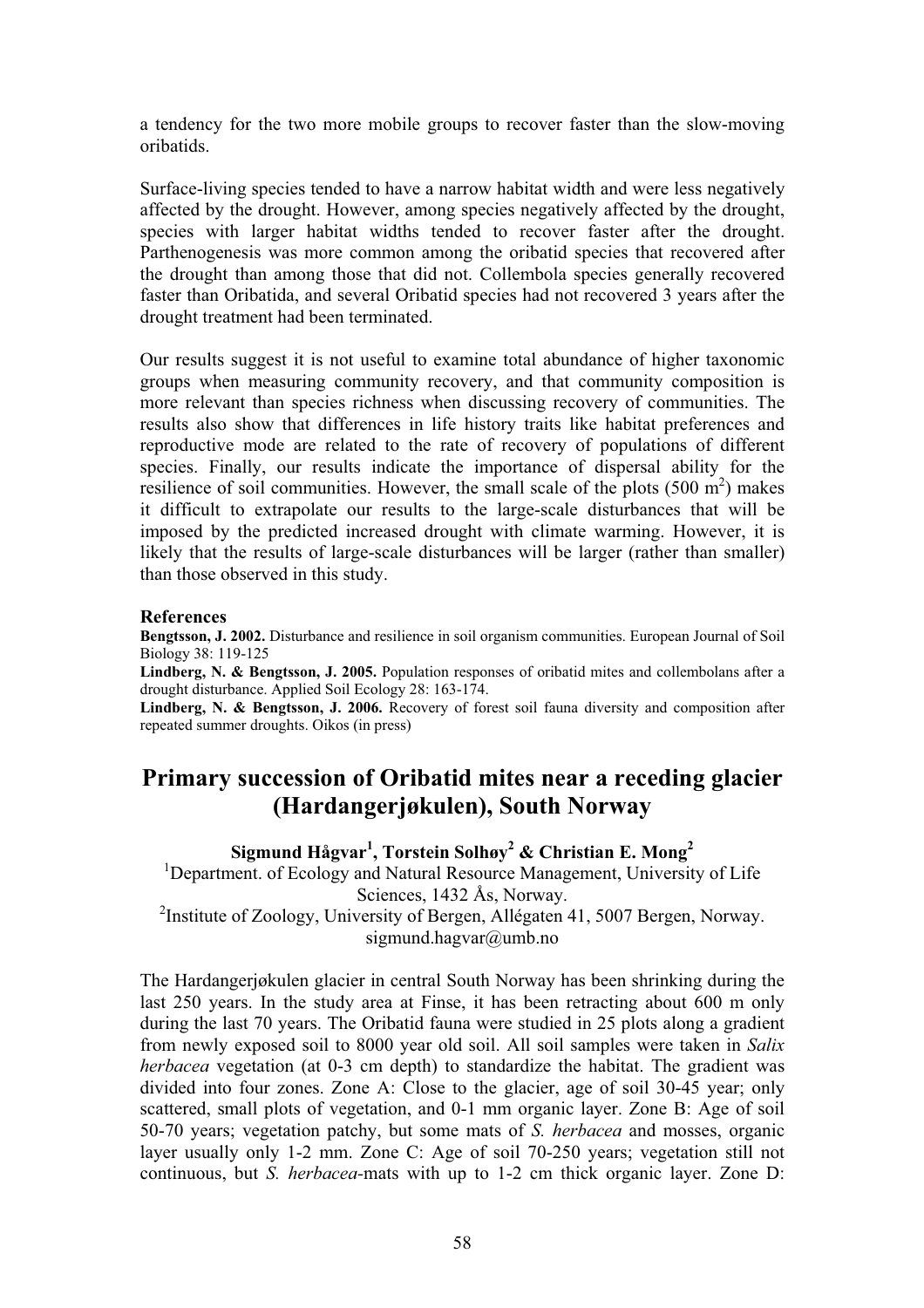About 8000 years old soil, usually with more than 3 cm deep organic layer; soil pH fell from about 6 close to the glacier to about 4.5 in old soil.

Both adults and juveniles were identified to species level. The number of Oribatid species increased with soil age. Zone A contained 3 species, zone B 8 species, zone C 13 species and zone D 19 species. Pioneer species were two small "generalists": *Tectocepheus velatus* and *Liochthonius sellnicki*. Six species were only found in the oldest soil. Very few earlier studies exist on the primary succession of Oribatids in a glacier foreland. The gradual colonization is discussed according to the ecology of each species. The succession pattern is also compared with pioneer succession in industrial dumps.

Collembola species were more rapid colonizers, and were also caught numerously in pitfall traps close to the glacier.

# **Effects of climatic manipulations on soil fauna in European shrublands**

**H. Petersen** $^1$  **and P. Gjelstrup** $^2$ 

<sup>1</sup>Natural History Museum, Mols Laboratory, DK8400 Ebeltoft, Denmark; <sup>2</sup>Natural History Museum, DK8000 Århus, Denmark, hp@molslab.dk

Fauna studies under the multi-disciplinary EU-sponsored ecosystem research project "VULCAN: Vulnerability assessment of shrubland ecosystems in Europe under climatic changes" (www.vulcanproject.com) were based on samplings from 6 shrubland sites, i.e. Calluna heathland (Denmark, Wales, Netherlands), maquis (Sardinia and Catalonia) and poplar shrubland on inland dunes (Hungary), representing large-scale North-South (cool to warm climate) and East-West (dry to wet climate) gradients in Europe. Manipulations of temperature and precipitation were carried out in the same way at all sites, i.e. by covering experimental plots with automatically working curtains resulting in reduced heat radiation at night and reduced precipitation in critical seasons of the year. In each site each of the treatments (warming, drought and control) were replicated in 3 replicate plots  $4 \times 5$  m<sup>2</sup>.

The object of the faunal part of the multi-disciplinary study is to elucidate the effect of long-term climatic changes on quantity and composition of the terrestrial invertebrate fauna of shrublands in different climatic regions and the relationship between effects on fauna and other ecosystem components. The data include population density and biomass on group and species level as well as estimates of biodiversity.

The fauna samplings were carried out from April to July 2003 in the sequence: Capo Caccia (Sardinia), Garraf (Catalonia), Fülöphaza/Kiskunsag (Hungary), Mols (Denmark), Oldebrock (the Netherlands) and Clocaenog (Wales) and included suction samples from above-ground vegetation and soil surface and soil cores treated in highgradient extractors. Five subplots were chosen for fauna sampling within each of the experimental plots. The position of the subplots was selected to represent the most dominant plant species of the respective sites.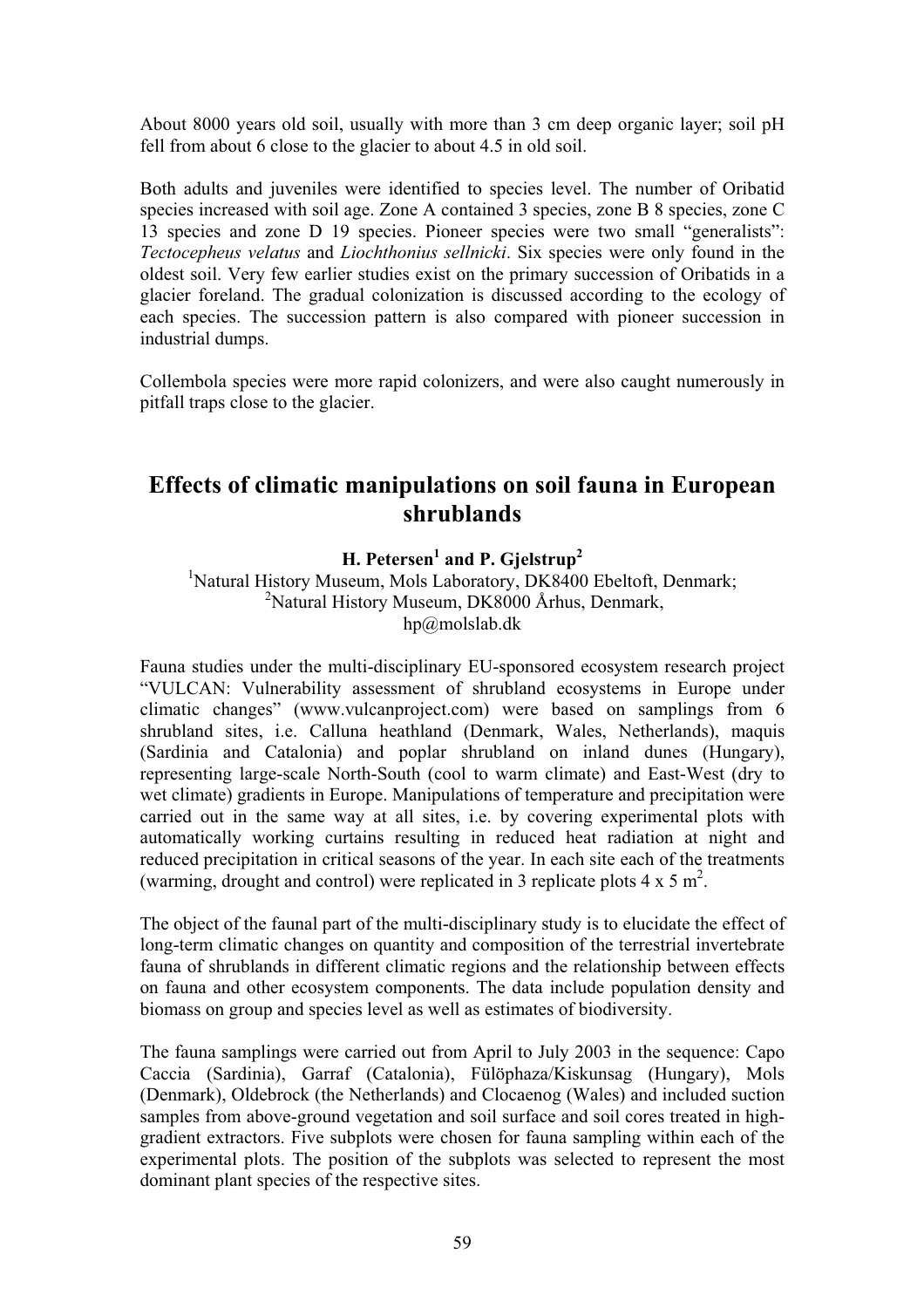More than 70 families or other larger taxonomic groups of arthropods representing several hundred species were identified and counted. Analysis to species level was done for Collembola and Acari. Comparisons of faunal abundance show several examples of significant differences between sites and between treatments within sites for broad fauna categories such as total invertebrates, total insects, plant feeders and Detritus/microbial feeders (mainly soil fauna) as well as whole fauna groups such as Acari (mites), Collembola (springtails), leaf hoppers (cicadas), plant bugs, aphids, wasps, ants and spiders.

Compared to other sites the Danish site was characterized by a very high number of mostly small mites in all treatments, but decreasing from the control  $(550,000 \text{ m}^2)$ through the warming treatment to the drought treatment  $(330,000 \text{ m}^2)$ . It is speculated that this may be a result of the earlier mowing of all plots at the Danish site to improve regeneration of Calluna after a heather beetle attack.

Whether the responses of population density to manipulated drought and warming were negative, positive or non-significant depended on taxonomic group and site. Negative responses compared with the control dominated in the drought treated plots while a more equal share of positive and negative responses was found in the warmed plots. However, the statistically significant comparisons showed that most individual taxonomic groups responded in the same direction at all sites, i.e. mostly negatively, to both types of climatic manipulations, whereas several examples of opposite reactions in different sites were demonstrated for the composite assemblies of taxa: total insects, total fauna, plant-feeders and detritus/microbial feeders. Especially, several composite fauna groups responded positively to the treatments at the Spanish site. It is interesting that in the rather humid Welsh site no significant differences were found between control and climate manipulated treatments for any of the taxonomic or composite trophic fauna groups. On the other hand, it seems that for some fauna groups significant responses may be found at the species level.

Further analysis of the data showed that the cover percentage of individual plant species within the subplots interacted with the treatments so that in some cases opposite effects on fauna populations were observed depending on vegetation type. Thus, in the Danish site subplots with high cover percentage of *Holcus mollis* the plant feeders were most abundant in the drought treatment, while in the subplots dominated by *Deschampsia flexuosa* the number of plant feeders was lower in the drought treatment than in the control treatment.

Detailed analysis of the micoarthropod taxa Acari and Collembola further demonstrated that different species may respond differently to the heating and drought manipulations resulting in altered species composition and diversity due to the treatments. Comparison at the species level of collembolan populations revealed examples of different reactions to treatment of closely related species. Thus, at the Welsh site the population of the collembolan *Folsomia quadrioculata* reacted positively to the drought treatment while no significant difference in abundance could be shown between treatments in the populations of *Folsomia brevicauda*. This may be an example of altered competition between two related species due to climate-induced changes in the environment. On the other hand, examples of opposite reactions of one collembolan species at different sites were also observed.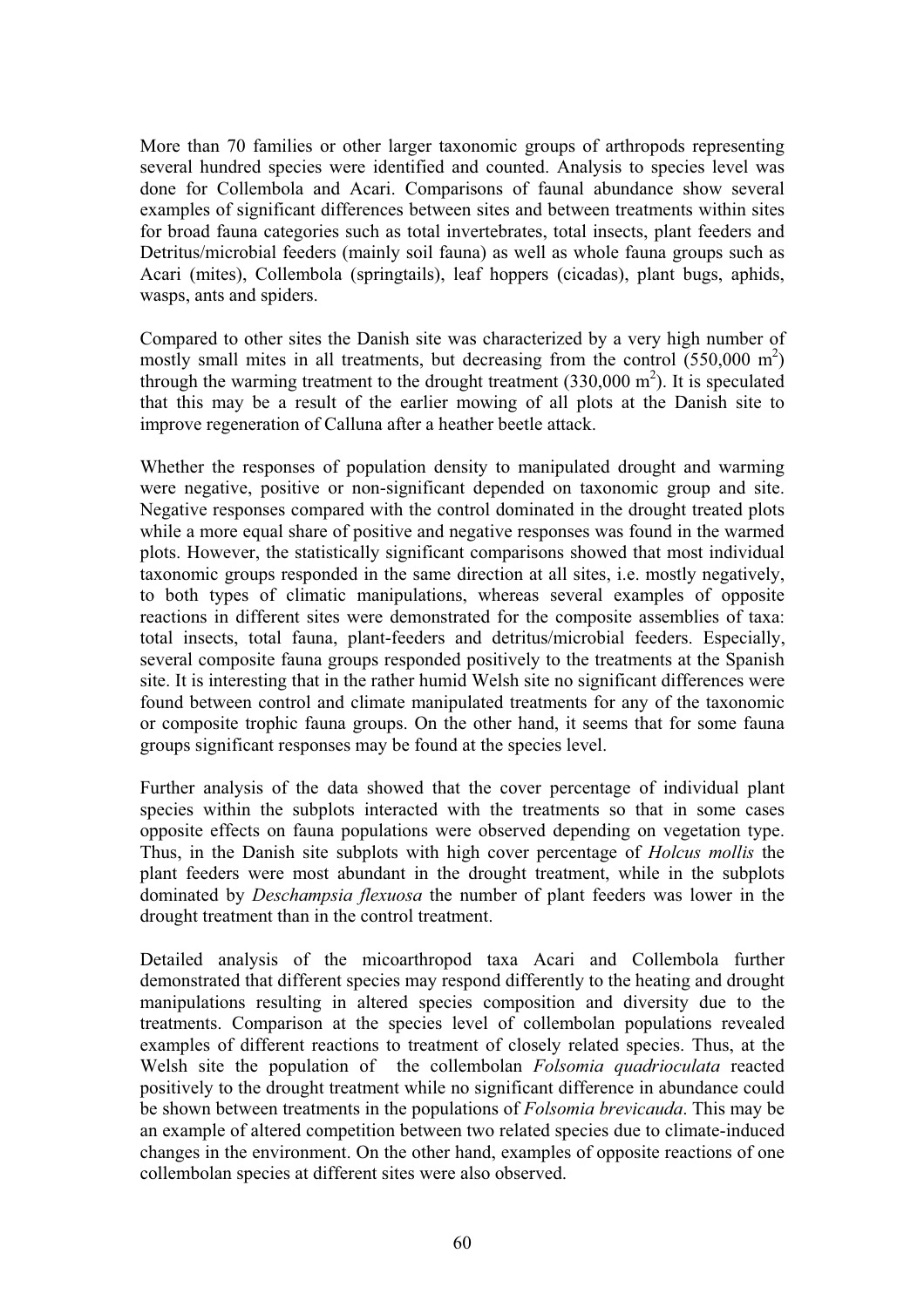Biodiversity (number of species) in the soil and soil surface layer of Collembola, mites and other arthropods was highest in the Spanish site and lowest in the Hungarian site. In most sites the drought treatments contained fewer species than the control while the effect of warming on biodiversity is more complex.

The distribution between sites and treatments of crude biomass estimates based on average individual weights borrowed from the literature differed considerably in composite taxa from distributions based on abundance values. This difference was the result of a large variety in size found between the fauna groups composing these taxa. Less crude biomass estimates were based on measurement of the actual size distribution within the fauna groups. Average weights were calculated from linear body dimensions (e.g. length and width) of individuals representative of the populations. The average weights were then multiplied with abundance to obtain  $\frac{1}{2}$ biomass per m<sup>2</sup>.

# **The huge biodiversity of soils: Can it be saved?**

## **S. Hågvar**

Departement of Ecology and Natural Resource Management, University of Life Sciences, Norway sigmund.hagvar@umb.no

## **Soil: A biotic frontier**

About 1.8 million species have so far been described in the world. Estimates about the real species number vary greatly, from 5 to 100 million. Together with this uncertainty, we are rather certain that a lot of species disappear each year, and much faster than we are able to collect and describe them. In fact, we will never know how many species lived together with man. But what we can do is to try to save as many as them as fast as possible. And in this work, the biodiversity of soils must be included.

Traditionally, the global focus of biodiversity has been the tropical forest canopy. As many as 30 million arthropod species have been estimated to live in this "first biotic frontier" (Erwin, 1983), but other estimates are lower. In marine environments, tropical coral reefs have long been known as biological hot spots. But after that, a large unknown diversity of deep-sea benthic invertebrates was discovered. It has been indicated that deep-sea areas may contain tens of millions of animal species, representing a "second biotic frontier" (Grassle & Maciolek, 1992). Still more recently, soil zoologists and microbiologists have shown that soils contain many more species than anticipated. Therefore, soils can be regarded as the "third biotic frontier", where a considerable part of the globe's biodiversity remains to be discovered (André et al*.* 1994; Lawton et al. 1996).

In fact, nowhere in nature are species so densely packed as in soil communities. Soils also contain a high "phylogenetic diversity", represented by a large number of animal phyla and a very diverse microflora. The species richness in soils comprises a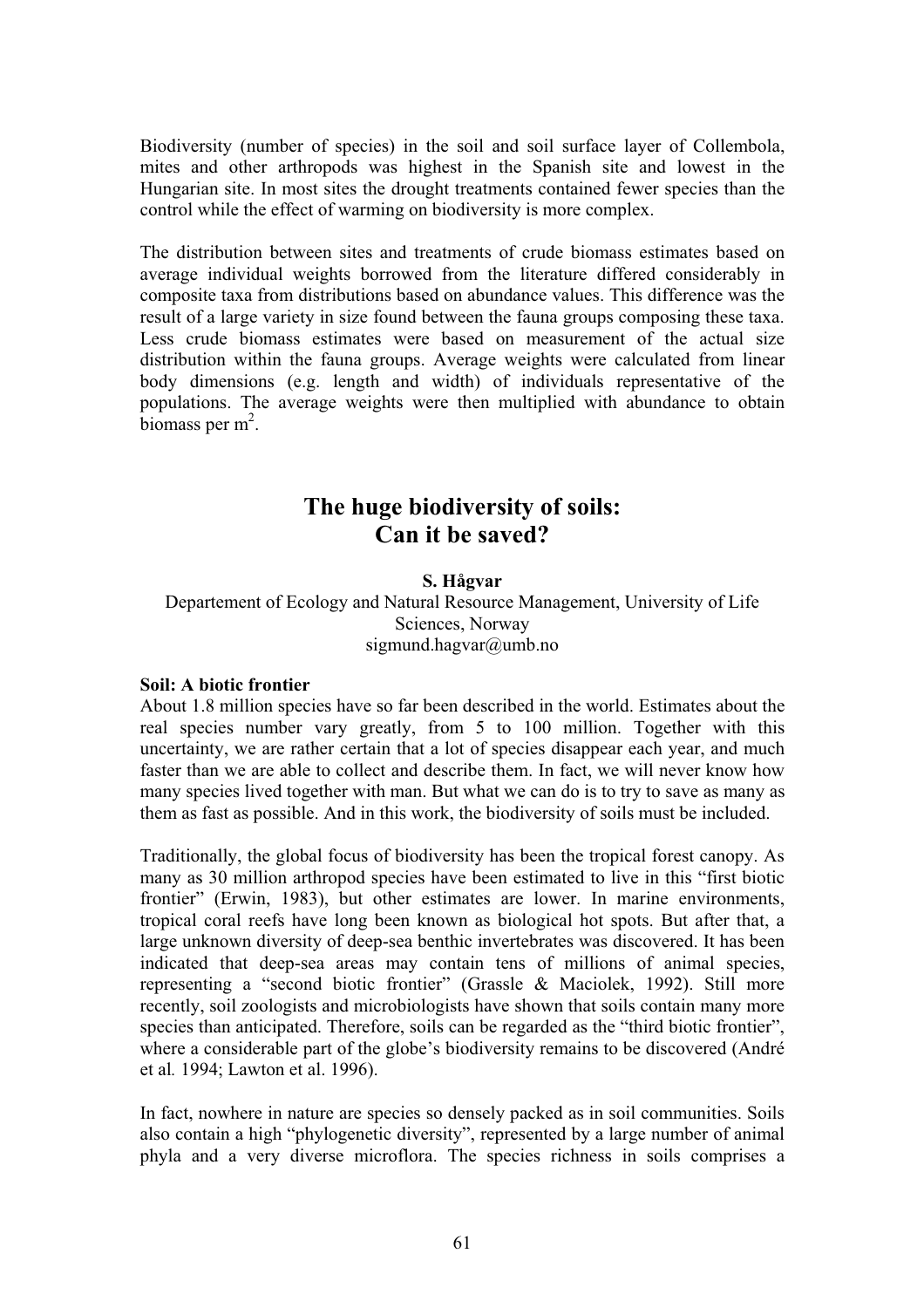considerable part of any country's biodiversity, and Usher et al. (1979) described soil communities as "the poor man's tropical rainforest".

## *Suspended soils: Combining two biotic frontiers*

Earlier Wallwork (1976) had already pointed to the fact that a rich and specialized "soil fauna" could exist high up in trees. Often, decomposing material accumulated in various microhabitats in trees, for instance in connection with epiphytes, creating "suspended soils". Such habitats represent one of the most interesting and least explored soil communities. Especially in tropical rainforests, the first and third biotic frontiers (canopy and soil) are combined in these suspended soils.

According to Walter & Behan-Pelletier (1999), mites usually exceed all other arthropods in abundance in forest canopies, and they are second in species richness only to canopy insects. In lowland rain forest in Peru, Wunderle (1992a) compared the oribatid fauna in ordinary soil with that in epiphytes 15 m above ground. Among 205 species, 22 % lived only among the epiphytes. Suspended soils may also be interesting outside the tropics. In canopies of Sitka spruce trees in British Columbia, Winchester et al. (1999) found thirty species of Oribatida in moss vegetation covering the branches, and twelve of these were canopy specific. Also in temperate regions without a heavy rainfall, many species of oribatids live in different microhabitats on trees. Wunderle (1992b) has demonstrated this well in a beech forest in SW Germany.

### *How many species, and how densely packed?*

Even when we look at rather well-studied groups of soil animals, like Collembola and Oribatida mites (at least the majority of species in these groups are soil-living), we have no good estimates about the real species number. About 8,000 Collembola species have been described (Fjellberg, pers. comm.), but even specialists do not dare to estimate the real number (examples of very uncertain guesses are 16,000 and more than 50,000 species). According to Walter & Proctor  $(1999)$ , 11,000 species of Oribatida have been described, and "guesstimates" vary from three to ten times that number. Another mite group which is mainly soil-living is Uropodina with 2,500 known species, and guesstimates range from four to ten times that number. In a compilation, Brussaard et al. (1997) presented the following number of described soilliving species within various groups: 18-35,000 fungi, 1,500 Protozoa, 5,000 Nematoda, more than 600 Enchytraeidae, about 30,000 mites, about 40,000 root herbivorous insects, 2,000 termites, 8,800 ants and about 3,600 earthworms. Several species-rich groups of soil animals, as for instance Nematoda, are badly known, and global estimates of numbers of total species cannot be given. In other words, even experts are unable to tell us the order of magnitude for the total number of soil animal species.

The dense packing of soil organisms is a fascinating ecological feature. One square metre of forest soil may contain over 200 arthropod species (Usher & Parr, 1977), and alltogeither up to 1,000 species of soil animals (Anderson, 1975). Mature forest soils appear to have a phylogenetic diversity greater than any other habitat, with the possible exception of coral reefs (Behan-Pelletier & Bisset, 1992). An astonishing biodiversity can be observed even in very small soil samples. In a Cameroon nearprimary forest, Lawton et al. (1996) found 204 nematode species in five soil samples covering together  $14.2 \text{ cm}^2$ , and they anticipated finding more than 1,000 species,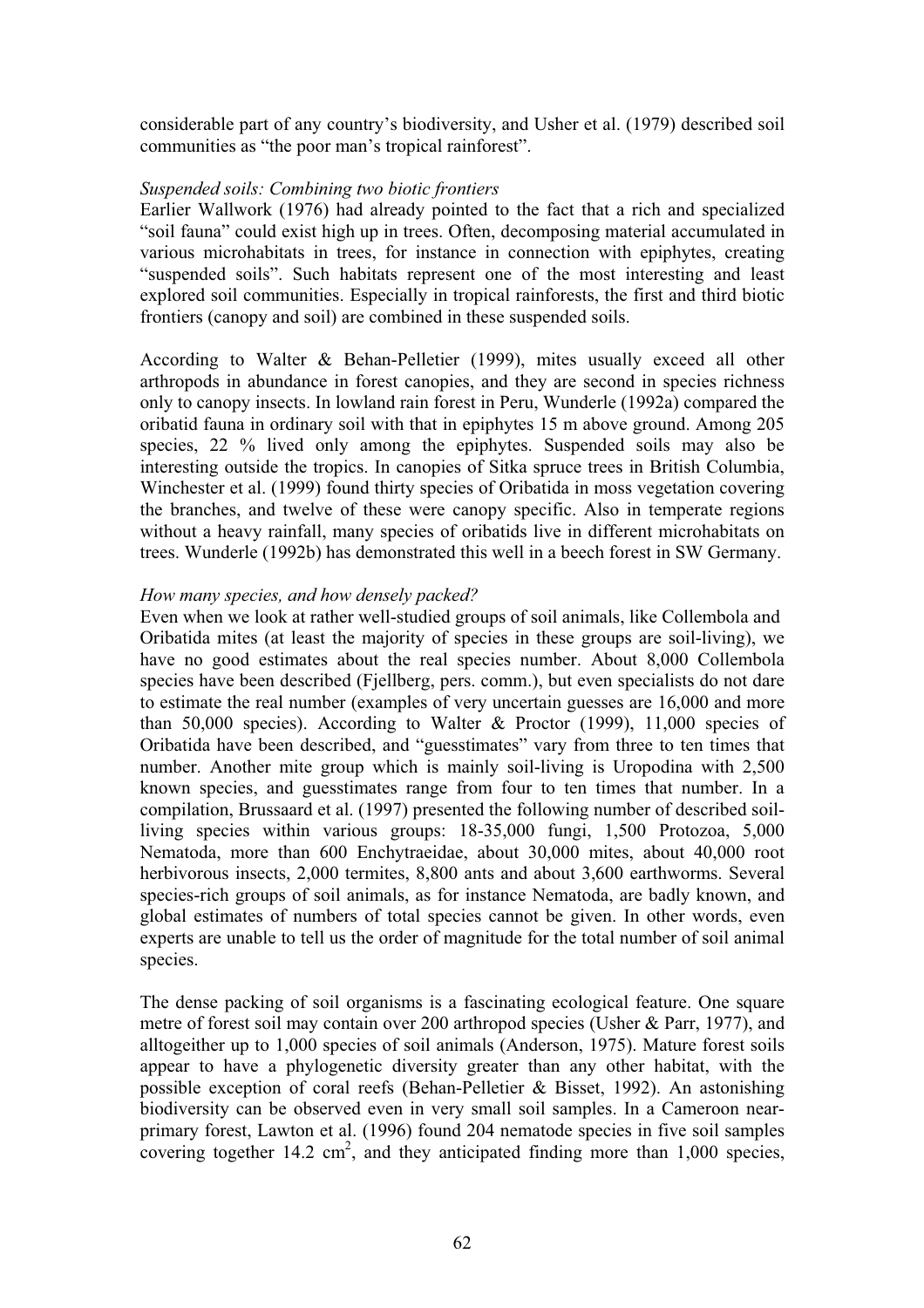most of them new to science. Torsvik et al. (1990) found 4,000 different microbial genomes in a single gram of soil.

#### **Endemism in soil fauna**

Several species and groups of soil animals are endemic. For instance, the Giant Gippsland Earthworm, *Megascolides australis*, is endemic to Australia. On this continent and on Tasmania, certain localities also contain a highly endemic Collembola fauna. Many of these Collembola species are now restricted to small fragments of their original soil and vegetation type (Greenslade & Rusek, 1996; Rodgers & Greenslade, 1996). In the Pyrenees, Deharveng (1996) found an endemic element among Collembola species in semi-natural beech forests, and this group of species was threatened due to conifer plantations. According to this author, there is a general need for a systematic inventory and protection of forests with endemic soil biota. In the USA, Hendrix (1996) called for protection of certain deadwood-rich forest ecosystems to protect the nearctic earthworm fauna.

## **Why preserve soil biodiversity?**

Many arguments have been summed up by Hågvar (1994, 1998) and others, and only some main points will be presented here. They can be divided into ecological, utilitarian and ethical arguments.

 *Ecological arguments.* Soil biota are important in many ecological processes, like decomposition, energy flow, nutrient cycling and water availability, etc. Many microorganisms live in symbiotic relationships with animals and plants. For instance, more than 1,000 ectomycorrhizal fungi on tree roots make northern coniferous forests possible (Allen et al. 1995). If soils suddenly became sterile, all terrestrial ecosystems would collapse rapidly.

 *Utilitarian arguments.* In agriculture, we rely upon the processes described above, and soils have been described as our most precious non-renewable resource. Penicillin and cyclosporin are two famous medicines extracted from fungi, and further possibilities are large. Many basic ecological questions can be studied in soil, as nutrient webs, predation, competition and niches overlap. Not to forget, soil biodiversity fascinates man through the beauty of many organisms.

*Ethical arguments*. All species and communities can be said to have an intrinsic value. This ethical value is independent of whether or not the biodiversity or system has a direct advantage to man.

### **Can we save it?**

Soil biodiversity is threatened for a number of reasons: Fragmentation and loss of habitats, modern agriculture with strong use of chemicals, pollution, climatic change, etc. The protection of this diversity is achieving increased interest in conservation biology. A useful overview was presented by Collins et al. (1995), and a special number of *Biodiversity and Conservation* has been issued (vol. 5, no. 2, February 1996). Although there is a great need for further registrations, description of new species and education of more taxonomists, we know enough to start conservation work for soil biodiversity. The following guidelines are suggested:

-Sites for endemic species or higher taxa should be mapped, and the need for protection considered.

-Rare soil types or rare nature types should generally be protected. Research should be started to identify the possible uniqueness of the soil community in such sites.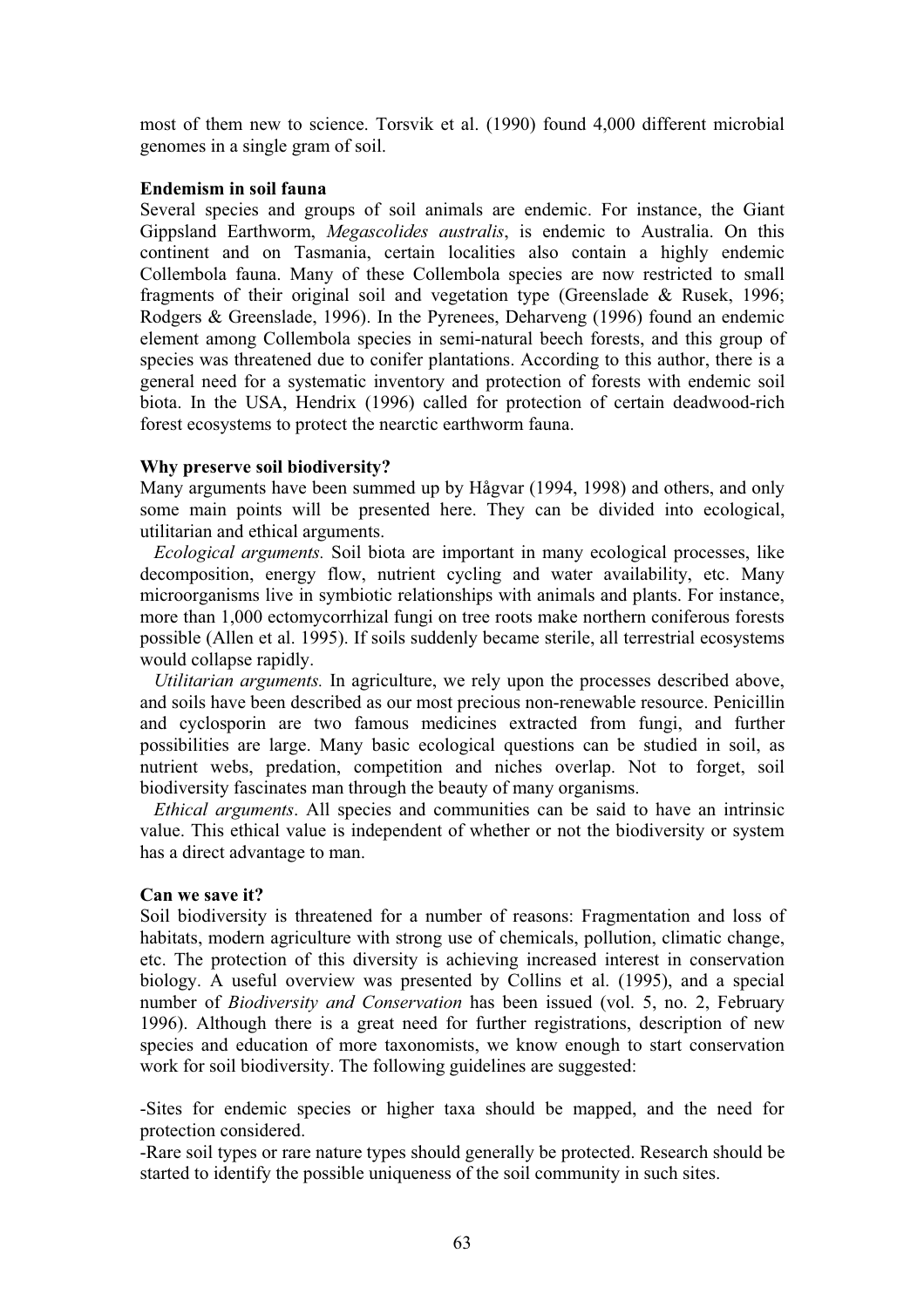-Countries which have very little area of soils left undisturbed by man should preserve these sites.

-Pristine or little-influenced forest sites are good candidates for having very speciesrich soil communities, and should be preserved.

-In landscape planning, one should include patches of forest in the agricultural landscape, as surviving sites for soil organisms and sources for dispersal.

-Secondary successions on abandoned agricultural land should be allowed to reach the local climax stage (usually forest), at the same time as all successional stages are preserved. Restoration should preferably occur close to existing forest patches, which may serve as sources for species colonization.

-When transforming natural habitats to agricultural land, some areas of the original habitats should be left as untouched as possible.

-Sites unusually rich in species should be preserved.

-Unique environments tend to have a specialized soil fauna. These may be for instance very dry and adverse sites (e.g. Greenslade 1995). Sea-shore habitats tend to have a unique and highly specialized microarthropod fauna (Fjellberg, pers. comm., André et al., 1994). This may be due to the long history and continuity of shore habitats, together with needs to adapt both to a steep gradient, to harsh environments, and special habitats as sand dunes or the tidal zone (Fjellberg, pers. comm.). Shore habitats could be the aim of systematic soil community studies and conservation measures.

-The application of fertilizers and pesticides in agricultural soils should be kept to a minimum.

-In the preservation of microflora diversity, ex situ preservation in cultures will probably also be part of the strategy.

-Transport of soil should be controlled in order to avoid harmful introduction of soil organisms.

When protecting areas, one should aim at preserving whole ecosystems, ensuring a natural climate and the continued production of natural litter. The areas must be large enough to support viable populations and to withstand stress factors as edge effects and activities within the area. Often, soil biodiversity arguments will exist together with other conservation arguments. But one should be willing to establish nature reserves on the basis of soil biodiversity alone.

#### **An international initiative**

At an international colloquium in Dublin in 1996, a declaration was agreed with the following text:

*To: The Signatory Nations of the Rio Biodiversity Convention From: The Members of the XIIth International Colloquium on Soil Zoology* 

# *PROTECTION AND SUSTAINABLE USE OF THE BIODIVERSITY OF SOILS*

*The Biodiversity Convention has concentrated upon the visible world, but a considerable part of biodiversity is situated in the soil. Soil contains some of the most intricate and species rich communities of the globe. Its fauna and microflora represent a major part of our natural heritage but are often neglected in conservation management plans. Yet soil biological processes are fundamental for the functioning of natural and managed ecosystems and so are vital for human needs. Consequently consideration of the biodiversity of soil must be included in national plans drawn up*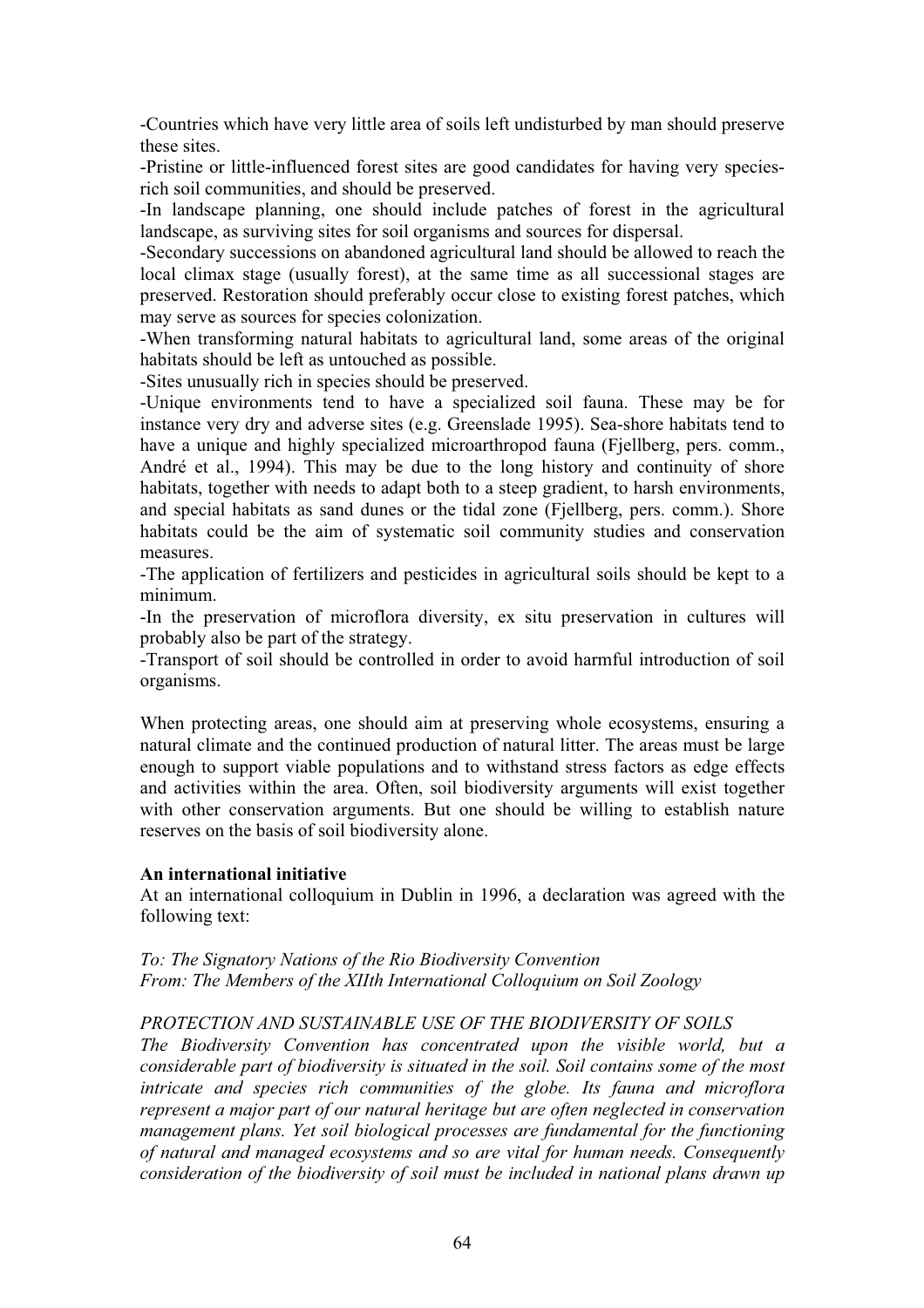*to comply with the Biodiversity Convention. (Signed by Professor Dennis Parkinson, Chairman Subcommission D (Soil Zoology), International Society of Soil Science.)* 

Following this initiative, "soil organisms" was included in the recommendations from the third meeting of the signatory nations later in the same year. However, conciousness about soil biodiversity as an important element in a country's natural heritage is still low in most countries. Soil biologists can contribute to increase this awareness.

#### **References**

**Allen, E.B., Allen, M.F., Helm, D.J., Trappe, J. M., Molina, R. & Rincon, E., 1995.** Patterns and regulation of mycorrhizal plant and fungal diversity. In: H.P. Collins, G.P. Robertson and M.J. Klug (Editors), The significance and regulation of soil biodiversity. Kluwer Academic Publishers, The Netherlands, pp. 47-62.

**Anderson, J.M., 1975.** The enigma of soil animal species diversity. In: J. Vanek (Editor), Progress in soil zoology, Proceedings of the 5th International Colloquium on Soil Zoology 1973, pp. 51-58.

**André, H.M., Noti, M.-I.. & Lebrun, P., 1994.** The soil fauna: The other last biotic frontier. Biodiv. Cons., 3, 45-56.

**Behan-Pelletier, V.M. & Bisset, B.,1992.** Biodiversity of nearctic soil arthropods. Can. Biodiv., 2(3), 5-14.

**Brussard, L., Behan-Pelletier, V.M., Bignell, D.E., Brown, V.K., Didden, W., Folgarait, P., Fragoso, C., Freckman, D.W., Gupta, V.V.S.R., Hattori, T., Hawksworth, D.L., Klopatek, C., Lavelle, P., Malloch, D.W., Rusek, J., Söderström, B., Tiedje, J. M. & Virginia, R.A., 1997.** Biodiversity and ecosystem functioning in soil. Ambio 26, 563-570.

**Collins, H.P., Robertson, G.P. & Klug, M.J. (Editors), 1995.** The significance and regulation of soil biodiversity. Proceedings of the International Symposium on Soil Biodiversity, 1993.Kluwer Academic Publishers, The Netherlands, 292 pp.

**Deharveng, L., 1996.** Soil collembola diversity, endemism, and reforestation: A case study in the Pyrenees (France). Conservation Biology, 10(1), 74-84.

**Erwin, T.L., 1983.** Tropical forest canopies: the last biotic frontier. Bull. Ent. Soc. Am., 29, 14-19.

**Grassle, J.F. & Maciolek, N.J., 1992.** Deep-sea species richness: Regional and local diversity estimates from quantitative bottom samples. Am. Nat., 139, 313-341.

**Greenslade, P., 1995.** Management of Australia's rangelands for the conservation of invertebrates. Acta Zool. Fennica, 196, 226.

**Greenslade, P. & Rusek, J., 1996.** *Tasphorura*, a new genus of Tullbergiinae (Collembola: Onychiuridae) abundant in Tasmanian *Nothofagus* forest. Syst. Ent. 21, 27-38.

**Hågvar, S., 1994.** Preserving the natural heritage: The process of developing attitudes. Ambio 23(8), 515-518.

**Hågvar, S., 1998.** The relevance of the Rio-Convention on biodiversity to conserving the biodiversity of soils. Applied Soil Ecology 9, 1-7.

**Hendrix, P.F., 1996.** Nearctic earthworm fauna in the southern USA: Biodiversity and effects on ecosystem processes. Biodiv. Cons. 5, 223-234.

**Lawton, J.H., Bignell, D.E., Bloemers, G.F., Eggleton, P. & Hodda, M.E., 1996.** Carbon flux and diversity of nematodes and termites in Cameroon forest soils. Biodiv. Cons. 5, 261-273.

**Rodgers, D. & Greenslade, P., 1996.** A new diagnosis for *Dinaphorura* (Collembola: Onychiuridae: Tullbergiinae) and description of new species from Australia. J. Nat. Hist. 30, 1367-1376.

**Torsvik, V., Goksoyr, J. & Daae, F.L., 1990.** High diversity in DNA of soil bacteria. Appl. Environ. Microbiol. 56, 782-787.

Usher, M.B. & Parr, T., 1977. Are there successional changes in arthropod decomposer communities? J. Environ. Manag. 5, 151-160.

**Usher, M.B., Davis, P., Harris, J. and Longstaff, B., 1979.** A profusion of species? Approaches towards understanding the dynamics of the populations of microarthropods in decomposer communities. In: R.M. Anderson, B.D. Turner and L.R. Taylor (Editors), Population Dynamics. Blackwell Scientific Publications, Oxford, pp. 359-384.

**Wallwork, J.A., 1976.** The Distribution and Diversity of Soil Fauna. Academic Press, 355 p.

**Walter, D.E. & Behan-Pelletier, V., 1999.** Mites in forest canopies: Filling the size distribution shortfall? Annu. Rev. Entomol. 44, 1-19.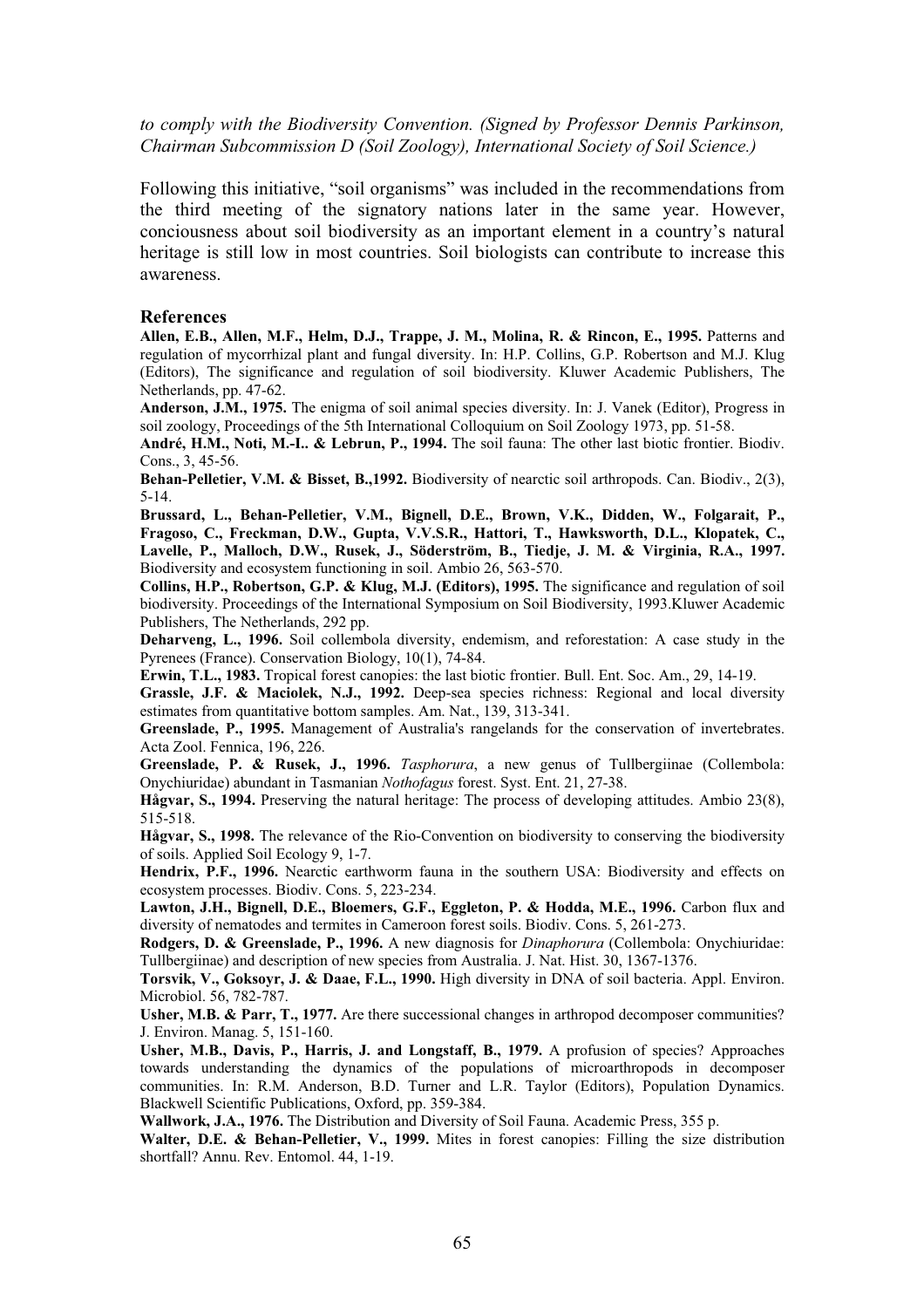**Walter, D.E. & Proctor, H.C., 1999.** Mites. Ecology, Evolution and Behaviour. CABI Publishing, 322 p.

**Winchester, N.N., Behan-Pelletier, V. & Ring, R.A., 1999.** Arboreal specificity, diversity and abundance of canopy-dwelling oribatid mites (Acari: Oribatida). Pedobiologia 43, 391-400.

**Wunderle, I., 1992a.** Die baum- und bodenbewohnenden Oribatiden (Acari) im Tieflandregenwald von Panguana, Peru. Amazoniana XII (1), 119-142.

**Wunderle, I., 1992b.** Die Oribatiden-Gemeinschaften (Acari) der verschiedenen Habitate eines Buchenwaldes. Carolinea 50, 79-144. (In German).

# **Soil invertebrates of spruce geobiocoenosises in Belarus**

#### **Natalia Shynkevich**

Institute of Zoology of NAS, Belarus, Akademicheskaya, 27, 220072, Minsk, Belarus soilzool@biobel.bas-net.by

Nowadays a lot of problems concerned with preservation and maintenance of coniferous forests are very real. A forest is a system which intercepts solar energy under the control of climatic, weather and edaphic factors and the genetic properties of trees and other organisms (particularly, soil invertebrates) occupying forest habitats.

A full 90 % of all species of animals live in the soil, and this fact shows the importance of studying soil fauna. Soil mesofauna play a very important role for successful development of forest geobiocoenosises. It is essential that each type of forest soil possesses a unique complex of soil fauna. The interlinks among these organisms are dynamic, and this is the key for successful management of forests ecosystems because of our knowledge about the soil mesofauna can help to retain coniferous forests in their natural station (Kellomaki, 2000).

The area of the spruce forests (*Picea abies* (L.) Karst.) is about 11% of the total forest area of Belarus. There are many problems connected with the maintenance of stability of this type of geobiocoenosises. The use of soil invertebrates to indicate the formation processes of spruce forests and to assess their stable state has great significance in modern ecological studies for bioindication or in monitoring an environment and climate change.

The aim of the present study was to investigate and to compare the pedocomplexes in spruce stands of an oak-dark coniferous geobotanical area and to explain observed differences on the basis of environmental conditions in each geobiocoenosises.

A total of six spruce forests sites were investigated. The invertebrate complexes of sod-podzolic and peat-podzolic soils in spruce forests of different ages (from 12 to 80 years) were studied. The following types of geobiocoenosises were studied in the territory of the Minsk district:

- 1. Age 55 years old: Piceetum coryloso-oxalidosum (PCO 55), Piceetum pleurozioso-pteridiosum (PPP 55), Piceetum hylocomiosooxalidosum (PHO 55).
- 2. Age 12, 80 years: Piceetum coryloso-oxalidosum (PCO 12, PCO 80).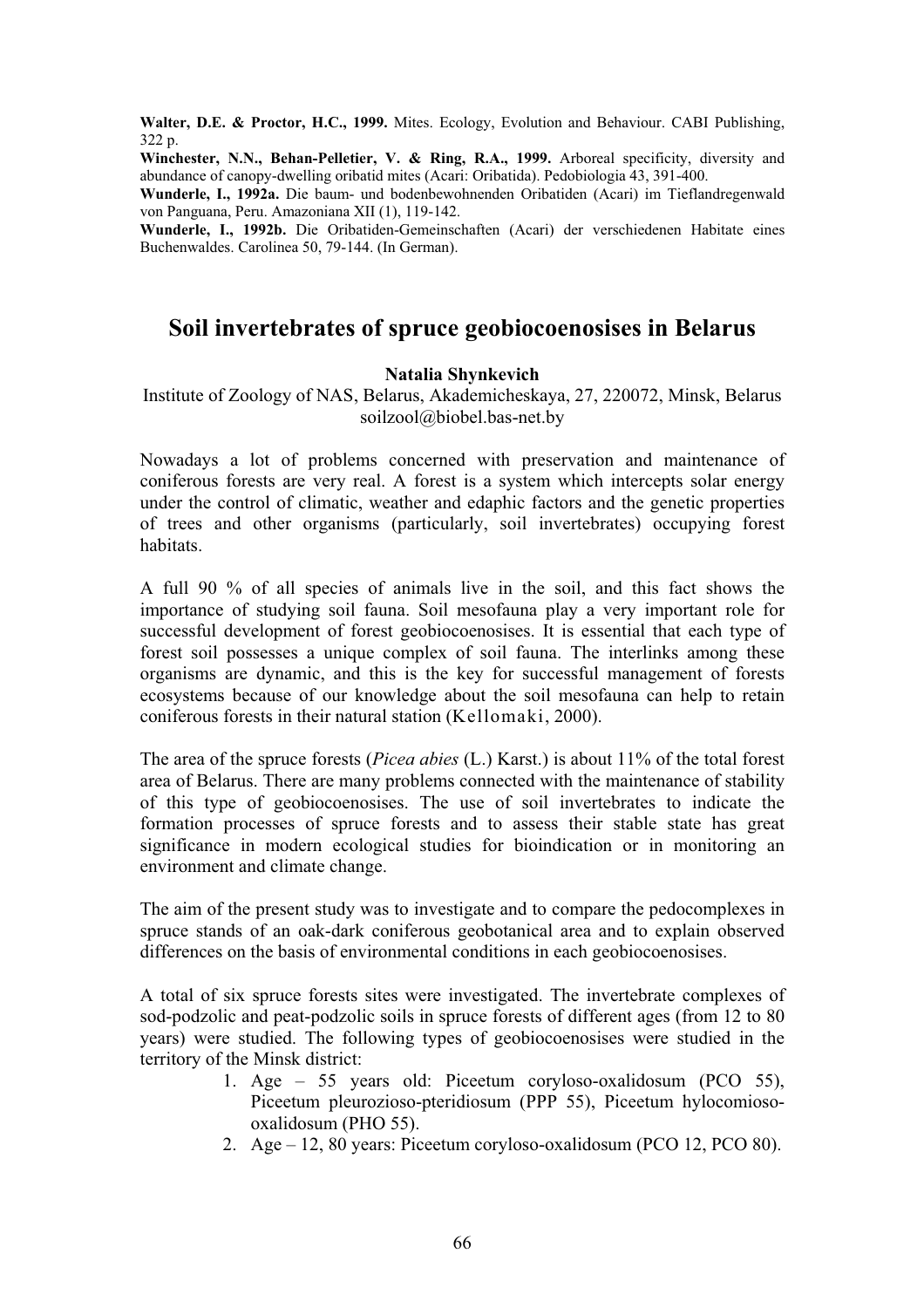We compared all obtained data from these forest stands with results from the spruce forest (Piceetum coryloso-oxalidosum, age 55 years old – PCO BG) which is situated in the territory of the Botanical Garden of the National Academy of Sciences of Belarus.

The soil invertebrates were collected by using pitfall traps (Ghilyarov, 1941) over the whole snow-free seasons in 2004-2005. The pitfall trap is made of plastic glass (diameter 72 mm, volume 250 ml). The fifteen pitfall traps were placed (in each spruce stand) approximately 5 m away from each other. The traps were filled with 4% formalin and they were in operation from May till the end of October. All collected soil invertebrates were identified to species.

To compare communities of soil mesofauna from different spruce stands we used species richness of various groups of pedobionts, relative abundance of groups and species. We compared the communities of millipedes by using cluster analysis. Some differences in the organization and composition of the invertebrate community were obtained. Yearly and seasonal differences were discussed. The results of investigation of the most numerous and diverse groups of pedobionts are presented in this paper.

More then 80,000 individuals of pedobionts were collected during the period of investigation. The quantity of various groups and species of pedobionts was higher in PCO 55 PCO 80. The maximum number of soil invertebrates was recorded in July-August, but in PPP 55, PHO 55 we sampled a maximum amount of pedobionts in September-October. We found 2 types (Annelida, Arthropoda), 6 classes (Oligochaeta, Crustacea, Arachnida, Diplopoda, Chilopoda, Insecta), 7 orders and 31 families of soil invertebrates over the period of investigation. The maximum quantity of pedobionts was found out in PCO 55, PCO 80. The most numerous classes in all of the investigated stands were Arachnida and Insecta*.* The orders Coleoptera and Aranei had the largest variety of species among all invertebrates.

The most varied composition of Insecta species belonged to the family Carabidae. Every spruce geobiocoenosis had different number of carabid species: PCO 12 (26 species), PCO 55 (29 species), PCO 80 (29 species), PPP 55 (29 species), PHO 55 (25 species), PCO BG (24 species). The type of geobiocoenosis, age of forest stand and environmental conditions have a great influence on structure and composition of ground beetles. Thus, PCO 80 was characterized by optimal soil-climatic conditions for pedobionts, which is why their composition and species richness was the most varied and unusual. The most diverse genuses among the carabid beetles were *Carabus* (Linnaeus, 1758) - 11.4% of the total number of all carabids, *Pterostichus*  (Bonelli, 1811) 17,1% of the total amount of carabids. The leading position in all study sites belonged to forest carabids (51% of the total quantity of carabid beetles). The structure of domination was different in all geobiocoenosises. We can describe it as polydominant because there were 3-5 dominant species in each spruce forest (except PCO 80, where there were only 2 dominants: *Pterostichus oblongopunctatus* (Fabricius, 1787) and *Carabus nemoralis* Muller, 1764). Five species of carabids were dominants in PCO BG: *Pt.niger* (Schaller, 1783), *Pt. melanarius Illiger, 1798, Pt. oblongopunctatus, C. nemoralis, Calathus micropterus* (Duftschmid, 1812).

We also examined such families from the order Coleoptera as Staphylinidae, Curculionidae, and Elateridae*.* Communities of Staphylinidae, Curculionidae were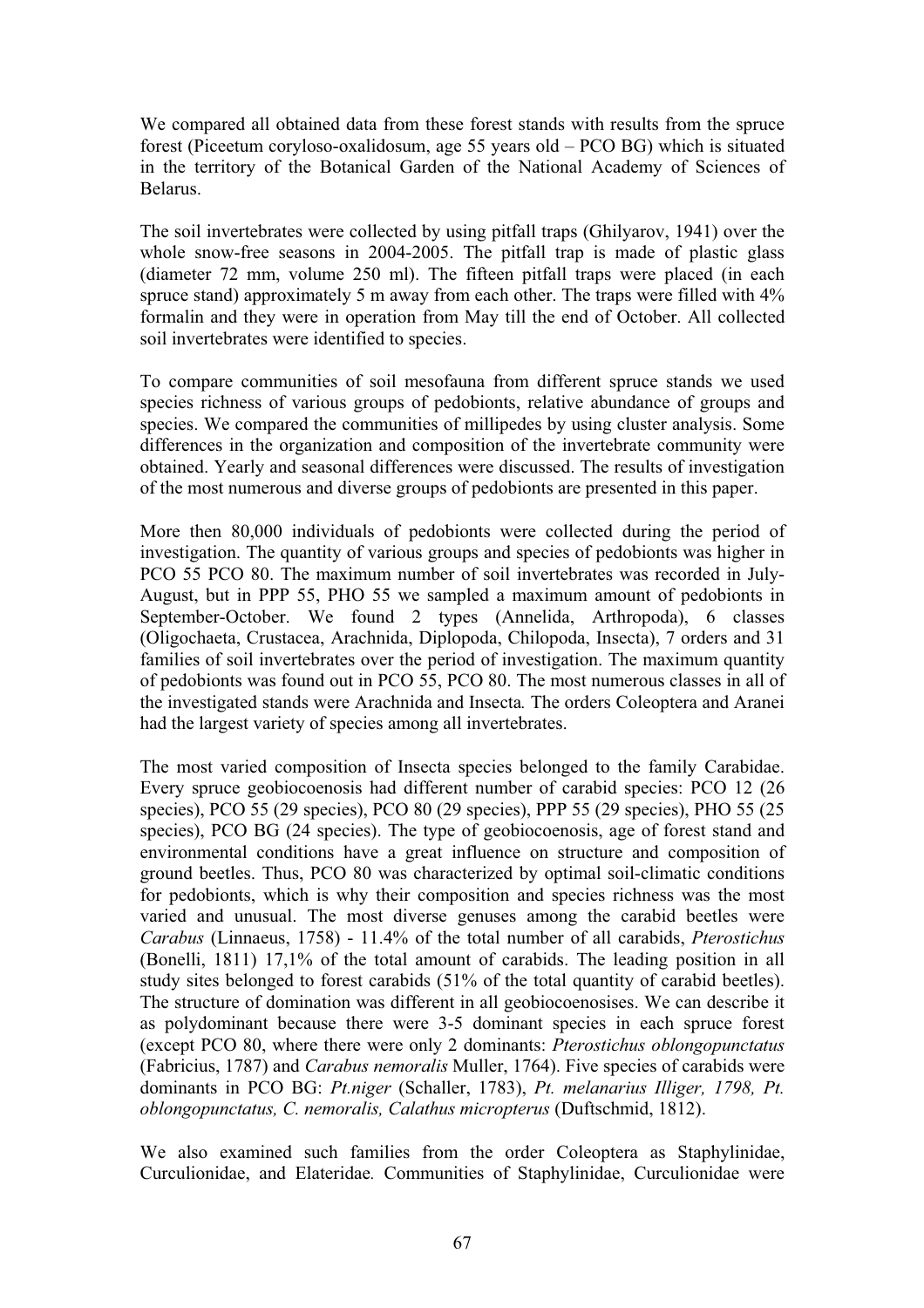more diverse and numerous in PCO 55, PCO 80, PCO BG, PPP 55. On the basis of obtained data we can conclude that zoophages were the dominant group in all spruce forests. This fact shows depression of spruce geobiocoenosises and it points out the negative processes in these stands. Saprophages did not prevail in study sites. The processes of decomposition of organic substance and inserting it in food chains of study stands progresses very slowly.

Among the Lumbricidae were revealed 7 species of earthworms: *Lumbricus rubellus* Hoffmeister, 1843, *L. terrestris* Linnaeus, 1758, *L. castaneus* (Savigny, 1826)*, Aporrectodea rosea* (Savigny,1826), *Denrobaena octaedra* (Savigny,1826), *Octolalasium lacteum* (Orley, 1885), *A. caliginosa caliginosa* (Savigny,1826)*.* These species are usual for the oak-dark coniferous geobotanical zone. The relative abundance of this group of soil invertebrates among other pedobionts was 0.1-1.8%. The earthworms from genus *Lumbricus* predominated in samples during the whole period of the study. *L. rubellus* was dominant in PCO BG. The average value of dynamic density of Lumbricidae in PCO BG was 1.32 ind./100 trap-days. We found only 3 species of earthworms in PCO 12: *L. rubellus, D. octaedra, Ap. rosea. L. rubellus* also was dominant in this geobiocoenosis. Such poor composition of earthworms in PCO 12 can be justified on the basis of the high degree of density of the forest canopy. This fact was the reason for the weak development of the herbage in PCO 12 and for the absence of normal conditions for earthworms. The species richness of Lumbricidae was different in more mature geobiocoenosises. We discovered 2 species (*L. rubellus* (53% of the total number of earthworms)*, D. octaedra (*27% of the total quantity of earthworms*)* in PCO 55 and 5 species in PCO 80. The average dynamic density in PCO 80 was 1.73 ind./100 trap-days. *L. rubellus, D. octaedra, A. rosea, L. terrestris* were found in PPP 55; *D. octaedra* prevailed in samples. Only 2 species of Lumbricidae were detected in PHO 55: *L. rubellus* (80% of the total number of earthworms in PHO 55) and *A. rosea* (20% of the total number of earthworms). For the whole period of examination the quantity, species richness of Lumbricidae, and the presence or absence of one or another species of earthworms greatly depended on soil-climatic conditions in each of the investigated stands.

Two species of Crustacea (Isopoda, Oniscoidea) were discovered. The species composition of Crustacea (Isopoda, Oniscoidea) in all spruce forests (except PCO 80) included only 1 species from the family Ligiidae Brandt, 1883: - *Ligidium hypnorum* (Curvier,1792). The quantity of this species was low in all study stands except PCO BG where the value of dynamic density consisted of 53.3 ind./100 trap-days. In addition to *L. hypnorum* 1 specimen of *Cylosticus convexus* (De Geer, 1778) (family Cylisticidae Verhoeff, 1949) was found in PCO 80.

The structure of communities of Myriapoda had differences in every study site; 20 species of millipedes from the 5 families (Paradoxosomatidae Daday, 1889, *Julidae* Leach, 1814, Blaniulidae Koch, 1847, Polydesmidae Leach, 1815, Mastigophorophyllidae Verhoeff, 1899) registered during 2004-2005. We also discovered 5 species of Chilopoda from 2 families (Henicopidae Pocock, 1901, Lithobiidae Newport,1844). The most diverse composition of millipedes was discovered in PHO 55, PCO 80 – 16 species. *Strongylosoma stigmatosum* (Eichwald,1830), *Leptoiulus proximus proximus* (Nemec,1896), *Polydesmus complanatus* (Linne,1758), *Mastigophorophyllon saxonicum* Verhoeff, 1897, *Ommatoiulus sabulosum* (Linne,1758) dominated in these geobiocoenosises. Only 8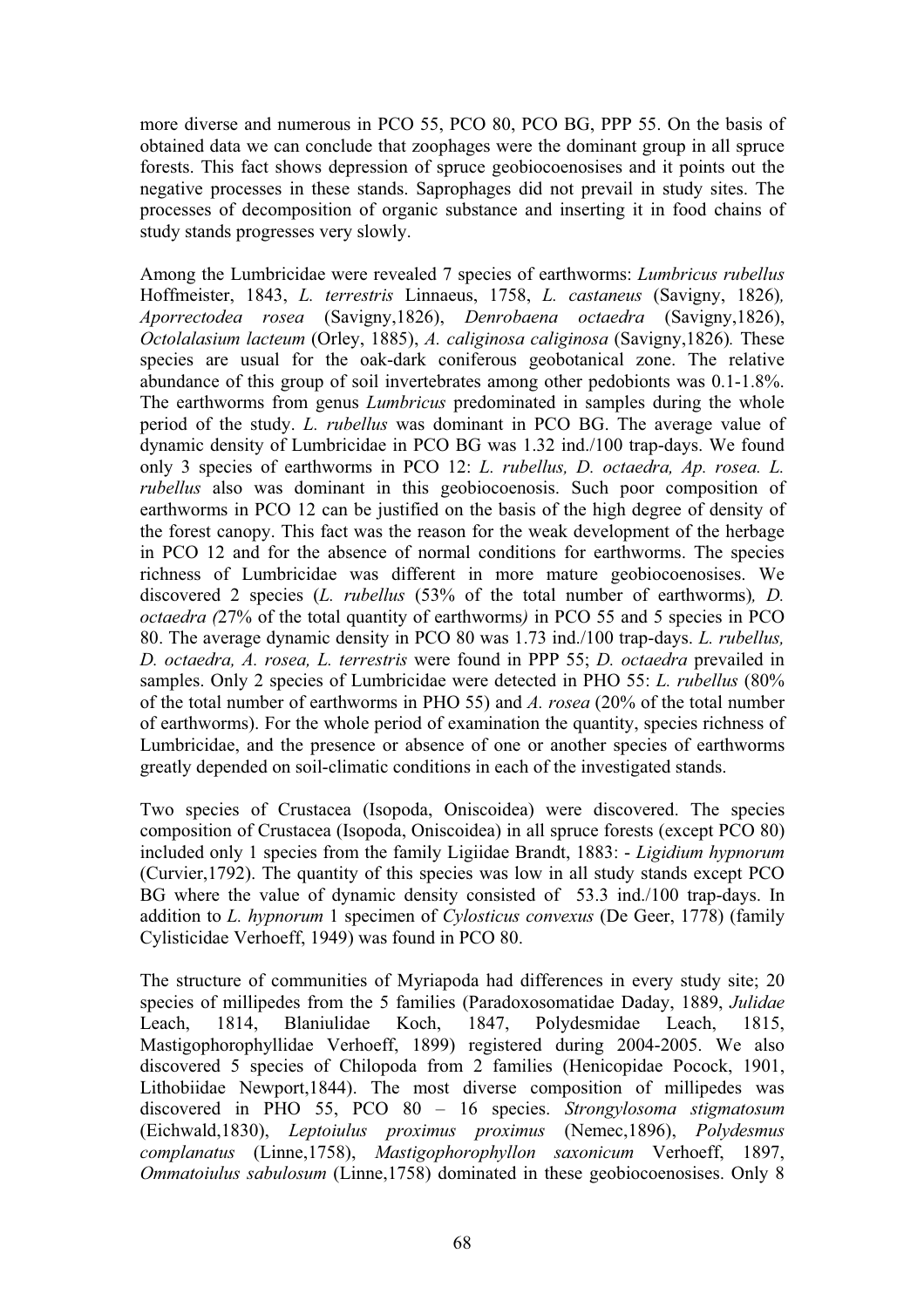species of Diplopoda were found in PCO BG and *M. saxonicum* was the most numerous species in this forest stand. The composition of millipedes in PCO 12, PCO 55 included fewer than 16 species: (13 species of Diplopoda) and in PPP 55 (14 species). The results of the cluster analysis of the species composition in such spruce stands as PCO 12, PCO 55, PCO 80 and PCO BG illustrated the maximum similarity of species composition between PCO BG and PCO 80. The community of Diplopoda species in PCO BG had a considerable number of characteristics that distinguished them from other complexes of millipedes and formed a separate cluster.

We recorded 5 species of Chilopoda: *Lamyctes fulvicornis* Meinert, 1868, *Lithobius forficatus* (Linnaeus,1758), *Monotarsobius curtipes* C.L.Koch, 1847, *Lithobius erythrocephalus* C.L. Koch,1847, *Lithobius lucifugus* L. Koch, 1862. Four species of Chilopoda were discovered in PHO 55 and 3 species were found in PPP 55. *M. curtipes* predominated in all geobiocoenosises.

Spiders (Aranei) and harvestmen (Opiliones) were the most varied groups of the soil invertebrates in all spruce forests; 68 species of spiders (from the 14 families) and 8 species of harvestmen (from the 3 families) were recorded during the period of investigation. *Linyphiidae* was the most diverse family. It included 36 species or 53% of all investigated species of *Aranei.* We found 41 species (11 families) of spiders in PCO BG. Linyphiidae (59.1% of total number of spiders), Lycosidae (10.4% of the total number of spiders), Thomisidae (25.8% of the total amount of spiders) dominated in PCO BG. Among the Linyphiidae of PCO BG *Diplocephalus picinus* (Blackwall, 1841), *Tenuiphantes tenebricola* (Wider, 1834) were dominants. Only 1 species (*Trochosa terricola* (Thorell, 1856)) was the most numerous among *Lycosidae.* At the same time such spiders as *Oziptila praticola* (C. L. Koch, 1837), *O. trux* (Blackwall, 1841) prevailed among Thomisidae. We discovered that the families Araneidae (*Araneus sturmi* (Hahn, 1831)), Clubionidae (*Clubiona caerulescens* L. Koch, 1867, *C. lutescens* Westring, 1851, *C. sp*.) Gnaphosidae (*Haplodrassus soerenseni* (Strand, 1900), *H. signifer* (C. L. Koch, 1839), *H. sp.*), Salticidae (*Pseudeuophrys erratica* (Walckenaer, 1826)), Agelenidae (*Tegenaria atrica* C. L. Koch, 1843), Philodromidae (*Philodromus aureolus* Sundevall, 1833), Theridiidae (*Enoplognatha ovata* (Clerck, 1757), *Steatoda grossa* (C. L. Koch, 1838)) were not numerous. A total of 50.6% of all spiders from PCO BG were juvenile individuals. We identified 8 species of Opiliones: *Leiobunum rupestre* Latreille, 1802 (Sclerosomatidae), *Lacinius ephippiatus* (C.L.Koch, 1835), *Mitopus morio* (Fabricius, 1779), *Opilio dinaricus* Silhavy, 1938 *Lophopilio palpinalis* (Herbst, 1799), Phalangium opilio Linnaeus, 1931, *Paraplatybunus triangularis* Simon, 1872 (Phalangiidae), and *Nemastoma lugubre* (O. F. Muller, 1776) (Nemastomatidae*). L. ephippiatus* was the single dominant and it prevailed in samples in all of the study sites.

The composition of families in PHO 55 consisted of Linyphiidae, Lycosidae, Thomisidae, Clubionidae, Gnaphosidae, Salticidae, Theridiidae, Tetragnathidae. The number of species in this spruce forest was 31. *Linyphiidae* prevailed in samples. The composition of dominants of Linyphiidae was the same as in PCO BG, but the structure of subdominants was the following: *Abacoproeces saltuum* (L. Koch, 1872), *Diplostyla concolor* (Wider, 1834), *Palliduphantes pallidus* (O. Pickard-Cambridge, 1871), *Walckenaeria atrotibialis* O. Pickard-Cambridge, 1878. The composition of Opiliones included 8 species.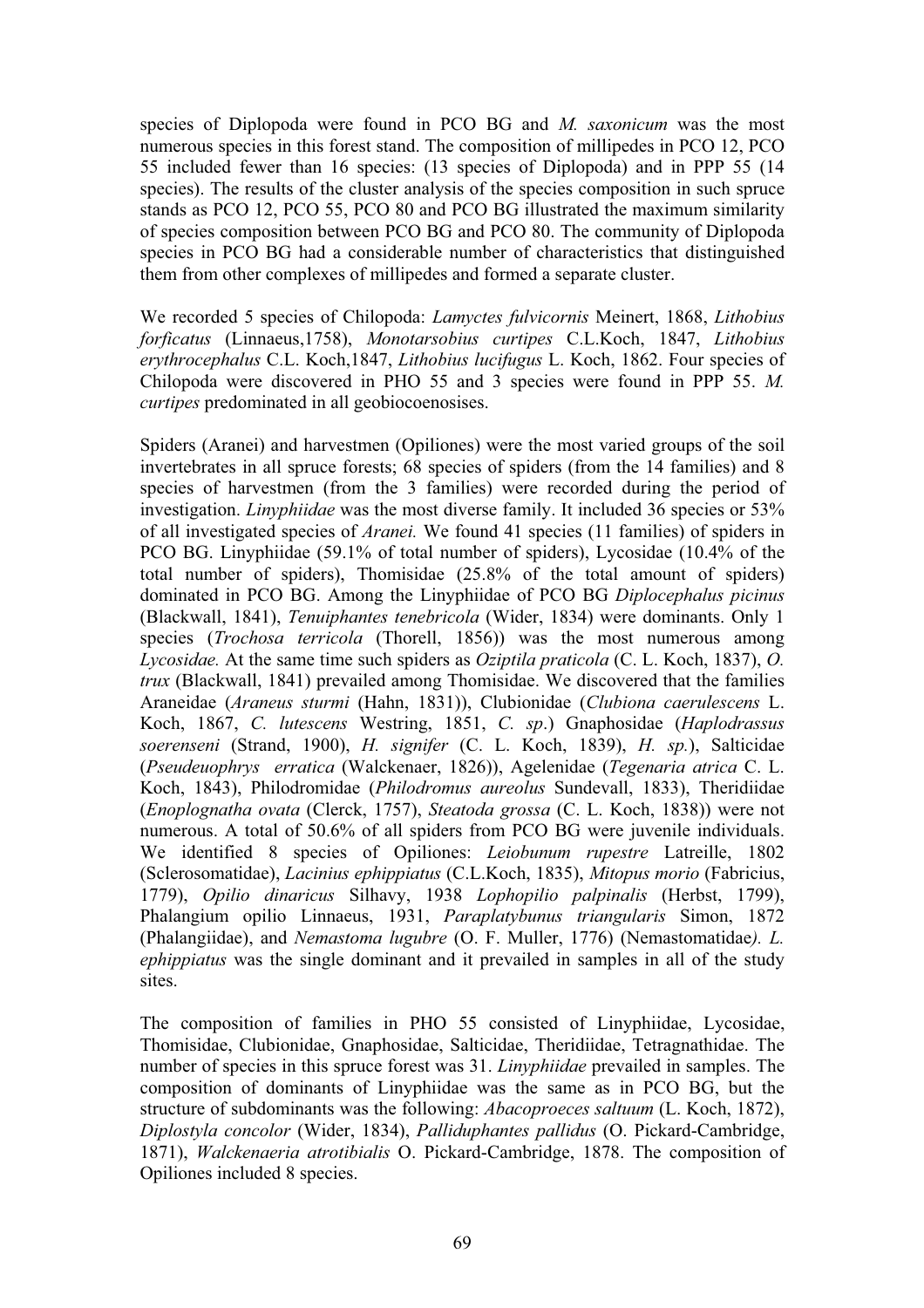We recorded 6 families of spiders in PCO 12, 8 families of Aranei in PCO 55 and 4 families in PCO 80. The most diverse community of Aranei was in PCO 55, where we collected 27 species of spiders. On the other hand, only 14 species of Aranei were found in PCO 80*.* Opiliones were numerous in all of mentioned the study sites.

In spite of the nearness of the location of PHO 55 and PPP 55 their structure and composition of Arachnida distinguished them from each other. We registered 20 species of Aranei in PPP 55 in contrast to 31 in PHO 55: Theridiidae (*Robertus lividus* (Blackwall, 1836)), Linyphiidae (*Agyneta ramosa* (O. Pickard-Cambridge, 1863), *Diplocephalus latifrons* (O. Pickard-Cambridge, 1863), *D. picinus*, *D. concolor*, *Erigonella hiemalis* (Blackwall, 1841), *Gongylidium rufipes* (Linnaeus, 1758), *Linyphia triangularis* (Clerck, 1757), *P. pallidus* , *Micrargus herbigradus* (Blackwall, 1854), *Microneta viaria* (Blackwall, 1841), *T. tenebricola*, *W. atrotibialis*, *W. obtusa* Blackwall, 1836), Lycosidae (*Pardosa lugubris* (Walckenaer*,* 1802), *Pirata hygrophilus* Thorell, 1872), Gnaphosidae (*H. soerenseni* ), Thomisidae (*O. praticola*, *O. trux* ), and Salticidae (*P. erratica*).

To summarise, the communities of soil invertebrates were relatively similar at all study sites. Age of geobiocoenosises, their type and soil-climatic conditions influenced the structure and composition of pedobionts. The abundance and species richness of the soil invertebrates from PCO BG were low in comparison with other sites. It was noted that in more mature spruce stands the species diversity was higher than in young spruce geobiocoenosises.

#### **References**

**Kellomaki S. 2000.** Forests of the boreal region: Gaps in Knowledge and research needs. Forest Ecology and Management. 132, 63-71.

**Ghilyarov M.S., 1941.** The methods of numerical calculation of soil fauna. Pochvovedenie. 4: 48 – 77.

# **Soil mezofauna in the different biogeocenoses in Belarus**

#### **Svetlana Maksimova**

Institute of Zoology of NAS, Belarus, Akademicheskaya, 27, 220072, Minsk, Belarus soilzool@biobel.bas-net.by

The conservation and use of biological diversity as the basis for sustainability and stability of the ecosystems has become clearly defined. The decrease in biological diversity is considered one of the basic global ecological problems that mankind faces today.

The knowledge about biodiversity and about reasons for and laws of dynamics of soil mesofauna and population diversity of soil invertebrates has exclusively important (rather applied, or theoretical) significance for soil science.

The goal was to quantify the abundance, specific richness and biodiversity of soil mesofauna in the different biogeocenoses and places (including several national parks and reserves).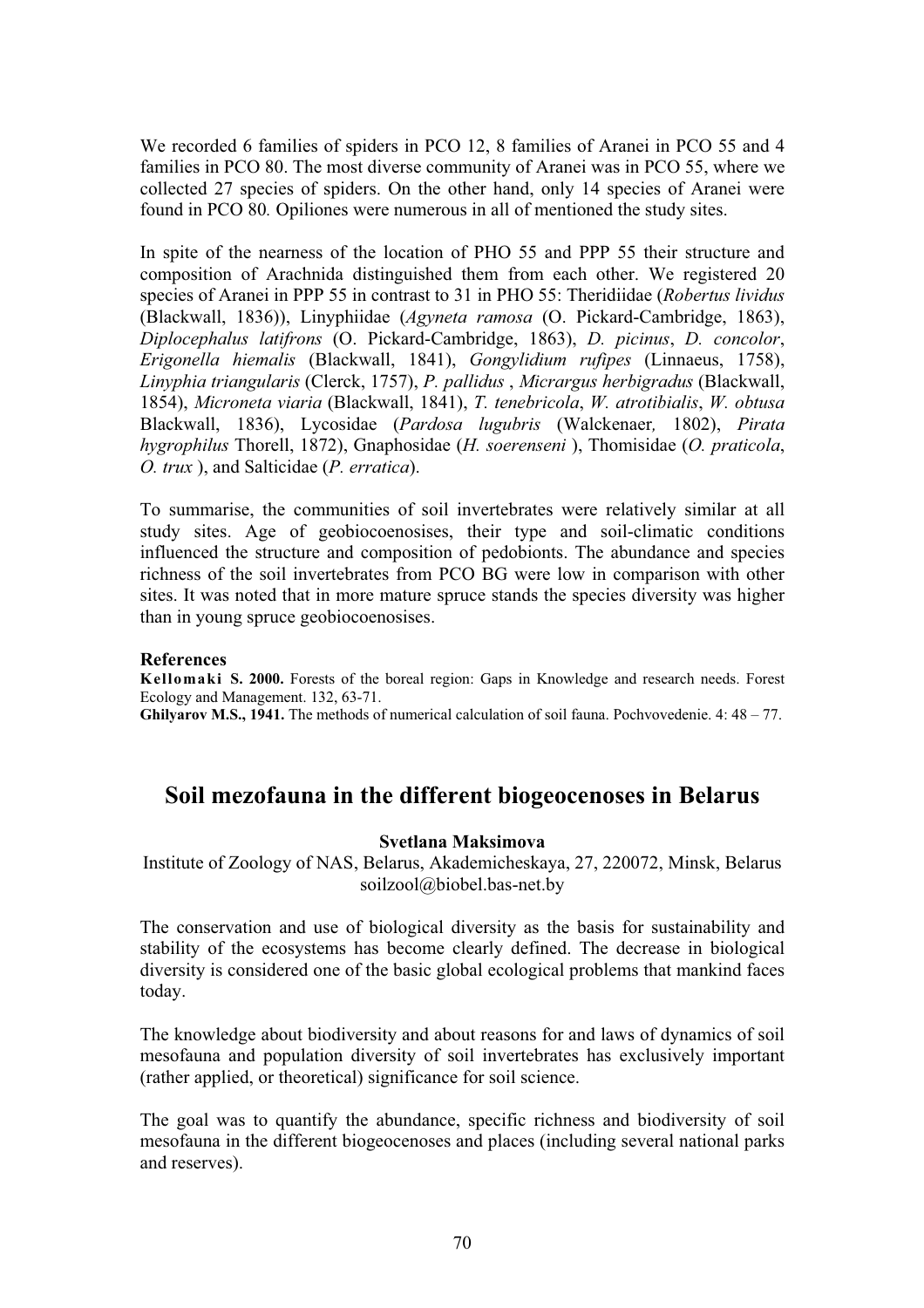"Pripyatsky" National Park- It is situated in the south of Belarus, located in the Pripyat River valley between its tributaries Stviga and Ubort. The relief is not homogeneous and includes boggy low places and channels.

"Beloviezhskaya puscha" National Park- It is situated in west Belarus and Poland.

Berezinsky State Biospheric Reserve– It is situated in the northern part of Belarus. Deciduous bog forests make up 33.4% of the woodlands, coniferous forests 56.2%.

Polessky State Radio-Ecological Reserve– The reserve was founded in 1988 and set out in a 30 km evacuation zone (in the Gomel region, within 30 km of the Chernobyl Nuclear Power Plant).

The specimens were collected according to generally accepted method by M. Ghilyarov (Ghilyarov, 1941) and by using pitfall traps. The pitfall traps were plastic glasses 72 mm in diameter and were situated some metres away from each other. The traps were filled with 4% formalin. The collected animals were identified to species. Soil samples were  $0.25 \text{ m}^2$  and animals were extracted from samples by sifting and by hand sorting. The communities of soil invertebrates of forest and meadow biogeocenoses from different parts of Belarus were compared. The specimens collected were separated to males, females and juveniles, based on their genital features.

The specific richness and biodiversity of the invertebrate community were investigated over a period of several years in Belarus. Some changes in the organization and spatiotemporal composition of the invertebrate community were identified. Yearly and seasonal differences were discussed.

The faunal composition described by the presence or absence of species, indices of species similarity or by relative species abundance, has been widely used as a tool to compare different habitats and measure the effects of habitat modification. The fauna of fields is likely to be influenced by the sequence of crop types grown over time (crop rotation).

The fauna of soil invertebrates in Belarus includes 3 types (*Annelida, Mollusca, Arthropoda*), 8 classes (*Hirudinea, Oligochaeta, Gastropoda, Crustacea, Arachnida*, *Diplopoda, Chilopoda, Insecta*), 18 orders, and 61 families. *Insecta* is the dominant class with the dominant order *Coleoptera*. The order *Coleoptera* had the largest variety of species among arthropods, thus beetles represent a considerable portion of species diversity in biogeocenoses.

Most of the *Coleoptera* species belonged to the families *Carabidae*, *Staphylinidae*, *Chrysomelidae*, and *Curculionidae*. There were invertebrates of 4 trophic groups: saprophages, zoophages, phytophages and myxophytophages. Zoophagous were dominant. Many groups of saprophages and zoophagous animals were identified as "surface dwellers"; more than 90% of their zoomass occurred in the A-layer and surface soil to a depth of 10 cm. Species composition was more diverse in pine forests (242 species) and in the meadows (143 species). Litter- and litter-soil-dwelling forms dominated, with the zoophages the most numerous. In summer the soil invertebrate population was concentrated in the litter (from 60 to 75 % of the total number).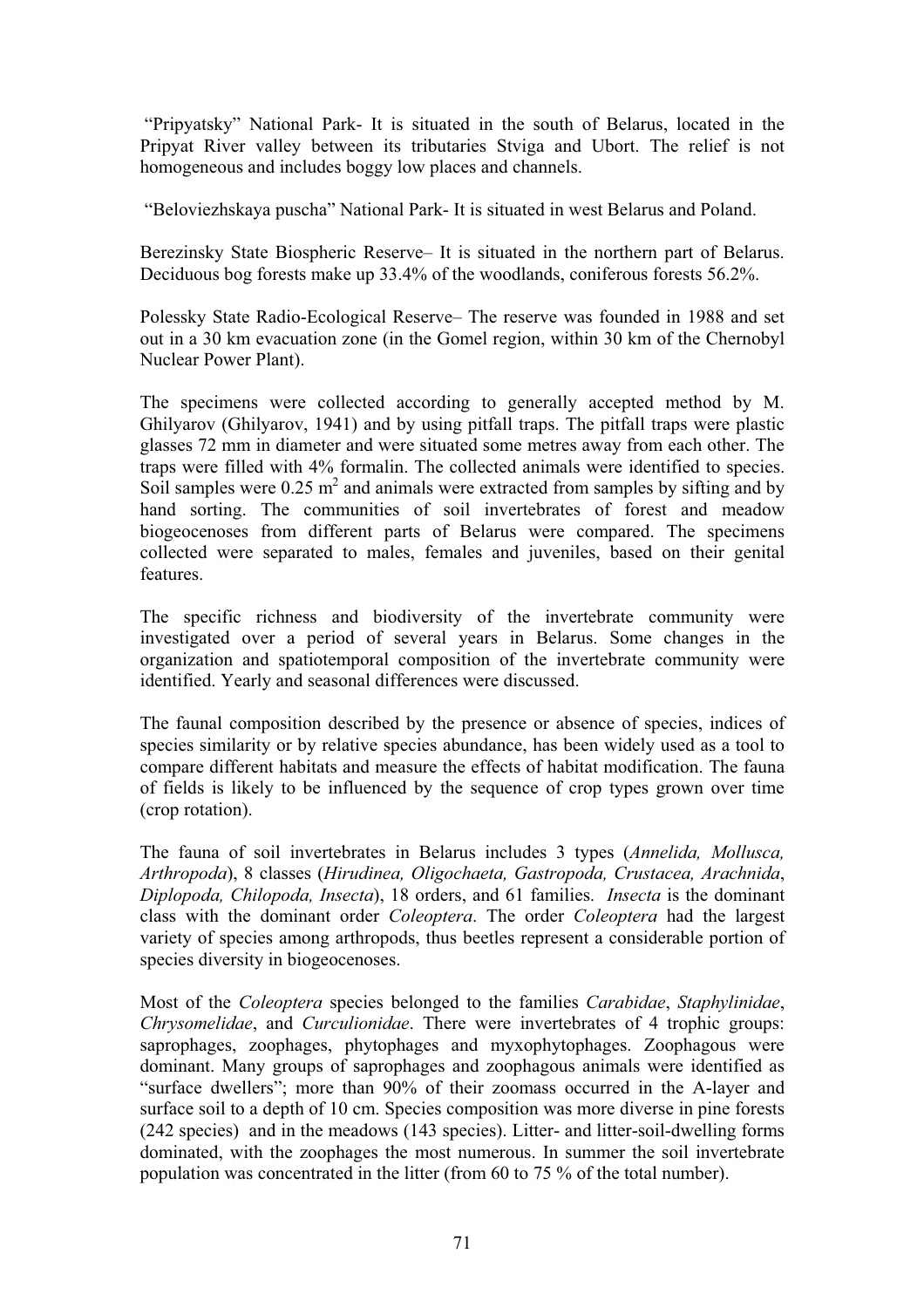We studied the earthworms in the soils of fields, meadows and forests. Earthworms are known to have an essential impact on soil fertility. In ecosystems they are the most important members of soil mesofauna and take part in the nutrient cycling process and decomposition of organics. In field soils, the mean number of earthworms was  $42.7 \pm 11.1$  individuals per m<sup>2</sup> 5 species of earthworms were found. The individuals of the most common species *Aporrectodea caliginosa* comprised 65% of the total abundance. In conventionally managed field the total number of earthworms was  $54.1 \pm 10.3$  ind./m<sup>2</sup>, the number of species was 6.5% of all earthworms were individuals of species *A. caliginosa*. It can be concluded that ecological tillage creates better conditions for earthworms as well as a higher content of organic matter in soil.

Three species of *Lumbricidae* have been identified in the radioactive-contaminated site (Polessky State Radio-Ecological Reserve). They were: *Octalasium lacteum Oerley, 1885*; *Lumbricus rubellus Hoffmeister, 1843*; *Dendrobaena octaedra (Savigny, 1826).* In the control areas (National Park "Pripyatsky"), in contrast, 6 species were found (Maksimova, 2002).

The number of different species and groups of epigeic fauna were higher in broadleaved forests. The number of *Coleoptera* was the highest at the beginning of summer and decreased in the middle of summer, whereas in autumn the number again increased.

In pine and spruce forests the number and biomass of earthworms and soil mesofauna as a whole were generally lower than in the deciduous broad-leaved forests. The earthworms were not important in the differential formation of humus types. The total number of earthworms was 4.6 ind./m<sup>2</sup>, *Diplopoda* – 9.0 ind./m<sup>2</sup>. Insects (especially *Coleoptera*) were dominant in the biogeocenoses investigated.

Earthworms and millipedes were dominant in alder forests. Among earthworms *Octolasium lacteum* and *Aporrectodea caliginosa* were numerous. The total number of Lumbricidae was 105.6 ind./m².

In birch forests *Insecta* and *Lumbricidae* were dominant. In the order *Coleoptera* the imago and larvae of *Curculionidae* were numerous. The mean number reached 95 individuals per m².

In oak forests Insecta (almost 80 % of the total abundance) were dominant. Among *Insecta, Coleoptera* and *Diptera* were numerous. The species diversity of *Staphylinidae* was higher (26 species) that one of other *Coleoptera* families.

 All of 25 *Diplopoda* species and 8 *Chilopoda* species were recorded in the habitats studied in total. Study sites differed in their species composition and in the total number of myriapods. The litter-inhabiting millipedes were active in litter in the period of feeding activities, copulation and migration. The abundant species of *Chilopoda* was *Monotarsobium curtipes C.L. Koch*. *Diplopoda* consisted of 3 subclasses: *Penicillata*, *Pentazonia* and *Helminthomorpha*. *Penicillata* included only 1 order *Polyxenida* with one species *Polyxenus lagurus lagurus (Linne,1758)*. *Pentazonia* included only 1 order with 1 species *Glomeris connexa Koch, 1844*. *Helminthomorpha* included 4 orders: *Polyzoniida*, *Chordeumatida*, *Polydesmida*,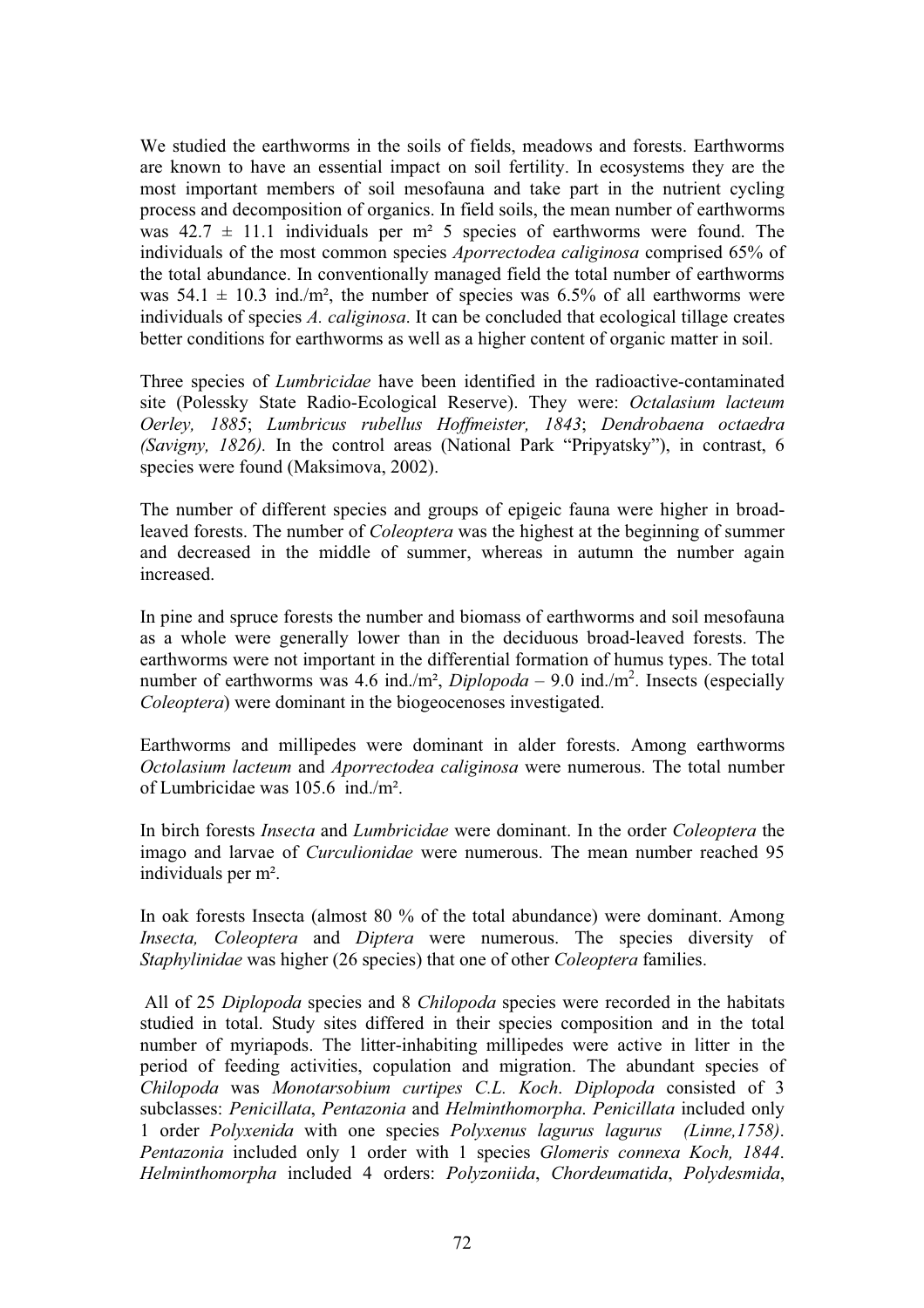*Julida*. *Glomerida* and *Chordeumatida* were met only in the west of Belarus. Representatives of *Polydesmida* and *Julida* (15 species) dominated. *Polydesmus complanatus* L., *Leptoiulus proximus proximus* (Nemec, 1896)), *Ommatoilus sabulosus* (Linne, 1758) were found to be the dominant species. Among *Polydesmida*, *Polydesmus complanatus* L. was dominant, found in all biogeocenoses. The activity of millipedes was greatest in May and October. During the summer months *Diplopoda* specimens began to disappear from the soil traps. This was the start of the decline in activity. The males disappeared at the end of May or beginning of June. The females almost disappeared in the middle of July. At the beginning of autumn activity began to increase. Up to July adults were most frequent in different biogeocenoses, and declined to almost zero during the subsequent 4 weeks. Subadults, absent all summer, made their appearance in the autumn and dominated the population by October. All 12 species of *Diplopoda* have been identified in the contaminated biogeocenoses (compared to 20 in the control group). Altogether, 12 *Diplopoda* species were collected in the radiocontaminated forest biogeocenoses, i.e. almost 50% of the total 25 diplopod species presently known from Belarus. In the control area the fauna of *Diplopoda* were represented by 20 species. A list of the *Diplopoda* of National Park "Prypiatski" has been published (Maksimova, Khotko, 1997). The species common in both control and radio-contaminated biogeocenoses were *Polydesmus complanatus, Nopoiulus kochii* (Gervais,1847*)*, *Megaphyllum sjaelandicum, Proteroiulus fuscus*, *Cylindroiulus coeruleocinctus* (Wood, 1864*), Julus terrestris, Leptoiulus proximus proximus*, *Microiulus l. mierzeyewskii* , *Ommatoiulus sabulosus* (Linnaeus,1758) and *Rossiulus kessleri* (Lohmander, 1927).

In the territory of the Berezinsky reserve *Coleoptera* were dominant. The four families of *Coleoptera* were numerous; *Staphylinidae*, *Carabidae*, *Elateridae* and *Scarabaeidae*. In the territory of the "Pripyatsky" National Park *Coleoptera* were dominant. The 5 families of *Coleoptera* were abundant; *Staphylinidae*, *Elateridae*, *Curculionidae*, *Carabidae*, *Scarabaeidae*. The species composition of invertebrates of the Polessky State Radio-Ecological Reserve was published in 1998 (Maksimova, 1998).

These investigations form part of a long-term research program including investigations of animal biodiversity of Belarus.

#### **References**

**Ghilyarov M.S., 1941.** The methods of numerical calculation of soil fauna. Pochvovedenie. 4: 48 – 77. (In Russian).

**Maksimova S.L., Khotko E.I. 1997.** Diplopoda. . In Invertebrates of the National Park "Pripyatski": Khotko E.I. (ed.). Minsk 19-22. (In Russian).

**Maksimova S.,1998.** Species composition of invertebrates in the Polessky Radio-Ecological Reserve. Parki nar. Rez.przyr., Bialowieza,17.1:61-71.

**Maksimova S., 2001** Radioecological monitoring of soil invertebrates in Belarus after Chernobyl accident. Proceedings from the International Conference on Radioactivity in the Environment (Monako). 79-82.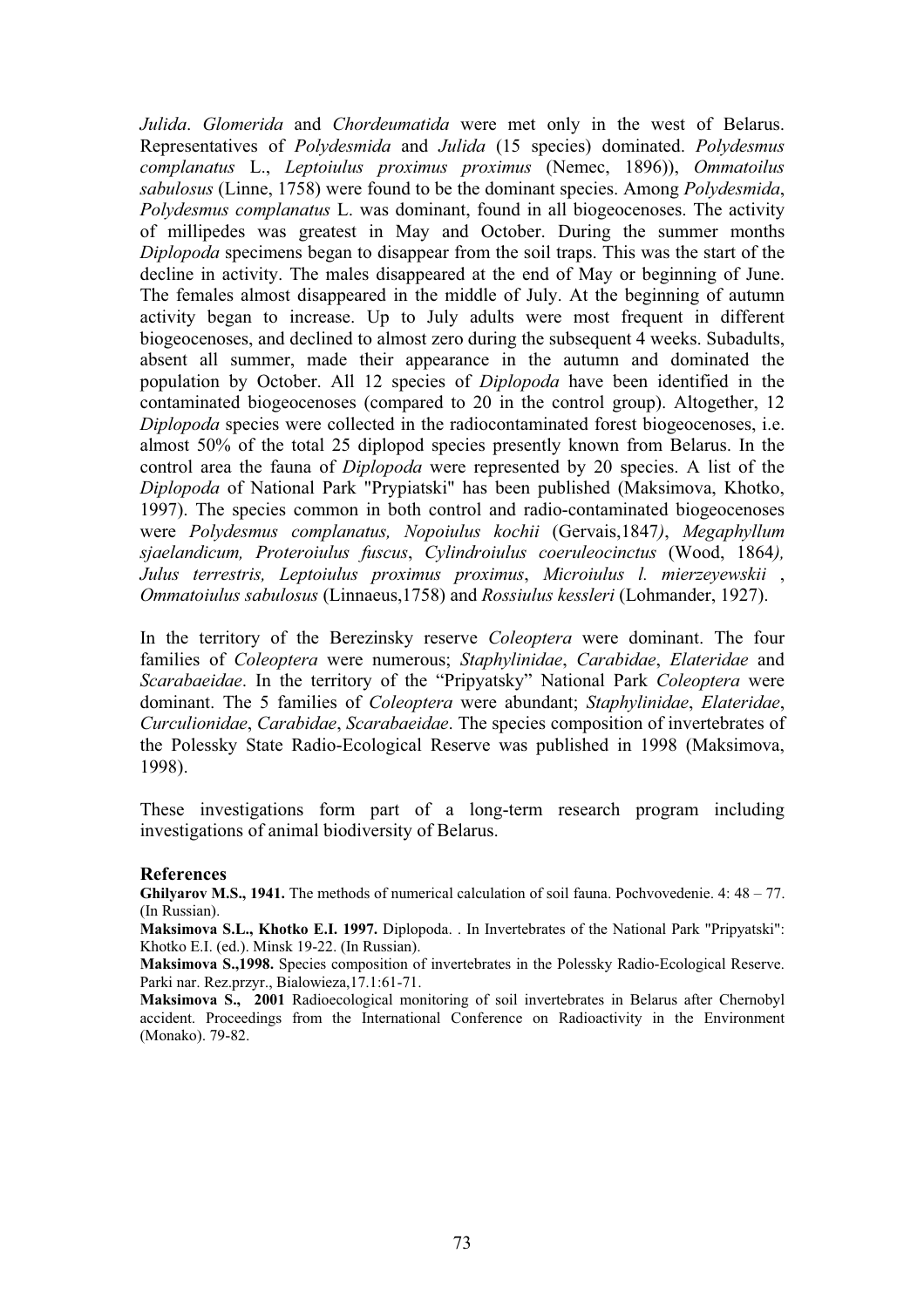## **The Development of Lhalu Dhamra, a Marshland in Lhasa, Tibet**

## **La Duo**

## Department of Biologi, University of Bergen, Allègaten 41, 5007 Bergen, Norway Lapager.Duoje@student.uib.no

The study on the ecology and development of Lhalu Dhamra was carried out from 2000 to 2002 in Lhasa Tibet. The Lhalu Damra marshland lies at  $29^{\circ}$  39` 46.3``to  $29^{\circ}$ 41` 05.5``N, 91° 03` 48.5`` to 91° 06` 51.4``E, 3648 m a s l in the northwest part of Lhasa, about 3 km to north of the Kyichu River. It is a relatively well-preserved alpine natural wetland ecosystem and its current total area is about  $6.2 \text{ km}^2$ . It plays a very important role in maintaining and retaining the biodiversity, increasing the air moisture, and influencing the climate of Lhasa City. It also provides an important habitat for various animals that live there.

This study presented the reconstruction of the local vegetation history and environmental changes of the Lhalu Dhamra marshland, Lhasa. This has been done by means of plant macrofossils (mainly seeds and fruits), micro-faunal remains of chironomid larvae head capsule and Oribatid mites, sediment stratigraphic analysis and loss-on-ignition measurements. This is the first time such palaeo-ecological reconstruction has been done in Tibet. A more detailed and complete picture of vegetational and environmental changes of the marshland can therefore be developed showing that the basin had four pronounced phases in its vegetational succession, including both periods before and after the formation of the marshland.

1. The feature of sediment stratigraphy and absence of both plant and animal remains in the sediments at the bottom indicated that the basin could have been an ancient river course, and that virtually no plants and soil animals were in the basin.

2. The river course might have been diverted slightly to the south by regional environmental changes and created a large riverside depression. It seems that the riverside depression was filled rapidly by fluvial and alluvial sedimentation with highenergy water flow, which created a well drained sandy ground. There was still no vegetation in the depression but we found some fossil seeds of terrestrial plants, charcoal fragments and typical cold and flowing water-living chironomids. These remains are considered to have been transported by water into the depression and redeposited in the riverside depression.

3. The riverside depression still received a slower water flow, and started to develop compact and poorly drained sandy silt ground. Plant colonization into the riverside depression began at this phase, which induced changes in hydrological conditions in the basin and caused an accumulation of peat so that the vegetation in the basin might now be dominated by terrestrial and waterside plant elements and some weeds. Due to the plant production in the basin, the conditions in the basin became more suitable for invertebrates, and the oribatid mites, standing water-living Chironomids and some other invertebrates also started to colonize the basin.

4. The silty ground of the basin was replaced by a marshland and during the formation and development of the marshy peat, the basin experienced strong fluctuations in water level. This is evidenced by the mixed plant macrofossil assemblage of submerged, semi-emergent and waterside plants. However, the marshland was constantly under moist conditions throughout the peat developmental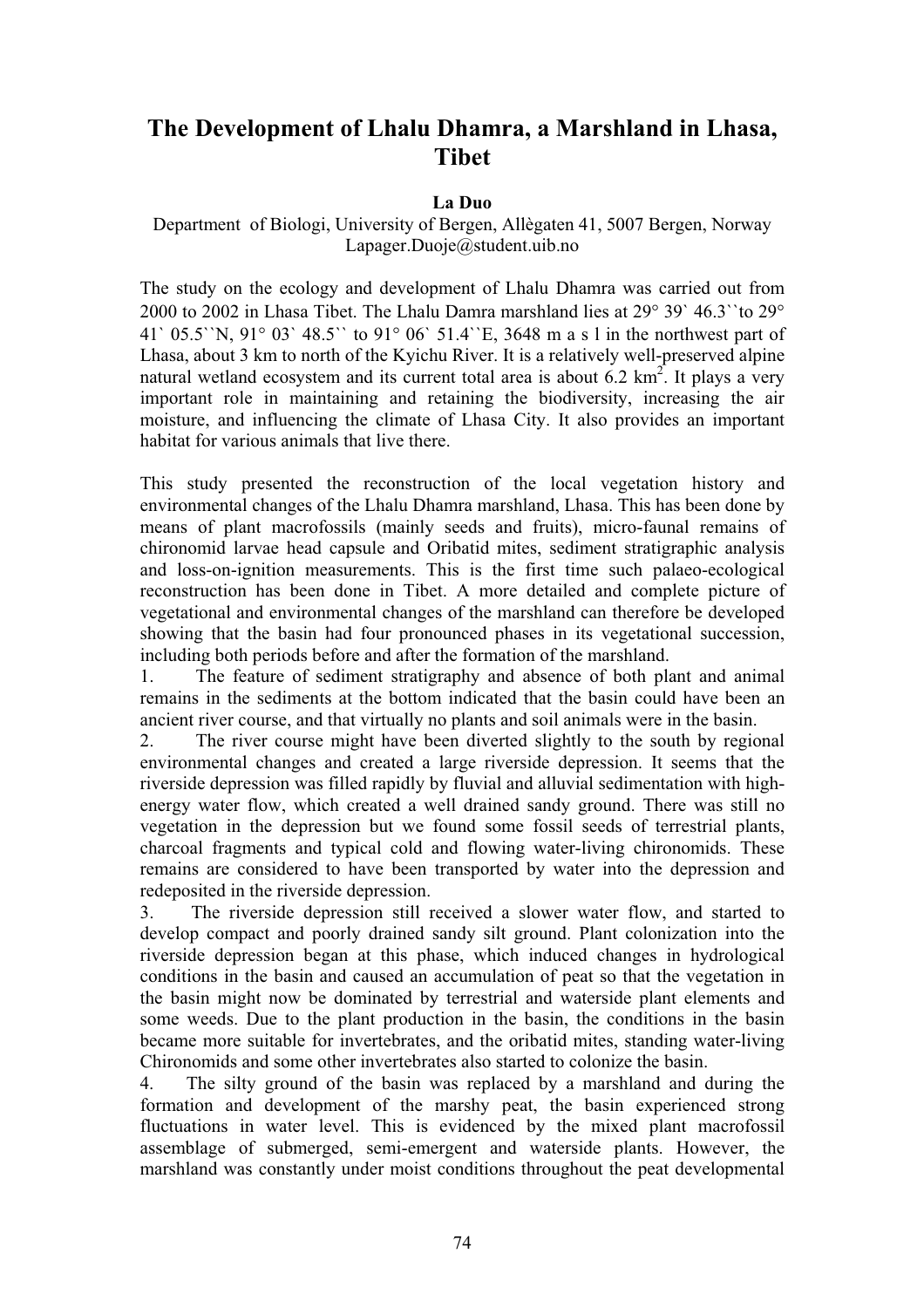process since a large amount of less decomposed vegetative parts were found in the sediments and most of the oribatid mites and chironomids were very abundant in the upper part of the sediments. The vegetation during this phase was dominated by both aquatic (*Chara, Hippuris, Zannichellia and Potamogeton*) and wet meadow (*Carex, Scirpus, Eleocharis,*) plant species in the marshland.

This study also analysed data on the present-day vegetation composition of the marshland using the multivariate techniques of TWINSPAN, DCA and CCA. TWINSPAN was applied for present-day local vegetation data to classify the samples (plots) on the basis of the species abundance values and this classification is used to obtain a classification of the species and DCA was used to display the TWINSPAN classification groups in a low-dimensional space. CCA was applied to analyse the relationship between plant species and environmental variables.

## **Icelandic Oribatid mites revisited**

## **Torstein Solhöy**

Department of Biology, University of Bergen, Allègaten 41, 5007 Bergen, Norway torstein.solhoy@bio.uib.no

In 1994, Peter Gjelstrup, Århus, and I published a paper in "The Zoology of Iceland" on the known records of oribatid mites and their habitat in Iceland, based on extensive field work by both of us and a control of all previous records where material was available and preserved. We recorded a total of 159 species, some new to science and many new to Icelandic fauna.

In my talk I want to summarize our findings, especially on habitat selection compared with new information from other Nordic countries and how oribatid remains from Icelandic wetlands and lakes can be used in palaeo-ecological reconstructions.

## **Some characteristics of the Icelandic Collembola fauna**

**A. Fjellberg** 

Zoological Museum, University of Lund, Helgonavägen 3, S-223 62 Lund, Sweden Arne.Fjellberg@zool.lu.se

## **1. Introduction**

Increased efforts in studies of the Icelandic soil fauna over the last few years have raised the number of known Collembola species from 77 (Olafsson 1991) to more than 140 (Fjellberg unpubl.). The low number of Icelandic species among larger insects like butterflies, bumble bees and dragon flies, is probably caused by the isolated geographical position, the dispersal capacity of these insects and the prevailing humid and chilly climate. Apparently the soil mesofauna are far better off and species numbers are comparable to those from mainland Scandinavia. Accumulated species lists of Collembola from different Icelandic habitat types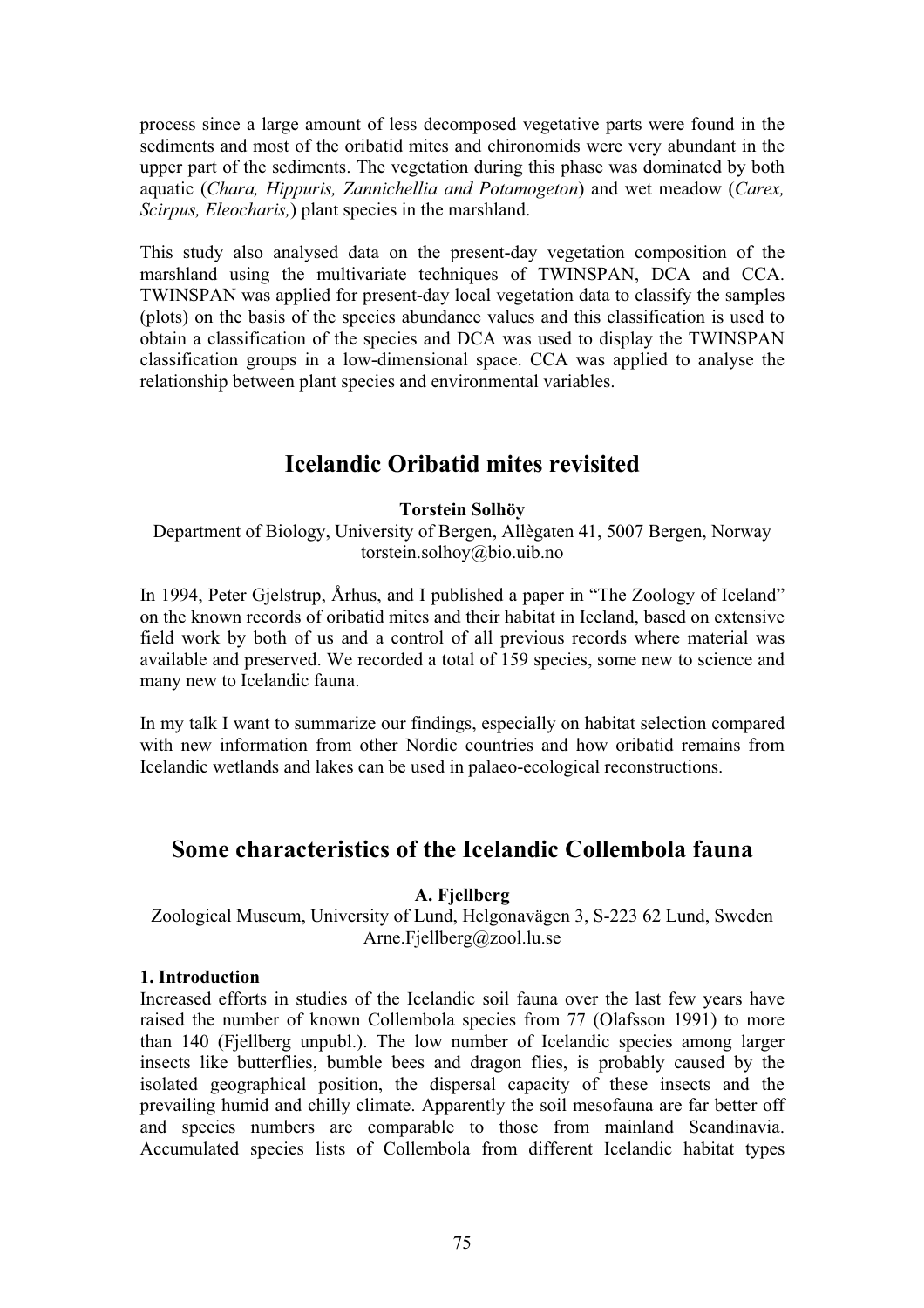indicate a general reduction in species number in areas affected by humans. This is further discussed below.

### **2. Material and methods**

The present study is based on 77 samples which were collected during four visits to Iceland by the author during 2004-2005, mainly from localities in the south, west and north. The samples were of different size, and were transported in plastic bags to the lab for extraction in open Tullgren funnels heated by light bulbs. In a given habitat type (Table 1) samples were taken so as to uncover all species present in the different microhabitats. Samples were not quantitative, only presence/absence of species was recorded. The species were further classified either as generalist or specialists according to their nich specificity (author's accumulated experience).

## **3. Results and discussion**

### *3.1. Habitats and the species inventory*

Table 1 summarizes the number of species found in 5 main habitat types. The highest number of species was found on seashores, in old birch forest and in stream banks. The lowest numbers were in lava fields and degraded (eroded, only patchy vegetation) habitats as well as in grasslands (pastures, meadows) and heaths (herbs, dwarf bushes).

**Table 1.** Accumulated species numbers in different habitat types.

A: Seashores, sand dunes (affected by wind/waves/salt/ input of organic material)

B: Inland stream banks (affected by flood and input of organic debris)

C: Mature birch forest (probably with a long continuity back in history)

D: Conifer plantations (various species and ages)

E: Grasslands, heaths (closed vegetation)

F: Lava fields and degraded habitats (disrupted vegetation)

|                               |  | A B C D E         |            |
|-------------------------------|--|-------------------|------------|
| Samples (N) 30 6 14 11 5 11   |  |                   |            |
| Generalists 53 30 37 30 25 22 |  |                   |            |
| Specialists                   |  | 184510            | $\bigcirc$ |
| All species                   |  | 71 34 43 31 25 22 |            |

A higher number of samples and presence of strictly halophilous species was certainly reflected in the particularly high number of species (71) from the coastal seashore habitats. However, the presence of 30 species in 6 stream bank samples probably reflected a real difference in the 22 species in 11 samples from lava fields and degraded habitats. The 43 species found in old birch forest matched the 36 species recorded in a birch forest in North Norway just south of the Arctic Circle (Fjellberg et al. in press). Corticole species were not surveyed in N Norway. These would have added another 4-5 species to the list. Also 31 species from coniferous plantations were comparable to 34 species found in plantations of Norway spruce and Sitka spruce in North Norway (Fjellberg et al., op. cit.).

Another obvious trend was the reduced proportion of specialists going from seashores-stream banks-birch forest to habitats which are man-made or degraded. At first view wave-exposed seashore or a flooded riverbank may appear as a very unsafe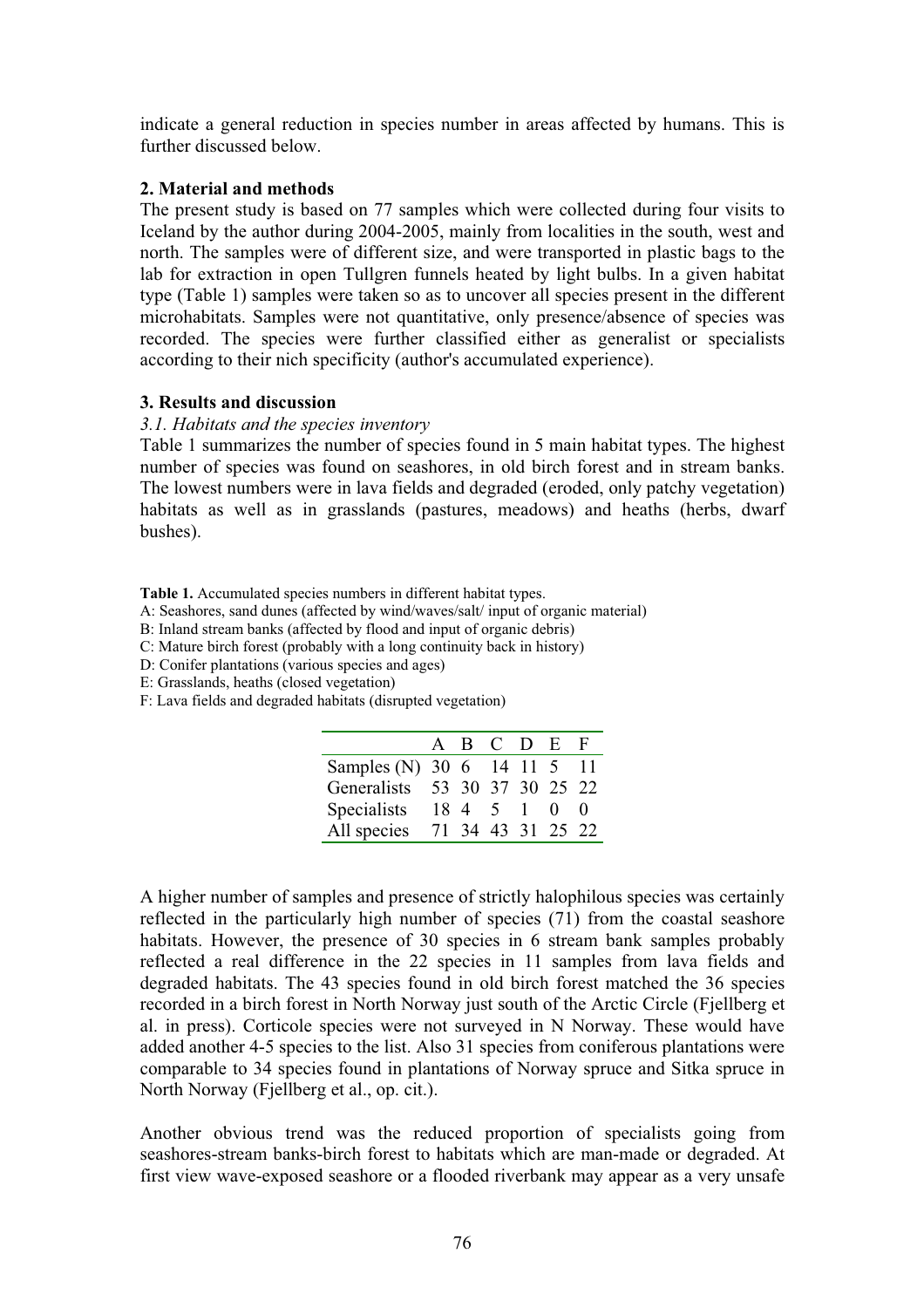place to live, but Collembola apparently thrive here. Seashores - the contact zone between land and ocean - are amongst the oldest landscape elements on the earth with an unbroken continuity in history. Even if the physical impacts are violent, they are predictable and repeated again and again. Collembola have adapted to this environment by specialization to the many microniches existing in the gradient from the littoral to sand dunes and open meadows. Stream banks are also old landscape elements and many collembola species have adapted to the special physical conditions, which, apart from lower salinity, resemble those of the seashores.

The interesting case of the Icelandic birch forest calls for further studies. Unlike seashores and stream banks, the historic extent of the birch forest has been greatly reduced and the present fauna associated with birch may be regarded as relic. During a postglacial maximum at about 4000 - 2500 B.P. the birch forests may have covered 40-50% of the land surface, in contrast to the fragmented 1% of the present day (Einarsson 1963). It is likely that some species of the forest Collembola were lost from Iceland during this reduction, even if the above comparison with North Norway indicates that the fauna are fairly complete.

The Collembola of the present day birch forest may serve as a source for the new fauna developing in coniferous plantations. The exclusively corticole species *Vertagopus cinereus* (Nicolet, 1841), which is frequent under bark on dead birch, was established under bark on conifers both at Skorradalur and at Haukadalur.

## *3.2. The benefits of being small, living in the soil*

Small euedaphic Collembola with high population densities are probably better adapted for passive dispersal and more ready to establish viable populations than large surface forms with low densities. Some of the major genera of euedaphic Collembola are well established in Iceland, like *Willemia* (5 spp.), *Protaphorura* (13 spp.), *Mesaphorura* (9 spp.) and *Folsomia* (14 spp.). These genera have a complete or almost complete inventory of species compared with the fauna of Norway and Sweden. In contrast, large forms which live on the surface are not well represented in Iceland. The genus *Desoria*, with 17 species in Norway/Sweden, only has 5 known representatives in Iceland.

## *3.3. Biogeography of Icelandic Collembola*

The list of Icelandic Collembola is clearly of West European character. Nearctic elements are absent, so are High Arctic species which are more or less circumpolar and present in Greenland and the Norwegian Arctic islands. The only exception is *Willemia similis* Mills, 1934 which is present in Spitzbergen and absent from the Scandinavian mainland. The recently described European species *Mesaphorura arbeai* Simon et al., 1994 appear to be established in Icelandic pioneer communities (streambanks, sandy lava fields) and is so far not recorded from the other Nordic countries. *Marisotoma canaliculata* Fjellberg, 1997 belongs to a western Atlantic element and is present in the Faroe Islands, Iceland and the west coast of Norway. A limited but characteristic group of species is expected in the thermophilic communities associated with volcanism in Iceland. Only a few samples have been investigated, but the recorded *Folsomina onychiurina* Denis, 1931 and *Proisotoma subminuta* Denis, 1931 definitely belong here.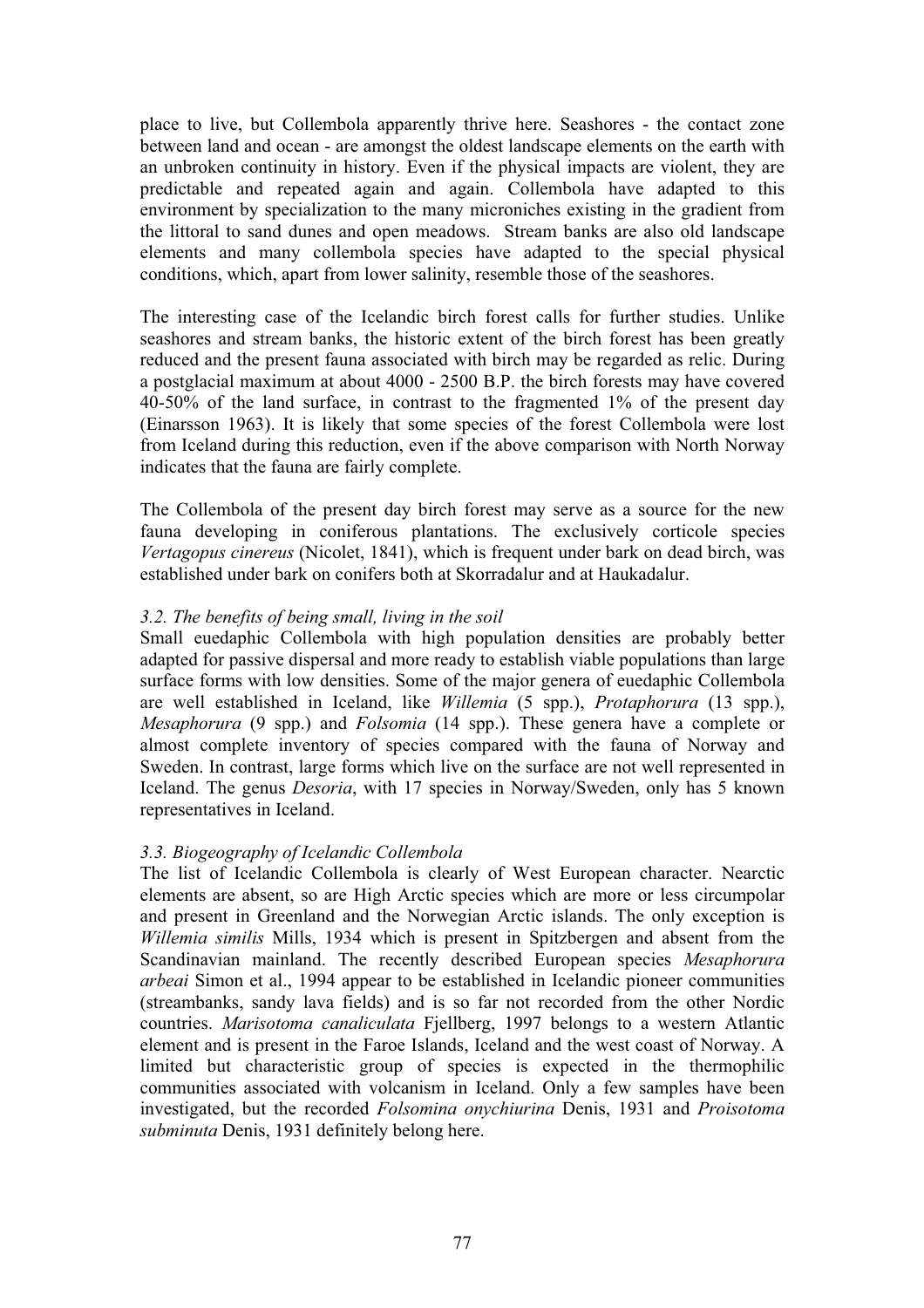### *3.4. Future expansion of the Icelandic species list*

While the number of Collembola species in most Nordic countries is stabilized or slowly increasing, with about 200-300 species per country, the Icelandic list is still apt to be rapidly increased. Some major habitat types, like the high alpine, have not been examined in Iceland. Alpine Collembola form a distinct element in the Scandinavian mountains and are probably also present in Iceland, though not yet examined. The alpine flora, as we know it from Scandinavia, is widely distributed in Icelandic mountains (Steindórsson 1963). So why not Collembola?

Species living in compost and other organic debris associated with human settlements are only sporadically known from Iceland. A systematic search will certainly uncover new species. Thermophilic species which become established in compost may serve as a source for species colonizing the natural geothermal habitats in Iceland, or the other way around - depending on what comes first.

### **4. Conclusion**

The presence of a diverse Collembola fauna with a high proportion of specialized species in long-term stable habitats like seashores, stream banks and birch forest indicates that Iceland has a species-rich soil mesofauna which was well established long before the arrival of the first settlers. Parts of this fauna have been lost with the reduction of the birch forest in historic times and replaced with a species-poor assemblage of generalists in grasslands and degraded and secondary habitats. The planting of conifers may offer alternative habitats for species that were formerly present in birch forest.

#### **References**

**Einarsson, T. 1963.** Pollen-analytical studies on the vegetation and climate history of Iceland in Late and Post-Glacial times. Pp. 355-365 *in* Löve, Á. & D. Löve (eds.) North Atlantic biota and their history. Pergamon Press, Oxford. 430 pp.

**Fjellberg, A., P. Holm Nygaard & O. Stabbetorp (in press).** Structural changes in Collembola populations following replanting of birch forest with spruce in North Norway. - Proceedings from AFFORNORD conference on *Effects of afforestation on ecology, landscape and rural development*. Reykholt, Iceland, 18.-22. June 2005.

**Ólafsson, E. 1991.** Íslenskt skordyratal. – Fjölrit náttúrufrædistofunar 17: 1-69. Reykjavik. (In Icelandic).

**Steindórsson, S. 1963.** Ice age refugia in Iceland as indicated by the present distribution of plant species. Pp. 303-320 *in* Löve, Á. & D. Löve (eds.) North Atlantic biota and their history. Pergamon Press, Oxford. 430 pp.

## **Archaeological excavation at Kvitevoll, Halsnøy Island, Western Norway, 2004. Results from the mite analysis**

# **Arguitxu de la Riva-Caballero1,2 and Torstein Solhøy1**

<sup>1</sup>Department of Biology, University of Bergen, Allègaten 41, 5007 Bergen, Norway; <sup>2</sup>Bergen Museum, University of Bergen, Museèplass 3, 5007 Bergen, Norway; e-mail: arguitxu.caballero@bm.uib.no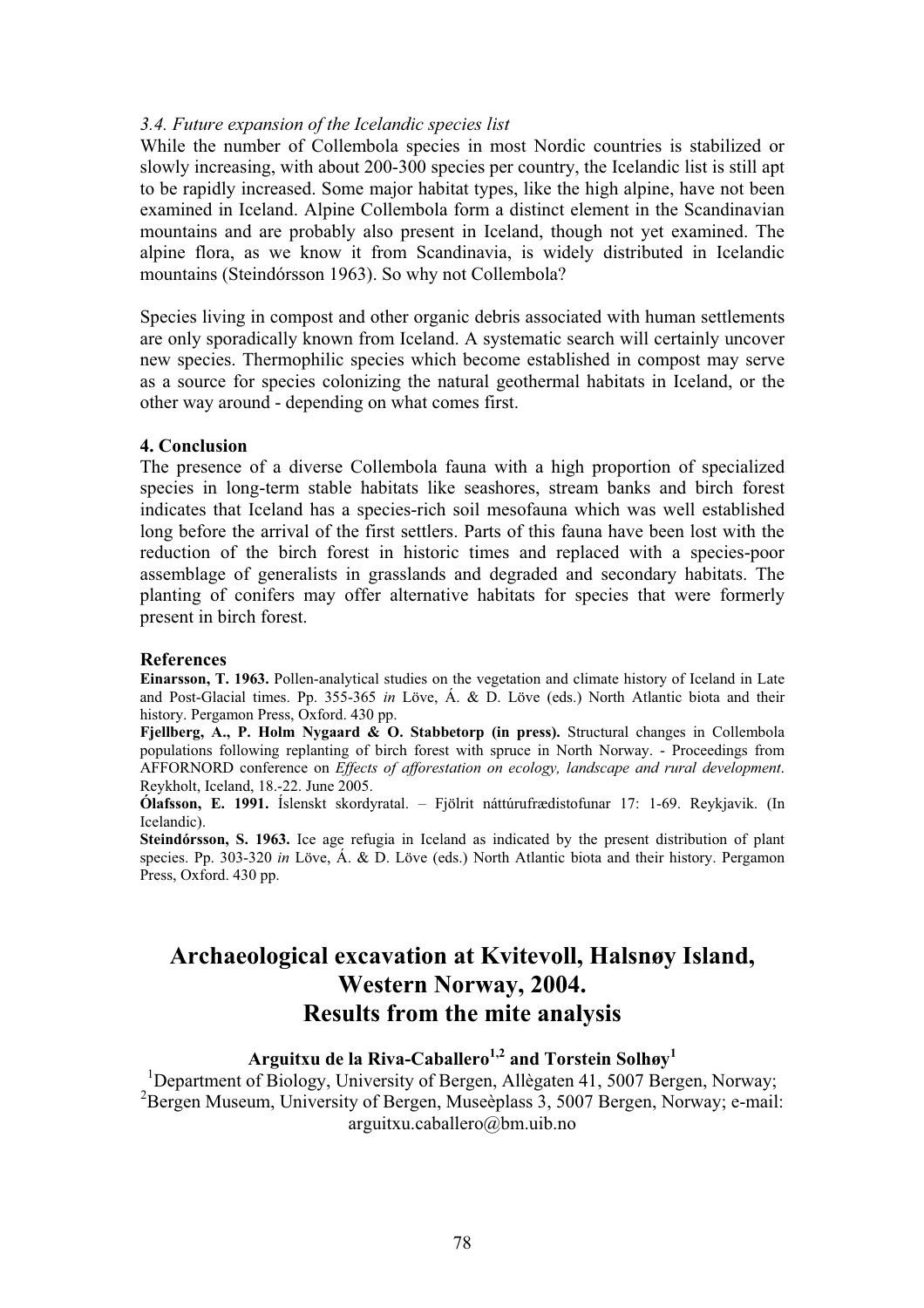This is a work done in collaboration with the archaeological survey carried out for the building of the road connection between Halsnøy Island and the mainland in the Kvinnherad community in Sunnhordaland County, western Norway. The scope of the work was to reconstruct the local environment surrounding the human settlement and to identify the possible changes in the landscape due to human influence.

Oribatid mites were used as indicators of the environment at the archaeological excavation of Kvitevoll. Several series of samples were taken at different sites. Only samples obtained from a monolith yielded enough subfossil oribatid mites to support the analysis. This might easily be explained by the fact that most of the samples analysed, besides those from the monolith, were rather mineral and it seems that they had oxic conditions. Thus, possible remains were already decomposed.

Radiocarbon dates for the monolith samples showed an age of 3905±90 years BP at the top of the sequence and  $7740\pm155$  years BP at the bottom of the sequence, which corresponds to the late Neolithic. The high number of oribatid mites recovered identified to the species level (93%) makes the reconstruction rather reliable.

The method used to analyse the samples for oribatid mites was similar to the method used to analyse samples for plant macrofossils described by Birks (2001). In our case, the sediments were not from a lake but from a drained mire. Identification of the different specimens was usually done following keys from Pérez-Íñigo (1993; 1997); Subías and Arillo (2001), Balogh and Mahunka (1983), Gyliarov (1975) and personal experience. Nomenclature was according to Subías (2004).

The sequence studied was divided into two periods, "moist woodland zone" and "wet woodland zone", according to the change in the number of subfossil oribatid mites recovered. Woodland was clearly present during both periods; at the bottom of the sequence (first zone) remains of *Caleremaeus monilipes* were found, which according to Schatz (1989) is an oribatid associated with trees, and of *Liebstadia humerata*, which lives under the bark of trees and in the subalpine birch forest (T. Solhøy pers. com.).

At the top of the first zone there were found remains of the oribatid mite species *Oribatula exilis* and *Phauloppia lucorum*, both associated with lichens, where they live and which they feed on (Knülle, 1957; Seyd & Seawards, 1984). Most of the other species of mites found with *O. exilis* and *P. lucorum* indicate tree presence, as *Cultroribula juncta*, which is an indicator of old deciduous forest (T. Solhøy pers. com.). Therefore, it is probable that *O. exilis* and *P. lucorum* lived in lichens on trees. Besides the oribatid species indicating wooded areas, there were also found fossil oribatid mites indicating moister and more open areas: *Moritzoppia neerlandica* and *Suctobelbella similis* were two examples. Knülle (1957) considered both species as inhabitants of moist and open areas, although never wet or soaked.

Along the second zone, "wet woodland zone", the number of oribatid remains found was indicative of increasingly open and wet areas. The increase in *M. neerlandica* was remarkable, which indicated wet habitats. The was also an increase in *Transoribates lagenula*, which is also a species preferring wet areas, but usually with tree presence (Popp, 1962; Weigmann & Miko, 2002). Although this species has been found before in Scandinavia (Lindberg et al, 2004), this was the first record in Norway. Along the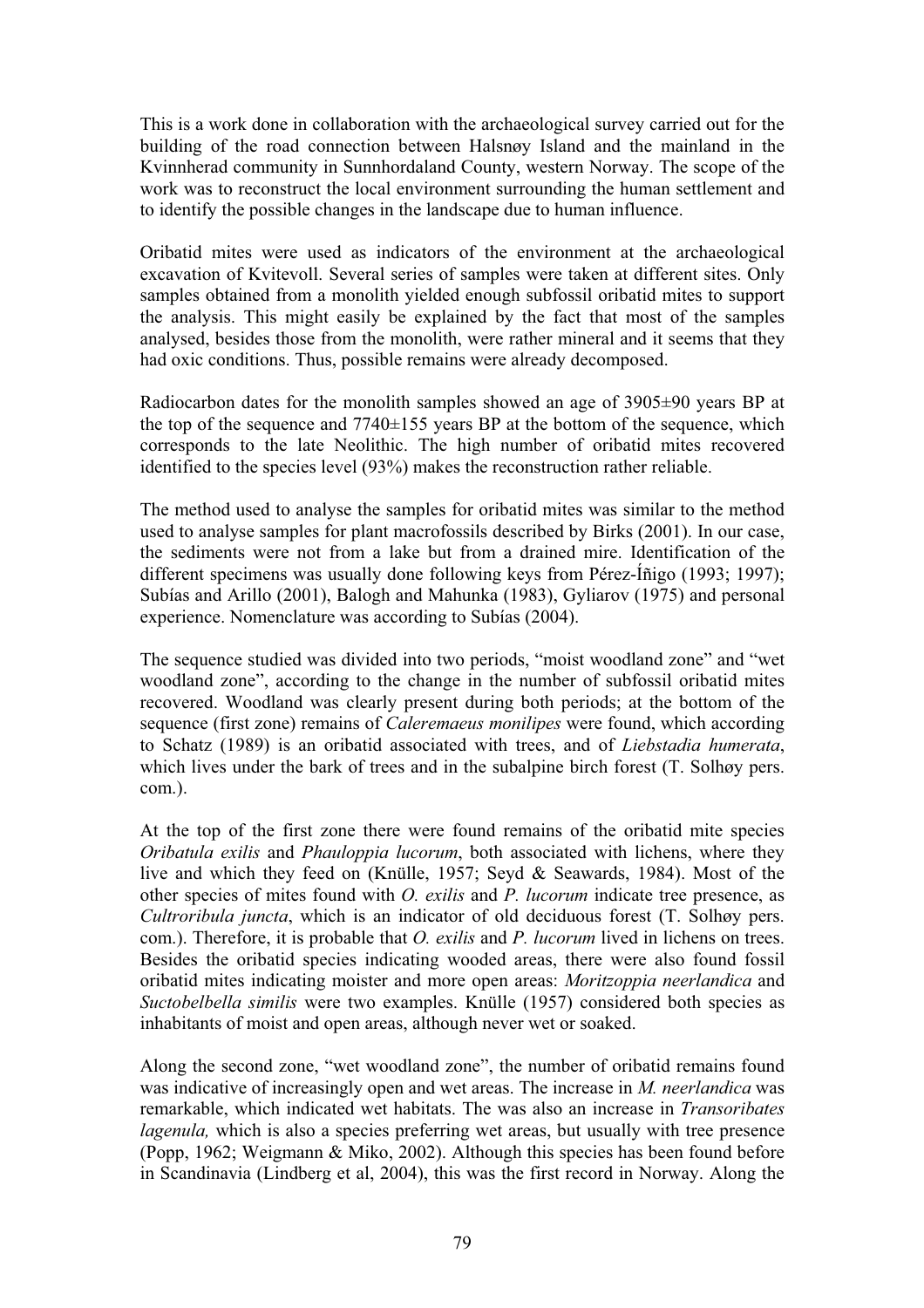second zone there was also a further increase of the oribatids remains indicative of trees/woodland. There were also found several species not found in the preceding zone: two of them were *Suctobelbella perforata* and *Dometorina plantivaga*. According to the findings of Knülle (1957), Cadwallardr (1969) and Hammer (1972) the former is a species found mainly in moist forest litter. The latter species, *D. plantivaga*, is considered to be associated to lichens living on trees (Grandjean, 1950; Travé, 1963; Gjelstrup, 1978).

At the top of the second zone appeared the species *Fuscozetes fuscipes*. This is considered a species with preference for wet surfaces of peat and acid swampy forest soils (Knülle, 1957). T. Solhøy (pers. com.) and Riva-Caballero (2003) consider this species as typical of wetland in western Norway. Besides F. fuscipes, indicating a wetter habitat or water logged soil, at the top of the sequence there were also found several oribatid species indicating forest, for example, *Furcoppia dentata*, *Liacarus acutidens*, *L. splendens* all of them species associated with old deciduous forest (T. Solhøy per. com.). *Odontoceoheus elongatus* has been found in different occasions in the litter layer of forests within Scandinavia (Dalenius, 1950; Gjelstrup, 1978).

There was a large increase in oribatids associated with trees/woodland and wet and open areas at the top of the sequence, which have been due to an increase in precipitation and, therefore, a lower rate of decomposition. Oribatid mites associated with trees and forest increased steadily during the whole period. However, oribatid mites associated with wet habitats also increased gradually during the whole period. It may be possible that mire was developing in the area.

In conclusion, the most likely evolution of the landscape at Kvitevoll was from a more or less big forested area encircling patches of open areas towards less forested area with big open spaces of wet grassland with tree groves remaining in the drier areas. None of the oribatid subfossils found were indicative of any cultivation process. The existence of a mosaic of forested and open areas at Kvitevoll was constant during the whole sequence. It does not seem that the landscape has changed substantially since the first human settled in the area.

#### **References**

**Balogh, J. & Mahunka, S. (1983).** Primitive oribatids of the Palaearctic region. In The Soil Mites of the World (ed J.B.S. Mahunka), Vol. 1, pp. 363. Elsevier, New York.

**Birks, H.H. (2001).** Plant Macrofossils. In Tracking Environmental Change Using Lake Sediments (eds J. P.Smol, H.J. Birks & W. M.Last), Vol. Volume III: Terrestrial, Algal and Siliceous Indicators, pp. 50-74. Kluwer Academic Publishers.

**Cadwalladr, D.A. (1969)** On the Soil Inhabiting Collembola (Insecta) and Oribatei (Acarina) of the Olderfjord Region of North Norway. Astarte, 2, 7-25.

**Dalenius, P. (1950)** The oribatid fauna of South Sweden with remarks concerning its ecology and zoogeography. Kungl. Fysiografiska Sällskapets i Lund Förhandlingar, 20, 43-48.

**Gilyarov, M.S. (1975)** A Key to the Soil-Inhabiting Mites. Sarcoptiformes, Nauka, Moscow, USSR.

**Gjelstrup, P. (1978)** Oversigt over Danmarks pansermider (Acarina, Oribatei). Ent. Meddr., 46, 109- 121. (In Danish).

**Grandjean, F. (1950)** Sur Deux Espéces du Genre Dometorina N. G. et les Mæurs de D. Plantivaga (Berl.) (Acariens, Oribates). Bulletin de la Société Zoologique de France, 75, 224-242. (In French).

**Hammer, M. (1972)** Microhabitats of oribatid mites on a Danish woodland floor. Pedobiologia, 12, 412-423.

**Knülle, W. (1957)** The distribution of Acari: Oribatei in the soil. Zeitschrift für Morphologie und Ökologie der Tiere, 46, 397-432.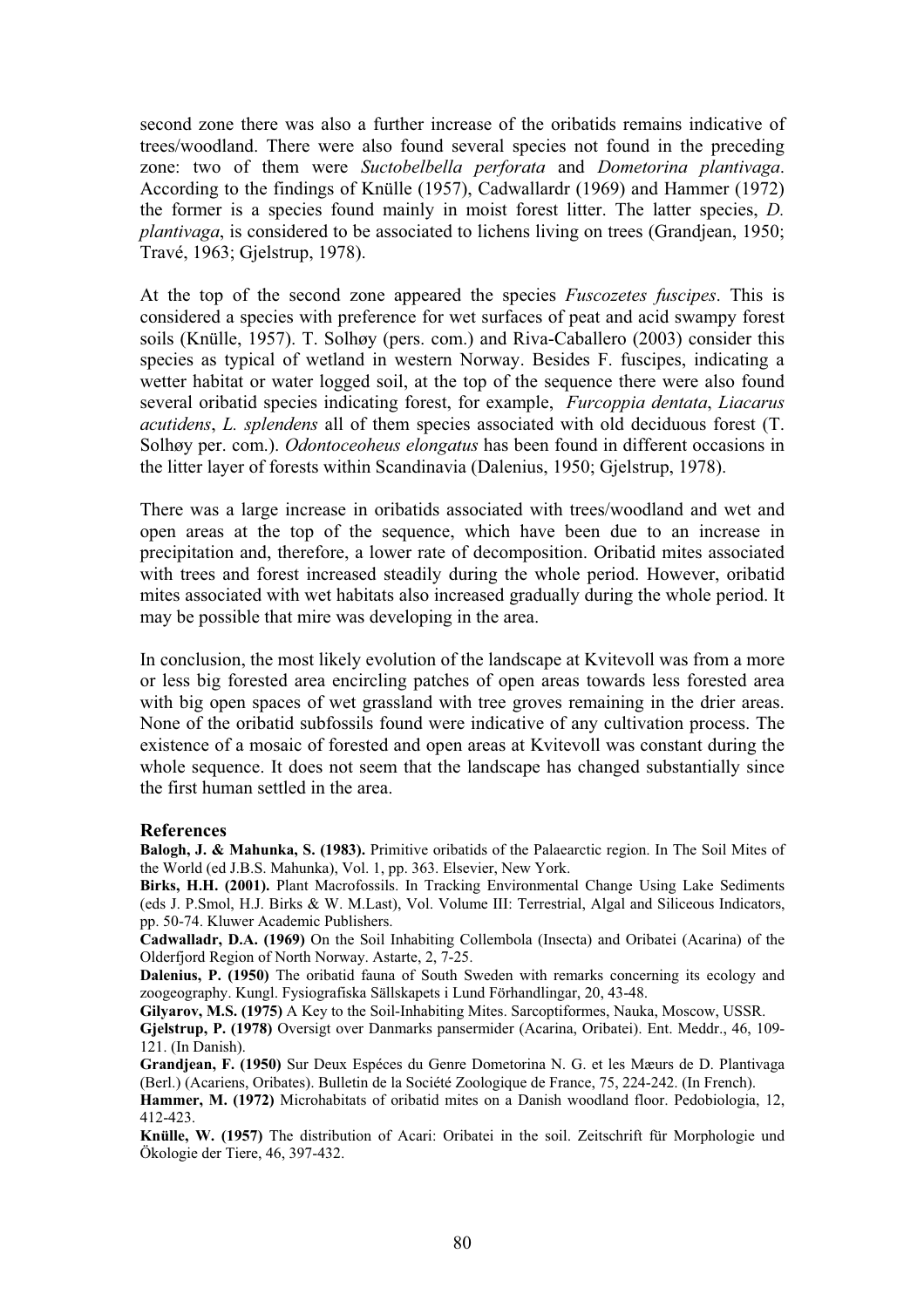**Lindberg, N., Persson, T., & Ahlström, K. (2004)** Sexton nya oribatidarter (Acari: Oribatida) för Sverige. Entomologisk Tidskrift, 125, 133-142. (In Swedish).

**Pérez-Íñigo, C. (1993).** ACARI, Oribatei, Poronota. In Fauna Ibérica (ed M.A.e. *al*), Vol. 3, pp. 320. Museo Nacional de Ciencias Naturales CSIC, Madrid. (In Spanish).

**Pérez-Íñigo, C. (1997).** Acari, Oribatei, Gymnonota I. In Fauna Ibérica (ed M.A. Ramos), Vol. 9, pp. 374. Museo Nacional de Ciencias Naturales. CSIC, Madrid. (In Spanish).

**Popp, E. (1962)** Semiaquatile Lebensräume (Bülten) in Hoch- und Niedermooren (Semi-aquatic biotopes (hummocks) in raised bogs and fens. II. The mite fauna). Int. Revue ges. Hydrobiol., 47, 533- 579.

**Riva-Caballero, A. (2003)** Oribatid mite communities in bogs along an altitudinal gradient and palaeoecological reconstruction using fossil oribatid mites in western Norway. Unpublished Master thesis (Cand-scient), University of Bergen, Bergen.

**Seyd, E.L. & Seawards, M.R.D. (1984)** The association of oribatid mites with lichens. Zoological Journal of the Linnean Society, 369-420.

**Schatz, H. (1989)** Oribatida (Acari) aus dem Kalser Dorfertal (Osttirol, Hohe Tauern, Österreich) (Oribatid MItes (Acari: Oribatida) from the Kalser Dorfertal Valley (Central Alps, Eastern Tyrol, Austria)). Ber. nat.- med. Verein Innsbruck, 76, 107-125. (In German).

**Subías, L.S. (2004)** Listado sistemático, sinonímico y biogeográfico de los ácaros oribátidos (Acariformes, Oribatida) del mundo (1758 - 2002). Graellsia, 3-305. (In Spanish).

**Subías, L.S. & Arillo, A. (2001).** ACARI, Oribatei, Gymnonota II. In Fauna Ibérica (ed M.A.e. *al*), Vol. 15, pp. 289. Museo Nacional de Ciencias Naturales CSIC, Madrid. (In Spanish).

**Travé, J. (1963)** Écologie et biologie des Oribates (Acariens) saxicoles et arboricoles Hermann, Paris. (In French).

**Weigmann, G. & Miko, L. (2002)** Redescription of *Oribates lagenula* Berlese, 1904, the type of *Lagenobates* n. gen. (Acarina Oribatida). Redia, 85, 29-35.

## **Long-term changes in species richness of oribatid mites in pine forest ecosystems of Ziemelvidzeme biosphere reserve**

### **Aija Baranovska, VoldemƗrs SpuƼƧis, Viesturs Melecis**

Institute of Biology, University of Latvia, 3 Miera str., Salaspils, LV-2169, Latvia Latviaabaranovska@gmail.com

In 1992 – 1997, investigations of oribatid mites were performed in Scots pine forests of the Ziemelvidzeme Biosphere Reserve. Permanent sampling plots were selected at three sites: young (30-40 years old), middle-aged (50-70 years old), and old (150-200 years old) pine forest. Sampling took place every year at the end of August/beginning of September. One hundred soil samples were taken by soil sampler  $(5 \text{ cm}^2 \text{ x } 10 \text{ cm})$ at each forest site. A modified high gradient extractor was used for extraction of soil mites. Soil moisture, acidity, and other edaphic factors were investigated. The meteorological data from the nearest meteorological station in Rujiena were used.

The highest average numbers of oribatid mites  $(3400 \text{ ind/m}^2)$  were found at the old forest site. The middle-aged and the young forests did not differ much in numbers of mites  $(2220 - 2270 \text{ ind./m}^2)$ . The highest total numbers of species - 38 was recorded at the young forest site. Species richness in the young and middle-aged forest was similar – 36 species. All the sites had the same dominant species: *Ceratozetes gracilis, Carabodes spp., Adoristes ovatus, Fuscoribatula furcillata.* 

During the period of investigations statistically significant trends of increases in species richness were recorded for the middle-aged and the old pine forest sites  $(r=0.823, P\leq 0.05; r=0.858, P\leq 0.05)$ . The trend for the young forest was not significant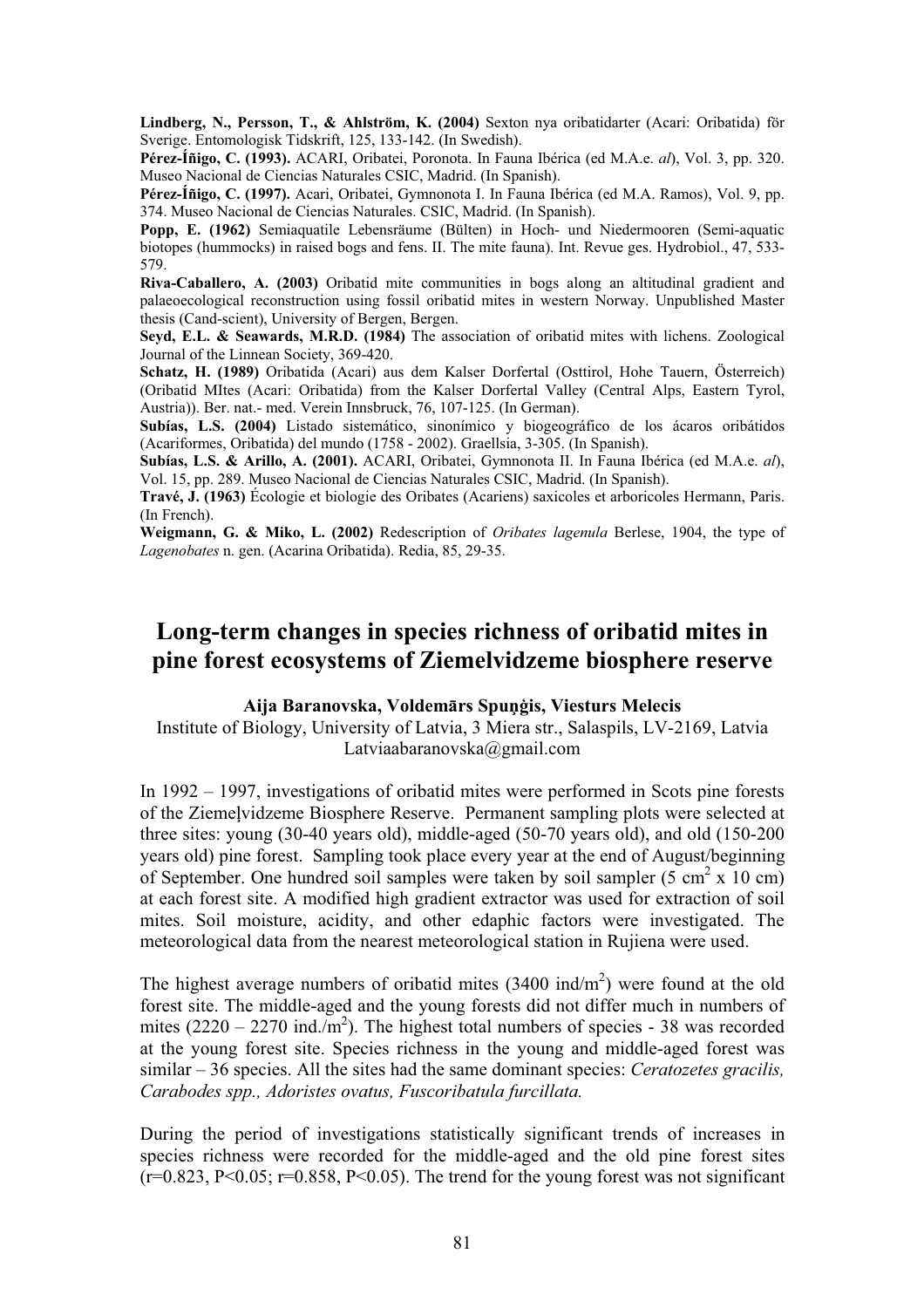$(r=0.782, P>0.05)$ . An increase in species richness of oribatid mites was a result of certain shifts in species composition. Mostly groups of recedent and subrecedent species with relative abundance less than 4% and 1% were affected. The number of species such as *Eremeus* spp., *Phthiracarus spp*., and *Euphthiracarus* spp. entering the community during the period of investigation, was higher than the number of species (*Damaeus subverticillipes* and *Oribatei* spp.) leaving it. A slight increase in mean August air temperatures and a decrease in precipitation and soil moisture was recorded in 1992-1997. It should be noted that a similar analysis of soil collembola data (Jucevica, Melecis, 2002) showed a decrease in species richness, so the reaction of these two groups of soil microarthropods were opposite. Oribatid mites are known to be more drought resistant than Collembola. The changes observed in the community of soil microarthropods appeared to be the result of drought induced competition.

## **Spatial structure and soil ecology**

## **Janne Bengtsson**

Department of Ecology and Crop Production Science, SLU, Uppsala, Sweden Jan.Bengtsson@evp.slu.se

Spatial structure is ubiquitous in soils as in all ecosystems. In soils, spatial heterogeneity may be caused by abiotic factors like soil structure, topography, etc., but also by biotic factors. Plants influence both abiotic factors and resources for soil organisms, bioturbators and ecosystem engineers like earthworms or ants create structures and spatial variation, etc. In this talk, I will discuss how spatial structure in soil communities at local sites may be influenced by plants and soil fauna, giving examples of plant species effects on soil fauna, of ant effects, and probably some other examples. I will also briefly discuss how to measure spatial structure, and the factors that influence whether spatial variation in soil communities is small or large.

# **Habitat fragmentation, dispersal ability, community assembly and biodiversity patterns - Using bryophyte-associated soil fauna as a model system**

## **M. Vass & H. Setälä**

University of Helsinki, Department of Ecological and Environmental Sciences, mattias.vass@helsinki.fi

#### **Introduction**

Human exploitation and alteration of natural habitats is today considered to be the major causes of species extinction and community relaxation (Collinge, 1996; Hoyle Gilbert, 2004). This process is formally known as habitat fragmentation. The mechanisms of biotic responses following habitat fragmentation are recognized as drastic changes in microclimate and inhibited migration abilities of extant species caused either by isolation or the appearance of an inhospitable matrix (Saunders et al.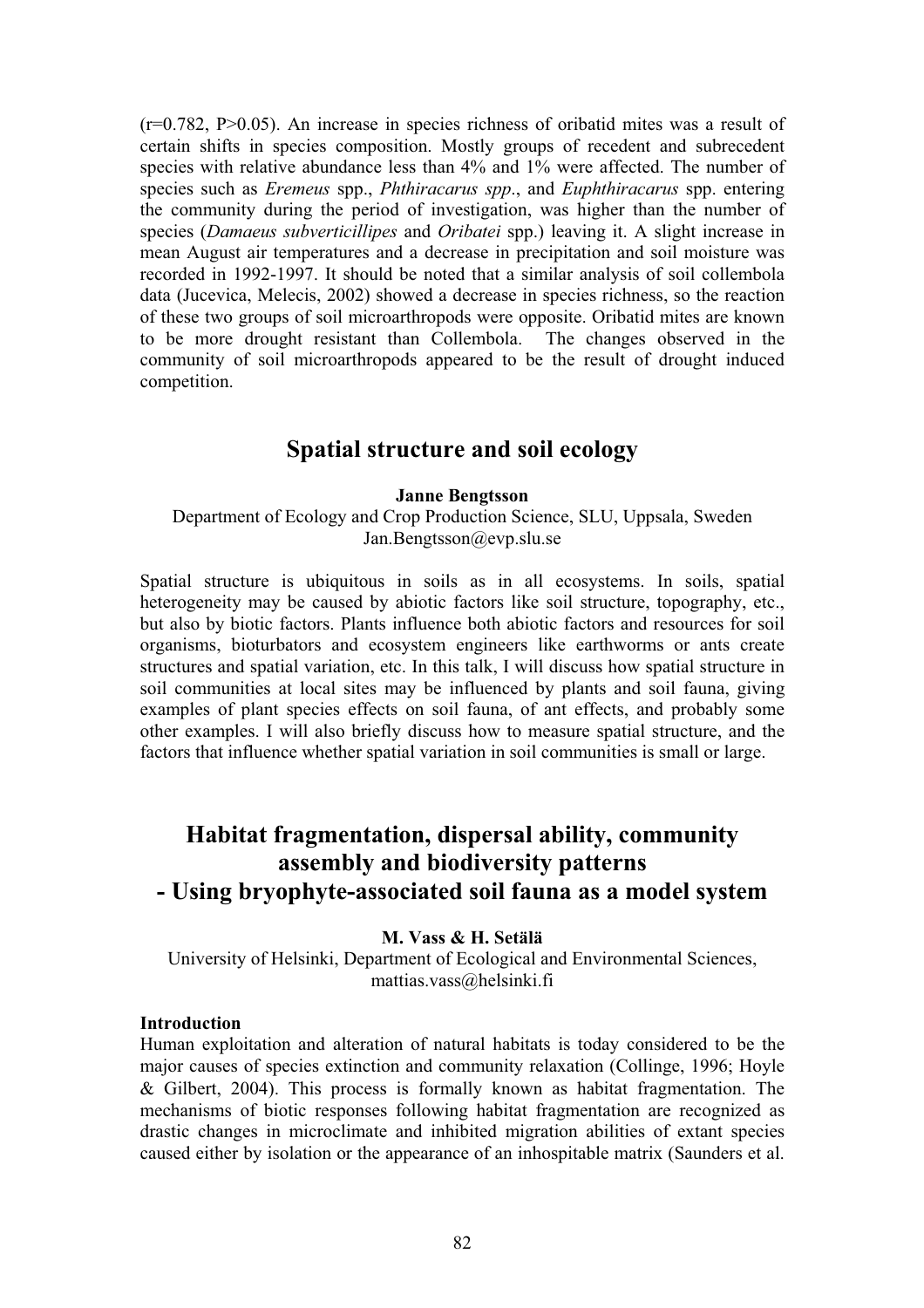1991). The inflated effect of stochastic processes when populations become smaller following deterministic extinctions is also stressed.

Species extinctions and the loss of populations (relaxations) are thought to reassemble and impoverish food webs in ecological communities. It has been shown that species loss may influence important functions regarded as properties of ecosystems e.g. biomass production (Gonzalez  $&$  Chaneton, 2002). However species extinctions and ecosystem function relationships are not straightforward and several authors stress the importance of further research (Hooper et al. 2005). At the same time it is alarmingly clear that we still lack a detailed understanding of how ecological communities are organized and structured, especially when they are subjected to spatial reconfigurations.

The recognition of spatial aspects in ecology has successfully explained biodiversity patterns on islands (MacArthur & Wilson, 1967), dynamics of colonization and extinctions of individual species in networks of habitat patches (Hanski  $\&$  Gilpin, 1997). More recently, ecologists have incorporated multispecies interactions to the dynamics of spatially subdivided communities in a cluster of theories formulating the concept of metacommunities (Leibold et al. 2004).

The realization of metacommunity study has raised the level of complexity in theoretical thinking by adding entire sets of species, their potential interactions and relative abundance into discrete biological networks. However challenging for experimentalists, the enhanced level of realism also promises advances in understanding the dynamics of ecological communities in spatially subdivided habitats.

Although, in its present form, metacommunity theory assumes networks of habitat patches, the theory allows for a broader definition, including mainland-island metacommunities (Liebold  $&$  Miller, 2004). This concept of assuming a focal species pool, the mainland, is clarifying the study of important biological activities in relation to habitat fragmentation such as: Colonization processes, and assembly and stability of communities following habitat fragmentation.

Food webs, the trophic interactions between species, have been used to describe the structure of communities (Pimm, 1982). Existing theory on the relationship between food webs and habitat fragmentation predicts that predators at the top of food chains (which could be viewed as collapsed linear food webs) are more susceptible to extinctions in the fragmentation process. This phenomenon has also been shown experimentally (Davies et al. 2000). However, whether such changes at the top of the food web cascades down and thereby influence system functioning is not known.

How the process of habitat fragmentation is working on biodiversity has been considered extensively in many theoretical aspects and its detrimental effects have often been shown for single species. However experimental investigations where natural multi-species communities are used are scarce. Existing experiments often display synthetic and ill represented levels of diversity, trophic structure or relevant temporal aspects (Gonzales  $&$  Chaneton, 2002). The rationale is simple, natural largescale communities are unmanageably complex and diverse. Constituent species have long generation times that preclude extinction or colonization observations. These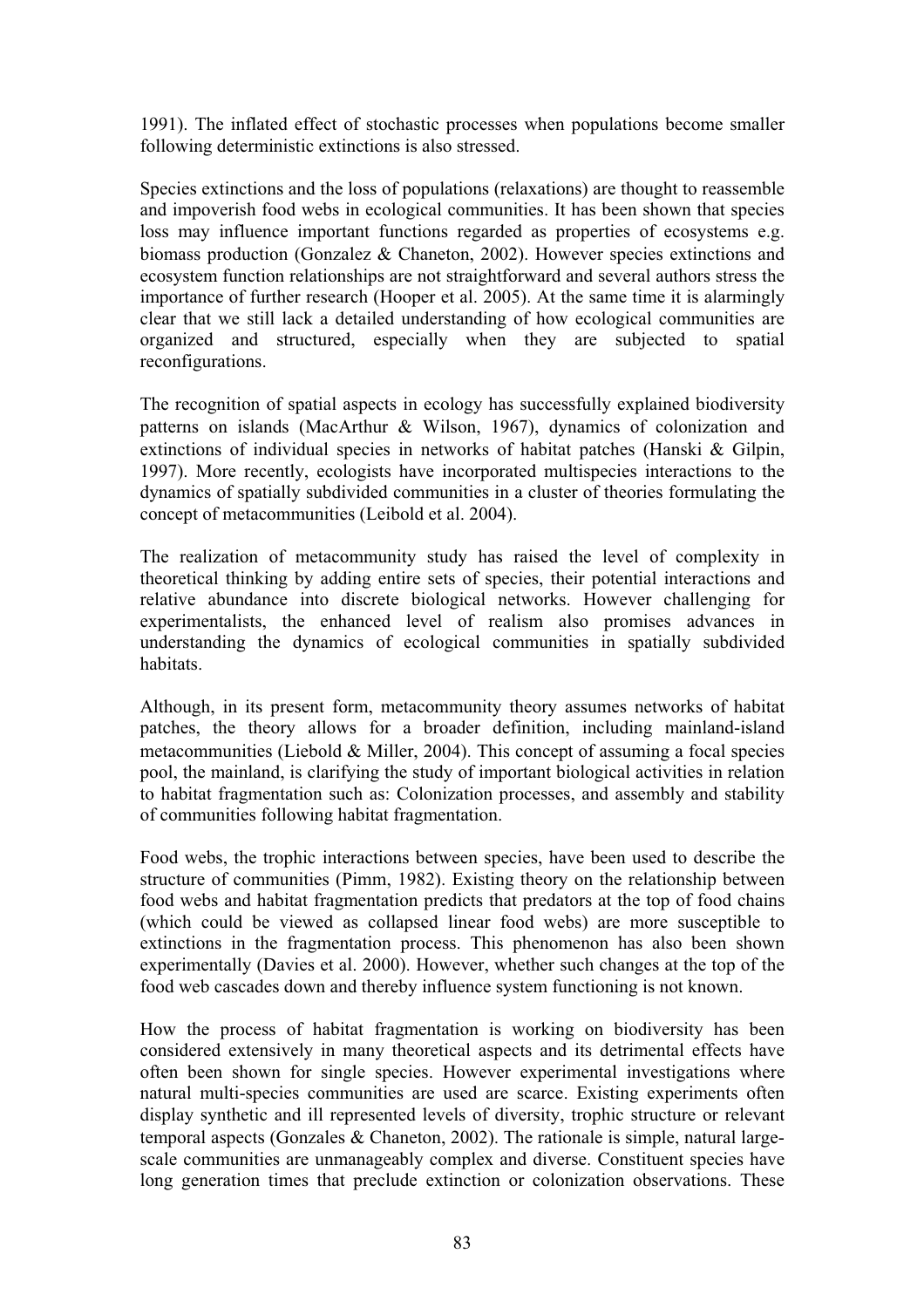obstacles can be overcome using natural micro-ecosystems such as moss-cushions (Srivastava et al. 2004). Moss-cushion on rocky outcrops contains a diverse fauna with a short generation time and a relatively broad trophic representation. The mosscushion systems have, for example, been used successfully studying species-area relationships (Gonzalez, 2000) and the usefulness of corridors in mitigating species extinctions (Gonzalez et al. 1998).

## **Material and methods**

In this study we used moss-cushions from rocky outcrops and their constituent soil and litter fauna to study how differences in dispersal rates and species traits such as body size, abundance, trophic position and taxonomic integrity could be related to community assembly and biodiversity patterns at different degrees of isolation, size and heterogeneity of the habitats. We use three experimental approaches.

In the first experiment the aim was to study the assembly of communities of varying degree of fragmentation. We constructed micro-landscapes at Tvärminne field station in southern Finland by sweeping the rocks clean of moss. By using templates, we created moss patches of three different sizes, which were positioned at three different distances from a continuous moss bed acting as a mainland (species pool). Moss patches were completely defaunated before being designated to an experimentally fragmented moss-landscape. Variation in dispersal ability between species has been suggested to promote non-random biodiversity patterns. We therefore created an elongated defaunated moss-peninsula attached to the mainland allowing species to disperse in natural vegetation. Moss cushions, controls from the mainland and the sections of the peninsula were thereafter destructively sampled and the fauna were extracted using established methods. The collection composed of collembolans, Acari, Araneae and nematodes were thereafter determined, if possible, to species level.

The second experimental approach, where we aimed to investigate the disassembly process, had a setup that was similar to the first except for the absence of a peninsula, but most importantly, that the moss patches had from the start an intact and present fauna.

In the third experimental approach the mainland was also excluded, and all patches in this experiment had the same size but the within-patch heterogeneity and distances between patches varied. The moss fauna in this setup were also intact and we aimed to study how isolation and heterogeneity of the fragmented habitats alters biotic interactions such as predation, and if this change has any cascading effects on species richness within and between trophic guilds. The third experimental setup was placed on the roof-top of the department facility in Lahti to avoid the effect of unwanted dispersal sources. As a measure of ecosystem functioning we focused on degradation of organic material, which in our experimental case was degradation of cellulose. To each patch in all three experiments a cellulose strip of known weight was designated to all patches and the weight loss was then recorded at the time of each sampling.

## **Results**

Preliminary results from the first experiment showed that, during the early stages of community assembly, the pattern in species richness followed the predictions of island-biogeography, i.e. both size and degree of isolation of the habitats affected the species richness. Although species richness was higher in large and more connected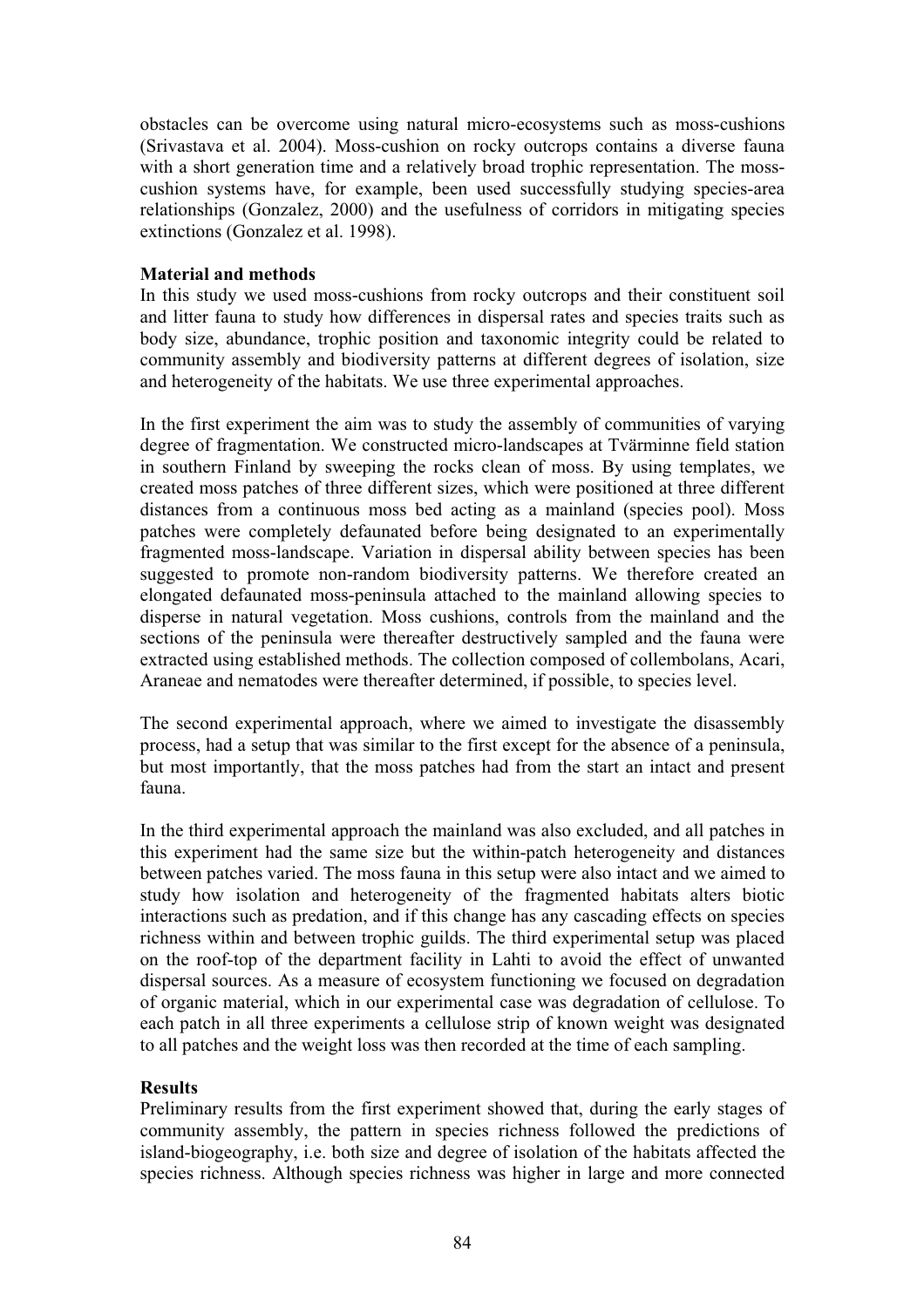habitats, species abundance per habitat area tended to be higher for a subset of species in more isolated and smaller habitats. This could be explained by either absence of predation, which would allow species to be competitively dominant (Terborgh 2001) or, alternatively, this pattern of hyperabundance was ephemeral and was a reflection of the variation in dispersal ability among species. In the latter case this pattern of counterintuitive species abundance will with time fade away. However, initially top predators such as spiders and Mesostigmata mites seemed less abundant in more fragmented patches, which indicated support for the first explanation. We have also noted that functional food-chain lengths are top-down truncated in small and isolated habitats. A deeper analysis will reveal if community structure is altered by fragmentation and if this alteration could be related to ecosystem functioning and performance.

#### **References**

**Collinge, S. 1996.** Ecological consequences of habitat fragmentation: implications for landscape architecture and planning 36, 59-77.

**Davies, K.F., Margules., & Lawrence, J.F. 2000.** Which traits of species predict population declines in experimental forest fragments? Ecology 81, 1450-1461.

**Gonzalez, A. 2000.** Community relaxation in fragmented landscapes: The relation between species richness, area and age. Ecology Letters 3, 441-448.

Gonzalez, A. & Chaneton, E.J. 2002. Heterotroph species extinction, abundance and biomass dynamics in an experimentally fragmented microecosystem. Journal of Animal Ecology 71, 594-602.

**Gonzalez, A., Lawton, J.H., Gilbert, F.S., Blackburn, T.M., andEvans-Freke, I. 1998** 

Metapopulation dynamics, abundance, and distribution in a microecosystem. Science 281, 2045-2047. **Hooper, D.U. Chapin, F.S. Ewel, J.J. Hector, A. Inchausti, P. Lavorel, S. Lawton, J.H. Lodge,** 

**D.M. Loreau, M, Naeem, S. Schmid, B. Setälä, H. Symstad, A.J. Vandermeer, J. Wardle, D.A. 2005.** Effects of biodiversity on ecosystem functioning: A consensus of current knowledge. Ecological Monographs, 75, 3-35.

**Hanski, I.A., & Gilpin, M.E. (eds) 1997.** Metapopulation biology: Ecology, genetics and evolution. Academic Press, San Diego.

Hoyle, M, & Gilbert, F. 2004. Species richness of moss landscapes unaffected by short-term fragmentation Oikos105, 359-367.

**Leibold, M.A., Holyoak, M., Mouquet, N., Amarasekare, P., Chase, J.M., Hoopes, M.F., Holt, R.D., Shurin, J.B., Law, R., Tilman,T., Loreau, M Gonzalez, A. (2004)** The metacommunity concept: A framework for multi-scale community ecology. Ecology Letters. 7, 601-613.

Leibold, M.A., & Miller, E.M. 2004. From Metapopulations to Metacommunities p.133-150. In ecology, genetics and evolution of metapopulations. Hanski, I.A., and Gaggiotti, O. Academic Press.

**MacArthur, R.H., & Wilson, E.O. 1967.** The theory of island biogeography. Princeton University Press, Princeton, New Jersey.

**Pimm, S.L. 1982.** Food-webs. The University of Chicago Press, Chicago.

**Saunders, D.S., Hobbs, R.J. and Margules, C.R. (1990).** Biological consequences of ecosystem fragmentation: A review. Conservation biology 5, 18-32.

**Srivastava, D.S., Kolasa, J., Bengtsson, J.,Gonzalez, A., Lawler, S.P., Miller, T.E., Munguia, P., Romanuk, T., Scneider, D.C., and Trzcinski, M.K. (2004).** Trend in Ecology and Evolution 19, 379- 384.

**Terborgh, J et al 2001.** Ecological meltdown in predator free forest fragments. Science 294,1923- 1925.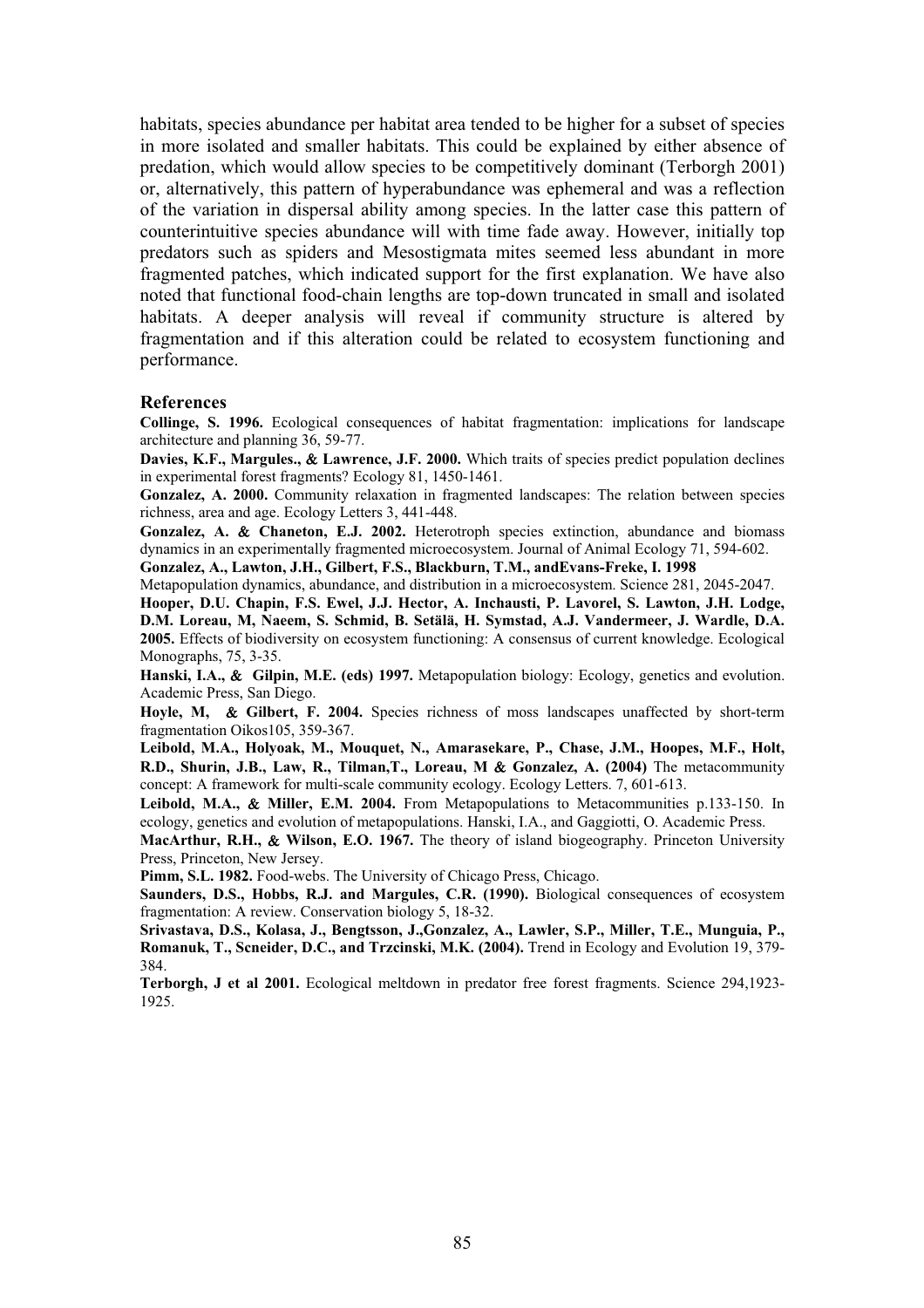## **Geographic variation and adaptation to climatic stress in the springtail** *Orchesella cincta*

**Bahrndorff, S.1,3, Holmstrup, M.2 , Petersen, H.<sup>3</sup> and Loeschcke, V.<sup>1</sup>**

<sup>1</sup>Department of Ecology and Genetics, Institute of Biology, University of Aarhus, Ny Munkegade, Buildg. 540, DK-8000, Aarhus C, Denmark <sup>2</sup>National Environmental Research Institute, Department of Terrestrial Ecology, Vejlsøvej 25, PO Box 314, DK-8600, Silkeborg, Denmark <sup>3</sup> Mols Laboratory, Natural History Museum, Strandkærvej 6-8, Femmøller, DK-8400, Ebeltoft, Denmark simon.bahrndorff@biology.au.dk

Knowledge of environmental adaptation is important in predicting how and which populations will be affected by climatic change. However, only a few studies have been published on adaptation to climatic gradients for soil invertebrates. This is rather surprising as soil invertebrates are important components of soil ecosystems and play an important function in the soil (Petersen & Luxton 1982). Soil mesofauna, such as springtails, are grazers of bacteria and fungi and are thought to stimulate microbial decomposition rates (Hedlund & Ohrn, 2000). A number of studies have shown that soil fauna increase nitrogen mineralization with up to 25% (e.g. Verhoef & Brussaard, 1990). It therefore seems inadequate that our understanding of how climatic changes will affect community structure in soil ecosystems is based on model organisms such as *Drosophila*.

We therefore investigated multiple traits of stress resistance in different populations of the epedaphic springtail *Orchesella cincta*. Second generation adults from five laboratory populations were compared with respect to resistance to extreme temperatures and desiccation, and traits relevant to climatic adaptation. Populations were collected along a 2000-km latitudinal gradient ranging from Denmark to southern Italy and reared under the same standard laboratory conditions. Traits investigated were resistance to high and low temperature, desiccation resistance, body size and water loss rate (WLR). Results showed genetically based differences in resistance to high and low temperature, desiccation, WLR and size between populations. Individuals from the most northern population had the highest desiccation and cold shock resistance, and the lowest heat shock resistance. Females were significantly more desiccation resistant than males. The results of cold shock resistance showed a positive increase with lowest environmental temperature recorded at the sites of population origin, whereas heat shock resistance showed a positive increase with highest recorded temperature at the sites of population origin. Desiccation resistance increased towards the most southern and northern populations, suggesting that both low and high temperature extremes affect desiccation resistance. Body mass and WLR showed interpopulation as well as sex specific variation. This provides evidence for geographical variation in stress resistance of springtails related to climatic conditions.

A number of physiological adaptations can explain the observed geographical patterns in the resistance traits. Among those are molecular chaperones that are important in the protein control system and become increasingly important when organisms are exposed to stress. Heat shock proteins are molecular chaperones that have an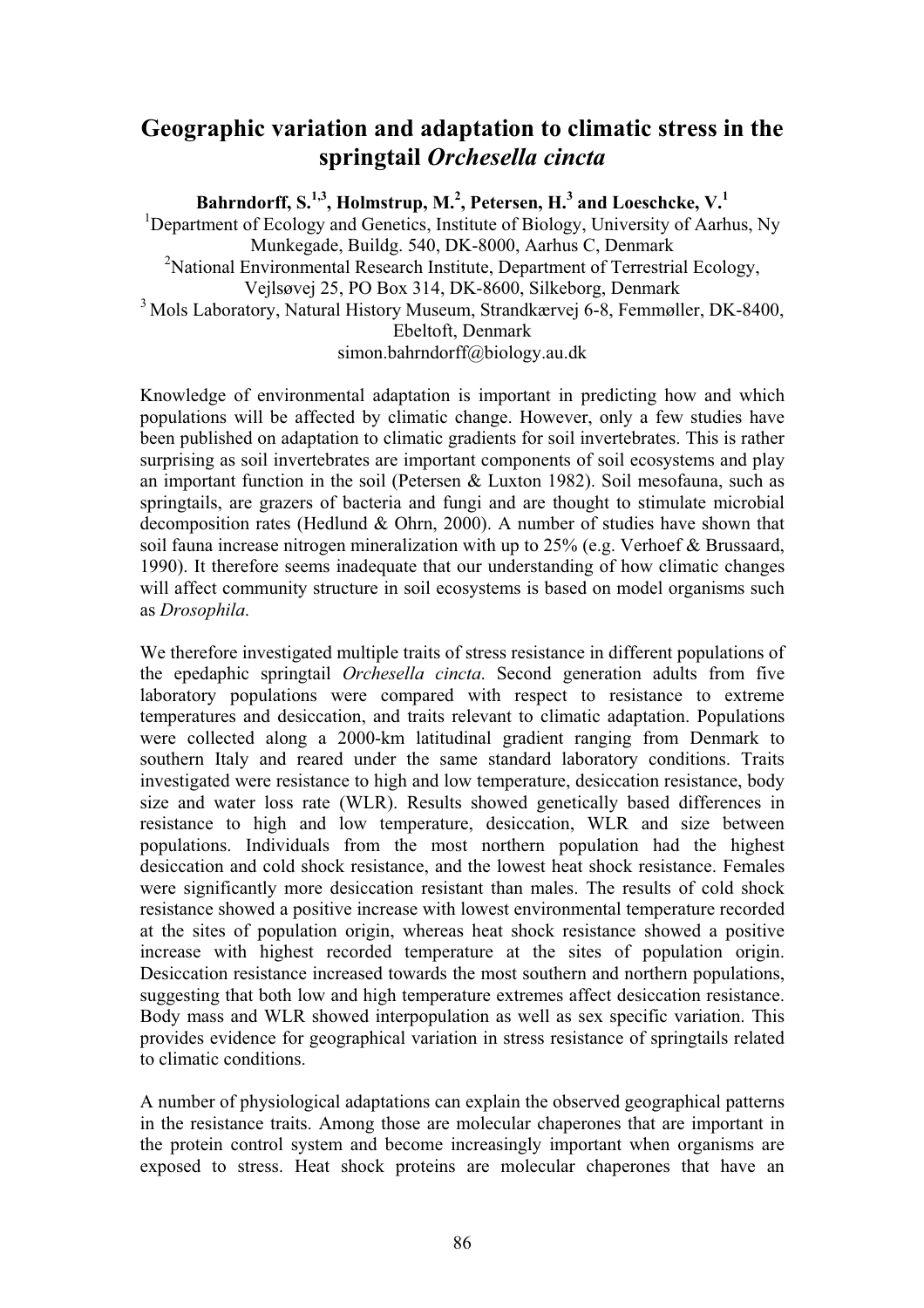important function for the organism when exposed to environmental stress. Traditionally these proteins have been shown to be important when exposed to heat stress (Sørensen *et al.*, 2005). We have shown that Hsp70 is upregulated in individuals of *Orchesella cincta* exposed to heat stress (unpublished results). Desiccation protective proteins that might affect both desiccation and cold shock resistance are the LEA proteins, that is, late embryogenesis abundant protein, that have been shown to be induced by desiccation and cold shock in anhydrobiotic organisms (e.g. Goyal et al., 2005). LEA proteins have been proposed to act as molecular chaperones or a molecular shield that helps prevent the formation of damaging protein aggregates during water stress (Goyal et al., 2005). Preliminary analysis suggest the presence of LEA-like protein in *Orchesella cincta* (unpublished results: Tunnacliffe, A., McGee, B., Bahrndorff, S.). This suggests that protein expression patterns are highly relevant for stress resistance in springtails and should be included in future population studies looking at climatic adaptation and population differences in soil ecosystems.

### **References**

**Goyal, K., Walton, L. J. & Tunnacliffe, A. (2005)** LEA proteins prevent protein aggregation due to water stress. Biochemical Journal 388, 151-157.

**Hedlund, K. & Ohrn, M. S. (2000)** Tritrophic interactions in a soil community enhance decomposition rates. Oikos 88, 585-591.

**Petersen, H. & Luxton, M. (1982)** A comparative analysis of soil fauna populations and their role in decomposition. Oikos 39, 287-388.

**Sørensen, J. G., Norry, F. M., Scannapieco, A. C. & Loeschcke, V. (2005)** Altitudinal variation for stress resistance traits and thermal adaptation in adult *Drosophila buzzatii* from the New World. Journal of Evolutionary Biology 18, 829-837.

**Verhoef, H. A. & Brussaard, L. (1990)** Decomposition and nitrogen mineralization in natural and agroecosystems - The contribution of soil animals. Biogeochemistry 11, 175-211.

# **Species – area relations and island distribution of carabid beetles (Coleoptera, Carabidae) on small islands off the coast of western Norway**

## **Bjørn Arild Hatteland**

Department of Biology University of Bergen, Pb. 7800, 5007 Bergen, Norway Bjorn.Hatteland@mnfa.uib.no

#### **Aim**

The study explores carabid beetle communities on small islands to assess distribution patterns in terms of stochastic and non-random mechanisms.

#### **Location**

The study was carried out on 14 small islands in Øygarden, an island archipelago 30 km north-west of Bergen, western Norway. The islands studied are all on the west side of Øygarden, exposed to the North Sea. All these islands are characterized by a discontinuous and patchy vegetation cover and most of them are bare rock. The dominant vegetation was *Calluna vulgaris* heath.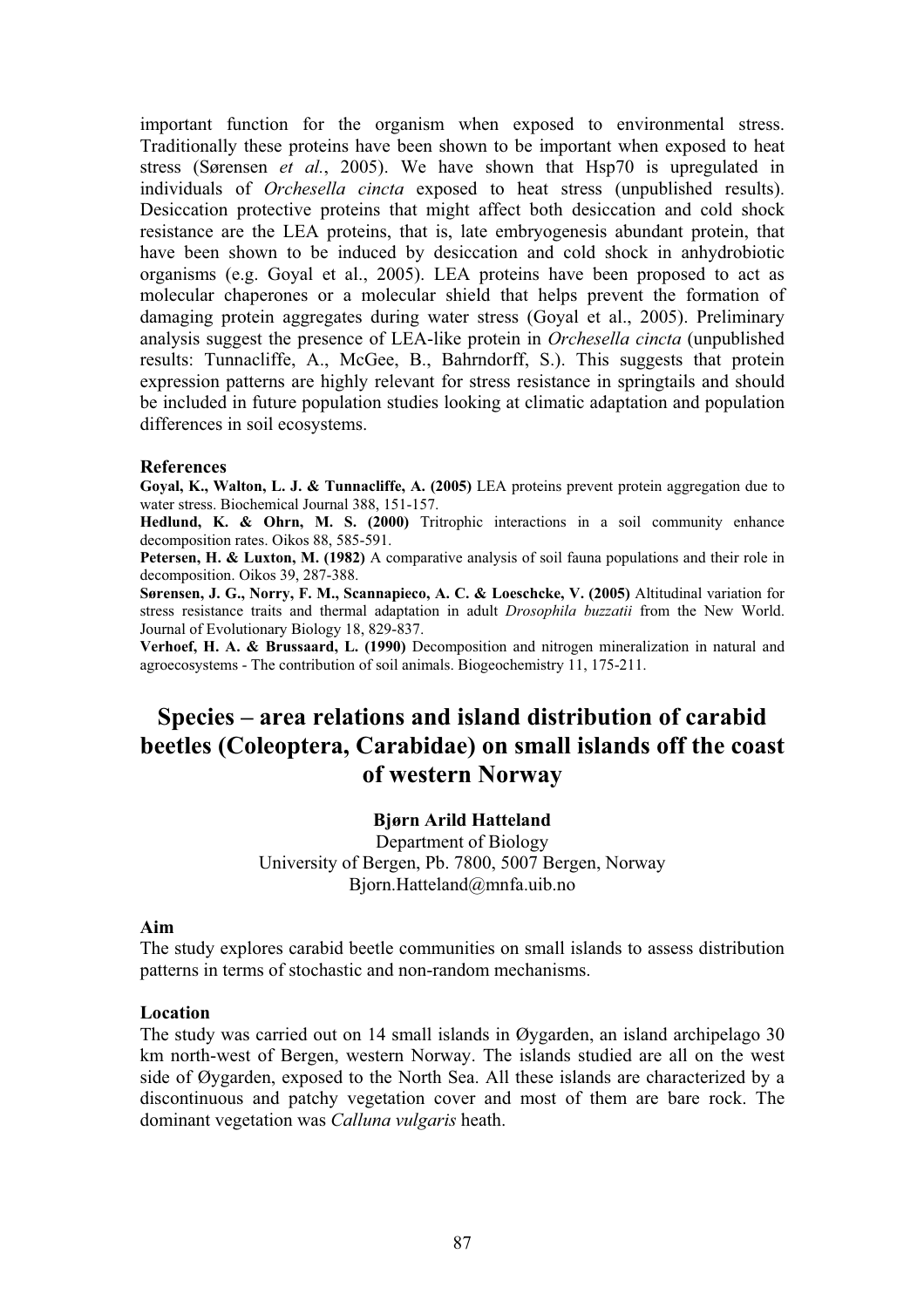## **Methods**

Sampling was carried out with 83 pitfall traps operating continuously from May 30 to November 14. 1983. Log-linear regression was applied for analysing the data.

## **Results**

The pitfall trapping yielded 29 species and 6139 specimens of ground beetles (Coleoptera, Carabidae). The island area was less significant than the habitat size in determining the species diversity. An island further away from the source area contained a higher proportion of species with the ability to fly than did islands close to the source area. There were a few characteristic species: *Amara ovata* was only found on the smallest islands, islands with gull colonies and islands heavily exposed to wind and waves. *Amara lunicollis* Schiødte, *Carabus problematicus* Herbst, *Harpalus latus* (L.), *Pterostichus niger* (Schaller) and *P. nigrita* (Paykull) were all species that were found on the larger islands with grasses and *Calluna* heath. The larger species were found in the larger habitat patches, and this association was significantly correlated. Islands exposed to the action of wind and waves were inhabited by species with adult hibernation. Species with later larval hibernation were significantly inversely correlated with the degree of vegetation cover in terms of species as well as individuals. The immigration rate of *Carabus problematicus* Herbst was probably very low, leading to a certain degree of genetic isolation, expressed by differences in size between islands.

## **Main conclusions**

Carabid beetles from small islands of the coast of western Norway were nonrandomly distributed according to habitat size and distance from source areas. The present study clearly showed the importance of habitat patches and migration. It also showed that extreme conditions, like small islands, can alter the species assemblages in a profound way.

**Keywords:** Carabid beetles, Carabidae, hibernation strategies, dispersal, genetic isolation

## **The latest news from Norway on the invasive Iberian slug, Arion lusitanicus** *Arion lusitanicus*

## **Torstein Solhøy**

Department of Biology, University of Bergen, Allègaten 41, 5007 Bergen, Norway torstein.solhoy@bio.uib.no

Since 2002 we have studied aspects of population fluctuations, growth, feeding and beetle predators of this slug in western Norway, and the main results up to now will be presented.

There will also be presented some distribution data and preliminary data on the genetic and fatty acid analyses of selected populations of *A. lusitanicus*, *A. arter* and of the possible hybrid between the two species. Some results from ongoing studies on how to control the Iberian slug by colleagues at the Norwegian Plant Protection Institute will also be presented.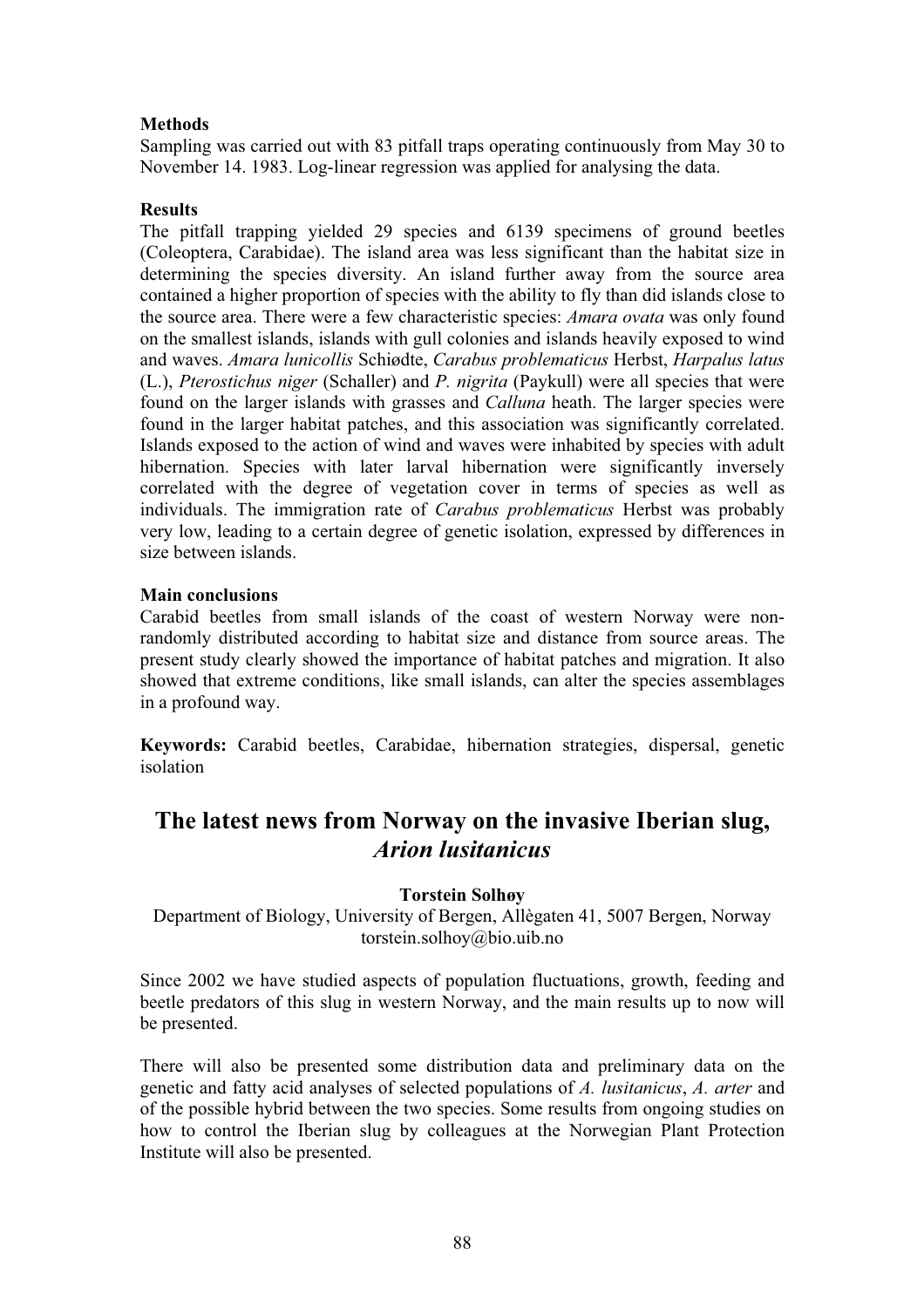# **POSTERS**

# **Does defoliation alter N dynamics in the soil on a short time scale?**

## **F. Henry, M. Vestergård, S. Christensen**

Department of Terrestrial Ecology, University of Copenhagen, Denmark fhenry@bi.ku.dk

It has been shown for several plant species that defoliation leads to a peak of rhizodeposition within a time spand of 48 hours and also increases N content compared to non-defoliated plants. This increase might be mediated either by an increase in the N uptake capacity of the roots or by a greater availability of N in the soil in the short term. Since it has been shown that some more active micro-organisms were found under defoliated systems and since it is also known that heterotrophic micro-organisms are the main drivers of N dynamics in the soil, the main question we address in this work is: does a punctual input of C, as it may be observed in the case of a defoliation, alter the soil microbial loop to an extent that can explain an increase in N in the plant?

We grew *Plantago arenaria* for 49 days in microcosms. After 40 days of growth half of the plants were cut to a 2 cm height. A first harvest was done 2 days after defoliation and a second 9 days after defoliation. Then we measured different parameters such as the number of CFUs, the MPN of protozoa and the SIR.

The first results showed that the number of organisms in the rhizosphere and their basal respiration were not modified by the defoliation. But at the same time, it appeared that the N-induced respiration was higher in the rhizosphere of the nondefoliated plants than in the rhizosphere of the defoliated plants.

These results indicate that the effect of defoliation was probably too weak to impact significantly the number of micro-organisms in the soil and their basal respiration. However this defoliation might be sufficient to induce the transfer of N from a recalcitrant pool to a more labile one which may explain that micro-organisms are less N-limited in the defoliated systems.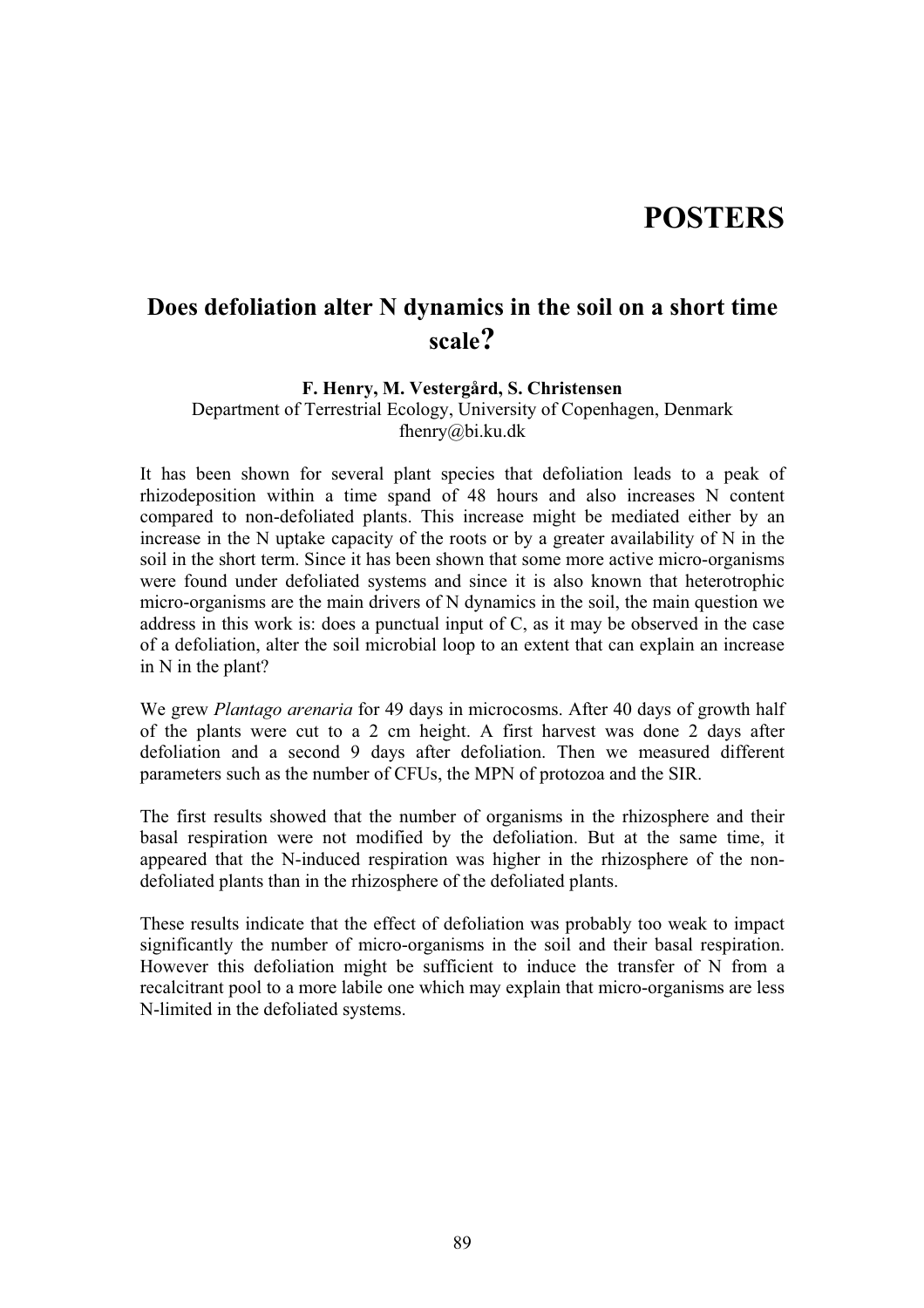## **Abundance and diversity of earthworm communities in flooded semi-natural meadows**

## **Mari Ivask<sup>1</sup> , Merle Ööpik<sup>2</sup> , Annely Kuu<sup>2</sup>**

<sup>1</sup>Institute of Sustainable Technology at Tallinn University of Technology; Estonia <sup>2</sup>Institute of Agriculture and Environment of Estonian University of Life Sciences, Estonia

mari.ivask@ttu.ee

Floodplain and coastal meadows are semi-natural landscapes rapidly disappearing in Europe due to changes in land use. The uniqueness, environmental value and cultural importance of these landscapes have become evident too late: most previously seminatural communities are today overgrown, afforested or cultivated. Today the species diversity of semi-natural areas is influenced by the continuity of extensive management (mowing, grazing); historical management influences the formation of both plant communities and soil characteristics (reduced fertility). Soil organisms are an integral part of meadow ecosystems, especially in food chains and the process of decomposition.

The aim of this study was to determine the abundance and species composition of earthworm communities in the soil of coastal and floodplain meadows in West Estonia, to find out how the flooding of meadows influences earthworm communities, and to investigate how earthworm communities' abundance and diversity are related to floods and the salinity gradients of grasslands.

## **Material and methods**

The investigation area was selected to represent grasslands temporarily flooded with freshwater or saline water or both (coastal grasslands, floodplains, or intermediate transient meadows where fresh or saline water extent is indistinct). The flood duration is approximately one month in spring with shorter periods in autumn and summer. Earthworm and plant communities were studied on 11 flooded meadows in Matsalu National Park (West-Estonia) which are mown annually (floodplain meadows) or grazed at low intensity (coastal meadows), and the intermediate grasslands are mown or grazed.

At each site five soil blocks (50 x 50 x 40 cm) were examined by hand sorting or using mustard solution as a vermifuge (Meyer, 1996; Gunn, 1992). Species were identified (Graff, 1953; Timm, 1999) and individuals were counted. The mean number of individuals per  $m<sup>2</sup>$  of soil surface and standard error (SE) were calculated. Moisture content (105<sup>0</sup>C), pH (KCl), organic matter (in muffle furnace at 360°C), nitrogen concentration (Kjeldahl method) and soluble phosphorus concentration (lactate method), K and Na concentration (flame photometer) were determined for each composite soil sample.

We calculated soil ecological parameters obliquely, using plant species Ellenberg's indicator values (salt, water, reaction, and nitrogen demands in soil for plant communities using a small scale qualitative list of species and coverage of each species). In addition, to, we estimated soil and plant communities' species richness and analysed the ecological structure of mutually adapting communities (Table 1).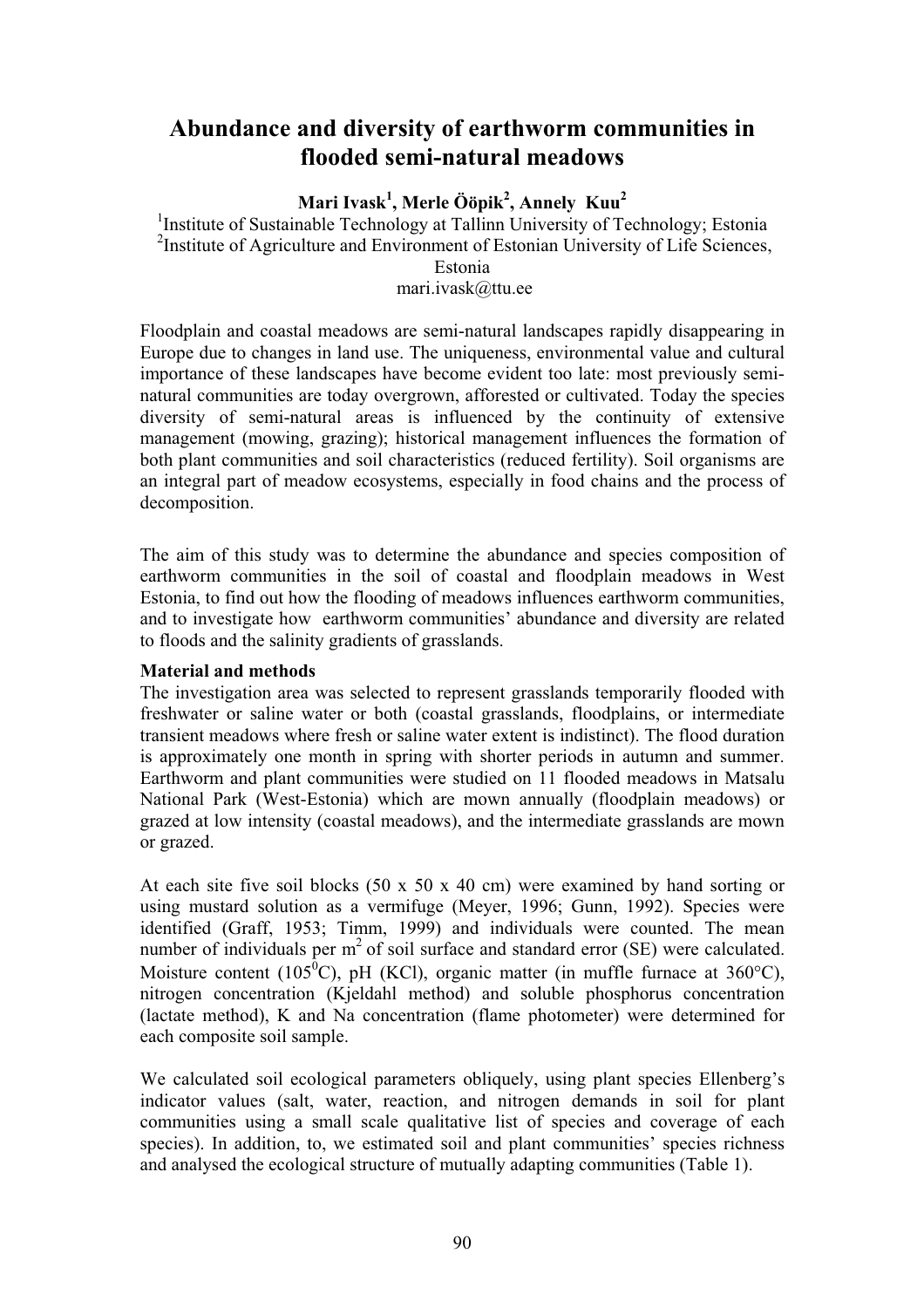**Table 1.** Characterization of investigated vegetation categories (distinguished according to moisture regime and salinity gradient). For majority of characteristics has given gradation over categories (from 1 (min. value) to 4 (max. value)), and also statistically relevant differences between four types compared (Kruskal-Wallis ANOVA,  $p<0.05$ ).

| vegetation<br>General                                                                               | I. Wet floodplain       | II. Fresh floodplain                       | Ш.<br><b>Transient</b>                    | IV. Coastal grassland              |
|-----------------------------------------------------------------------------------------------------|-------------------------|--------------------------------------------|-------------------------------------------|------------------------------------|
| categories/                                                                                         | grassland               | grassland                                  | grassland                                 |                                    |
| <b>Characteristics</b>                                                                              |                         |                                            |                                           |                                    |
| Transects (study areas)                                                                             | Kelu, Kloostri I,       | Kasari I                                   | Suitsu I, Suitsu II,                      | Salmi I                            |
|                                                                                                     | Kloostri II             | Kasari II                                  | Lõpe                                      | Salmi II                           |
| <b>VEGETATION</b>                                                                                   |                         |                                            |                                           |                                    |
| Community types (by Krall                                                                           | Wet floodplain          | Moderately moist                           | Species-rich                              | From saline to suprasaline         |
| et al., 1980)                                                                                       | grasslands with tall    | floodplain meadows,                        | paludified                                | paludified grassland:              |
|                                                                                                     | sedge or floodplain     | sometimes described                        | grasslands:                               | Junco-Glaucetum,                   |
|                                                                                                     | fens:<br>Caricetum      | as dry impoverished                        | Scorzonero-                               | Deschampsio-Caricetum nigrae       |
|                                                                                                     | distichae.              | floodplain grasslands                      | Caricetum<br>pallescentis,                |                                    |
|                                                                                                     | Caricetum acutae        |                                            | on grazed sites                           |                                    |
|                                                                                                     | etc                     |                                            | Deschampsio-                              |                                    |
|                                                                                                     |                         |                                            | Ranunculetum                              |                                    |
|                                                                                                     |                         |                                            | acris                                     |                                    |
| Herb layer characterization,                                                                        | High and lush,          | Lush and dens,                             | Medium and                                | Variable, from low and sparse to   |
| dominant and/or character                                                                           | sometimes lodged        | rather species-rich,                       | species-rich                              | high and lush;                     |
| species                                                                                             | Carex disticha.         | high diversity of                          | (comparable to                            | Juncus gerardii, Glaux maritime,   |
|                                                                                                     | Carex acuta             | vegetation                                 | boreo-nemoral                             | Triglochin maritimum;              |
|                                                                                                     | Deschampsia             | associations and                           | grasslands), on                           | Carex nigra, Potentilla anserina   |
|                                                                                                     | cespitosa               | variants:                                  | grazed sites, lower,                      | Festuca sp.                        |
|                                                                                                     |                         | Lychnis flos-cuculi,<br>Sesleria coerulea, | poorer and tufted.<br>Scorzonera humilis, |                                    |
|                                                                                                     |                         | Geum                                       | Ranunculus acris,                         |                                    |
|                                                                                                     |                         | rivale, Filipendula                        | Deschampsia                               |                                    |
|                                                                                                     |                         | ulmaria                                    | cespitosa                                 |                                    |
| Mean vegetation coverage                                                                            | $79.3 \pm 2.5$          | $94.5 \pm 2.2$                             | $92.1 \pm 2.5$                            | $88.5 \pm 2.8$                     |
| per $1m^2 \pm SE(%)$                                                                                | 1. (different from 3    | 4. (1)                                     | 3. (1)                                    | 2.                                 |
|                                                                                                     | and $4)$                |                                            |                                           |                                    |
| Small scale species richness                                                                        | $6.6 \pm 0.5$           | $13.4 \pm 0.9$                             | $16.4 \pm 0.9$                            | $10.6 \pm 0.8$                     |
| (mean sp no per $1m^2 \pm SE$ )                                                                     | 1. (different from 3    | 3. (1)                                     | 4. (1 and 2)                              | 2. (4)                             |
|                                                                                                     | and $4)$                |                                            |                                           |                                    |
| ECOLOGY: Ellenbergs' indicator values (Ellenberg 1991; Lindacher 1995)<br>Demand for continentality | $0.6 + 0.2$             | $2.2 \pm 0.2$                              | $2.6 \pm 0.3$                             |                                    |
| $(mean \pm SE)$                                                                                     | 1. (different from 3    | 3. (1)                                     | 4. (1 and 2)                              | $0.8 + 0.2$<br>2. (4)              |
|                                                                                                     | and $4)$                |                                            |                                           |                                    |
| Demand for moisture (mean                                                                           | $8.1 \pm 0.3$           | $7.2 \pm 0.2$                              | $5.5 \pm 0.4$                             | $4.9 \pm 0.4$                      |
| $\pm$ SE), moisture regime                                                                          | 4. (1 and 2)            | 3. (1 and 2)                               | 2. $(3 \text{ and } 4)$                   | 1. $(3 \text{ and } 4)$            |
|                                                                                                     | Long-lasting fresh      | Fresh water                                | Occasional and                            | Regular saline water overflow,     |
|                                                                                                     | water overflow,         | overflow, regularly                        | short-term                                | highly fluctuating moisture regime |
|                                                                                                     | poorly drained to       | flooded, well drained                      | flooding.                                 |                                    |
|                                                                                                     | saturated or            |                                            | Area where fresh                          |                                    |
|                                                                                                     | permanently             |                                            | and salted water                          |                                    |
|                                                                                                     | saturated               |                                            | flow together                             |                                    |
| Demand for salinity (mean                                                                           | $0.04 \pm 0.02$         | $0.08 \pm 0.03$                            | $0.13 \pm 0.03$                           | $2.44 \pm 0.78$                    |
| $\pm$ SE)                                                                                           | 1. $(3 \text{ and } 4)$ | 2. (4)                                     | 3. (1)                                    | 4. $(1 \text{ and } 2)$            |
|                                                                                                     | Affected by fresh       | Affected by fresh                          | Affected by fresh<br>and saline water at  | Affected by saline water           |
|                                                                                                     | water                   | water                                      | the same time                             |                                    |
| Demand for nitrogen                                                                                 | $4.2 \pm 0.2$           | $4.0 \pm 0.2$                              | $2.8 \pm 0.2$                             | $3.2 \pm 0.3$                      |
| $(mean \pm SE)$                                                                                     | 4. (1 and 2)            | 3. (1)                                     | 1. $(3 \text{ and } 4)$                   | 2. (4)                             |

All earthworm and vegetation data were analysed using the non-parametric dispersion analysis of Kruskall-Wallis.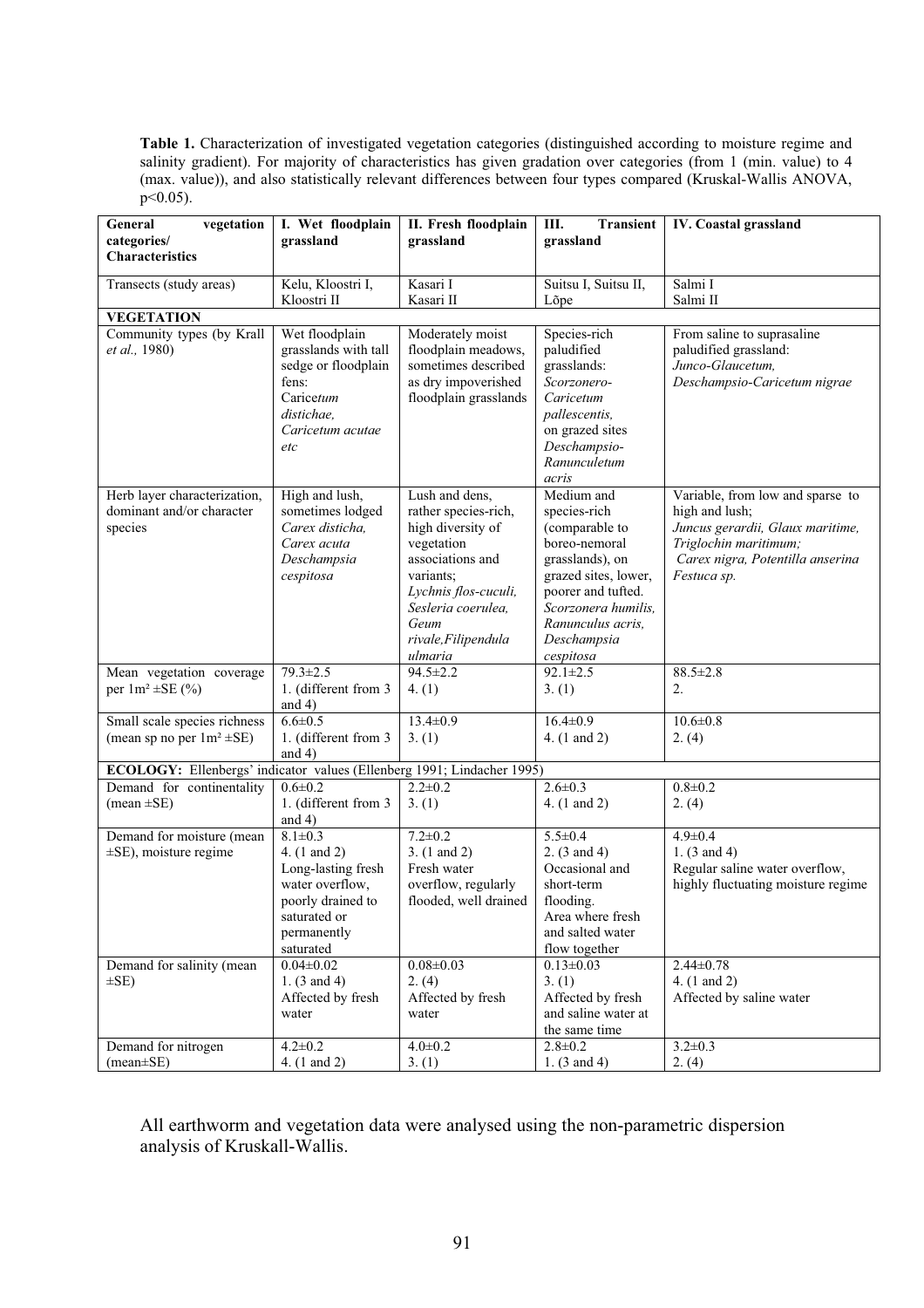### **Results and discussion**

Flooded grasslands of different type (Table 1) differed by soil characteristics and plant communities. Abundance of earthworm species differed as well, depending on habitat conditions. To describe the habitat we used Ellenbergs' indicator values of cover forming plant species and some parameters determined directly from the composite sample of study sites. Light, temperature and soil reaction values did not differ statistically significantly between meadow types and were not analysed.

Wet floodplain grasslands vegetation is classified as tall sedge meadows or even floodplain fens. Dominating community types are *Caricetum distichae* and *Caricetum acutae.* Ellenbergs' values indicate flooded and poorly drained soil. The quantity of sediment, its physical and chemical properties as well as flood duration are the main factors that determine the soil and vegetation types on floodplains (Truus & Tõnisson, 1998). Soil moisture is high  $(62.6\pm4.0\%)$  even in a period without flooding and limits the abundance of most earthworm species except semi-aquatic ones. Organic matter and nitrogen contents were high because of poorly decomposed sediments; Ellenbergs' value of nitrogen demand showed temporary nitrogen-rich soil. Total abundance of earthworms (40 $\pm$ 22 individuals per m<sup>-2</sup>) and number of species are low. Though common in all habitats in Estonia the species *Aporrectodea caliginosa* and *Lumbricus rubellus* were missing because of high moisture; anecic species were missing because of the high groundwater table. The dominant species was semiaquatic *Octolasion lacteum*, and there was a high abundance of semi-aquatic epigeic *Eiseniella tetraedra* as well; additionally we found individuals of species *Lumbricus castaneus, Aporrectodea rosea* and *Dendrobaena octaedra.* The composition of earthworm communities was characterized by semi-aquatic species or species which like conditions of high soil moisture.

Moderately moist (fresh) floodplain meadows were more suitable habitat for earthworm: soil moisture 44.0±4.5% was high but did not limit the presence of common species. The rate of decomposition was higher because of better aeration of soil resulting in lower organic matter and nitrogen content of soil. The total number of earthworms per m-2 was 81±26. Endogeic semi-aquatic *Octolasion lacteum* dominated the community, and species that were tolerant of the conditions of the habitat, namely *Aporrectodea caliginosa*, *Aporrectodea rosea* and *Lumbricus rubellus,* were presented as well. Anecic species were missing. We also found some individuals of the epigeic species *Dendrodrilus rubidus* and *Dendrobaena octaedra.*

Transient grasslands are located between floodplain and coastal grasslands and are flooded by fresh and marine water. A very low content of marine water in flooding was not detectable but it obviously influenced the specific structure of community. Soil characteristics (pH, moisture, organic matter content) were similar to the characteristics of moderately wet grasslands, Ellenbergs' values of plant communities indicated less acidic soil conditions, less wet and poorer in nitrogen. Earthworm communities are less abundant but more diverse (58.8 individuals, 4.7 species). The species most tolerant to ecological conditions species, namely *Aporrectodea caliginosa,* dominated and *Lumbricus rubellus* was relatively abundant. The community was diverse: species with various demands were represented – tolerant *Apporrectodea rosea*, and typical for wet habitat *Octolasion lacteum, Eiseniella tetraedra*, *Lumbricus castaneus,* epigeic *Dendrobaena octaedra*.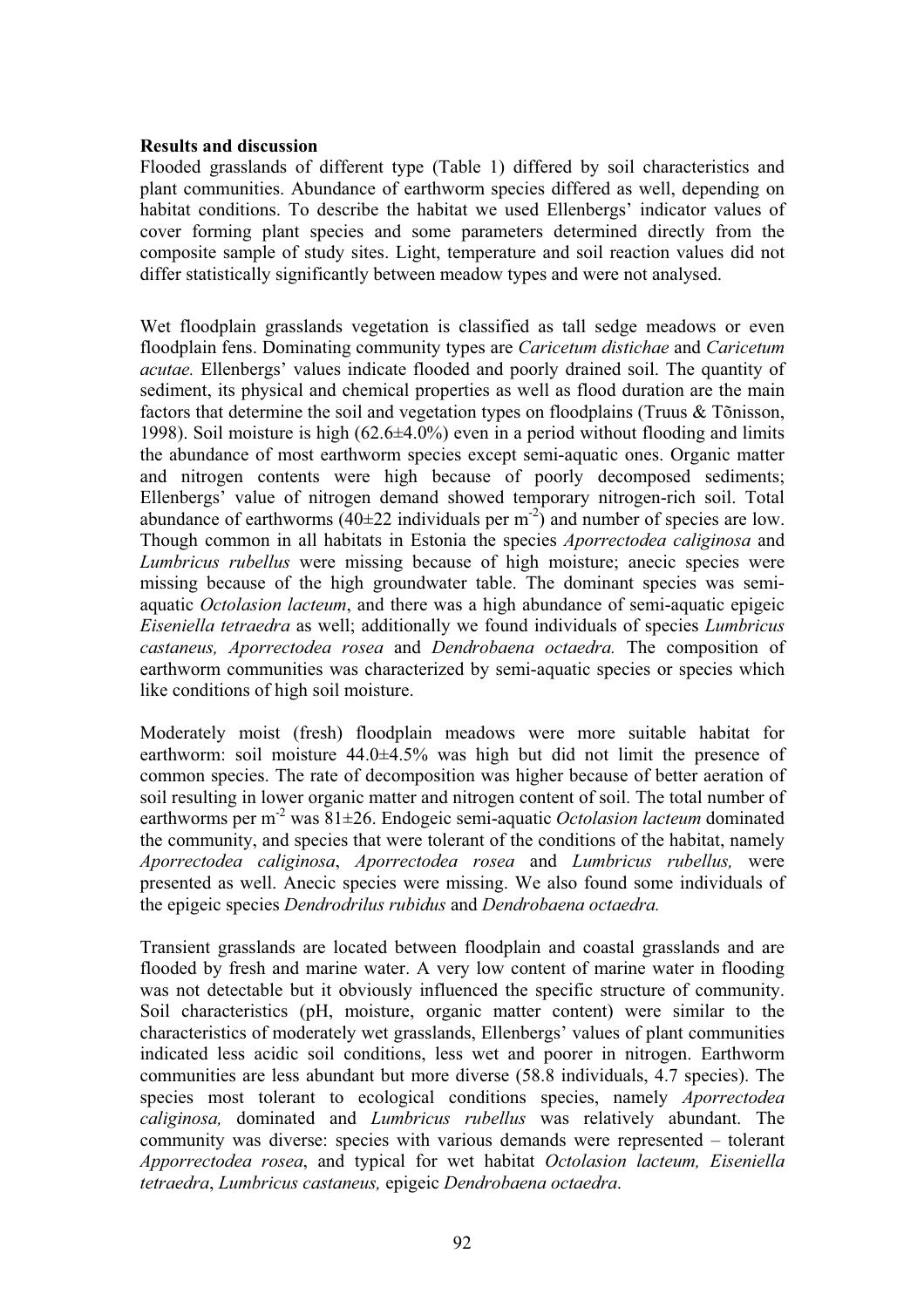Coastal grasslands are meadows under the direct influence of the sea, i.e. flooded at least by storm waves. Very low abundance of earthworms (6.0±5.0) was characteristic of coastal grasslands; only two endogeic species were present, *Aporrectodea caliginosa* and *Octolasion lacteum*. Marine water was a limiting factor despite the fact that the salinity of water in Matsalu bay was very low (5-6%o). This type of grassland is not suitable for earthworms; overflooding and a high content of  $K^+$  and  $Na^+$  ions in the soil, especially in the floor layer, are strongly limiting factors for earthworms. In saline zones close to the coastline no earthworm were found. Ellenberg's value indicated concentrations of chloride ions in soil of 0.05-0.3%. Real soil moisture (measured in August) was high (61.2±3.75%) and in the period between overfloodings the upper layer of coastal soil can dry off. This is an additional limiting factor for earthworms and was reflected in Ellenbergs' value of demands for moisture (Table 1).

The most abundant earthworm species on flooded grassland are semi-aquatic *Octolasion lacteum* and *Eiseniella tetraedra* or *Aporrectodea caliginosa*, which is tolerant of unfavorable ecological conditions. The abundance of species depends on the moisture content of the soil – semi-aquatic species react positively to this parameter and other species negatively (Figure. 1). Flooding by fresh water is a positive factor for semi-aquatic earthworms and negative for all others. The salinity of flooding sea water is an additional negative factor for all species of earthworms as well as the temporary drying of the thin coastal soil.



**Figure 1.** Mean abundance (individuals per m<sup>-2</sup>) of *Aporrectodea caliginosa* which is tolerant to ecological factors, and semi-aquatic species (*Octolasion lacteum* and *Eiseniella tetraedra)* in different types of grasslands (1 – wet floodplain grasslands; 2 – fresh floodplain grasslands; 3 – transient grasslands; 4 – coastal grasslands).

#### **Conclusion**

The meadows differed in terms of soil and communities' characteristics. Ellenbergs' indicator values wereare valuable to define characteristics of habitat conditions, integrating the changes in different seasons. Flooding of soil by fresh water was a limiting factor for earthworm abundance and diversity except for semi-aquatic species. Flooding of soil by marine water limited the abundance of all earthworm species as well as the temporary drying of the thin soil layer.

## **Aknowledgements**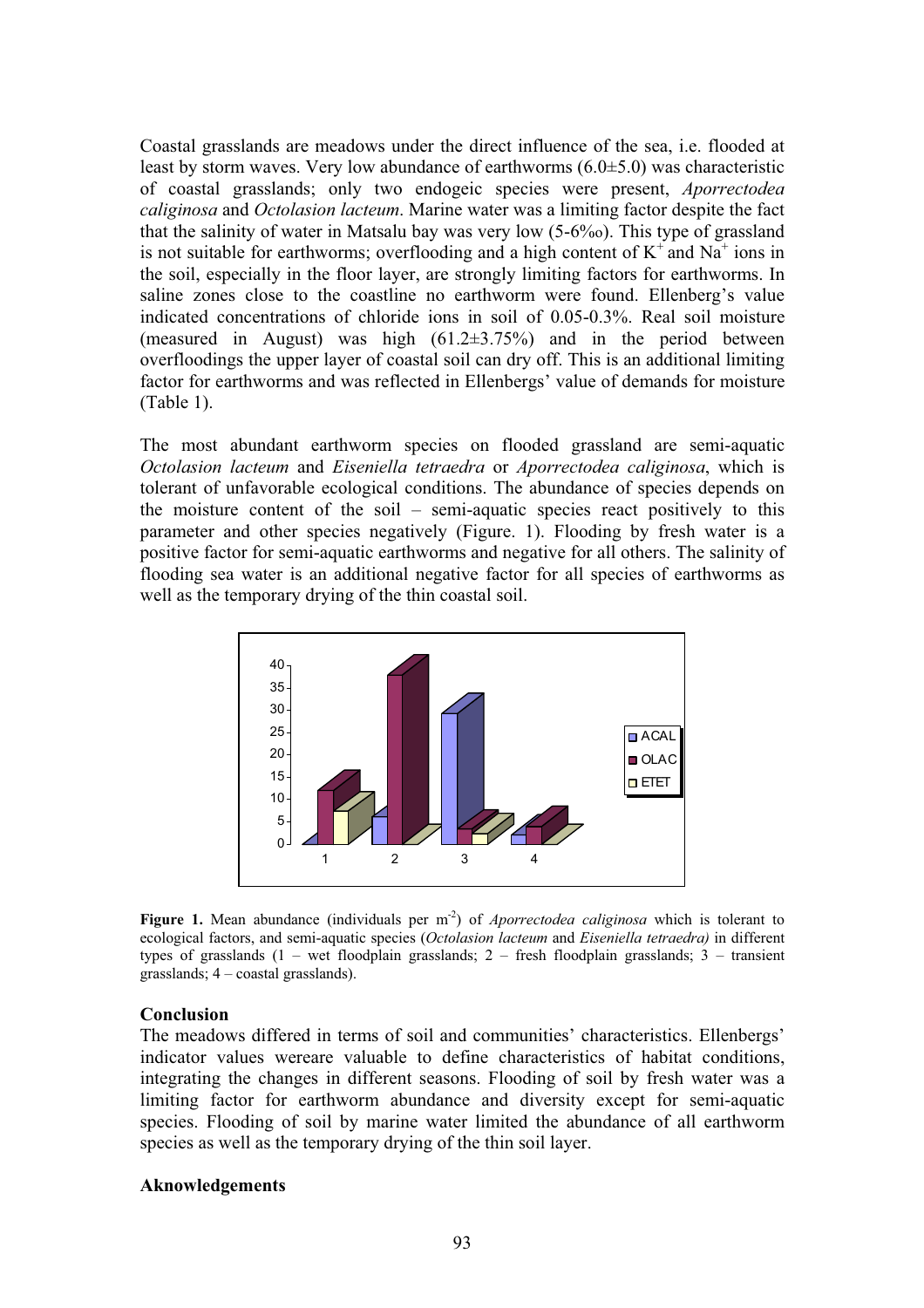This study was supported by Estonian Science Foundation grants No 6005 and 6739.

#### **References**

**Ellenberg, H., Weber, H.E., Düll, R., Wirth, V., Werner, W. & Paulissen, D. 1991.** Zeigewerte von Pflanzen in Mitteleuropa. Scripta Geobotanica XVIII: 1-248. (In German).

**Graff O., 1953.** Regenwürmer Deutschlands. - Aus dem Institut für Humuswirtschaft der Forschungsanstalt für Landwirtschaft Braunschweig-Völkenrode. Hannover, Verlag M. & H.Schaper, 81 p. (In German).

**Gunn A. 1992.** The use of mustard to estimate earthworm population. Pedobiologia, 36, p.65-67

**Krall, H. Pork, K., Aug, H., Püss, O., Rooma, I. & Teras, T. 1980.** Eesti NSV looduslike rohumaade tüübid ja tähtsamad taimekooslused. Eesti NSV Põllumajandusministeeriumi Informatsiooni ja Juurutamise Valitsus. Tallinn. (In Estonian)

**Lindacher, R. 1995.** PHANART. Datenbank der Gefässpflanzen Mitteleuropas: Erklärung der Kennenzahlen, Aufbau und Inhalt. (PHANART. Database of Centraleuropean Vascular Plants: Explanation of Codes, Structure and Contents.) Veröffetlichungen des Geobotanischen Institutes der ETH, 125. Heft. (In German).

**Meyer E., 1996.** Methods in soil zoology. - Methods in soil Biology. Schinner F., Öhlinger R., Kandeler E. & Margesin R. (Eds.), Springer LAB Manual. Springer Verlag, Berlin, Heidelberg, pp. 313-382.

**Timm, T., 1999.** Eesti rõngusside (Annelida) määraja. A Guide to the Estonian Annelida. Looduseuurija käsiraamatud 1. - Eesti Loodusuurijate Seltsi väljaanne. TeadusteAkadeemia Kirjastus, Tartu-Tallinn. (In Estonian).

**Truus, L.& Tõnisson, A., 1998.** The ecology of floodplain grasslands in Estonia. In: Joyce, C.B., Wade & P.M. (Eds.) European Wet Grasslands. Biodiversity, management and restoration. John Wiley & Sons, Chichester, pp.49-60

## *Pterostichus vulgaris* **(L.,1758)(***=melanarius* **(Illiger, 1798)) and** *Harpalus pubescens* **(Müll.,1776) in agricultural fields**

## **A.Kuu1 , M.Ivask<sup>2</sup>**

<sup>1</sup>Institute of Agricultural and Environmental Sciences, of Estonian Univerity of Life Sciences, Estonia

<sup>2</sup>Institute of Sustainable Technology at Tallin University of Life Sciences, Estonia annely kuu@hotmail.com

More than 40.000 species of ground beetles (*Carabidae*) have been described so far; nearly 2.700 are known in Europe (Ekschmitt et al., 1997; Lövei & Sunderland, 1996) and nearly 300 are known in Estonia (Haberman, 1968). Ground beetles are probably the most diverse in habitat and structure of all soil-inhabiting insects. The ground beetles with their long legs are well adapted to running over the surface of the soil (Kromp, 1999). Frequently only five to six species are dominant in a particular crop field, making up 90% of the total number of carabid individuals. Among the more important genera from agricultural perspectives are *Carabus, Pterostichus, Harpalus, Agonum, Calathus, Amara, Brachinus, Bembidion, Trechus, Clivina* and *Dyschirius.* 

 *Pterostichus vulgaris* and *Harpalus pubescens* are nocturnal autumn breeding carabids; during the day they hide under grass or stones. These carabids prefer open habitats and are rather favoured by agriculture. As in many ground beetles, *P. vulgaris* has a very unspecific diet; both larvae and adults are predatory, preying on slugs and aphids (Fournier, Loreau, 2002; Fournier, Loreau, 2001); *H. pubescens* feed on seeds or strawberries (Haberman, 1968).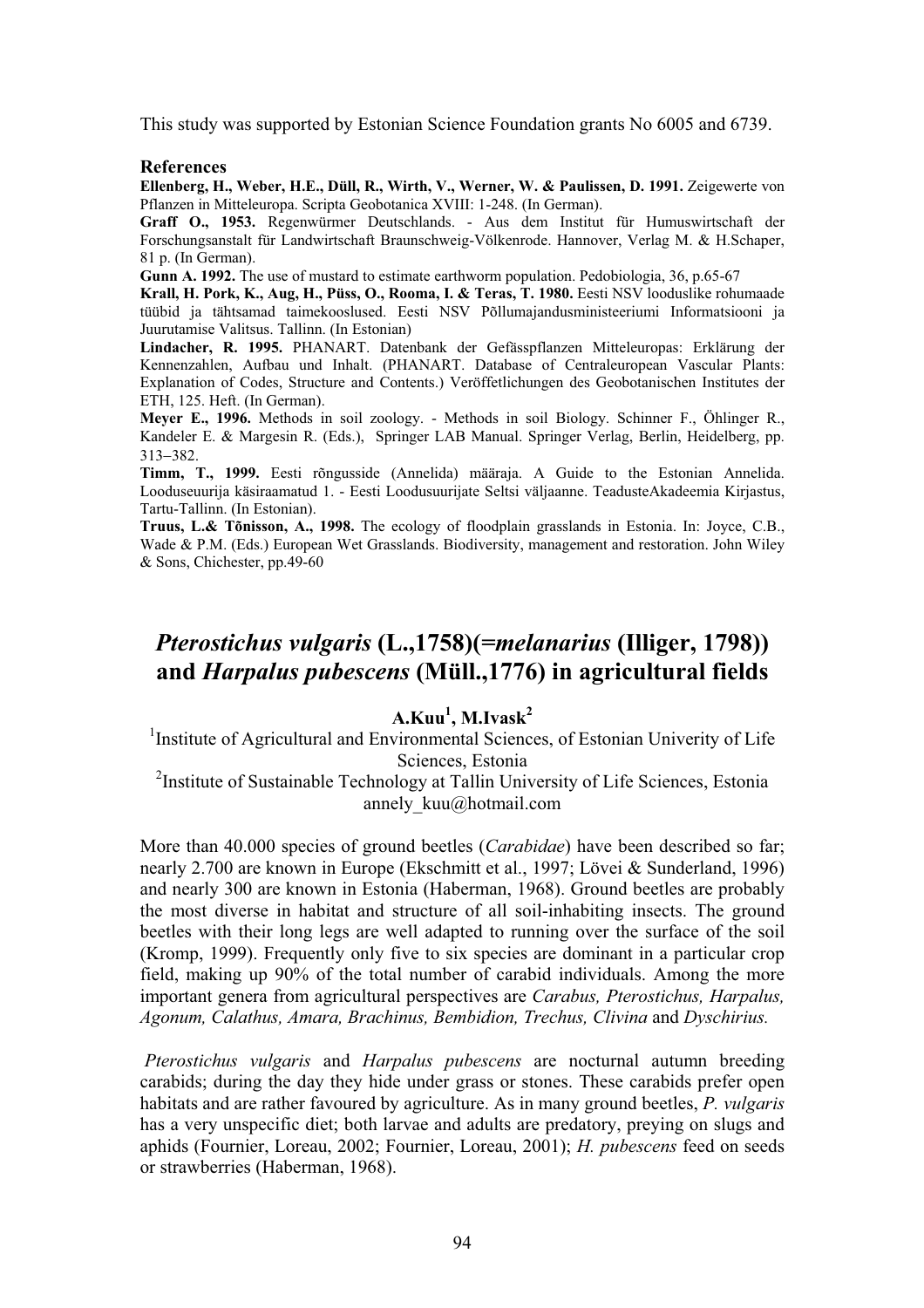Agricultural activities change the diversity of the ecosystem directly, influencing the survival of individuals, or indirectly, changing the level of resources (Neher, Barbercheck, 1999). Agricultural activities such as soil tillage, turning the soil while ploughing, fertilization, using pesticides, planting hedges, tree lines or a small forest etc influence the soil biota, affecting the organisms living on the surface of the soil as well as belowground (Paoletti et al., 1991).

One important reservoir for carabids may be the vegetation that borders an agricultural field. Field borders may benefit carabid populations by providing refuge from agricultural practices such tillage and pesticide use and a stable microhabitat for overwintering. Field borders with a well-established thick vegetative cover and a stable microhabitat such as hedgerow (or shelterbelt) have been shown to increase overwintering success compared with the bare, open ground of an agricultural field (Varchola, Dunn, 1999). The aim of the research is to evaluate the influence of soil types, crops and borders on ground beetles in the soil of different agricultural landscapes in Estonia.

## **Methods**

Twenty-four study areas of the three most widespread soil types (pebble rendzinas, typical brown soils and pseudopodzolic soils) all over Estonia were selected. In each group of soil type, eight fields with different management practices were selected for studies in 2003-2004. To collect samples of ground beetles on the soil pitfall-traps were used (Meyer 1996). Depending on the purpose of the research, the traps were put in the middle of the border of the selected fields 1m outside of the border of the field (in case there is a field bed) and 5m, 10m and (15m) 20m inside of the border of the field and in the middle of the field. Depending on the methods, the distance between traps was 1m and the traps were emptied after 5 days. Each different community bordering the field constituted one border, thus the number of borders was different for different fields. The traps were filled up to  $\frac{1}{4}$  with 20% salt solution. The traps were covered with covers in order to avoid rainwater getting in the traps.

In all composite soil samples moisture content (at 105 °C) was determined.

## **Results**

The mean abundance of *H. pubescens* and *P. vulgaris* did not show a significant preference for soil types and for soil moisture (Table 1). The same result applied to borders. We estimated 11+1 different types of borders but all were without significant preference. These 11+1 different field borders were: hedge, pasture, cereal, hay, road, forest, clover, corn, rape, heap of stone, melilotus and middle of field.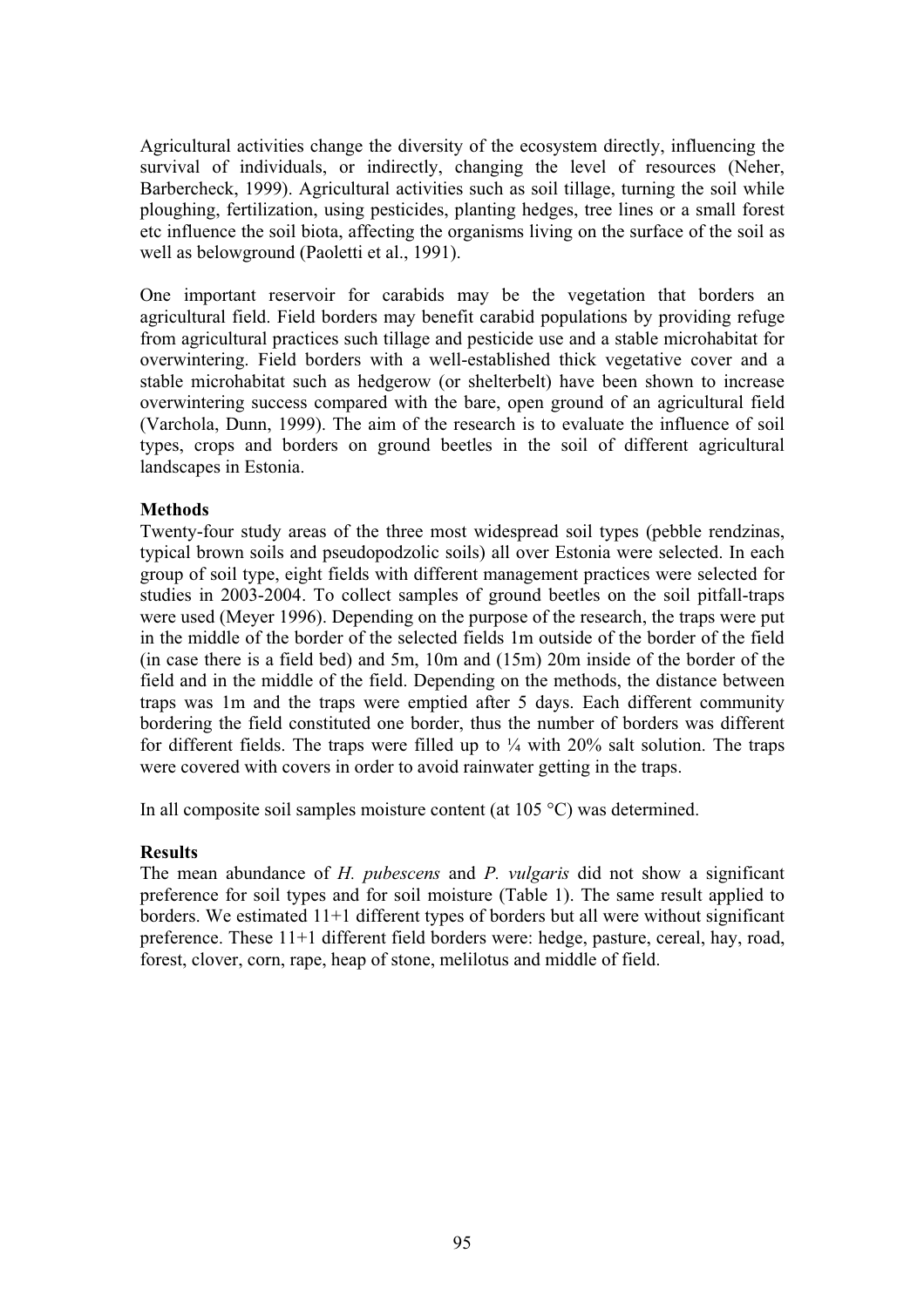| <b>Time</b>  | Type of | Soil             | P. vulgaris   | H. pubescens  |
|--------------|---------|------------------|---------------|---------------|
|              | soils   | moisture<br>$\%$ |               |               |
| Summer 2003. | Pbr     |                  | $2.4 \pm 1.0$ | $5.0 \pm 1.5$ |
|              | Tbs     |                  | $4.7 \pm 2.7$ | $2.2 \pm 0.5$ |
|              | Pps     |                  | $1.6 \pm 0.5$ | $3.1 \pm 0.8$ |
| Autumn 2003. | Pbr     | $13.18 \pm 2.06$ | $0.3 \pm 0.1$ | $0.8 \pm 0.3$ |
|              | Tbs     | $14.80 \pm 0.82$ | $0.2 \pm 0.1$ | $0.1 \pm 0.1$ |
|              | Pps     | $16.93 \pm 1.12$ | $0.4 \pm 0.1$ | $2.0 \pm 1.0$ |
| Summer 2004. | Pbr     |                  | $2.9 \pm 1.6$ | $2.8 \pm 0.6$ |
|              | Tbs     |                  | $3.5 \pm 1.3$ | $3.2 \pm 0.7$ |
|              | Pps     |                  | $1.8 \pm 0.3$ | $4.7 \pm 2.7$ |
| Autumn 2004. | Pbr     | $20.04 \pm 2.96$ | $0.8 \pm 0.3$ | $2.6 \pm 1.0$ |
|              | Tbs     | $17.73 \pm 0.98$ | $1.4 \pm 0.5$ | $0.9 \pm 0.3$ |
|              | Pps     | $20.48 \pm 3.41$ | $2.6 \pm 0.7$ | $0.8 \pm 0.2$ |

**Table 1.** Characteristics of soil of studied fields (mean value ± SE) and mean abundance of *P. vulgaris* and *H. pubescens* in different soil types. Pbr= pebble rendzinas, Tbs= typical brown soils, Pps= pseudopodzolic soils.

The mean abundance of *H. pubescens* and *P. vulgaris* was the highest in cereal or cereal/clover fields and in fields of rape (Table 2).

**Table 2.** Mean abundance of *P. vulgaris* and *H. pubescens* in different culture fields.

|        |                                  | Cereal        | Cereal/clover | <b>Clover</b> | Rape          | <b>Hay</b>    |
|--------|----------------------------------|---------------|---------------|---------------|---------------|---------------|
|        | <b>Summer</b> <i>P. vulgaris</i> | $3.4 \pm 1.3$ | $1.8 \pm 1.3$ | $1.1 \pm 0.5$ | $1.6 \pm 0.7$ | $2.5 \pm 1.0$ |
| 2003.  | H. pubescens                     | $3.6 \pm 0.9$ | $4.8 \pm 1.0$ | $3.0 \pm 0.6$ | $1.2 \pm 1.0$ | $1.8 \pm 0.5$ |
| Autumn | P. vulgaris                      | $0.2 \pm 0.0$ | $0.7 \pm 0.1$ | $0.0 \pm 0.0$ | $0.7 \pm 0.7$ | $\sim 100$    |
| 2003.  | H. pubescens                     | $0.8 \pm 0.3$ | $3.7 \pm 2.2$ | $0.3 \pm 0.3$ | $0.3 \pm 0.3$ | $\mathbf{r}$  |
|        | <b>Summer</b> <i>P. vulgaris</i> | $2.2 \pm 0.8$ | $4.1 \pm 2.1$ | $1.5 \pm 0.8$ | $5.6 \pm 2.7$ | $\mathcal{L}$ |
| 2004.  | H. pubescens                     | $4.6 \pm 1.6$ | $2.0 \pm 1.6$ | $2.7 \pm 1.2$ | $1.6 \pm 1.1$ | $\sim$        |
| Autumn | P. vulgaris                      | $1.8 \pm 0.5$ | $1.9 \pm 0.7$ | $0.4 \pm 0.2$ | $2.4 \pm 1.2$ | $\sim$        |
| 2004.  | H. pubescens                     | $1.6 \pm 0.6$ | $3.0 \pm 1.0$ | $0.6 \pm 0.2$ | $0.4 \pm 0.2$ | $\sim$        |

## **Discussion**

Arable land forms approximately a quarter of Estonian territory. The pebble rendzinas form 9.0% of Estonian arable land, typical brown soils form 9.7% of arable land and pseudopodzolic soils form 15.1% of arable land (Kõlli, Lemetti, 1999). Pebble rendzinas soils are characterised by a high humus and nutrient content but sensitive to drought and these soils are largely cultivated. Typical brown soils are the most productive agricultural soils in Estonia; these soils have high soil biota activity. Pseudopodzolic soils are characterized by medium humus content and relatively high soil acidity and these have also largely been cultivated (ESTONICA, 2006).

Soil texture may be of critical importance for carabids. Many species obviously prefer fields with clay soil to those with sandy soil. The greater abundance in clay soil is probably due to the combined effect of higher moisture, denser vegetation cover and higher productivity of organic substances which ensure a better food supply (Ekschmitt et al., 1997). While our three different types of soils are characterized by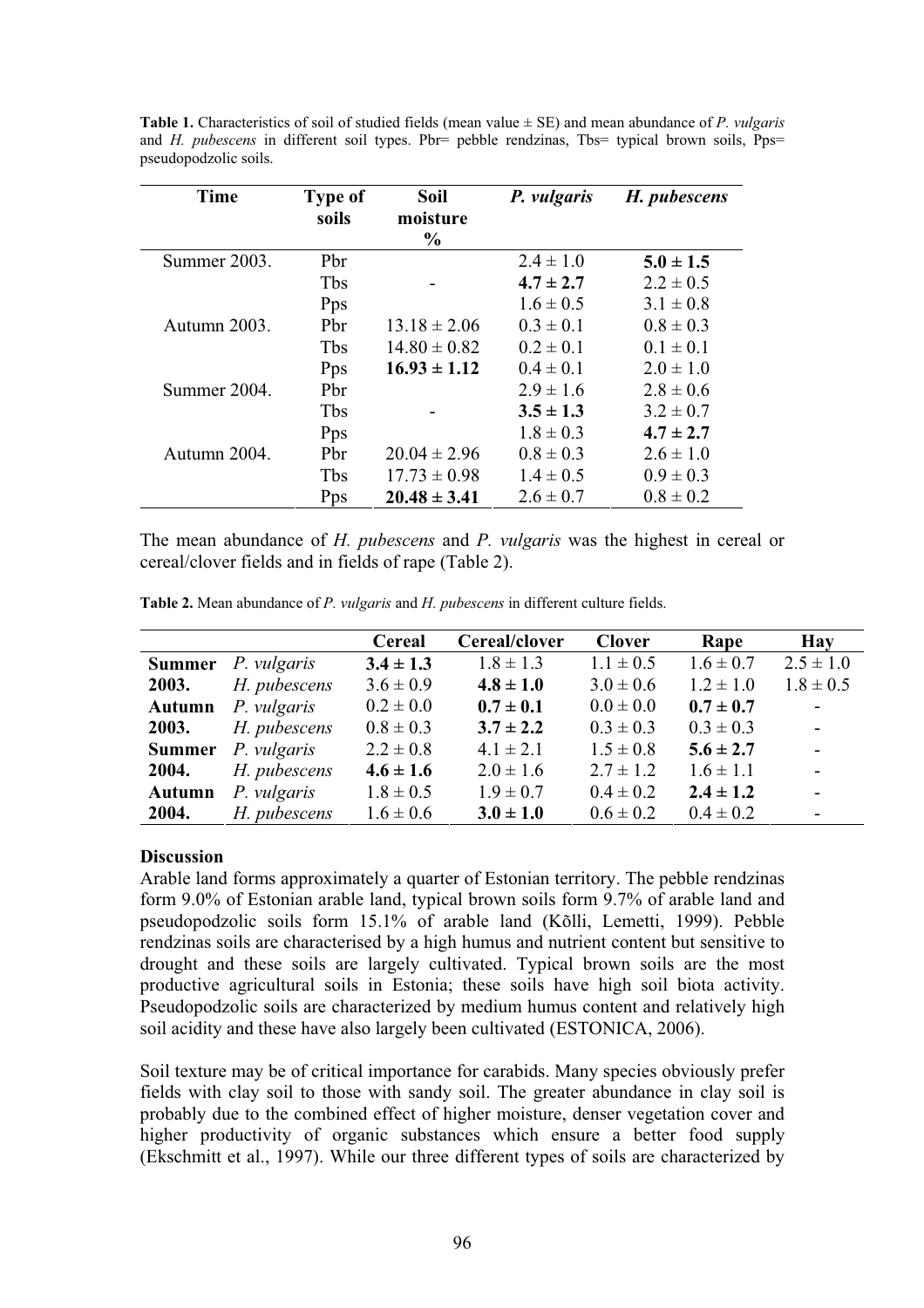quite good humus content and productive agricultural soils, probably soil type does not play such an important role in abundance of *P.vulgaris* and *H.pubescens*.

Insects are ordinarily not affected directly by normal precipitation but indirectly through the effect of precipitation on humidity and soil moisture (Ross, 1956). Different species of carabids strongly differ with respect to their preferred humidity range and generally carabids are well adapted to the drought conditions (Ekschmitt et al., 1997). According to Table 1, there was no preference between species of carabids and soil moisture %. Thus, soil moisture was not a critical factor in our research in terms of affecting the abundance of *P.vulgaris* and *H.pubescens.*

As described by Lövei and Sunderland (1996), habitat and microhabitat selection are influenced by temperature or humidity extremes (especially of overwintering sites), food availability, presence and distribution of competitors and the type of life history and seasonality. Lower population densities of carabids have generally been more often encountered in root crops than in cereals (Ekschmitt et al., 1997). Plants affect soil biota directly by generating inputs of organic matter above- and belowground and indirectly by the physical effects of shading, soil protection and water and nutrient uptake by roots (Neher, Barbercheck, 1999). Field ground beetle species prefer warm and dry sites (Kromp, 1999) whereas polyphagous *Harpalus spp* aggregate in crops and *P.vulgaris* moved from winter wheat to a weed strip within a wheat field where feeding conditions were better (Lövei, Sunderland, 1999) as in this research where mean abundance of *P.vulgaris* and *H.pubescens* was highest in the fields whith cereal, cereal/clover or rape (Table 2).

Many species of ground beetles overwinter in the field margins and many ground beetles disperse into cereal grains from field edges; other species may remain near edge areas. Species are classified as habitat generalists or soft edge species, habitat specialists or hard edge species and as edge species (French, Elliott, 1999). Several studies showed that *P.vulgaris* avoids bare areas because of this microclimate constraint (Fournier, Loreau, 2001). In our research there was no significant preference between mean abundance of carabids and borders. The abundance of carabids was probably influenced by other factors such as age of edge, mowing, herbicide etc.

According to Lövei and Sunderland (1996), carabids can and have been used as indicator organisms for assessment of environmental pollution, habitat classification for nature protection, characterization of soil-nutrient status in forestry or description of landscape mosaic parts (Paoletti *et al*, 1991); *P.vulgaris* is a good bioindicator species for conventional cultivation (Kromp, 1999).

## **Conclusions**

Agricultural fields are heterogeneous communities depending on soil types, vegetation, climate, agricultural management etc. Investigating the fields by using ground beetles as bioindicators is difficult as the beetles are influenced by several other factors at the same time. Probably the most important factor affecting carabids are chemical compounds and agricultural management but these require further investigation.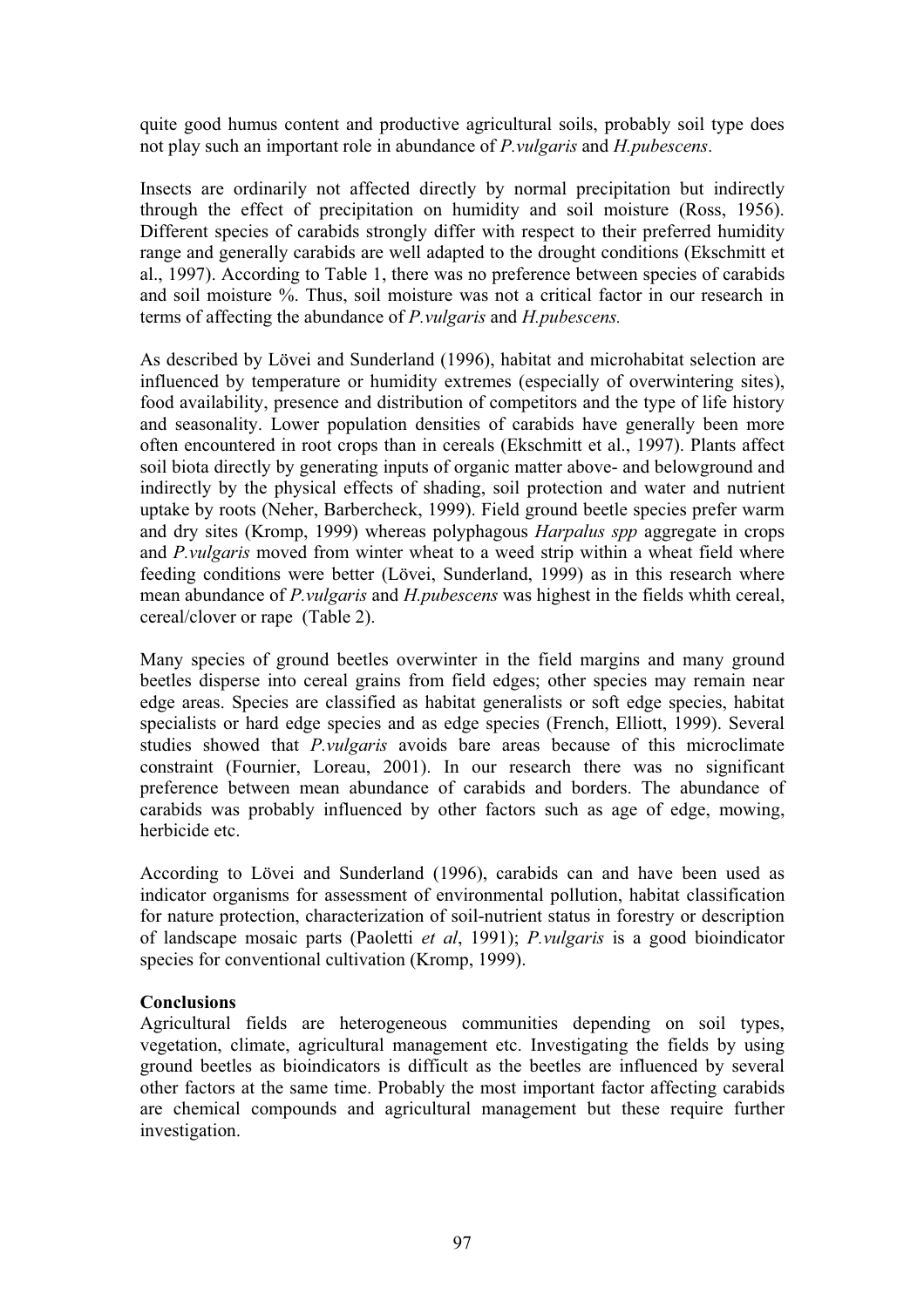#### **Acknowledgements**

This research was supported by the Estonian Science Foundation grant no 5571.

#### **References**

**Ekschmitt K., Wolters V., Weber M.** 1997. Spiders, Carabids and Staphylinids: The ecological potential of predatory macroarthropods. In: Benckiser G. (ed). Fauna in Soil Ecosystems. Recycling Processes, Nutrient Fluxes, and Agricultural Production. p.307-362.

**ESTONICA**. 2006. http://www.estonica.org/index.html.

**Fournier E., Loreau M.** 2001. Activity and satiation state in *Pterostichus melanarius*: An experiment in different agricultural habitats. Ecological Entomology (2001) 26. p.235-244.

**Fournier E., Loreau M.** 2002. Foraging activity of the carabid beetle *Pterostichus melanarius* Ill. In field margin habitats. Agriculture, Ecosystems and Environment 89 (2002). p.253-259.

**French B.W., Elliott N.C.** 1999. Temporal and spatial distribution of ground beetle (Coleoptera: Carabidae) assemblages in grasslands and adjacent wheat fields. Pedobiologia 43 (1999). p.73-84.

**Haberman H.** 1968. Eesti jooksiklased (*Coleoptera, Carabidae*). Eesti NSV Teaduste Akadeemia, Zooloogia ja Botaanika Instituut. Tallinn. 598 lk. (In Estonian).

**Kõlli R., Lemetti I.** 1999. Eesti muldade lühiiseloomustus. I. Normaalsed mineraalmullad. Eesti Põllumajandusülikool. Tartu, 122 lk. (In Estonian).

**Kromp B.** 1999. Carabid beetles in sustainable agriculture: A review on pest control efficacy, cultivation impacts and enhancement. Agriculture, Ecosystems and Environment, 74 (1999). Elsevier Science Publishers B.V. p. 187-228.

**Lövei G., Sunderland K.** 1996. Ecology and behavior of ground beetles (Coleoptera: Carabidae). Annu.Rev.Entomol. 41. p.231-256.

**Meyer E.** 1996. Methods in soil zoology. Methods in soil Biology, part II. Springer LAB Manual (Schinner F., Öhlinger R., Kandeler E., Margesin R., eds.). Springer Verlag. Berlin Heidelberg. p. 313- 382.

**Neher D.A., Barbercheck M.E.** 1999. Diversity and Function of Soil Mesofauna. In: W.W.Collins, C.O.Qualset (eds.). Biodiversity in Agroecosystems. CRC Press. Boca Raton, London, New York, Washington, D.C. p.27-42.

Paoletti M.G., Favretto M.R., Stinner B.R., Purrington F.F., Bater J.E. 1991. Invertebrates as bioindicators of soil use. Agriculture, Ecosystems and Environment, 34 (1991). Elsevier Science Publishers B.V. p. 341-362.

**Ross H.H.** 1956. A Textbook of Entomology. 2<sup>nd</sup> edition. John Wiley & Sons, Inc., New York. 425-466 pp.

**Varchola J.M., Dunn J.P.** 1999. Changes in ground beetle (Coleoptera: Carabidae) assemblages in farming systems bordered by complex or simple roadside vegetation. Agriculture, Ecosystems and Environment, 73 (1999). Elsevier Science Publishers B.V. p. 41-49.

## *Beauveria bassiana***: an exciting soil dwelling fungus infecting insects**

 ${\bf A}.{\bf J}.$  Lauritzen $^1$  N.W. Meyling $^1,$  J. Eilenberg $^1,$  M. Lübeck $^2$  and M. Hansen $^2$ 

<sup>1</sup>The Royal Veterinary and Agricultural University, Department of Ecology, Thorvaldsensvej 40, DK1871 Frederiksberg C., Denmark. <sup>2</sup>The Royal Veterinary and Agricultural University, Department of Plant Biology,

Thorvaldsensvej 40, DK-1871 Frederiksberg C., Denmark

AJL@KVL.DK

*Beauveria bassiana* Vuillemin is a naturally occurring generalist entomopathogenic fungus. *B. bassiana* can be isolated from the soil, leaf surfaces, infected hosts etc. using different isolation techniques such as bait, selective media, etc.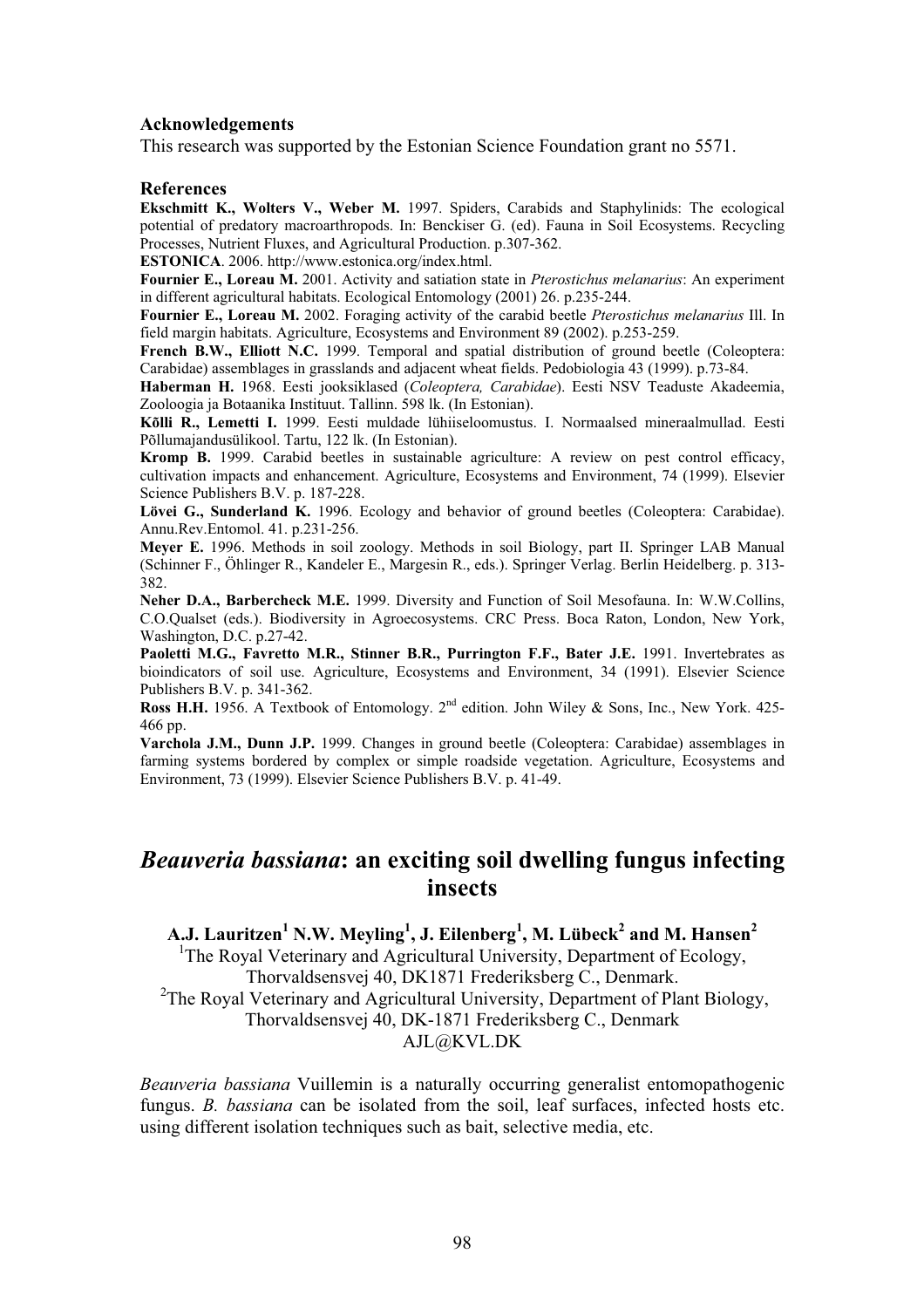*B. bassiana* has been researched for control of soil borne insects. Many soil insects, however, may have a natural tolerance to this pathogen, which is not exhibited in many foliar pests. Therefore, commercial development of this fungus for biological control has primarily been targeted against foliar feeding pests. The infection process of *B. bassiana* in insects has been investigated but so far no *in vivo* visualization has been done of the infection process. The purpose of a currently running Ph.D. project is to make a stable *gfp*-transformant of *B. bassiana* and visualize the infection process of the fungus in insects *in vivo* using confocal laser scanning microscopy.

# **Soil fauna and soil properties after wildfires in Tyresta and Petrozavodsk – A comparison**

## **Andrei D.Pokarzhevskii<sup>+</sup> , Irina A. Panchenko**  Institute of Ecology and Evolution of the RAS, 119071 Moscow Leninsky Prospect

33, Russian Federation apokarzh@online.ru

Two small wildfire plots in pine forests by rocks covered with podsol-peat soils and separated by a distance of 930 km were selected to check the following hypotheses: Wildfire impact should be increased in the west-east direction; Traits of soil fauna recovery should be similar for 'west' and 'east' plots; Losses of diversity and decrease of population number should be observed in the west-east direction. The'west' plot was chosen in Tyresta National Park, Sweden and the 'east' plot near Petrozavodsk, Karelia, Russia. There are obvious differences between the 'west' and 'east' plots in animal assemblage composition after three years of recovery after wildfires. Climate differences play the main role because a share of 'resident' groups is lower in the soil of the 'east' plot in the comparison with the 'west' one. Diversity and population number of animals are higher in soil of the west plot although some groups found in the east plot were not found in samples of the west plot. 'Continentality' leads to reduction of differences between burned and unburned plots due to substitution of 'resident' groups by 'mobile' ones.

## **Spatial distribution of soil microfauna in peat soils at rocks at White sea coast**

## **F.A. Savin, A.D. Pokarzhevskii<sup>+</sup> , K.B. Gongalsky**

Institute of Ecology and Evolution of RAS, Leninsky Prospect 33, Moscow, 119071, Russian Federation savfe@mail.ru

Peat soils over rocks under pine stands are widely distributed by the White Sea. The study was carried out in August, 2000 in the vicinity of the Biological Station of Moscow State University (WSBS). We took 144 samples of 100  $\text{cm}^2$  each. The depth was limited by the rock layer (about 15-20 cm). The number of animals was 174 per